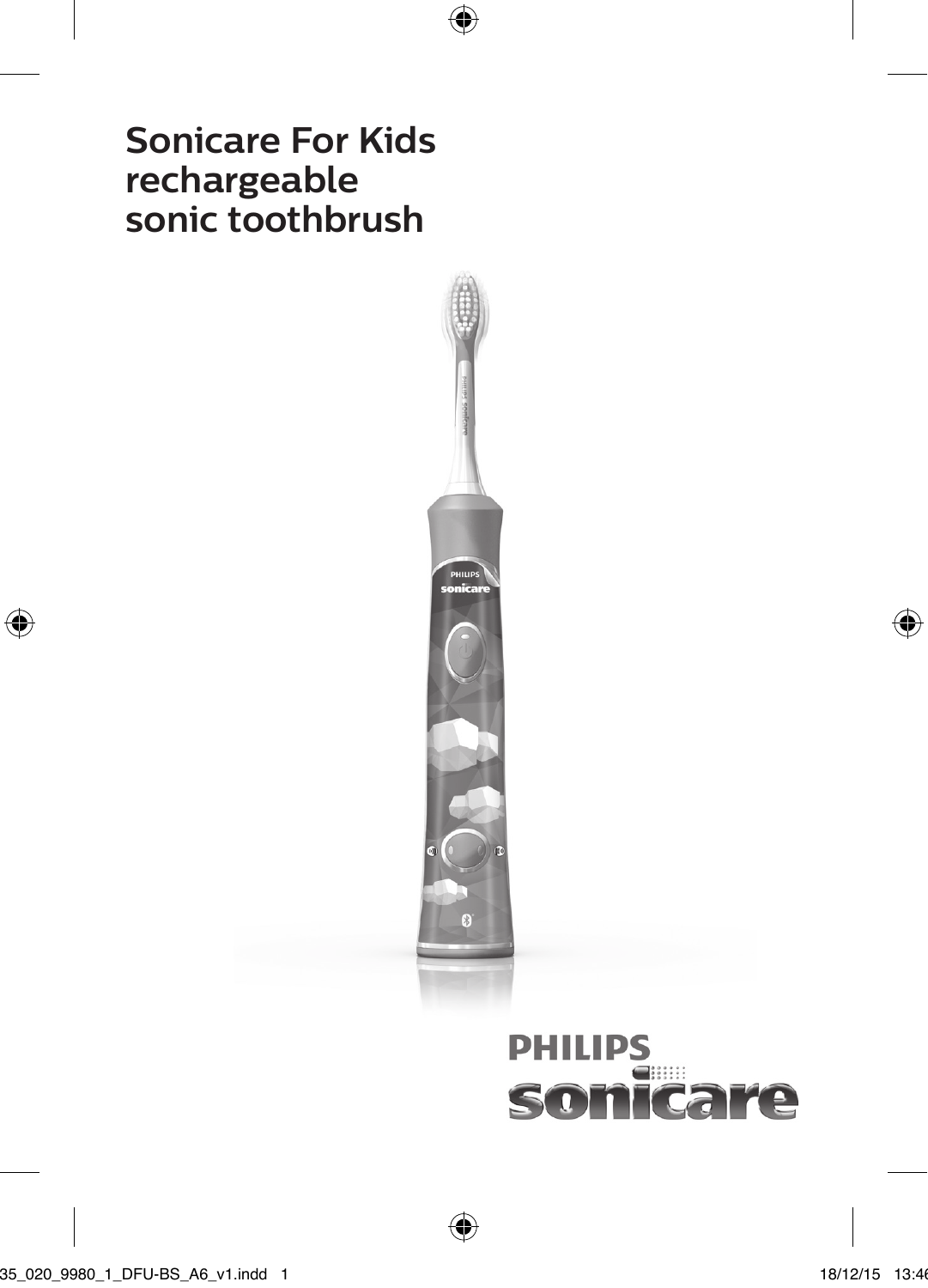

 $\mathbb{L}$ 

 $\overline{1}$ 

 $\mathbb{E}_1$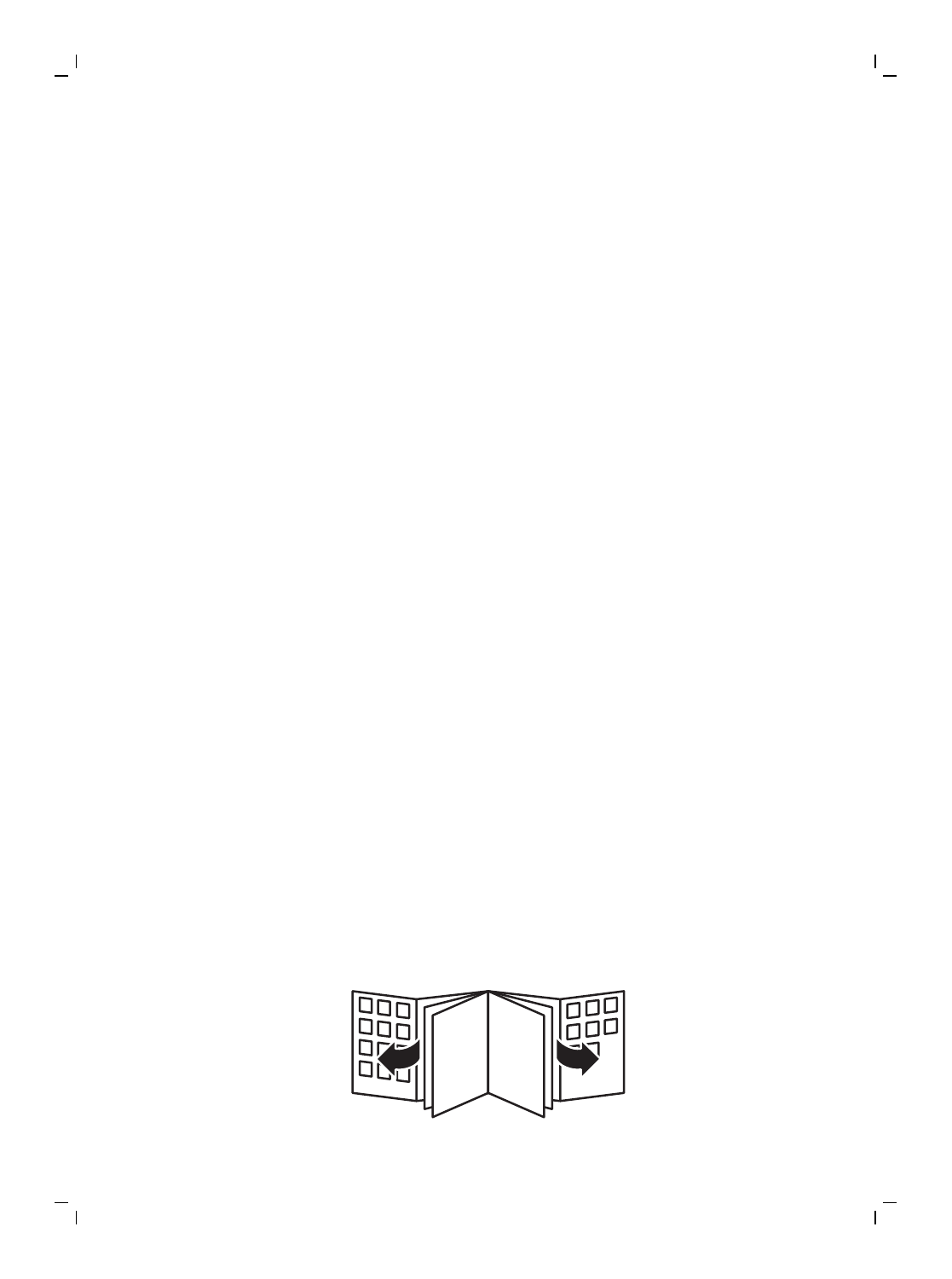

 $\Gamma$ 

 $^{-}$ 

 $\overline{\phantom{0}}$ 

 $=$ <sub>1</sub>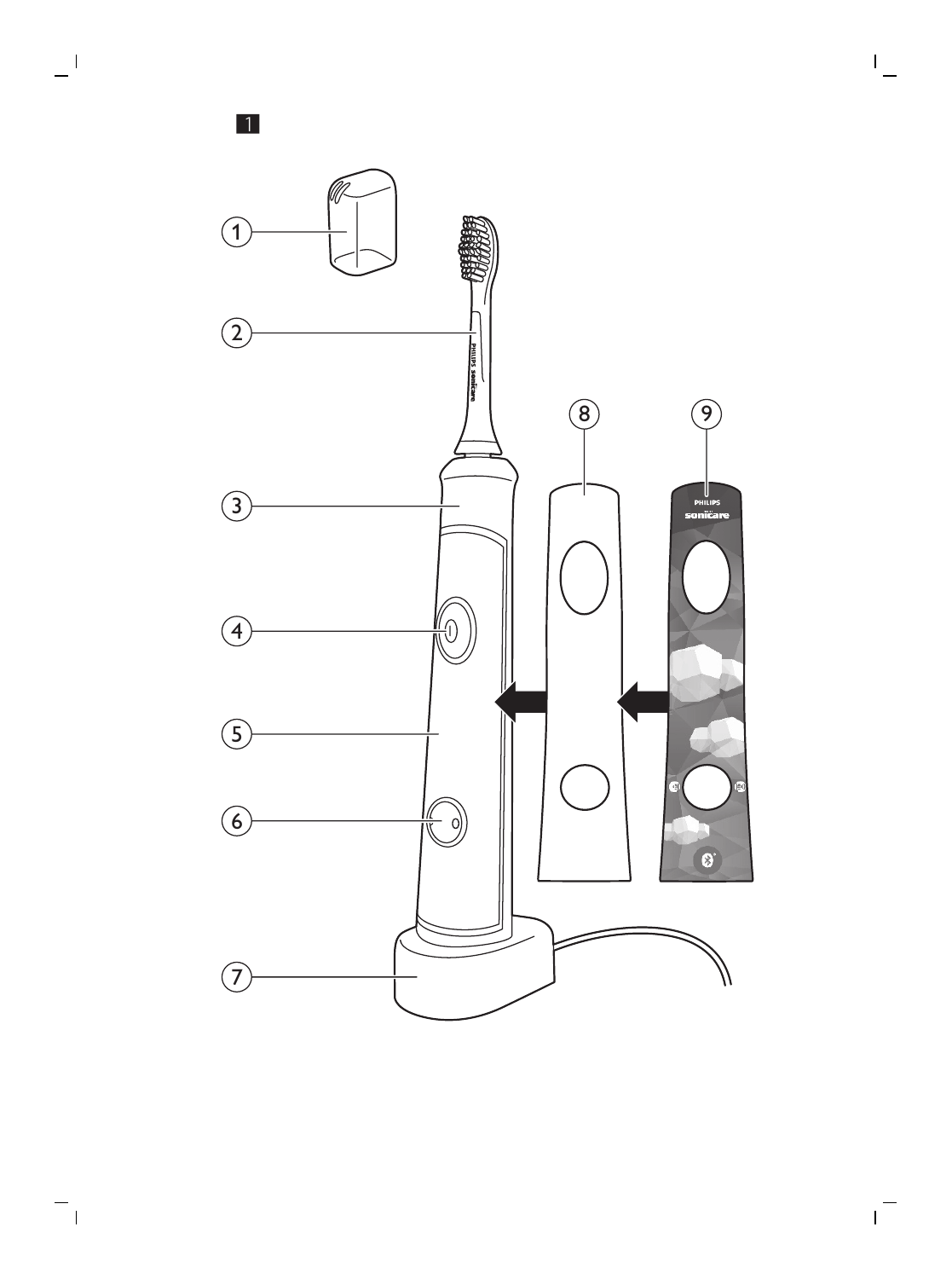$\mathbb{L}^{\parallel}$ 

 $\mathord{\hspace{1pt}\text{--}\hspace{1pt}}_\mathord{\mathbb{L}}$ 

 $\mathbb{L}$ 

 $^{-}$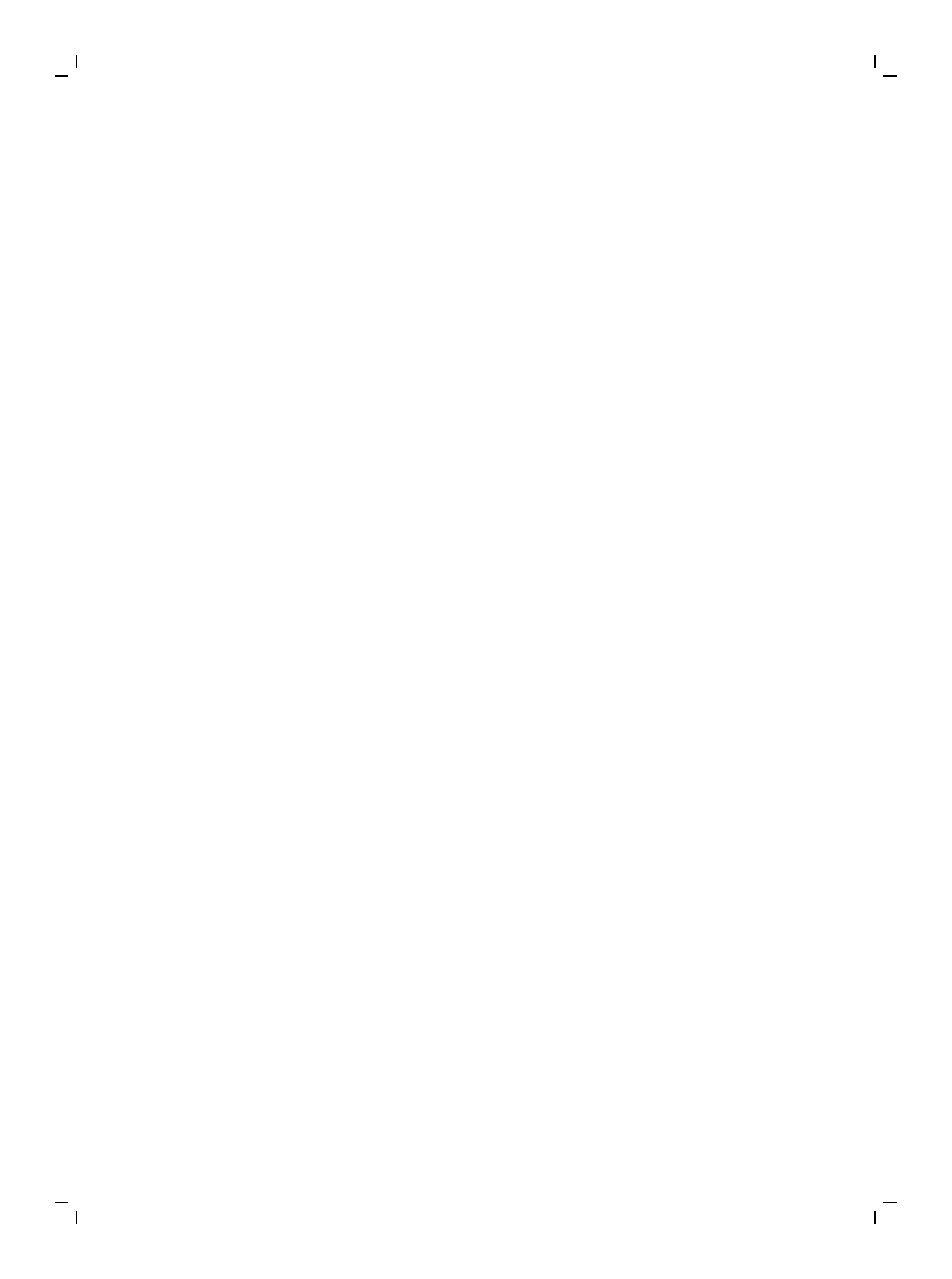**English [6](#page-5-0) Deutsch [19](#page-18-0) Español [33](#page-32-0) Français [47](#page-46-0) Italiano [61](#page-60-0) Nederlands [75](#page-74-0) Português [89](#page-88-0)** Ελληνικα **[104](#page-103-0)**

 $\mathbb{F}_2$ 

 $\overline{1}$ 

 $\mathbf{L}^{\mathrm{I}}$ 

 $\equiv_1$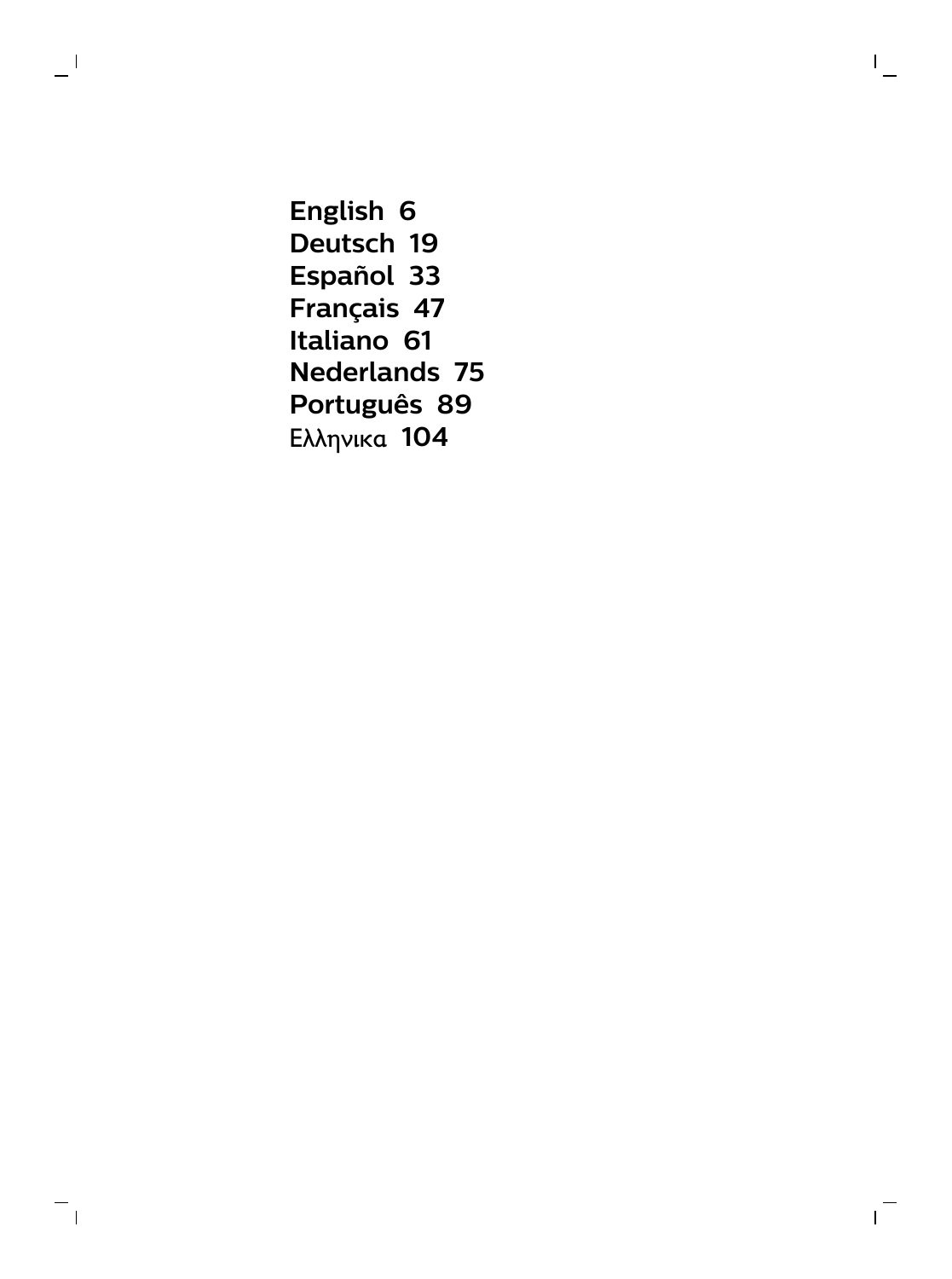#### 6 **English**

<span id="page-5-0"></span> $\blacksquare$ 

## **Introduction**

Congratulations on your purchase and welcome to Philips! To fully benefit from the support that Philips offers, register your product at **www.philips.com/welcome**.

 $\mathbf{I}$ 

 $\mathbf{L}$ 

You and your child now own a Sonicare connected toothbrush. The Bluetooth connected toothbrush interacts with a fun brushing mobile device application to keep your child engaged while learning proper brushing techniques.

# **General description (Fig. 1)**

- 1 Hygienic travel cap
- 2 Brush head
- 3 Handle with soft grip
- 4 Power on/off button with battery charge indicator
- 5 Removable panel with replaceable stickers
- 6 Brushing mode button with mode lights
- 7 Charger
- 8 Panel
- 9 Sticker

## Important safety information

Read this important information carefully before you use the device and save it for future reference.

 $\blacksquare$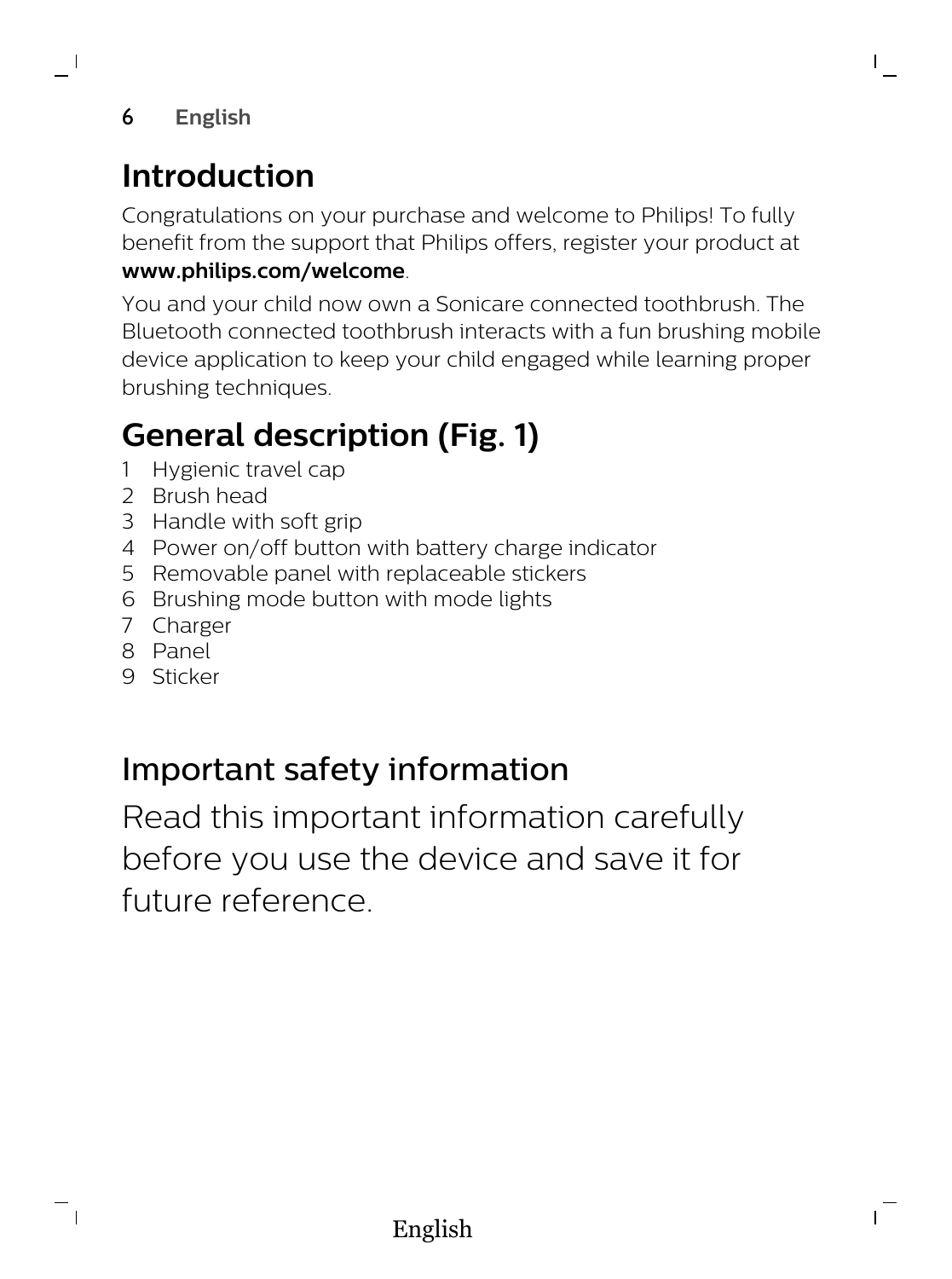## Danger

 $\overline{\phantom{0}}$ 

- Keep the charger away from water. Do not place or store it over or near water contained in a bathtub, washbasin, sink etc. Do not immerse the charger in water or any other liquid. After cleaning, make sure the charger is completely dry before you connect it to the mains.
- This appliance is not a toy. Check brush heads regularly for cracks. Cracked brush heads may present a choking hazard.

# Warning

 $\blacksquare$ 

- The mains cord cannot be replaced. If the mains cord is damaged, discard the charger.
- Always have the charger replaced with one of the original type in order to avoid a hazard.
- Do not use the charger outdoors or near heated surfaces.

 $\mathbf{L}$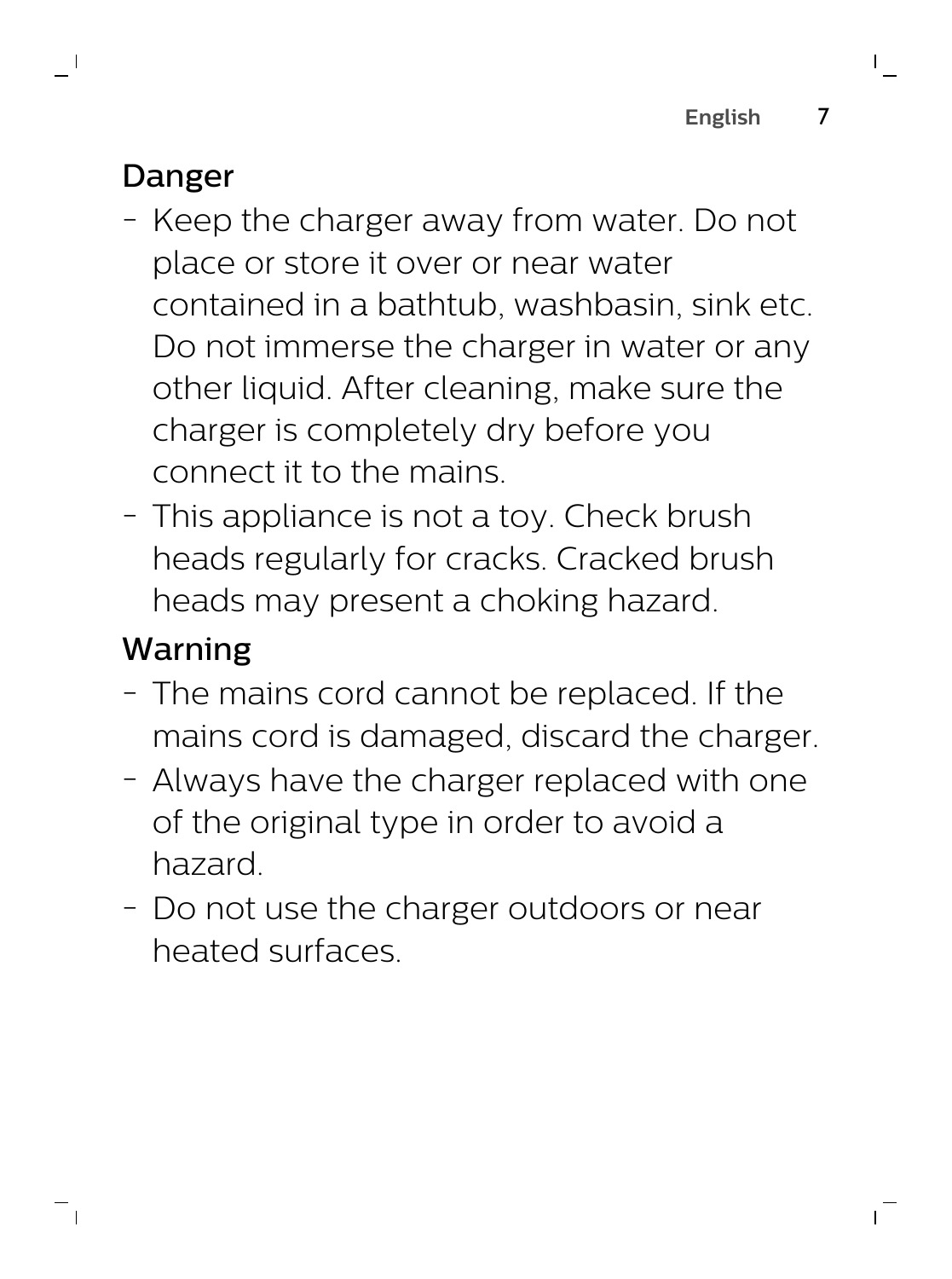#### 8 **English**

 $\sim 1$ 

- If the appliance is damaged in any way (brush head, toothbrush handle or charger), stop using it. This appliance contains no serviceable parts. If the appliance is damaged, contact the Consumer Care Centre in your country (see chapter 'Guarantee and support').

 $\mathsf{L}$ 

 $\mathbf{L}$ 

- This appliance can be used by children aged from 8 years and above and by persons with reduced physical, sensory or mental capabilities or lack of experience and knowledge if they have been given supervision or instruction concerning use of the appliance in a safe way and if they understand the hazards involved.Children shall not play with the appliance. Cleaning and user maintenance shall not be made by children unless they are older than 8 and supervised.

### Caution

 $^{-}$ 

- Do not clean the brush head, the handle or the charger in the dishwasher.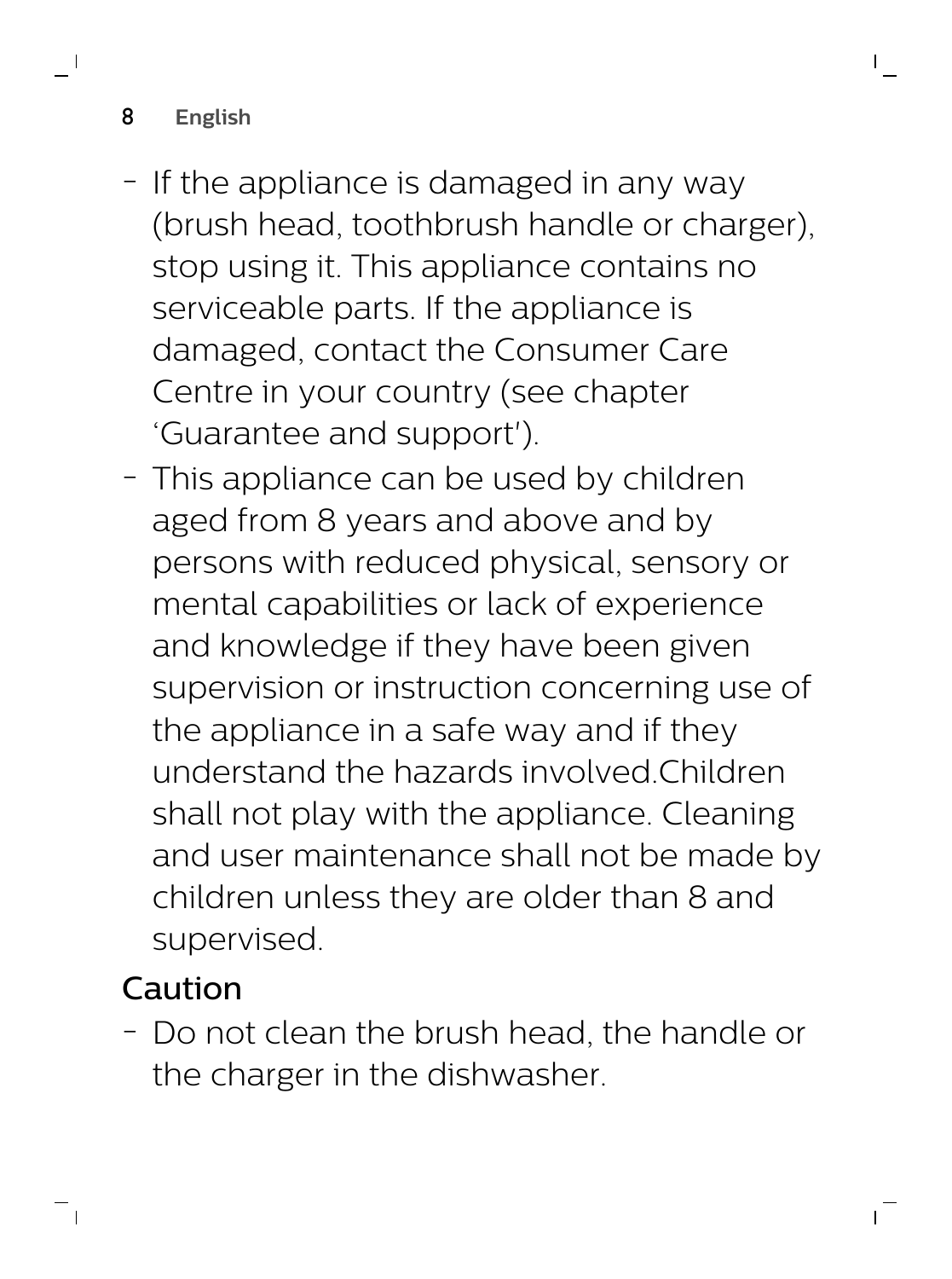$\Gamma_{\rm c}$ 

 $\mathbf{L}$ 

- If you have had oral or gum surgery in the previous 2 months, consult your dentist before you use the toothbrush.

 $\overline{\phantom{0}}$ 

 $=$ <sub>1</sub>

- Consult your dentist if excessive bleeding occurs after using this toothbrush or if bleeding continues to occur after 1 week of use. Also consult your dentist if you experience discomfort or pain when you use the Philips Sonicare.
- The Philips Sonicare toothbrush complies with the safety standards for electromagnetic devices. If you have a pacemaker or other implanted device, contact your physician or the device manufacturer of the implanted device prior to use.
- If you have medical concerns, consult your doctor before you use the Philips Sonicare.
- This appliance has only been designed for cleaning teeth, gums and tongue. Do not use it for any other purpose. Stop using the appliance and contact your doctor if you experience any discomfort or pain.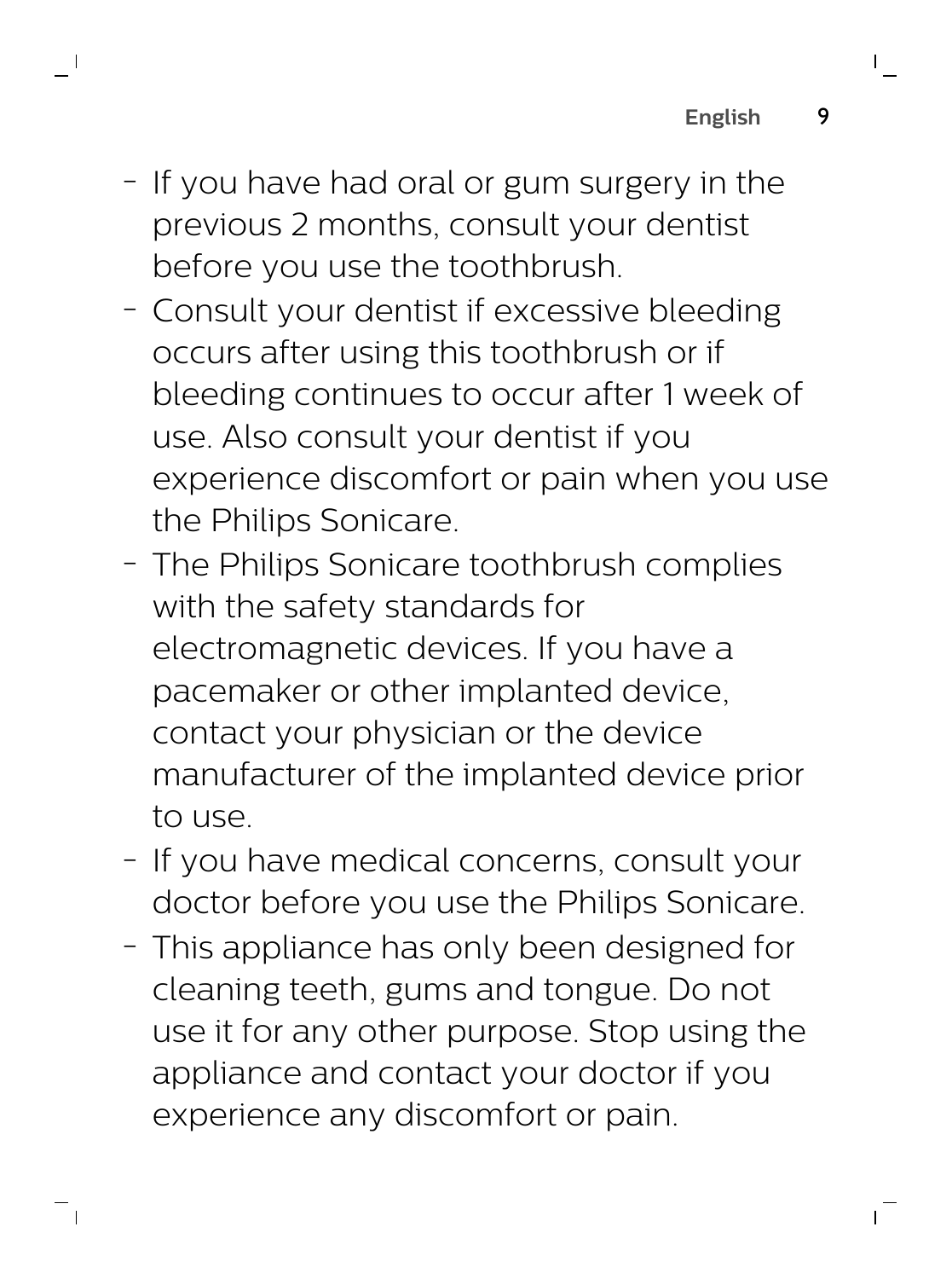#### 10 **English**

 $\overline{\phantom{0}}$ 

 $=$ <sub>1</sub>

- The Philips Sonicare toothbrush is a personal care device and is not intended for use on multiple patients in a dental practice or institution.

 $\mathbf{L}$ 

 $\mathbf{1}^{\top}$ 

- Stop using a brush head with crushed or bent bristles. Replace the brush head every 3 months or sooner if signs of wear appear. Do not use other brush heads than the ones recommended by the manufacturer.
- If your toothpaste contains peroxide, baking soda or bicarbonate (common in whitening toothpastes), thoroughly clean the brush head with soap and water after each use. This prevents possible cracking of the plastic.
- Do not charge your phone or tablet in the bathroom.

### Electromagnetic fields (EMF)

This Philips appliance complies with all applicable standards and regulations regarding exposure to electromagnetic fields.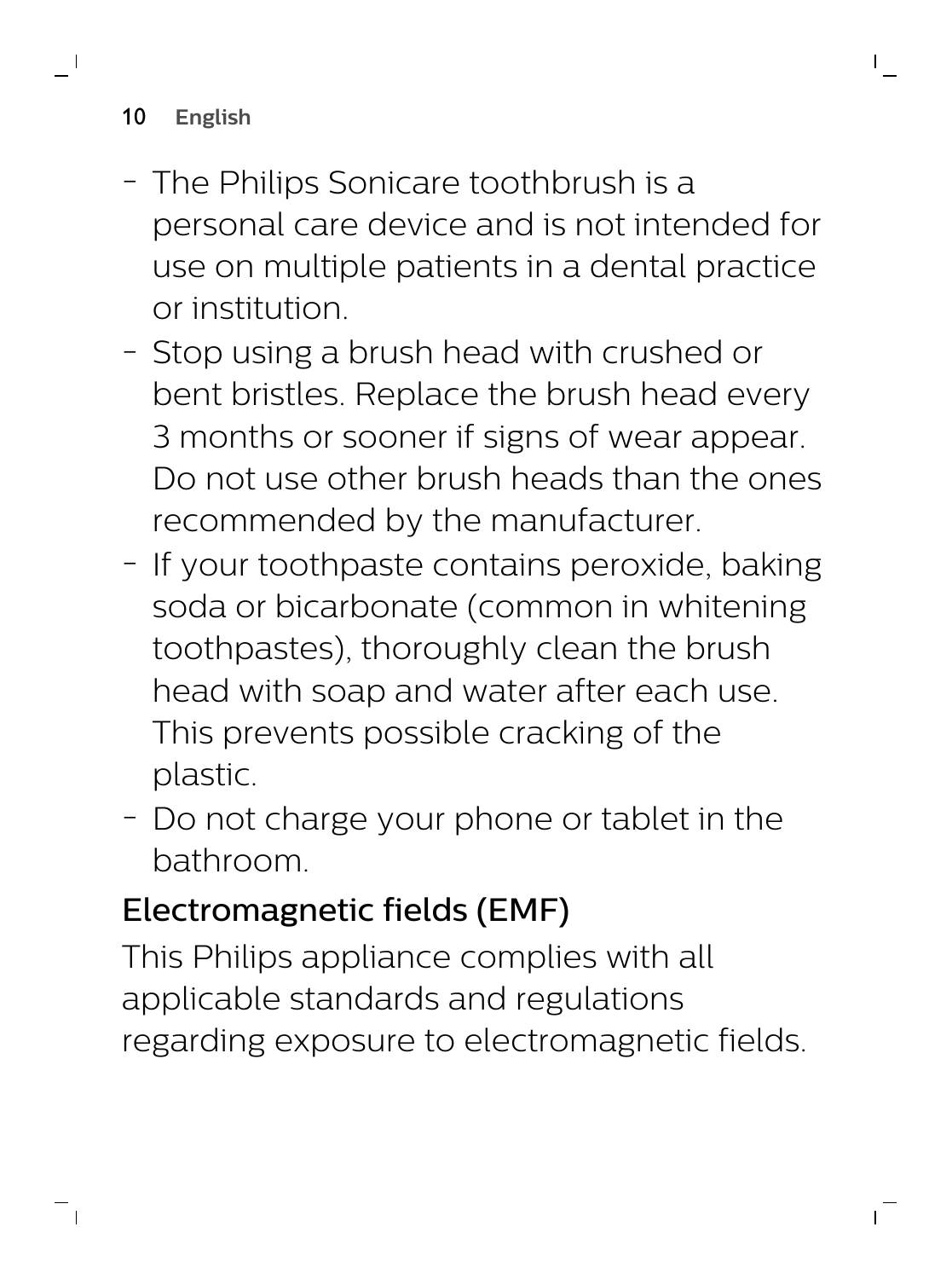$\mathsf{L}$ 

 $\mathbf{L}$ 

## Radio Equipment Directive

- Radio Equipment in this product operates between 2402 – 2480 MHz
- Maximum RF power transmitted by the Radio Equipment is +3 dBm

# **Preparing for use**

 $\overline{\phantom{a}}$ 

 $\blacksquare$ 

### Applying the replaceable panel

The Sonicare For Kids comes with 1 replaceable panel.

- **1** Remove the adhesive backing from the panel.
- **2** Apply the panel to the white section on the front of the handle (Fig. 2).

Note: Make sure you line up the cut-out areas on the panel with the buttons on the front of the handle.

**3** Apply your favorite sticker to the panel as shown on the sticker sheet (Fig. 3).

#### Reapplying a panel that has been removed

- **1** Rinse the panel in warm water; you may also use a mild detergent to clean it.
- **2** Let the panel air dry.
- **3** Reapply the panel to the white section on the front of the handle.

# **Attaching the brush head**

- **1** Align the brush head so the bristles point in the same direction as the front of the handle.
- **2** Firmly press the brush head down onto the metal shaft until it stops.

Note: There is a small gap between the brush head and the handle.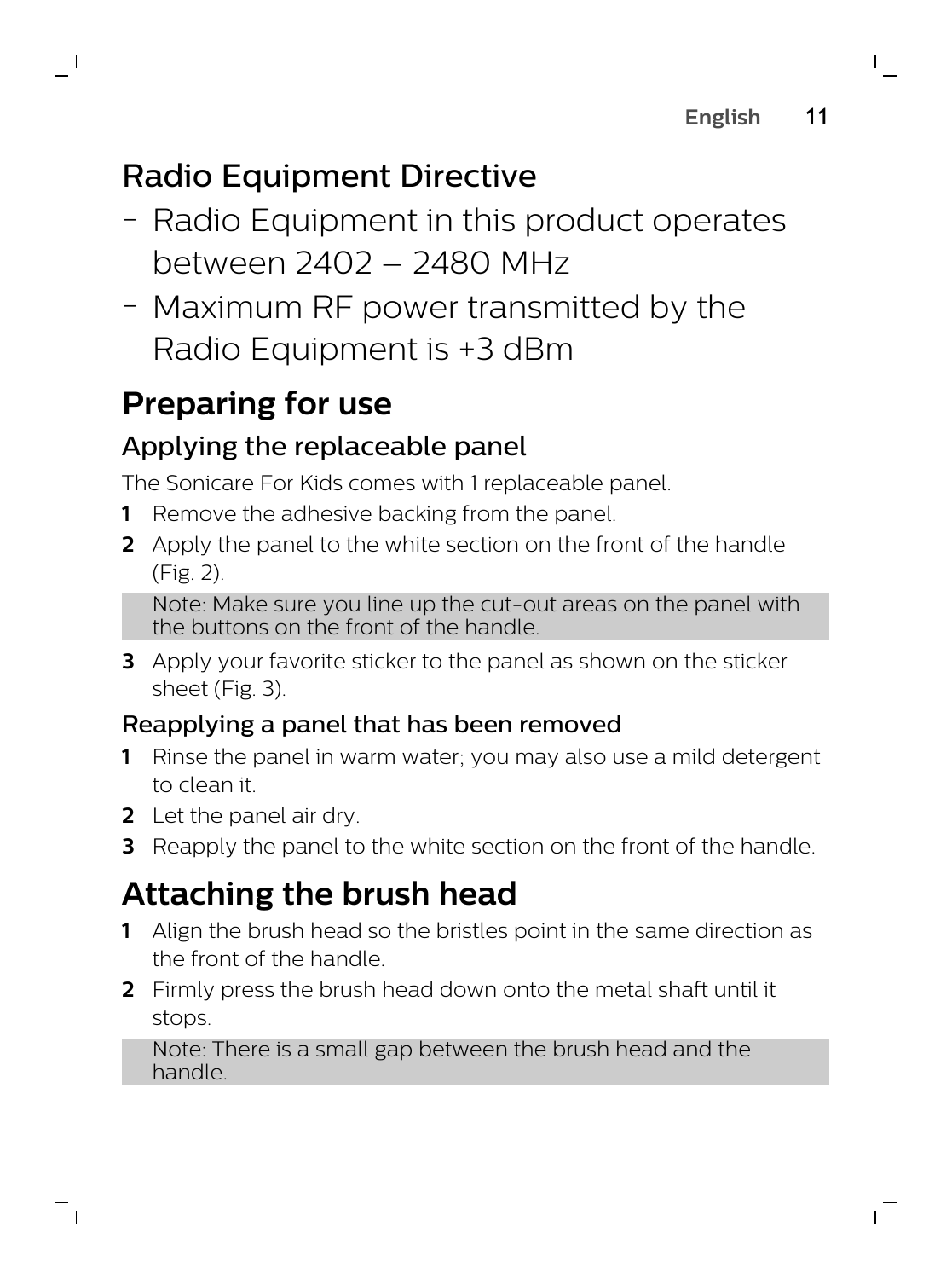#### 12 **English**

 $\overline{\phantom{0}}$ 

 $\overline{1}$ 

## **Charging your Sonicare**

- **1** Plug the charger into an electrical outlet.
- **2** Place the handle on the charger (Fig. 5).

The battery charge indicator in the power on/off button flashes and the handle beeps twice to indicate that the toothbrush is charging.

 $\mathsf{L}$ 

 $\mathbf{L}$ 

### Battery low

If the battery charge of your Sonicare is low, you hear three beeps and the battery charge indicator flashes rapidly for 1 minute after the brushing cycle.

### Battery fully charged

When the Sonicare is fully charged, the battery charge indicator stops flashing and remains on for 10 seconds before it turns off.

To keep the battery fully charged at all times, you may keep your Sonicare on the charger when not in use. It takes at least 24 hours to fully charge the battery.

Note: When the battery charge is depleted, the handle will emit 2 sets of 5 beeps at the end of a brushing session or when a new brushing session is attempted. The new brushing session does not begin. The green LED will also flash fast until the handle goes to sleep.

# **Bluetooth connectivity**

Before you start the connectivity procedure, make sure your mobile device runs on Bluetooth 4.0 or higher.

Note: For the latest information on device compatibility, please visit the App Store or Google Play.

### Connecting your toothbrush

- **1** Download the Philips Sonicare For Kids app from the App Store or Google Play.
- **2** Confirm Bluetooth is switched on on your mobile device before you open the app. Check the settings on your mobile device to turn on Bluetooth.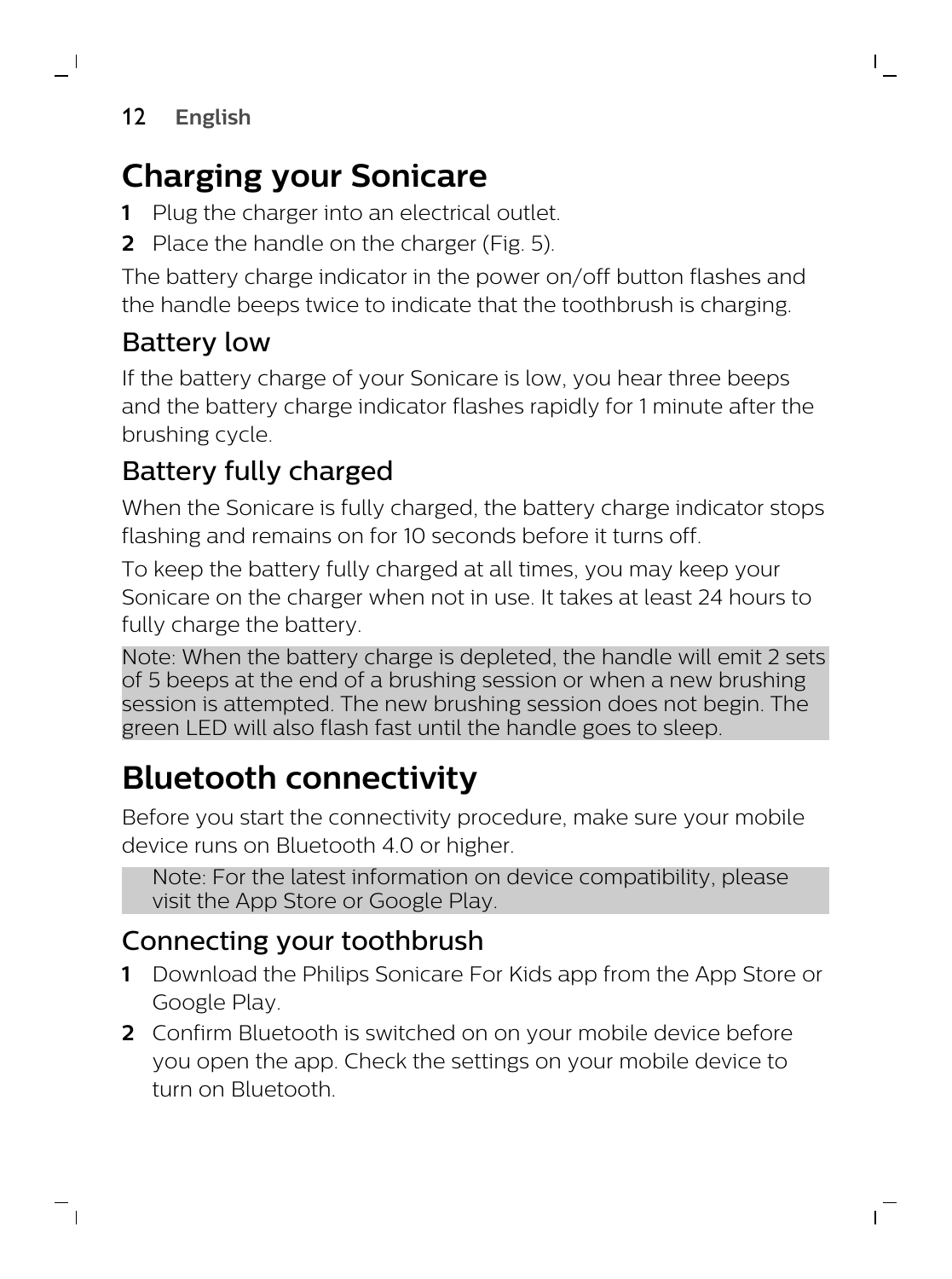$\mathbf{I}$ 

 $\mathbf{L}$ 

- **3** To connect the toothbrush to the app, turn on the toothbrush by pressing either the power on/off button or the brushing mode button. Make sure the toothbrush is not on the charger when you turn it on.
- **4** Open the Philips Sonicare For Kids app.
- **5** Follow the app instructions displayed on your mobile device. The app automatically connects with the toothbrush. If the toothbrush does not connect, follow the troubleshooting steps provided in the app.
- **6** Keep your mobile device close to your toothbrush when you use your toothbrush. Make sure your mobile device is safe in a dry place.

# **Using the appliance**

#### Brushing instructions

 $\overline{\phantom{a}}$ 

 $\blacksquare$ 

- **1** Wet the bristles and apply a small amount of toothpaste.
- **2** Place the toothbrush bristles against the teeth at a slight angle (45 degrees), where the teeth and the gumline meet. This is to ensure that the whole tooth surface is brushed (Fig. 6).
- **3** Press the power on/off button to turn on the Sonicare.
- **4** Apply light pressure to maximize Sonicare's effectiveness and let the Sonicare toothbrush do the brushing for you. Do not scrub (Fig. 7).
- **5** Maintain light pressure and gently brush the outer and inner surfaces of all top and bottom teeth while you keep the toothbrush at an angle such that the toothbrush bristles touch the area where the teeth and the gumline meet.
- **6** The inner and outer surfaces of the upper and lower back teeth are hard to reach. Spend time brushing these areas, apply light pressure and maintain the angle of the toothbrush bristles to the gumline (Fig. 8).
- **7** Brush the chewing surfaces of all the upper and lower teeth.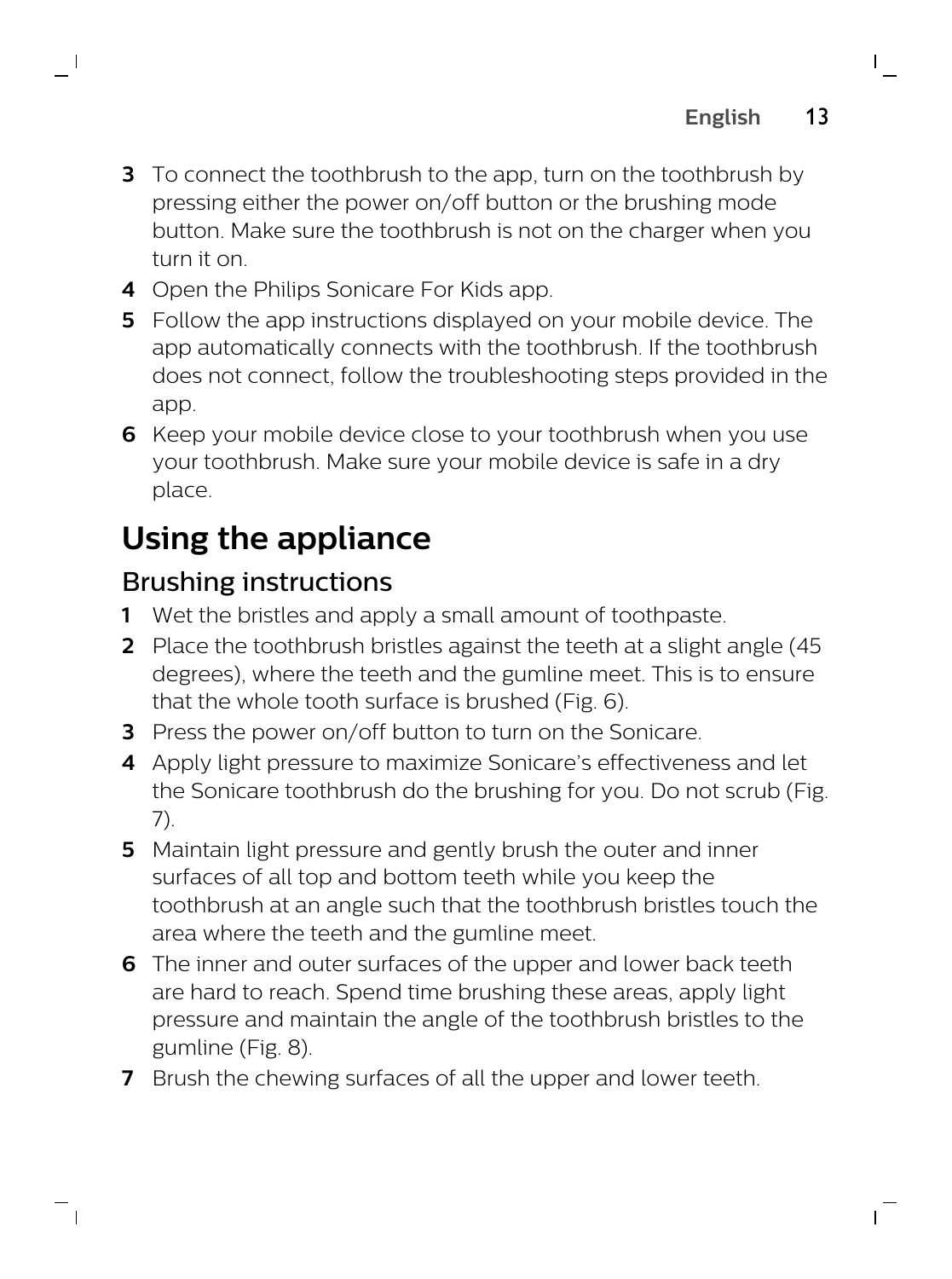#### 14 **English**

 $\overline{\phantom{0}}$ 

 $\overline{1}$ 

**8** While you maintain the angle of the bristles to the gumline, gently move the brush head slowly across the teeth in a small back and forth motion so the longer bristles reach between the teeth. Continue this motion throughout the brushing cycle (Fig. 9).

 $\mathsf{L}$ 

 $\mathbf{L}$ 

Note: To make sure your child brushes evenly throughout the mouth, divide the mouth into 4 sections using the KidPacer feature (see chapter "Features").

**9** Begin brushing in section 1 (outside top teeth). A short series of tunes indicate it is time to move to section 2 (inside top teeth). At the next series of tunes, move to section 3 (outside bottom teeth). The next series of tunes indicate it is time to move to section 4 (inside bottom teeth). The toothbrush will automatically turn off at end of the brushing cycle (Fig. 10).

Your Sonicare is safe to use on:

- Braces (brush heads wear out sooner when used on braces)
- Dental restorations (fillings, crowns, veneers)

#### Brushing modes

The Sonicare automatically starts in the default Gentle mode.

**1** Press the brushing mode button to toggle between modes (Fig. 11).

The green mode light indicates the selected mode.

- Gentle mode: Full power mode designed for older/independent brushers. When in Gentle mode, the brushing cycle is set at 2 minutes.
- Extra Gentle mode: Reduced power mode used for training and introducing younger children to the sonic experience. When in Extra Gentle mode, the brushing cycle is initially set at 1 minute and slowly progresses to 2 minutes over time to help young children reach the dentist recommended 2 minutes of brushing cycle.

To manually set the brushing cycle to 2 minutes in Extra Gentle mode, place the handle on the charger and hold down the mode button for 2 seconds. You hear a single beep to indicate the brushing cycle is set to 2 minutes.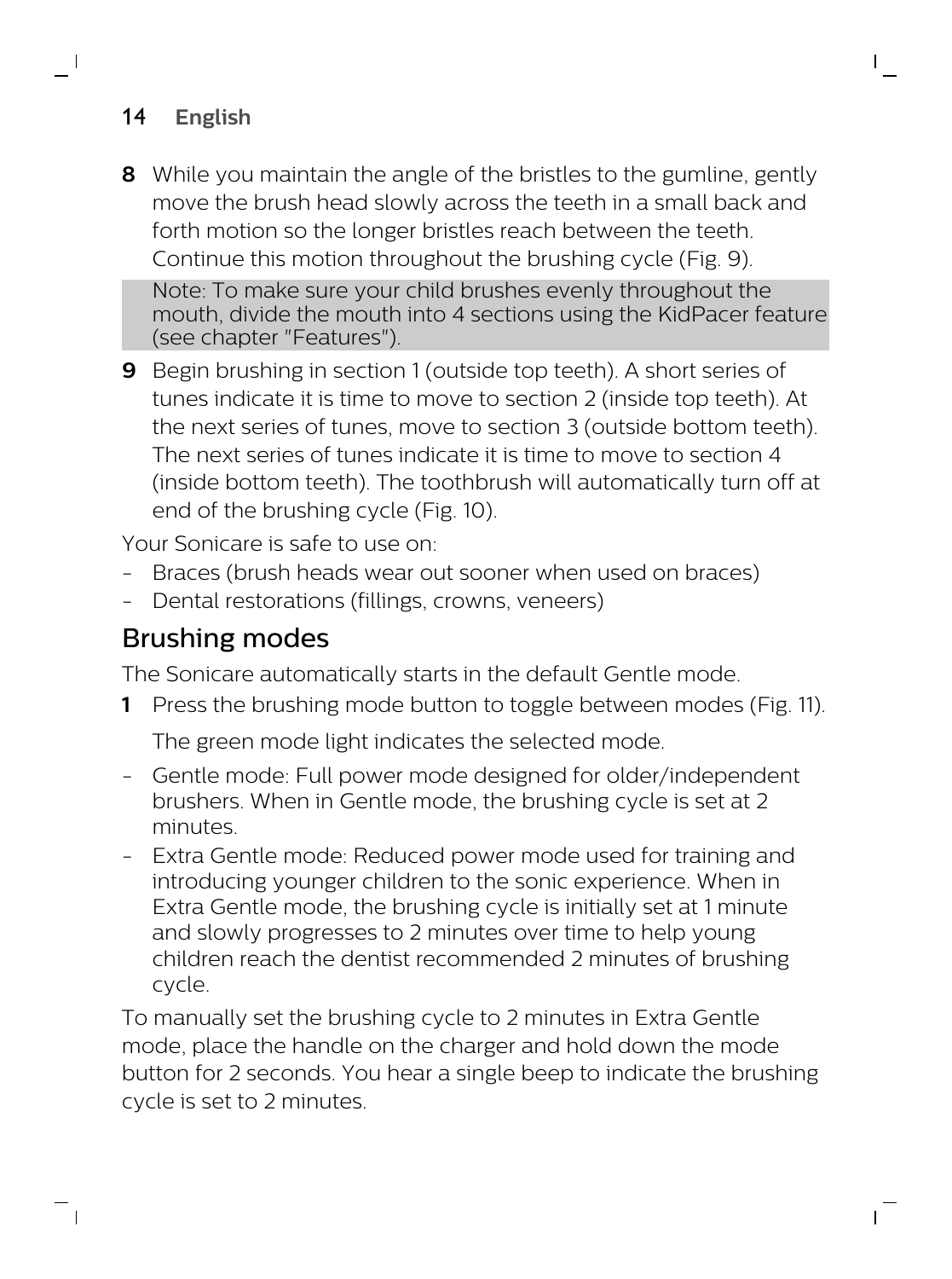$\mathsf{L}$ 

 $\mathbf{L}$ 

To manually re-set the brushing cycle to 1 minute in Extra Gentle mode, place the handle on the charger and hold down the mode button for 2 seconds. You hear a double beep to indicate the brushing cycle is set to 1 minute.

# **Features**

### KidPacer

 $\overline{\phantom{a}}$ 

 $\overline{1}$ 

The Sonicare For Kids uses a short series of tunes to alert the brusher to move to the next brushing quadrant of the mouth and concludes the brushing cycle with a congratulatory tune before it automatically turns off. This ensures that the child's teeth get a thorough, overall clean (see "Brushing instructions").

Note: Instruct your child to brush until they hear the congratulatory tune and the toothbrush turns off.

### Easy-start

The Easy-start feature gently increases the power over the first 14 brushings to help you get used to the brushing with the Philips Sonicare. The Sonicare For Kids comes with the Easy-start feature activated.

Note: Each of the first 14 brushings must be at least 1 minute in length to properly advance through the Easy-start ramp-up cycle.

#### Activating or deactivating the Easy-start feature

**1** Place the handle on the charger.

To activate Easy-start:Press and hold the power on/off button for 2 seconds. You hear 2 beeps to indicate that the Easy-start feature has been activated.To deactivate Easy-start:Press and hold the power on/off button for 2 seconds. You hear 1 beep to indicate that the Easy-start feature has been deactivated.

Note: Using the Easy-start feature beyond the initial ramp-up period is not recommended and reduces Philips Sonicare effectiveness in removing plaque.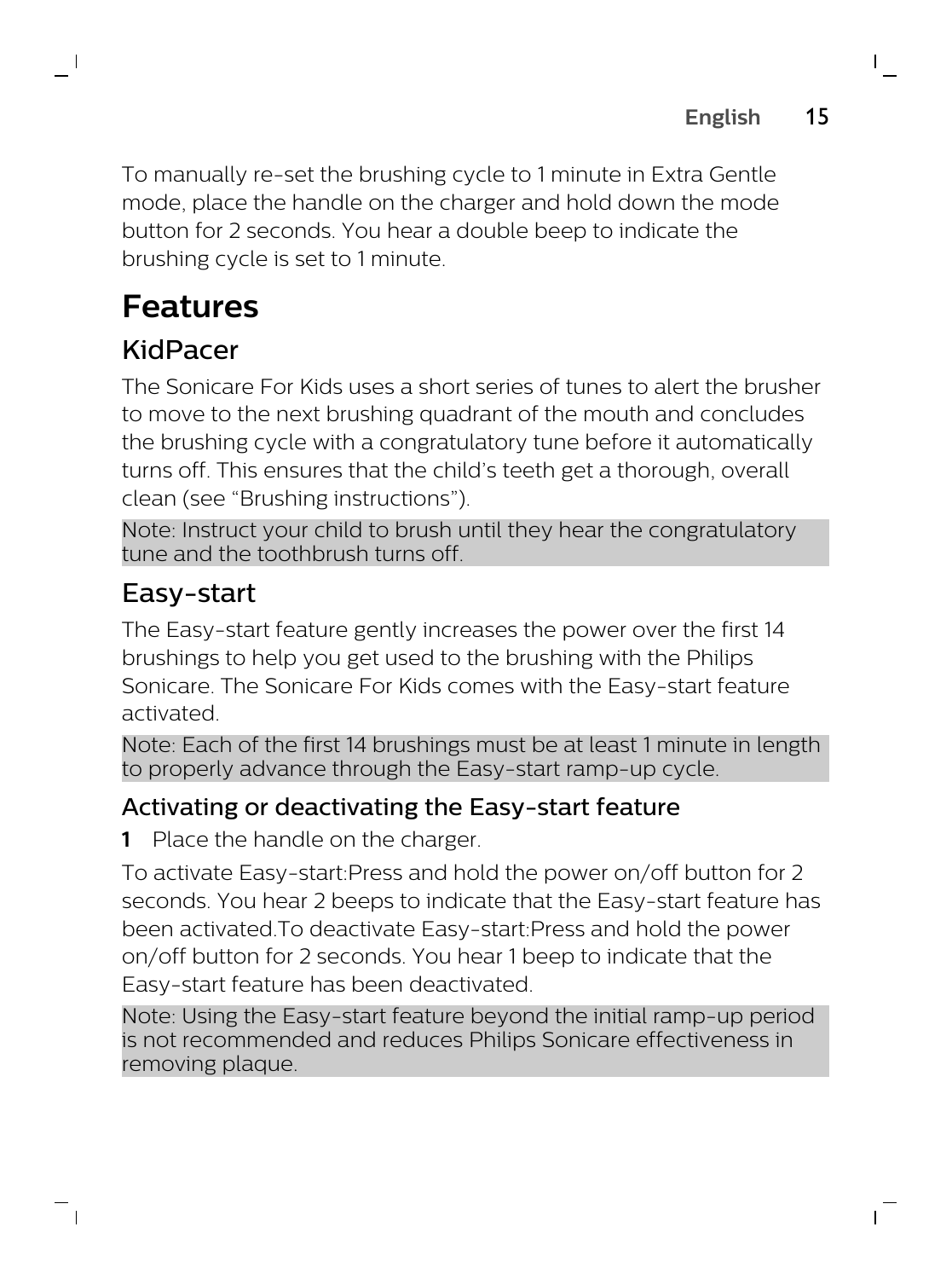#### 16 **English**

 $\overline{\phantom{0}}$ 

## **Cleaning**

#### **Warning: Do not clean brush heads, handle, charger, charger cover or replaceable panel in the dishwasher.**

#### Toothbrush handle

**1** Remove the brush head and rinse the metal shaft area with warm water. Make sure you remove any residual toothpaste (Fig. 12).

 $\mathsf{L}$ 

 $\mathbf{L}$ 

#### **Caution: Do not push on the rubber seal on the metal shaft with sharp objects, as this may cause damage.**

**2** Wipe the entire surface of the handle with a damp cloth.

#### Brush head

- **1** Rinse the brush head and bristles after each use (Fig. 13).
- **2** Remove the brush head from the handle and rinse the brush head connection with warm water at least once a week.

#### Charger

- **1** Unplug the charger before you clean it.
- **2** Wipe the surface of the charger with a damp cloth. Make sure you remove any toothpaste or other residue from the charger surfaces.

# **Storage**

If you are not going to use the Sonicare for an extended period of time, unplug the charger from the electrical outlet, clean it and store it in a cool and dry place away from direct sunlight.

# **Replacement**

### Brush head

- Replace Sonicare brush heads every 3 months to achieve optimal results.
- Use only Sonicare For Kids replacement brush heads.

# **Recycling**

 $\overline{1}$ 

- This symbol means that this product shall not be disposed of with normal household waste (2012/19/EU) (Fig. 18).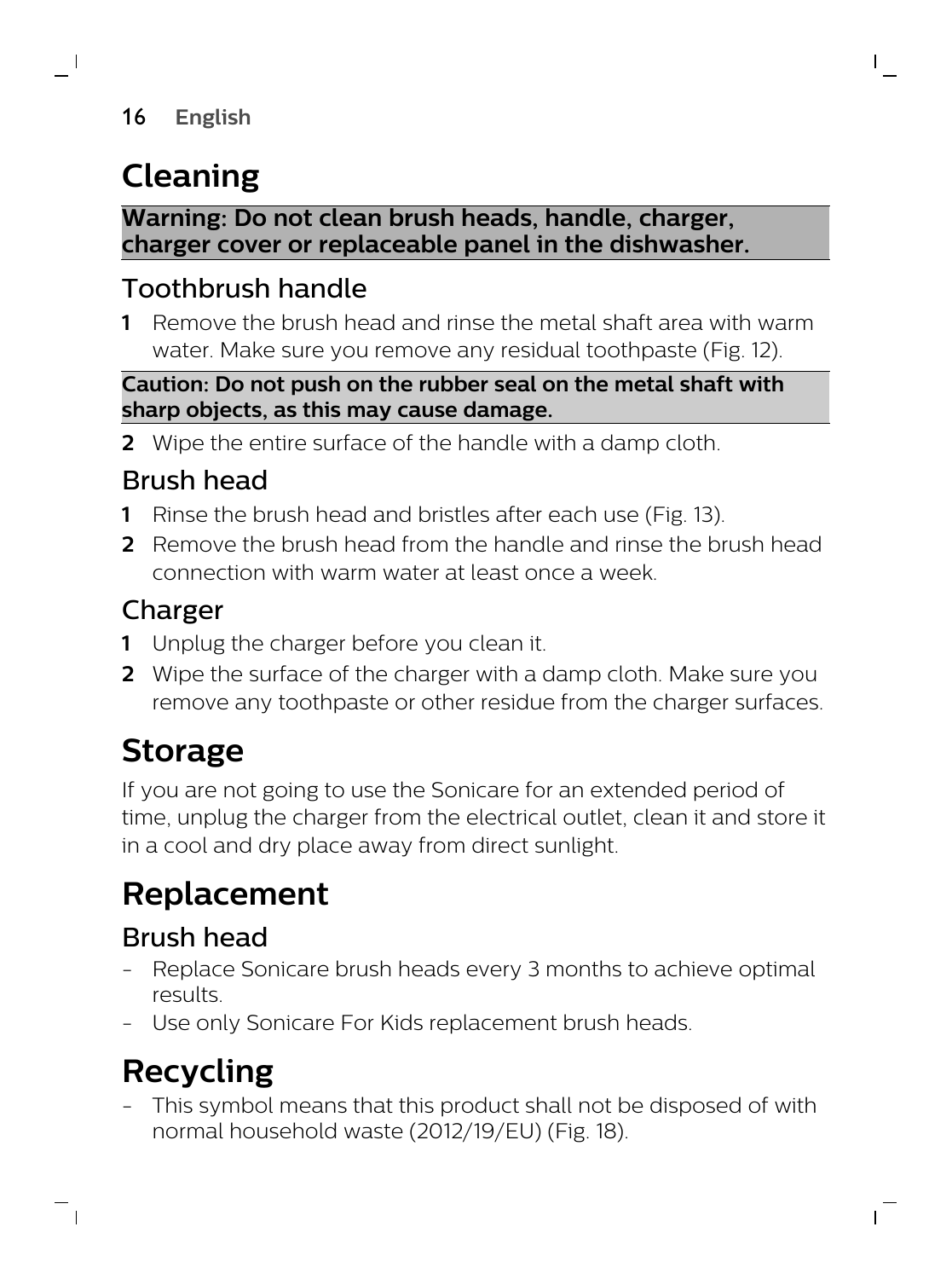$\mathsf{L}$ 

 $\mathbf{L}$ 

- This symbol means that this product contains a built-in rechargeable battery which shall not be disposed of with normal household waste (Fig. 19) (2006/66/EC). We strongly advise you to take your product to an official collection point or a Philips service centre to have a professional remove the rechargeable battery.
- Follow your country's rules for the separate collection of electrical and electronic products and rechargeable batteries. Correct disposal helps prevent negative consequences for the environment and human health.

## **Removing the rechargeable battery**

 $\overline{\phantom{a}}$ 

 $\blacksquare$ 

#### **Warning: Only remove the rechargeable battery when you discard the appliance. Make sure the battery is completely empty when you remove it.**

To remove the rechargeable battery, you need a flat-head (standard) screwdriver.Observe basic safety precautions when you follow the procedure outlined below. Be sure to protect your eyes, hands, fingers, and the surface on which you work.

- **1** To deplete the rechargeable battery of any charge, remove the handle from the charger, turn on the Philips Sonicare and let it run until it stops. Repeat this step until you can no longer turn on the Philips Sonicare.
- **2** Insert a screwdriver into the slot located in the bottom of the handle and turn counterclockwise until you see a gap between the bottom cap and the handle (Fig. 14).
- **3** Insert the screwdriver into the gap and pry the bottom cap out of the handle (Fig. 15).
- **4** Hold the handle upside down and push down on the shaft to release the internal components of the handle (Fig. 16).
- **5** Insert the screwdriver under the circuit board, next to the battery connections, and twist to break the connections. Remove the circuit board and pry the battery from the plastic carrier (Fig. 17).

The rechargeable battery can now be recycled or disposed of and the rest of the product discarded appropriately.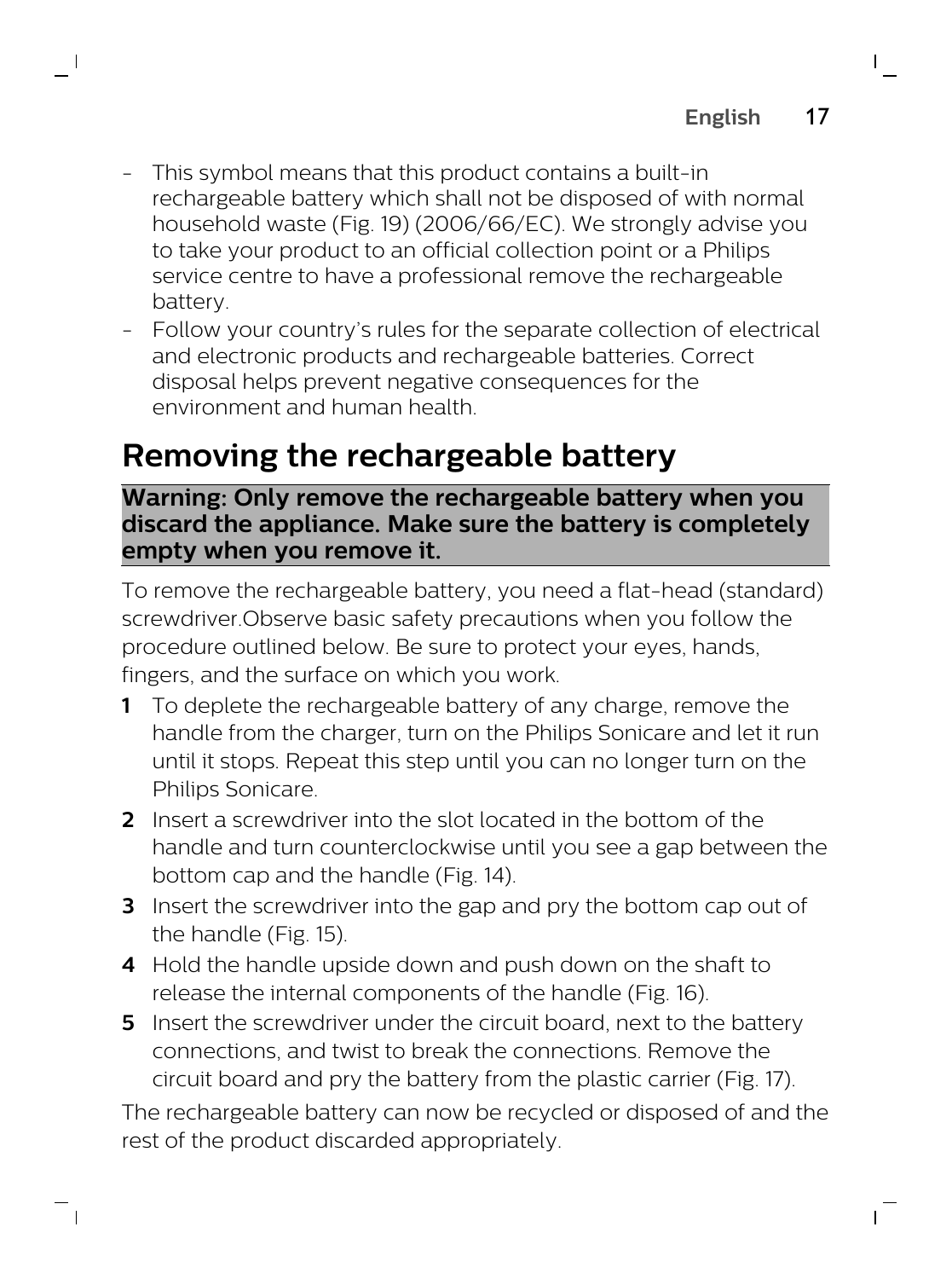#### 18 **English**

 $\mathcal{A}$ 

 $\overline{\phantom{a}}$ 

### **Guarantee and support**

If you need information or support, please visit

**www.philips.com/support** or read the separate worldwide guarantee leaflet.

 $\mathbf{I}$ 

 $\mathbf{L}$ 

#### Guarantee restrictions

The terms of the international guarantee do not cover the following:

- Brush heads.
- Damage caused by use of unauthorised replacement parts.
- Damage caused by misuse, abuse, neglect, alterations or unauthorised repair.
- Normal wear and tear, including chips, scratches, abrasions, discolouration or fading.
- Replaceable stickers
- Replaceable panels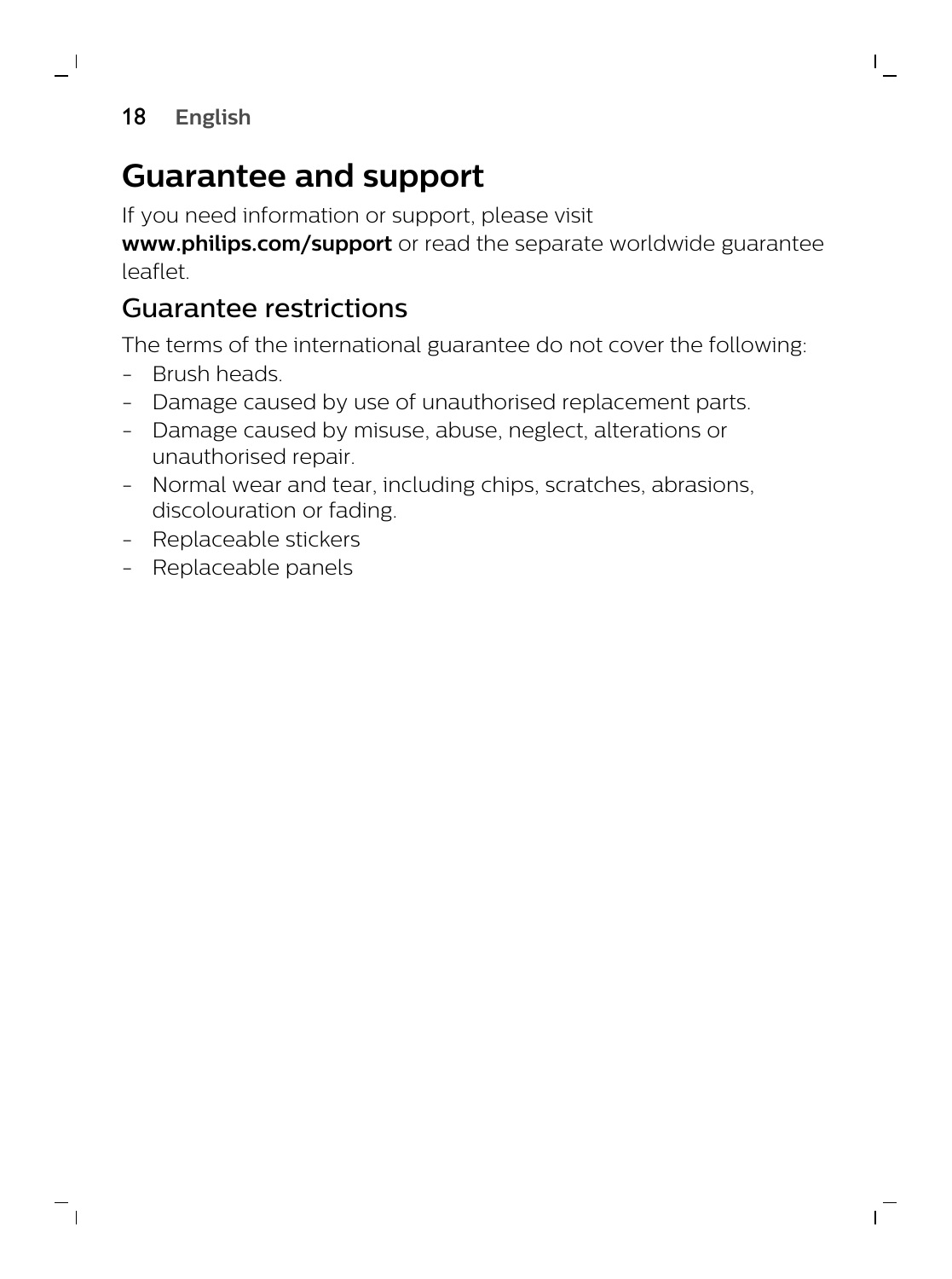$\mathbf{I}$ 

 $\mathbf{L}$ 

# Sonicare For Kids wiederaufladbare Sonic-Zahnbürste

# **Einführung**

<span id="page-18-0"></span> $\overline{\phantom{a}}$ 

Herzlichen Glückwunsch zu Ihrem Kauf und willkommen bei Philips! Um die Unterstützung von Philips optimal nutzen zu können, sollten Sie Ihr Produkt unter **www.philips.com/welcome** registrieren. Sie und Ihr Kind können jetzt eine verbundene Sonicare-Zahnbürste verwenden. Die über Bluetooth verbundene Zahnbürste interagiert mit einer lustigen Mobilgeräte-App, die Ihrem Kind auf unterhaltsame Weise die richtigen Zahnputztechniken erklärt.

# **Allgemeine Beschreibung (Abb. 1)**

- 1 Hygienische Schutzkappe
- 2 Bürstenkopf
- 3 Handstück mit weicher Grifffläche
- 4 Ein-/Ausschalter mit Akkuladestandsanzeige
- 5 Abnehmbare Blende mit austauschbaren Aufklebern
- 6 Putzmodustaste mit Modusleuchten
- 7 Ladegerät
- 8 Blende

 $\blacksquare$ 

9 Aufkleber

# **Wichtige Sicherheitsinformationen**

Lesen Sie diese wichtigen Informationen vor dem Gebrauch des Geräts sorgfältig durch, und bewahren Sie sie zur späteren Verwendung auf.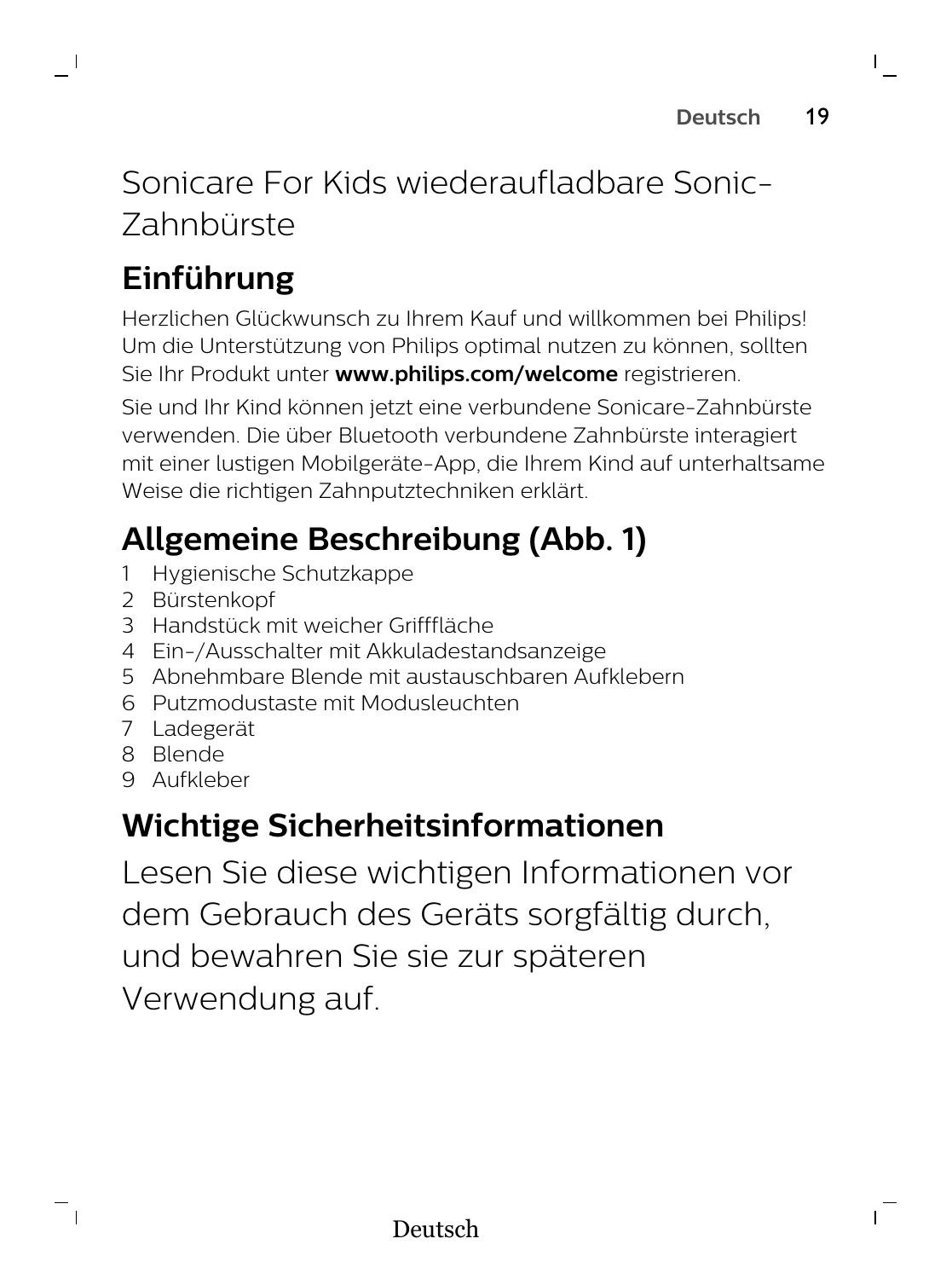#### 20 **Deutsch**

## Gefahr

 $\mathcal{A}$ 

٦.

- Halten Sie das Ladegerät von Wasser fern. Stellen Sie es nicht über oder direkt bei einer mit Wasser gefüllten Badewanne bzw. einem Waschbecken ab. Tauchen Sie das Ladegerät nicht in Wasser oder andere Flüssigkeiten. Vergewissern Sie sich nach der Reinigung, dass das Ladegerät vollständig trocken ist, bevor Sie es wieder an das Stromnetz anschließen.

 $\mathbf{L}$ 

 $\mathbf{L}$ 

- Dieses Gerät ist kein Spielzeug. Prüfen Sie die Bürstenköpfe regelmäßig auf Risse. Gerissene Bürstenköpfe können eine Erstickungsgefahr darstellen.

## **Warnhinweis**

- Das Netzkabel kann nicht ersetzt werden. Ist das Netzkabel beschädigt, müssen Sie das Ladegerät entsorgen.
- Tauschen Sie das Ladegerät immer durch ein Original-Ersatzgerät aus, um Gefährdungen zu vermeiden.
- Benutzen Sie das Ladegerät nicht im Freien oder in der Nähe von heißen Oberflächen.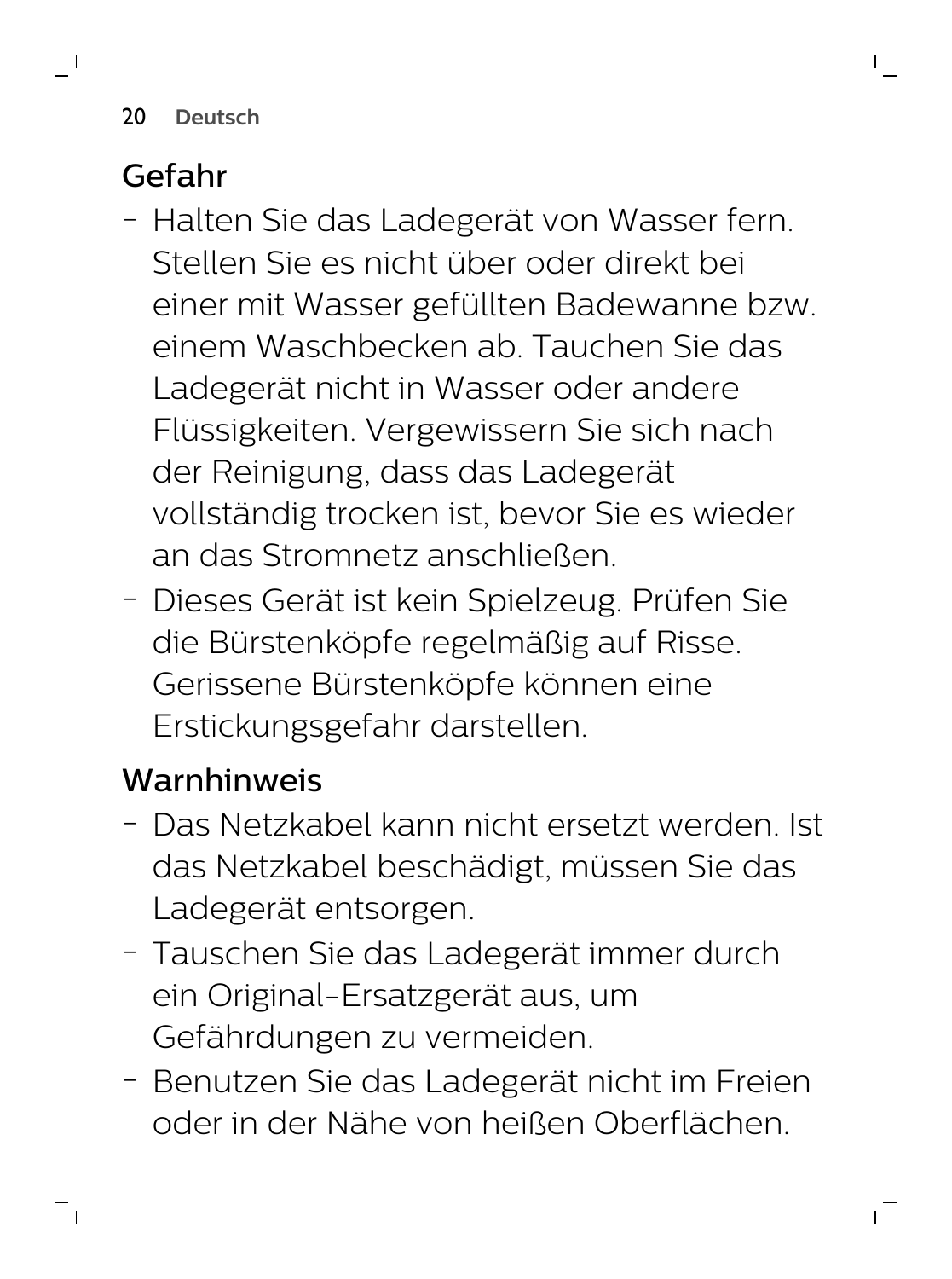$\mathbf{I}$ 

 $\mathbf{L}$ 

- Benutzen Sie das Gerät nicht, wenn es beschädigt ist (Bürstenkopf, Handstück oder Ladegerät). Dieses Gerät enthält keine Teile, die vom Benutzer repariert werden können. Wenn das Gerät beschädigt ist, wenden Sie sich bitte an das Service-Center in Ihrem Land (siehe 'Garantie und Kundendienst').
- Dieses Gerät kann von Kindern ab 8 Jahren und Personen mit verringerten physischen, sensorischen oder psychischen Fähigkeiten oder Mangel an Erfahrung und Kenntnis verwendet werden, wenn sie bei der Verwendung beaufsichtigt wurden oder Anweisung zum sicheren Gebrauch des Geräts erhalten und die Gefahren verstanden haben. Kinder dürfen nicht mit dem Gerät spielen. Reinigung und Pflege dürfen nicht von Kindern durchgeführt werden, außer sie sind älter als 8 Jahre und werden beaufsichtigt.

# Achtung

 $\blacksquare$ 

 $\overline{\phantom{a}}$ 

- Reinigen Sie Bürstenkopf, Handstück und Ladegerät nicht im Geschirrspüler.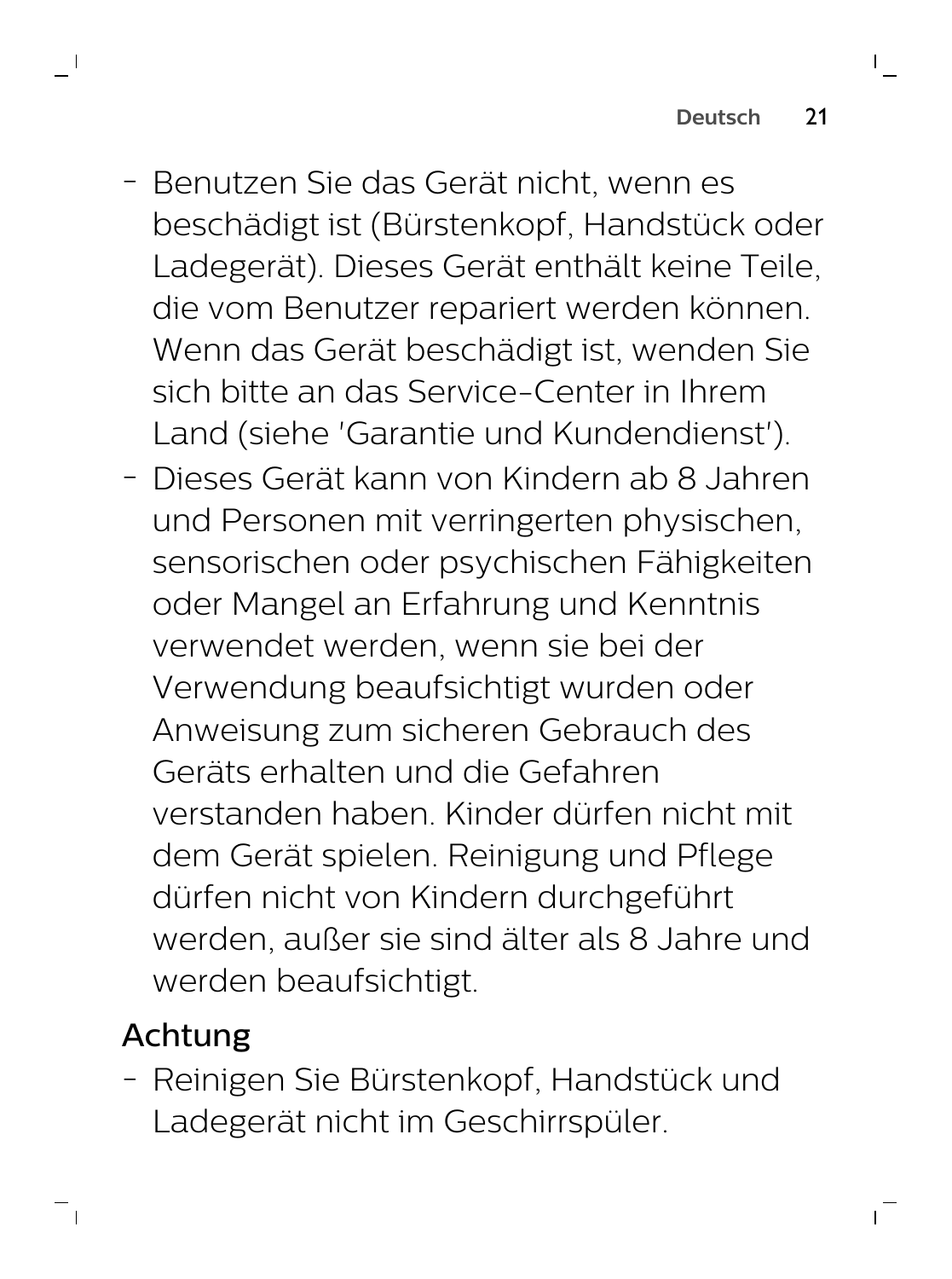#### 22 **Deutsch**

 $\overline{\phantom{0}}$ 

 $=$ <sub>1</sub>

- Wenn in den vergangenen 2 Monaten ein chirurgischer Eingriff an Ihren Zähnen oder am Zahnfleisch vorgenommen wurde, sollten Sie vor Benutzung der Zahnbürste Ihren Zahnarzt konsultieren.

 $\mathbf{L}$ 

 $\mathbf{1}^{\top}$ 

- Konsultieren Sie Ihren Zahnarzt, wenn nach Benutzung dieses Geräts übermäßiges Zahnfleischbluten auftritt oder Zahnfleischbluten länger als eine Woche anhält. Konsultieren Sie außerdem Ihren Zahnarzt, wenn bei der Benutzung der Philips Sonicare Unbehagen oder Schmerzen auftreten.
- Die Philips Sonicare Zahnbürste erfüllt die Sicherheitsstandards für elektromagnetische Geräte. Wenden Sie sich als Träger eines Herzschrittmachers oder eines anderen Implantats vor der Verwendung dieses Geräts an Ihren Arzt oder den Hersteller des implantierten Gerätes.
- Sollten Sie Bedenken wegen Ihrer Gesundheit haben, konsultieren Sie vor Benutzung der Philips Sonicare Ihren Arzt.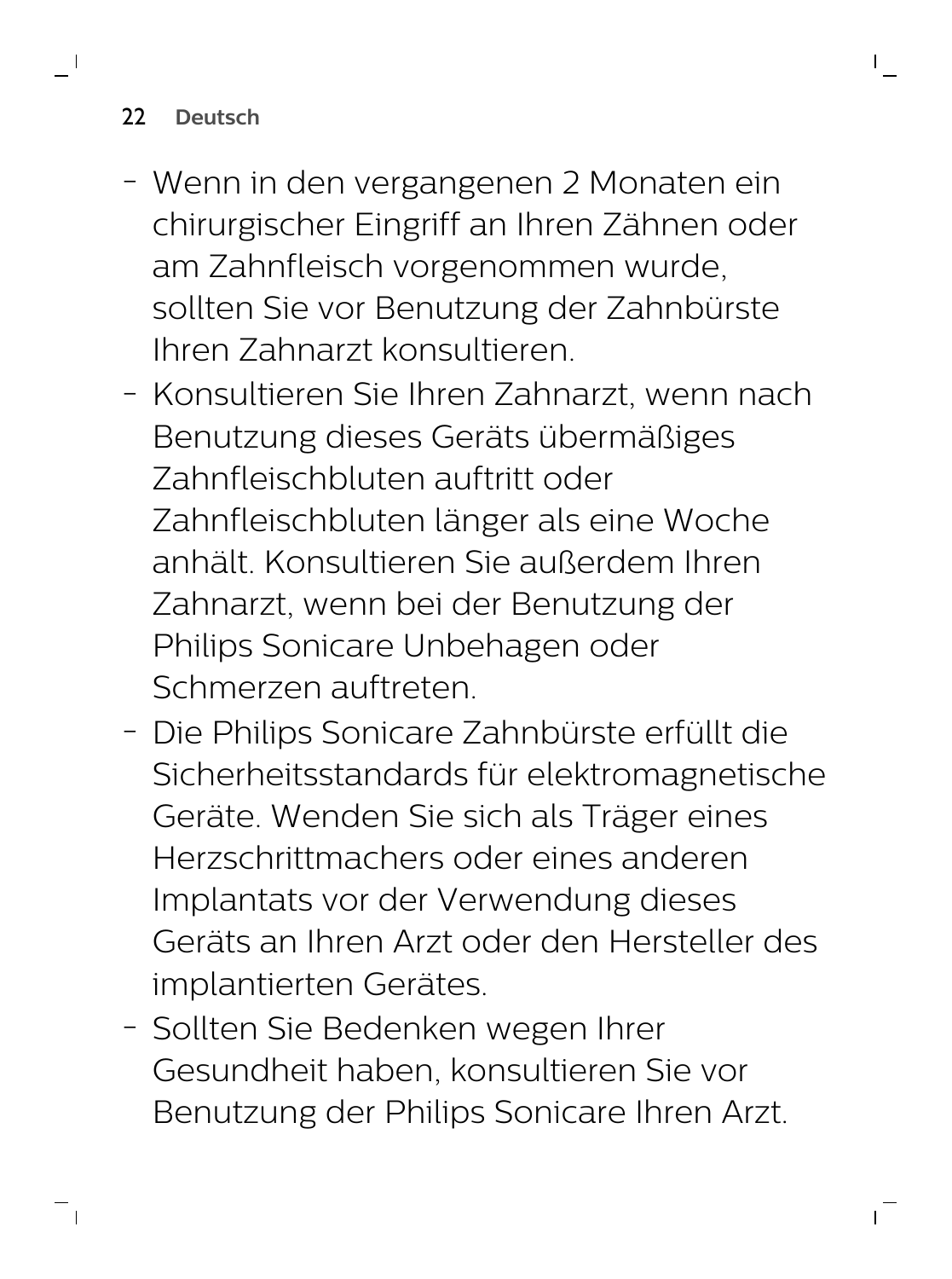$\mathbf{L}$ 

 $\mathbf{L}$ 

- Dieses Gerät ist ausschließlich zum Reinigen von Zähnen, Zahnfleisch und Zunge gedacht. Benutzen Sie es nicht für andere Zwecke. Falls Beschwerden oder Schmerzen auftreten, verwenden Sie das Gerät nicht mehr, und wenden Sie sich an Ihren Arzt.

 $\overline{\phantom{0}}$ 

 $\blacksquare$ 

- Die Philips Sonicare Zahnbürste ist ein Gerät zur individuellen Mundpflege und nicht für die Verwendung von mehreren Patienten in einer Zahnarztpraxis oder Zahnklinik vorgesehen.
- Unterlassen Sie es, einen Bürstenkopf mit abgeknickten oder zerdrückten Borsten zu verwenden. Ersetzen Sie den Bürstenkopf alle 3 Monate oder früher, falls Anzeichen von Abnutzung auftreten. Benutzen Sie nur die vom Hersteller für diese Zahnbürste empfohlenen Bürstenköpfe.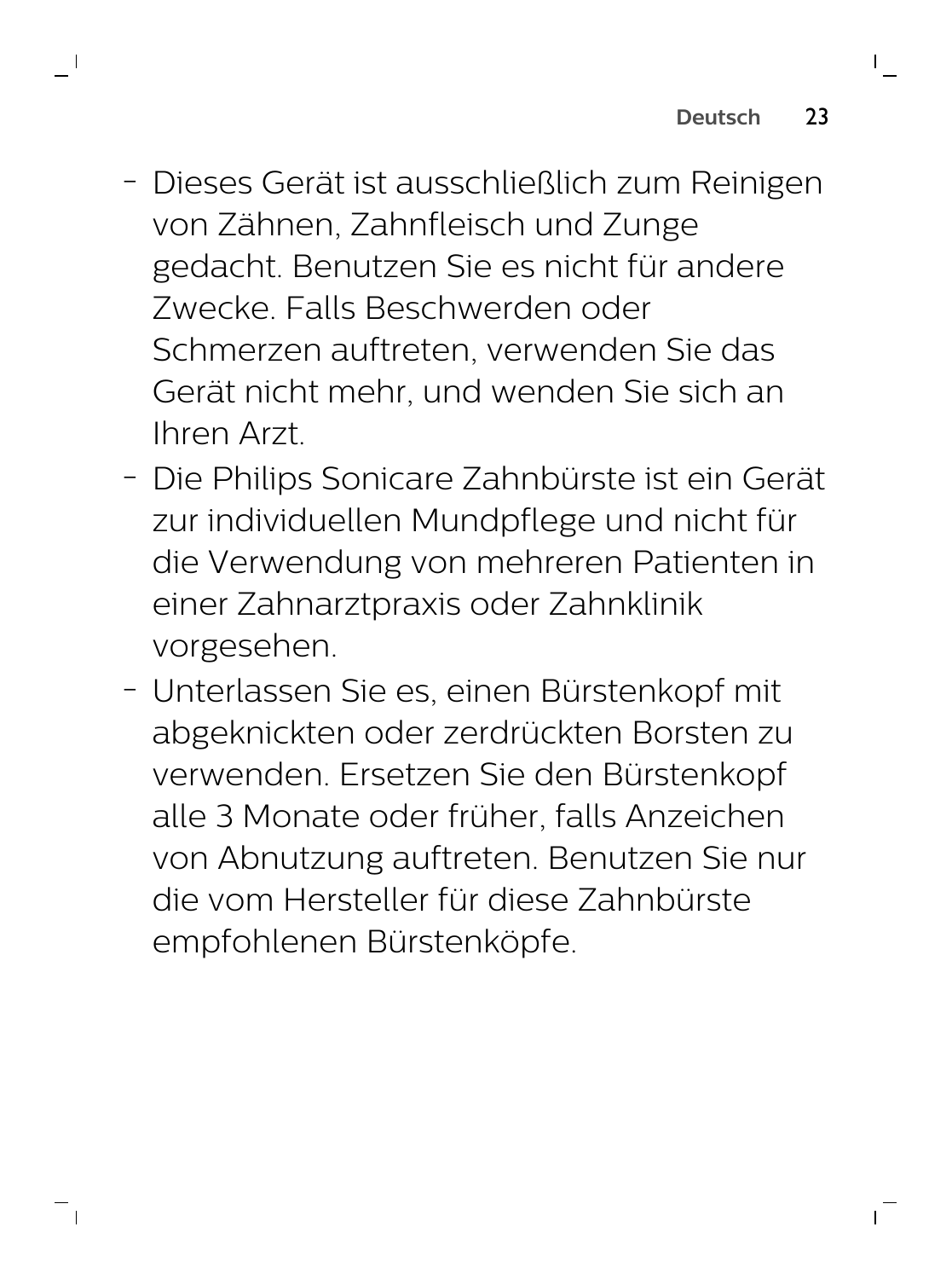#### 24 **Deutsch**

 $\blacksquare$ 

٦.

- Bei Verwendung peroxid-, natron- oder bikarbonathaltiger Zahnpasta (üblich in Weißmacher-Zahnpasta) sollten Sie den Bürstenkopf nach jedem Gebrauch gründlich mit einem milden Reinigungsmittel und Wasser reinigen. Dies verhindert ein mögliches Brechen des Plastiks.

 $\mathbf{I}$ 

 $\mathbf{L}$ 

- Laden Sie Ihr Telefon oder Tablet nicht im Badezimmer auf.

## Elektromagnetische Felder

Dieses Philips Gerät erfüllt sämtliche Normen und Regelungen bezüglich der Exposition in elektromagnetischen Feldern.

## Gerät mit Funkkomponenten

- Funkkomponenten in diesem Produkt arbeiten mit 2.402–2.480 MHz
- Die maximale von den Funkkomponenten abgestrahlte Funkleistung beträgt +3 dBm

# **Vorbereiten für den Gebrauch**

### Austauschbare Blende anbringen

Im Lieferumfang der Sonicare für Kinder ist 1 austauschbare Blende enthalten.

**1** Ziehen Sie die Klebeabdeckung von der Blende ab.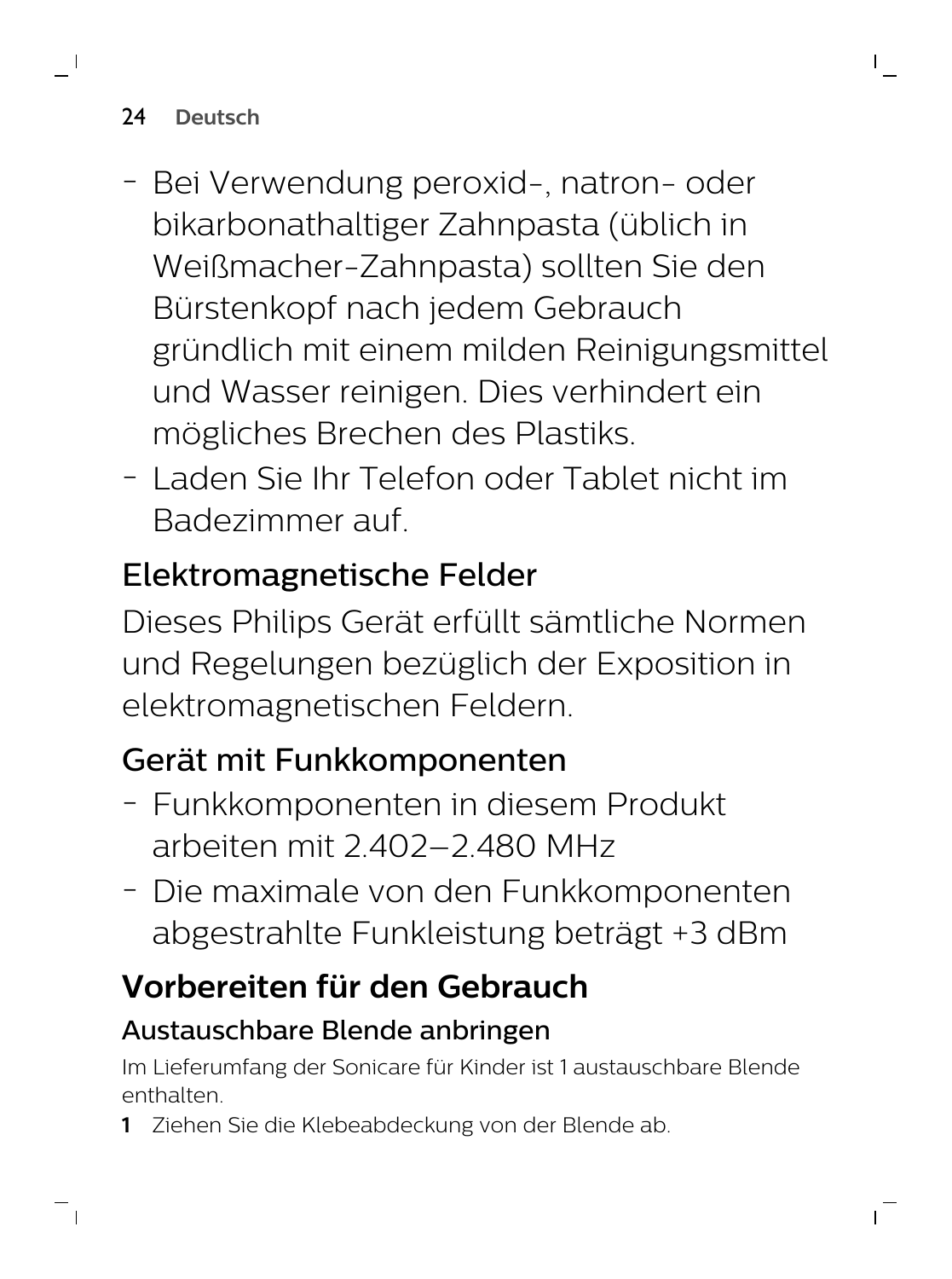$\mathsf{L}$ 

 $\mathbf{L}$ 

**2** Bringen Sie die Blende auf dem weißen Bereich der Vorderseite des Handstücks (Abb. 2) an.

Hinweis: Achten Sie darauf, dass sich die Aussparungen der Blende mit den Tasten auf der Vorderseite des Handstücks decken.

**3** Bringen Sie Ihren Lieblingsaufkleber wie auf dem Aufkleberbogen (Abb. 3) dargestellt auf der Blende an.

#### Abgenommene Blende erneut anbringen

- **1** Reinigen Sie die Blende in warmem Wasser; Sie können zum Reinigen auch ein mildes Reinigungsmittel verwenden.
- **2** Lassen Sie die Blende an der Luft trocknen.
- **3** Bringen Sie die Blende wieder auf dem weißen Bereich der Handstückvorderseite an.

## **Den Bürstenkopf befestigen**

- **1** Richten Sie den Bürstenkopf so aus, dass die Borsten in die gleiche Richtung wie die Vorderseite des Handstücks zeigen.
- **2** Drücken Sie den Bürstenkopf auf den Metallschaft, bis er fest sitzt. Hinweis: Zwischen dem Bürstenkopf und dem Handstück bleibt eine kleine Lücke.

# **Die Sonicare Zahnbürste laden**

- **1** Schließen Sie das Ladegerät an eine funktionierende Steckdose an.
- **2** Stellen Sie das Handstück auf das Ladegerät (Abb. 5).

Blinken der Akkuladestandsanzeige im Ein-/Ausschalter und zwei Signaltöne des Handstücks zeigen an, dass die Zahnbürste geladen wird.

### Batterie schwach

 $\blacksquare$ 

 $\overline{\phantom{a}}$ 

Wenn der Akku der Sonicare fast leer ist, hören Sie drei Signaltöne und die Akkuladestandsanzeige blinkt nach dem Putzzyklus eine Minute lang schnell.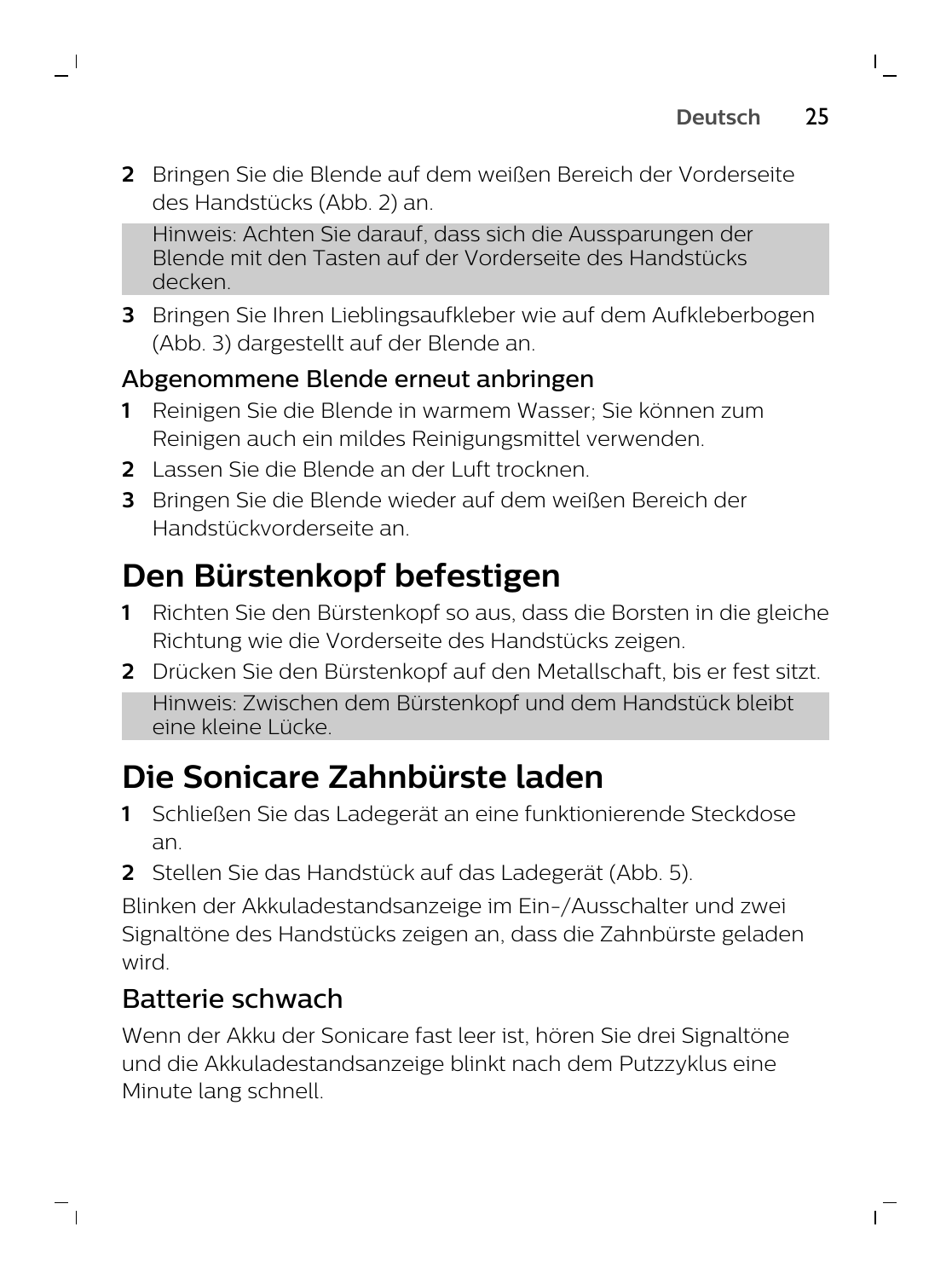#### 26 **Deutsch**

 $\overline{\phantom{0}}$ 

 $\blacksquare$ 

### Akku voll aufgeladen

Ist der Akku des Sonicare vollständig geladen, hört die Akkustandanzeige zu blinken auf, leuchtet 10 Sekunden lang dauerhaft und erlischt dann.

Sie können die Zahnbürste bei Nichtgebrauch im Ladegerät aufbewahren, damit die Akkus geladen bleiben. Das vollständige Aufladen des Akkus dauert mindestens 24 Stunden.

 $\mathsf{L}$ 

 $\mathbf{L}$ 

Hinweis: Wenn die Akkuladung erschöpft ist, gibt das Handstück am Ende des Putzvorgangs oder beim versuchten Beginn eines neuen Putzvorgangs 2-mal eine Folge von 5 Tönen aus. Der neue Putzvorgang wird nicht begonnen. Ferner blinkt auch die grüne LED, bis das Handstück in den Energiesparmodus wechselt.

# **Bluetooth-Konnektivität**

Stellen Sie vor dem Herstellen der Verbindung sicher, dass Bluetooth 4.0 oder höher auf dem Mobilgerät ausgeführt wird.

Hinweis: Die neuesten Informationen zur Gerätekompatibilität finden Sie im App Store oder auf Google Play.

### Verbindung mit Zahnbürste herstellen

- **1** Laden Sie die App Philips Sonicare For Kids aus dem App Store oder von Google Play herunter.
- **2** Bevor Sie die App öffnen, muss Bluetooth auf dem Mobilgerät eingeschaltet werden. Den Befehl zum Aktivieren von Bluetooth finden Sie in den Einstellungen des Mobilgeräts.
- **3** Zum Verbinden der Zahnbürste mit der App schalten Sie die Zahnbürste durch Drücken des Ein-/Ausschalters oder der Putzmodustaste ein. Achten Sie darauf, dass die Zahnbürste beim Einschalten nicht am Ladegerät angeschlossen ist.
- **4** Öffnen Sie die App Philips Sonicare For Kids.
- **5** Befolgen Sie die auf dem Mobilgerät angezeigten Anweisungen der App. Die App verbindet sich automatisch mit der Zahnbürste. Falls die Zahnbürste keine Verbindung herstellt, befolgen Sie die in der App angegebenen Schritte zur Fehlerbehebung.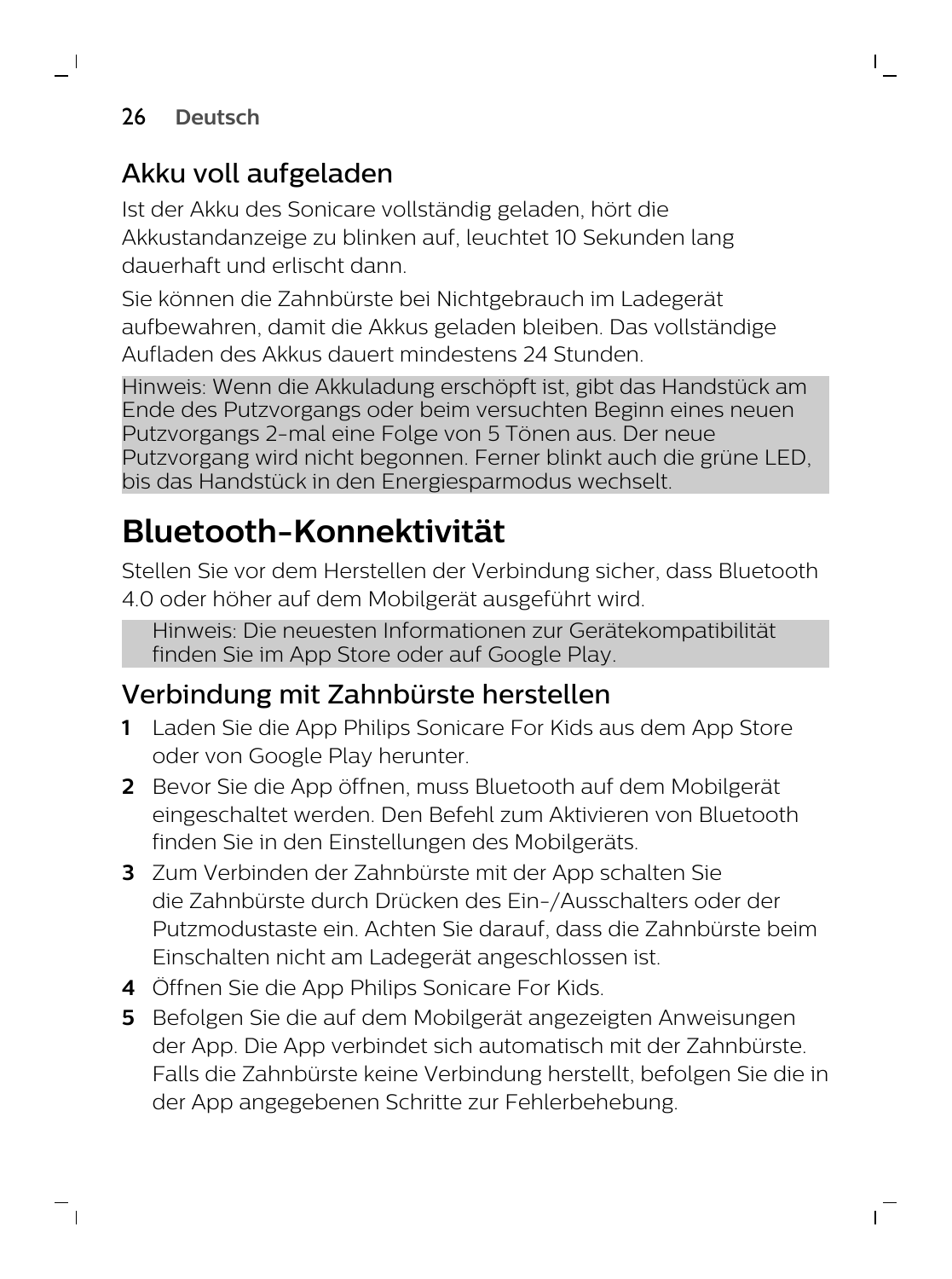$\mathbf{I}$ 

 $\mathbf{L}$ 

**6** Halten Sie während der Benutzung der Zahnbürste das Mobilgerät in deren unmittelbaren Nähe. Vergewissern Sie sich, dass das Mobilgerät sicher an einem trockenen Platz liegt.

# **Das Gerät benutzen**

### Putzanleitung

 $\overline{\phantom{a}}$ 

 $\blacksquare$ 

- **1** Befeuchten Sie die Borsten, und tragen Sie etwas Zahnpasta auf.
- **2** Setzen Sie die Borsten der Zahnbürste in einem leichten Winkel (45 Grad) auf den Bereich zwischen Zähnen und Zahnfleischsaum. Dadurch wird gewährleistet, dass die gesamte Zahnoberfläche geputzt (Abb. 6) wird.
- **3** Drücken Sie zum Einschalten der Sonicare den Ein-/Ausschalter.
- **4** Für eine optimale Zahnpflege putzen Sie die Zähne mit nur leichtem Druck und überlassen der Zahnbürste die eigentliche Arbeit. Nicht schrubben (Abb. 7).
- **5** Putzen Sie sanft unter Anwendung von leichtem Druck die Außenund Innenflächen aller oberen und unteren Zähne. Halten Sie dabei die Zahnbürste in einem Winkel, sodass die Zahnbürste den Grenzbereich zwischen Zählen und Zahnfleischsaum bürstet.
- **6** Die Innen- und Außenflächen der oberen und unteren Backenzähne sind schwer zu erreichen. Nehmen Sie sich genügend Zeit zum Putzen dieser Bereiche. Wenden Sie dabei leichten Druck an und behalten Sie den Winkel der Zahnbürstenborsten zum Zahnfleischsaum (Abb. 8) bei.
- **7** Putzen Sie die Kauflächen aller oberen und unteren Zähne.
- **8** Bewegen Sie den Bürstenkopf sanft und langsam mit Vorwärtsund Rückwärtsbewegungen über die Zähne, sodass die längeren Borsten in die Zahnzwischenräume gelangen. Behalten Sie dabei den Winkel der Borsten zum Zahnfleischsaum bei. Verfahren Sie auf diese Weise bis zum Ende des Putzzyklus (Abb. 9).

Hinweis: Damit Ihr Kind alle Zähne gleichmäßig putzt, teilen Sie den Mund mit der KidPacer-Funktion in 4 Abschnitte auf (siehe "Produktmerkmale").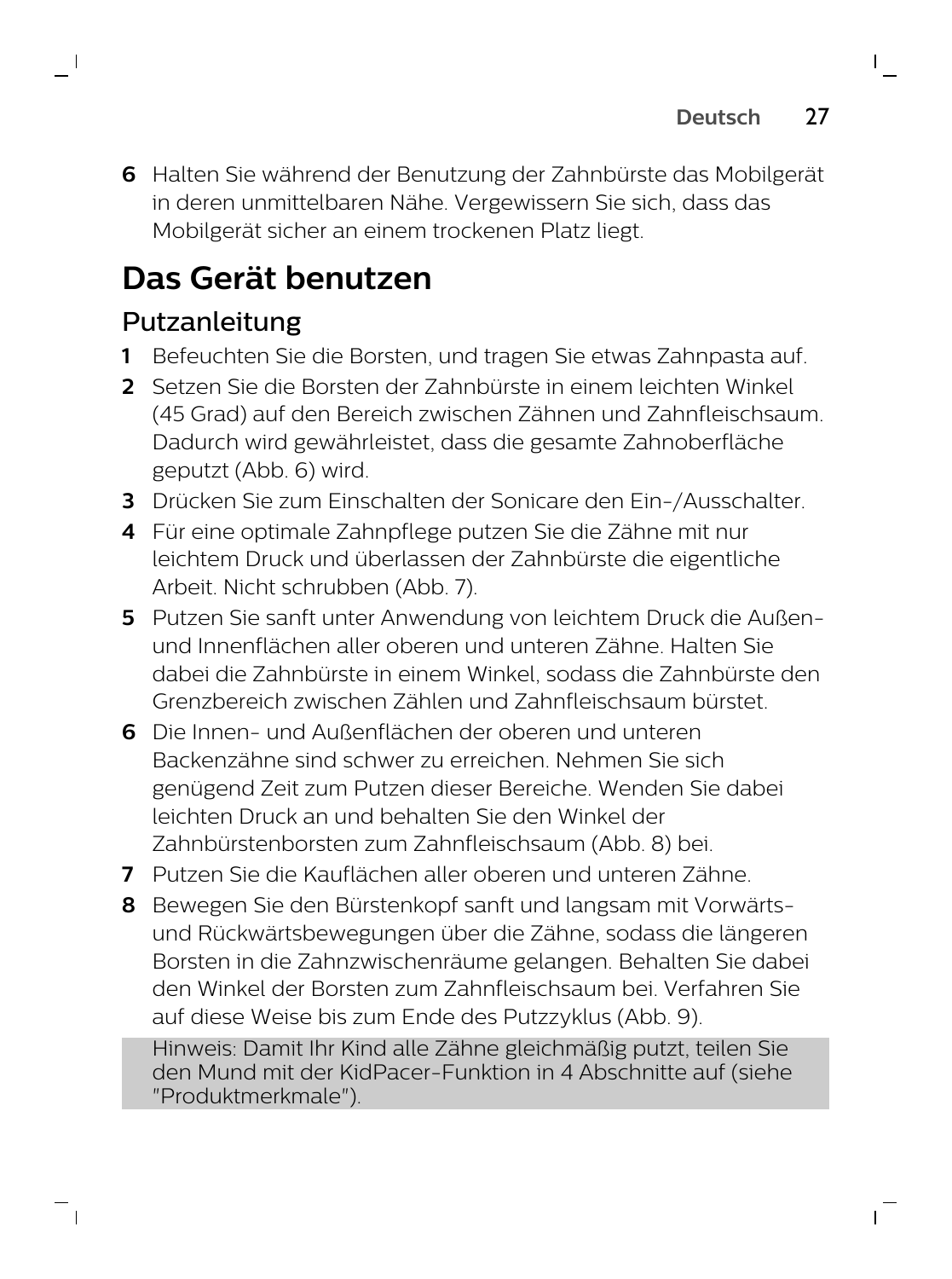#### 28 **Deutsch**

 $\overline{\phantom{0}}$ 

 $\blacksquare$ 

**9** Beginnen Sie mit dem Putzen des 1. Abschnittes (Außenseite Oberkiefer). Eine kurze Signaltonfolge zeigt an, wenn es Zeit für den Übergang zum 2. Abschnitt (Innenseite Oberkiefer). Gehen Sie beim Ertönen der nächsten Tonfolge zum 3. Abschnitt (Außenseite Unterkiefer) über. Die nächste Signaltonfolge zeigt an, wenn es Zeit für den Übergang zum 4. Abschnitt (Innenseite Unterkiefer) ist. Die Zahnbürste schaltet sich nach Abschluss des Putzvorgangs (Abb. 10) automatisch aus.

 $\mathsf{L}$ 

 $\mathbf{L}$ 

Ihre Sonicare ist sicher für den Gebrauch bei:

- Zahnspangen (die Bürstenköpfe nutzen sich beim Putzen von Zahnspangen schneller ab)
- Zahnersatz (Füllungen, Kronen, Verblendschalen)

#### Putzmodi

Die Sonicare beginnt automatisch im standardmäßig eingestellten Sanftmodus.

**1** Durch Drücken der Putzmodustaste können Sie zwischen den Modi (Abb. 11) umschalten.

Die grüne Modusanzeige gibt den ausgewählten Modus an.

- Sanftmodus: Modus mit höchster Leistung speziell für ältere/unabhängige Nutzer. Im Sanftmodus ist die Dauer des Putzzyklus auf 2 Minuten eingestellt.
- Extrasanfter Modus: Modus mit verminderter Leistung zum Üben und zur Einführung in die Schallzahnbürstentechnik für jüngere Kinder. Im extrasanften Modus ist die Dauer des Putzzyklus anfangs auf 1 Minute eingestellt und verlängert sich dann langsam auf 2 Minuten. Dadurch können kleine Kinder an die von Zahnärzten empfohlene Putzdauer von 2 Minuten herangeführt werden.

Um die Dauer des Putzzyklus im extrasanften Modus auf 2 Minuten einzustellen, stellen Sie das Handstück auf das Ladegerät und halten Sie die Modus-Taste 2 Sekunden lang gedrückt. Ein einzelner Signalton signalisiert, dass die Dauer des Putzzyklus auf 2 Minuten eingestellt ist.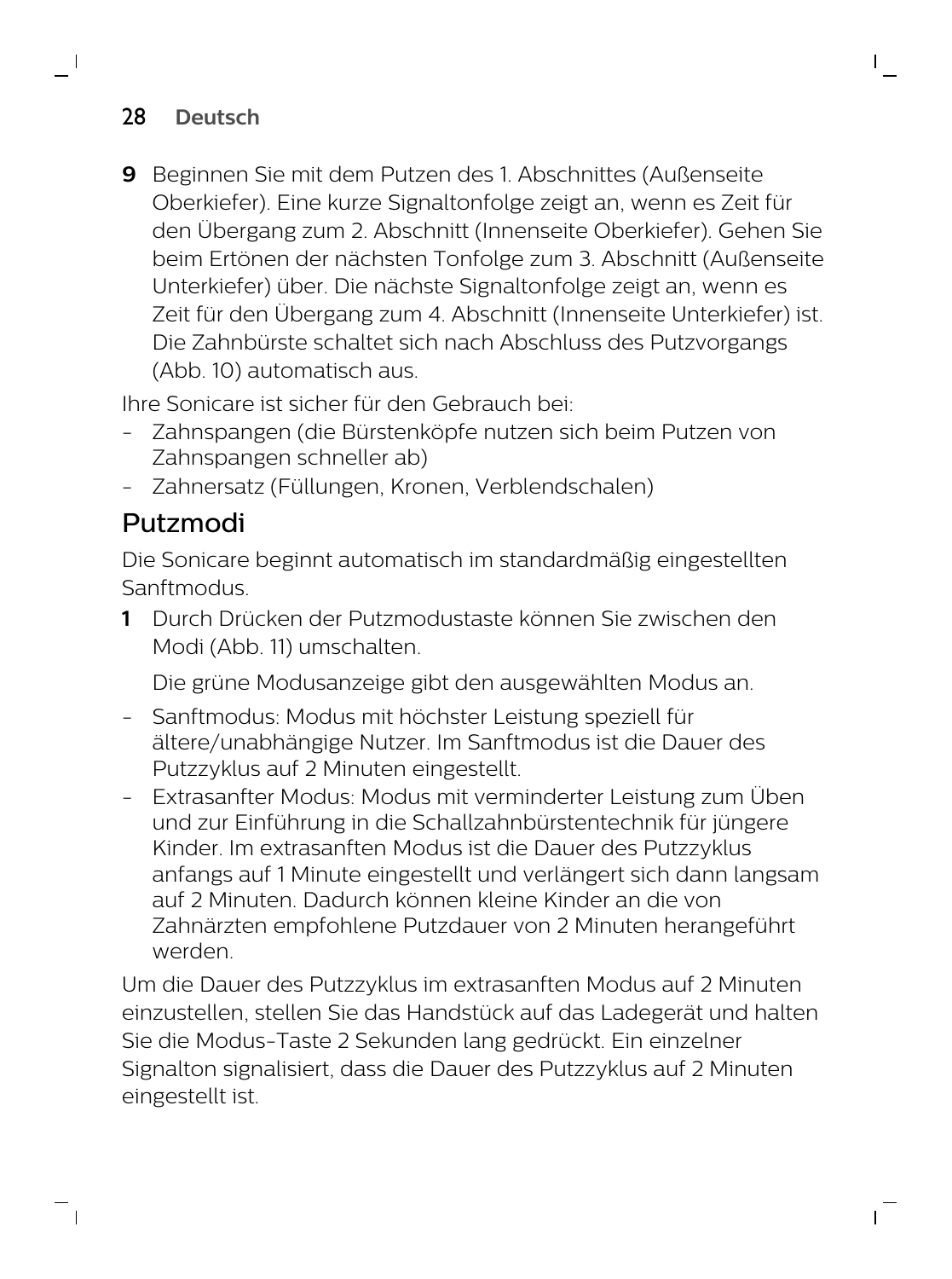$\mathsf{L}$ 

 $\mathbf{L}$ 

Um die Dauer des Putzzyklus im extrasanften Modus manuell wieder auf 1 Minute zurückzustellen, stellen Sie das Handstück auf das Ladegerät und halten Sie die Modus-Taste 2 Sekunden lang gedrückt. Ein doppelter Signalton signalisiert, dass die Dauer des Putzzyklus auf 1 Minute eingestellt ist.

# **Produktmerkmale**

### KidPacer

 $\blacksquare$ 

 $\blacksquare$ 

Die Sonicare For Kids weist mit einer kurzen Signalserie das Kind an, den nächsten Kieferquadranten zu bürsten. Nach Abschluss des Putzzyklus ertönt ein Gratulationston, der sich automatisch abschaltet. Dies sorgt dafür, dass die Zähne des Kindes gründlich und überall gereinigt werden (siehe "Putzanleitung").

Hinweis: Bitten Sie das Kind, so lange zu putzen, bis der Gratulationston zu hören ist und die Zahnbürste sich abschaltet.

### Easy-Start

Mit der Easy-Start-Funktion wird die Intensität über die ersten 14 Anwendungen schrittweise erhöht, damit Sie sich leichter an das Putzen mit der Philips Sonicare gewöhnen. Bei der Sonicare For Kids ist die Easy-Start-Funktion aktiviert.

Hinweis: Die ersten 14 Putzvorgänge müssen jeweils mindestens eine Minute dauern, damit der jeweilige Zyklus von der Easy-Start-Funktion ordnungsgemäß durchlaufen wird.

#### Easy-Start-Funktion aktivieren oder deaktivieren

**1** Stellen Sie das Handstück auf das Ladegerät.

So aktivieren Sie Easy-Start:Halten Sie den Ein-/Ausschalter 2 Sekunden lang gedrückt. Sie hören zwei Signaltöne, die signalisieren, dass die Easy-Start-Funktion aktiviert wurde.So deaktivieren Sie Easy-Start:Halten Sie den Ein-/Ausschalter 2 Sekunden lang gedrückt. Sie hören einen Signalton, der signalisiert, dass die Easy-Start-Funktion deaktiviert wurde.

Hinweis: Die Easy-Start-Funktion sollte nur in der ersten Gewöhnungsphase genutzt werden, da sie die Effizienz der Plaque-Entfernung mit der Philips Sonicare reduziert.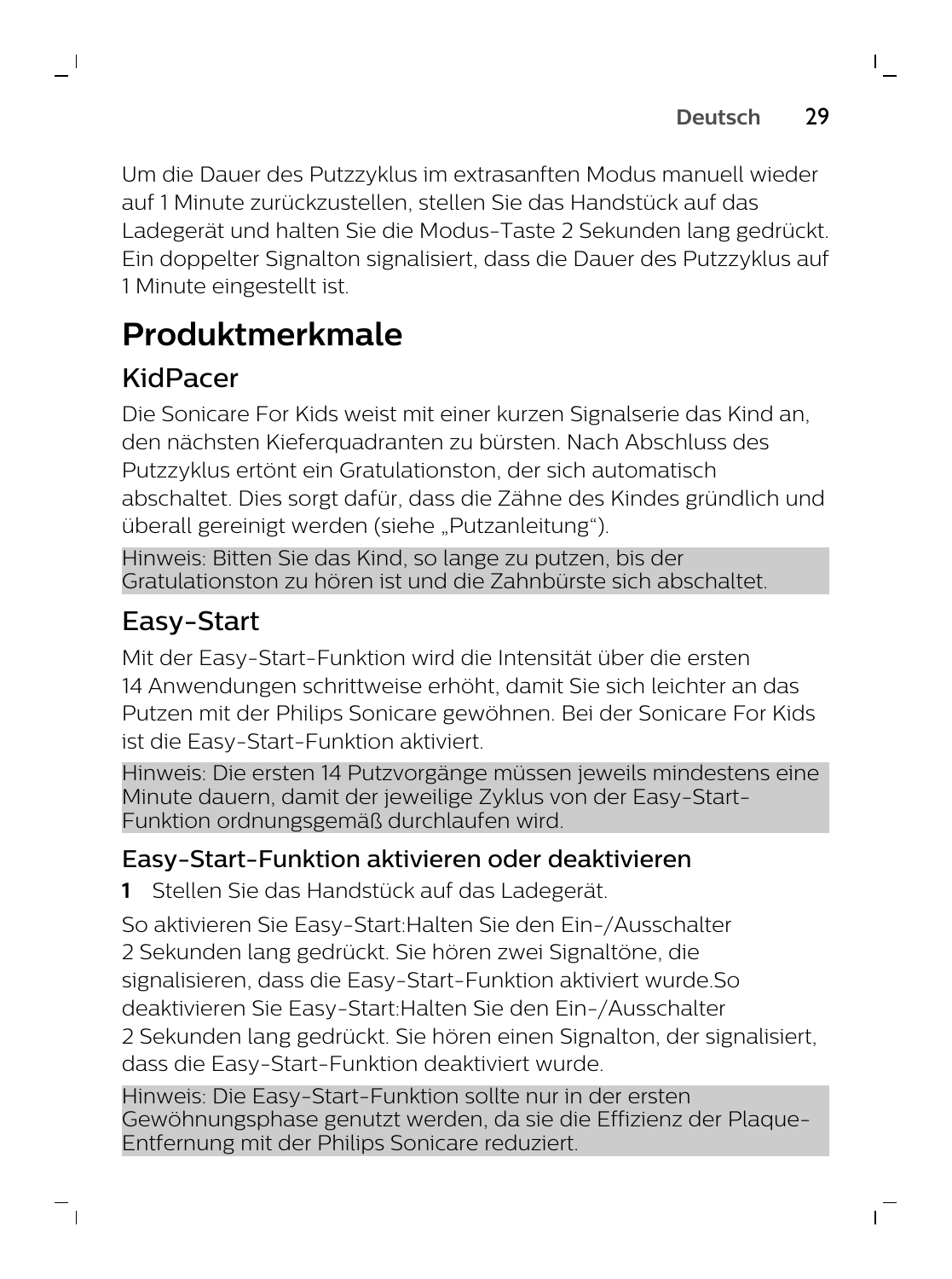#### 30 **Deutsch**

## **Pflege**

 $\overline{\phantom{a}}$ 

**Warnhinweis: Bürstenköpfe, Handstück, Ladegerät, Ladegerätabdeckung und austauschbare Blende dürfen nicht in der Spülmaschine gereinigt werden.**

 $\mathsf{L}$ 

 $\mathbf{L}$ 

#### Handstück der Zahnbürste

**1** Nehmen Sie den Bürstenkopf ab, und spülen Sie den Bereich des Metallschafts mit warmem Wasser. Vergewissern Sie sich, dass alle Zahnpastarückstände (Abb. 12) entfernt sind.

**Achtung: Drücken Sie nicht mit scharfkantigen Gegenständen auf die Gummidichtung um den Metallschaft, da diese dadurch beschädigt werden kann.**

**2** Wischen Sie das gesamte Handstück mit einem feuchten Tuch ab.

#### Bürstenkopf

- **1** Spülen Sie Bürstenkopf und Borsten nach jedem Gebrauch (Abb. 13) unter fließendem Wasser ab.
- **2** Nehmen Sie mindestens einmal pro Woche den Bürstenkopf vom Handstück, und spülen Sie die Verbindung zwischen Bürstenkopf und Handstück mit warmem Wasser ab.

#### Ladegerät

- **1** Ziehen Sie vor dem Reinigen des Ladegeräts den Netzstecker aus der Steckdose.
- **2** Wischen Sie das Ladegerät mit einem feuchten Tuch ab. Stellen Sie sicher, dass Sie Zahnpasta und andere Rückstände vom Ladegerät entfernen.

## **Lagerräume**

 $\blacksquare$ 

Wenn Sie die Sonicare über einen längeren Zeitraum nicht verwenden, ziehen Sie die Ladestation aus der Steckdose, reinigen Sie sie, und bewahren Sie sie an einem kühlen, trockenen Ort ohne direkte Sonneneinstrahlung auf.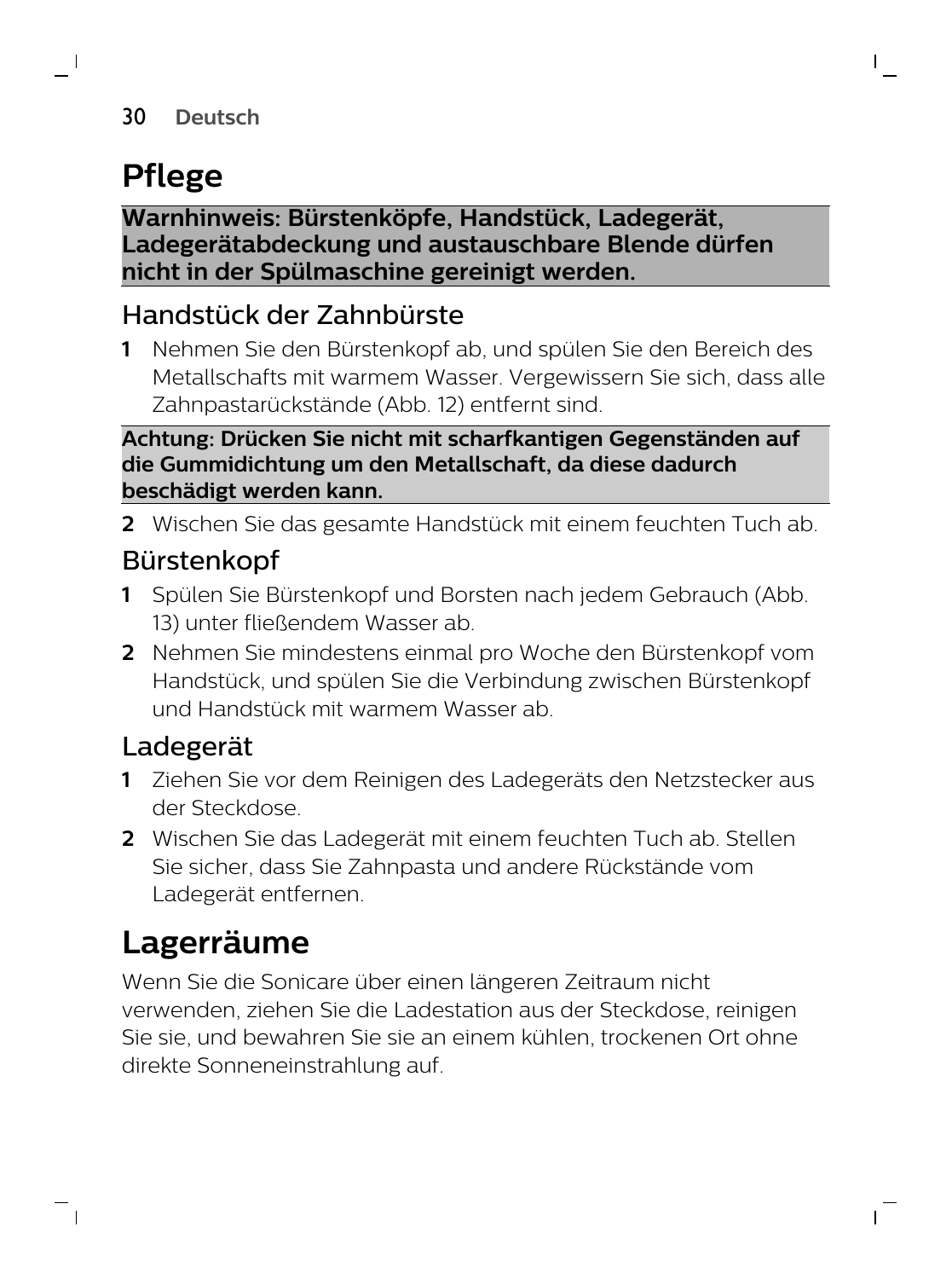# **Austausch**

 $\overline{\phantom{a}}$ 

 $\blacksquare$ 

### Bürstenkopf

- Um optimale Ergebnisse zu erzielen, tauschen Sie Sonicare Bürstenköpfe spätestens nach 3 Monaten aus.
- Benutzen Sie ausschließlich Ersatzbürstenköpfe für die Sonicare For Kids.

# **Recycling**

- Dieses Symbol bedeutet, dass das Produkt nicht mit dem normalen Hausmüll entsorgt werden kann (2012/19/EU) (Abb. 18).
- Dieses Symbol bedeutet, dass das Produkt einen Akku enthält, der nicht mit dem normalen Hausmüll (Abb. 19) entsorgt werden darf (2006/66/EG). Wir empfehlen dringend, das Produkt bei einer offiziellen Sammelstelle oder einem Philips Service-Center abzugeben, um den Akku fachgerecht ausbauen zu lassen.
- Beachten Sie die örtlichen Vorschriften zur getrennten Entsorgung von elektrischen und elektronischen Produkten, Akkus und Batterien. Die ordnungsgemäße Entsorgung dient dem Schutz von Umwelt und Gesundheit.

# **Aufladbaren Akku entfernen**

#### **Warnhinweis: Bauen Sie den wiederaufladbaren Akku nur zur Entsorgung des Geräts aus. Vergewissern Sie sich, dass der Akku ganz leer ist, bevor Sie ihn ausbauen.**

Zum Entfernen des aufladbaren Akkus benötigen Sie einen Schlitzschraubendreher (Standardschraubendreher).Beachten Sie grundlegende Sicherheitsmaßnahmen, wenn Sie die unten angeführten Schritte ausführen. Schützen Sie Ihre Augen, Hände und Finger sowie die Oberfläche, auf der Sie arbeiten.

**1** Um den Akku komplett zu entladen, nehmen Sie das Handstück aus dem Ladegerät, schalten die Philips Sonicare ein und lassen sie laufen, bis sie zum Stillstand kommt. Wiederholen Sie diesen Vorgang, bis Sie die Philips Sonicare nicht mehr einschalten können.

 $\mathsf{L}$ 

 $\mathbf{L}$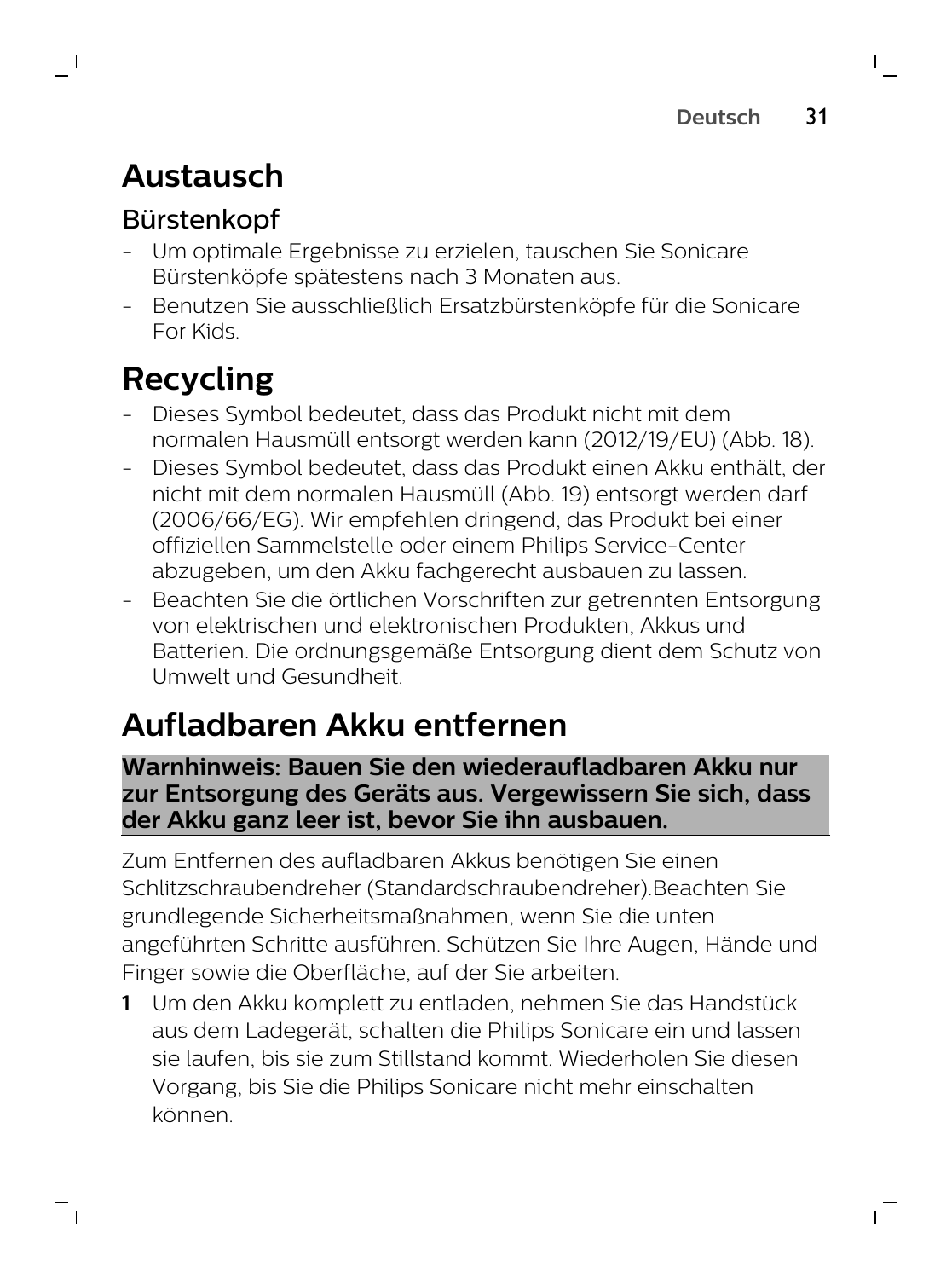#### 32 **Deutsch**

 $\overline{\phantom{0}}$ 

**2** Stecken Sie einen Schraubendreher in den Schlitz an der Unterseite des Handstücks. Drehen Sie den Schraubendreher gegen den Uhrzeigersinn, bis ein Schlitz zwischen Bodenabdeckung und Handstück (Abb. 14) sichtbar wird.

 $\mathsf{L}$ 

 $\mathbf{L}$ 

- **3** Stecken Sie den Schraubendreher in den Schlitz und hebeln Sie die Bodenabdeckung vom Handstück (Abb. 15).
- **4** Halten Sie das Handstück kopfüber, und drücken Sie auf den Schaft, um die internen Komponenten im Handstück (Abb. 16) freizugeben.
- **5** Stecken Sie den Schraubendreher neben den Akkuverbindungen unter die Platine, und drehen Sie ihn, bis die Verbindungen zerbrechen. Nehmen Sie die Platine heraus, und lösen Sie den Akku aus der Plastikhalterung (Abb. 17).

Nun können der Akku und die übrigen Teile des Geräts ordnungsgemäß recycelt bzw. entsorgt werden.

# **Garantie und Support**

Für Unterstützung und weitere Informationen besuchen Sie die Philips Website unter **www.philips.com/support** , oder lesen Sie die internationale Garantieschrift.

### Garantieeinschränkungen

Die folgenden Geräteteile/Schäden unterliegen nicht den Bedingungen der internationalen Garantie:

- Bürstenköpfe.

 $\overline{1}$ 

- Schäden, die durch den Gebrauch von nicht zugelassenen Ersatzteilen verursacht werden.
- Schäden durch Missbrauch, falsche Benutzung, Fahrlässigkeit, Manipulation oder Reparatur durch Unbefugte.
- Normale Abnutzungserscheinungen wie abgeschlagene Stellen, Kratzer, Abschürfungen, Verfärbungen oder Verblassen.
- Austauschbare Aufkleber
- Austauschbare Blenden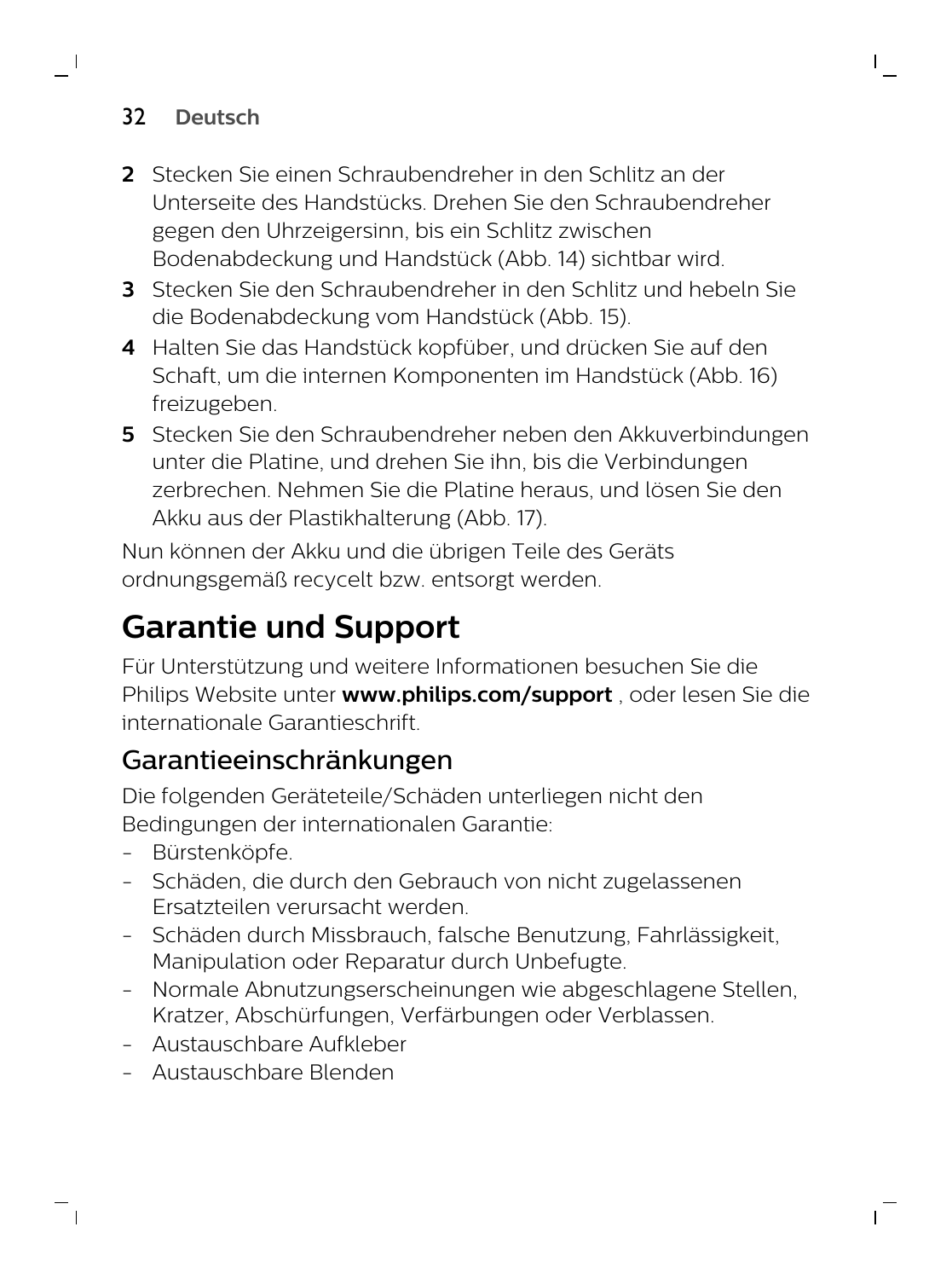$\mathbf{I}$ 

 $\mathbf{L}$ 

# Cepillo dental sónico recargable Sonicare For Kids

# **Introducción**

<span id="page-32-0"></span> $\overline{\phantom{a}}$ 

Enhorabuena por la adquisición de este producto, y bienvenido a Philips Para sacar el mayor partido a la asistencia que Philips le ofrece, registre el producto en **www.philips.com/welcome**. Usted y sus hijos ahora disponen de un cepillo dental Sonicare. El cepillo conectado mediante Bluetooth interactúa con una divertida aplicación para dispositivos móviles que entretiene a los niños mientras aprenden a cepillarse los dientes correctamente.

# **Descripción general (Fig. 1)**

- 1 Capuchón higiénico
- 2 Cabezal de cepillado
- 3 Mango con empuñadura suave
- 4 Botón de encendido/apagado con indicador de carga de la batería
- 5 Carcasa extraíble con pegatinas sustituibles
- 6 Botón para elegir el modo de cepillado, con luces indicadoras de modo
- 7 Cargador
- 8 Carcasa
- 9 Pegatina

# **Información de seguridad importante**

Antes de usar el dispositivo, lea atentamente esta información importante y consérvela por si necesitara consultarla en el futuro.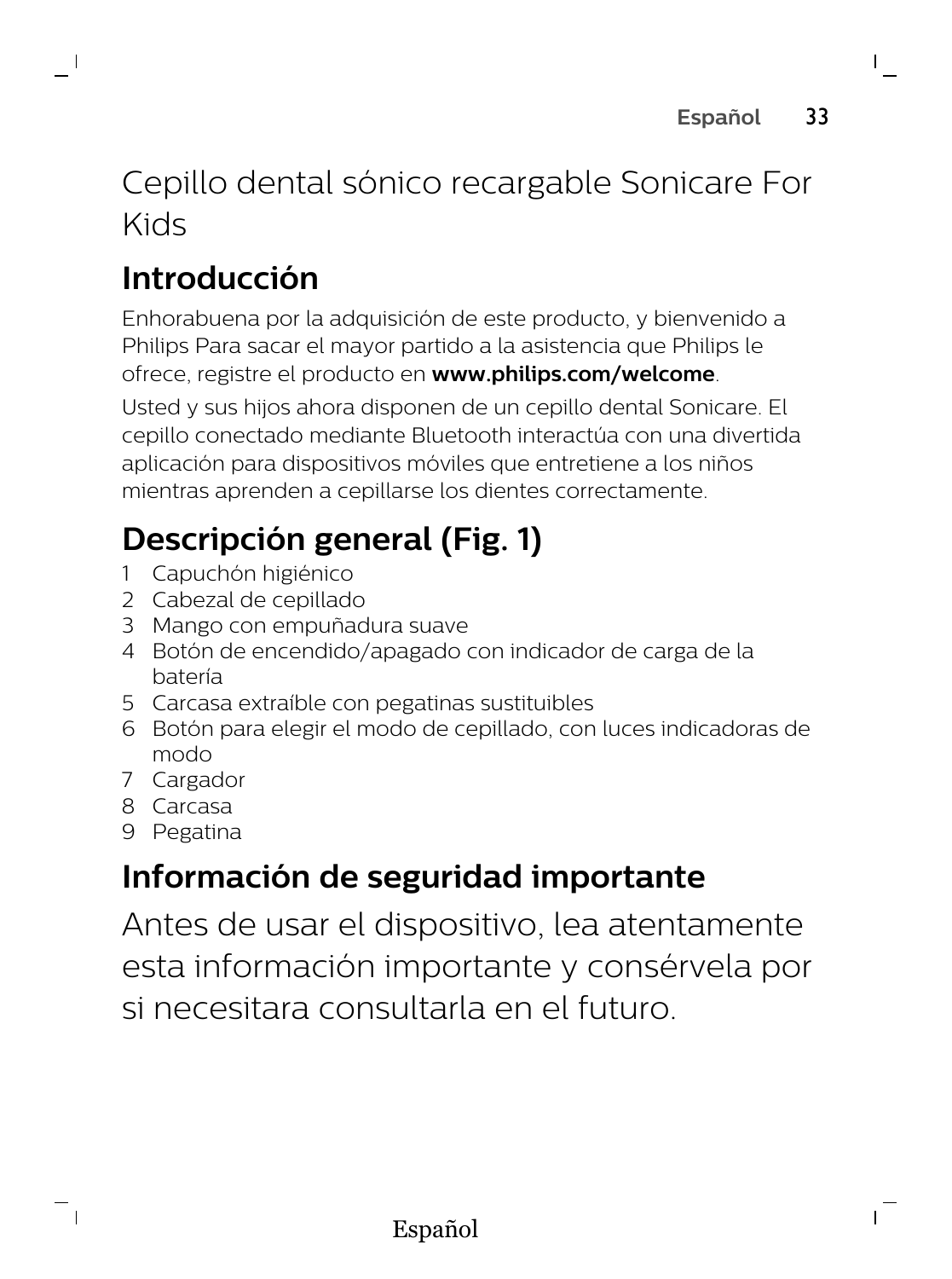#### 34 **Español**

## Peligro

 $\overline{\phantom{0}}$ 

 $=$ <sub>1</sub>

- Mantenga el cargador alejado del agua. No coloque ni guarde el cargador cerca o sobre el agua contenida en bañeras, lavabos, fregaderos, etc. No sumerja el cargador en agua ni en otros líquidos. Después de limpiarlo, asegúrese de que el cargador esté completamente seco antes de enchufarlo a la red eléctrica.

 $\mathsf{L}$ 

 $\mathbf{1}^{\top}$ 

- Este dispositivo no es un juguete. Compruebe el estado de los cabezales del cepillo con regularidad. Los cabezales del cepillo con desperfectos pueden representar cierto riesgo de asfixia.

## Advertencia

- El cable de alimentación no se puede sustituir. Deseche el aparato si el cable de alimentación está dañado.
- Sustituya siempre el cargador por otros del modelo original para evitar situaciones de peligro.
- No utilice el cargador al aire libre ni cerca de superficies calientes.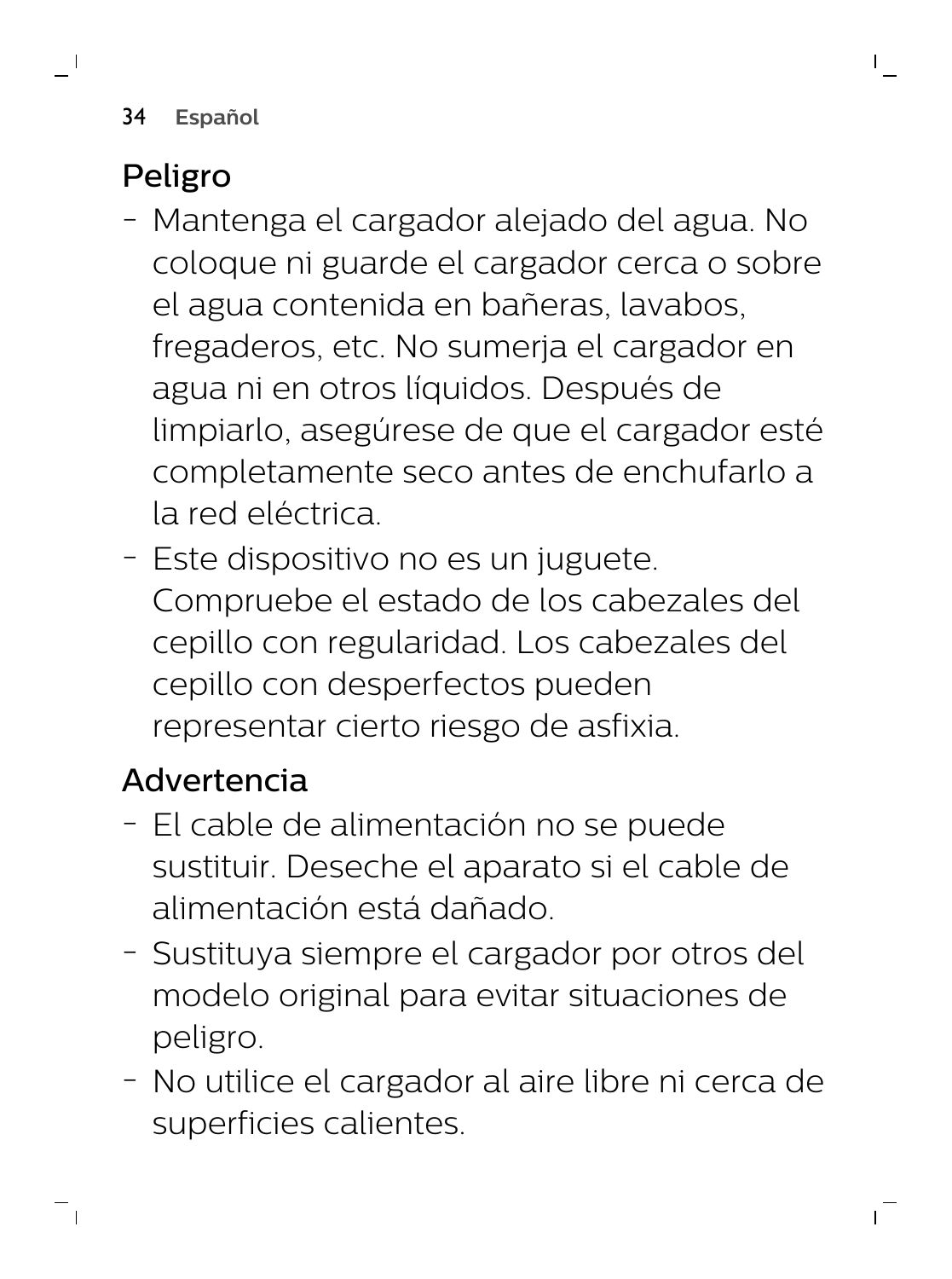$\mathbf{L}$ 

 $\mathbf{L}$ 

- Deje de utilizar el aparato si tiene algún daño (en el cabezal del cepillo, en el mango o en el cargador). Este producto contiene piezas que no se pueden reparar. Si el aparato está dañado, póngase en contacto con el Servicio de Atención al Cliente de su país (consulte el capítulo "Garantía y asistencia").

 $\overline{\phantom{0}}$ 

٦.

- Este aparato puede ser usado por niños a partir de 8 años y por personas con su capacidad física, psíquica o sensorial reducida y por quienes no tengan los conocimientos y la experiencia necesarios, si han sido supervisados o instruidos acerca del uso del aparato de forma segura y siempre que sepan los riesgos que conlleva su uso. Los niños no deben jugar con el dispositivo. Los niños no deben limpiar el aparato ni realizar tareas de mantenimiento a menos que sean mayores de 8 años y cuenten con supervisión.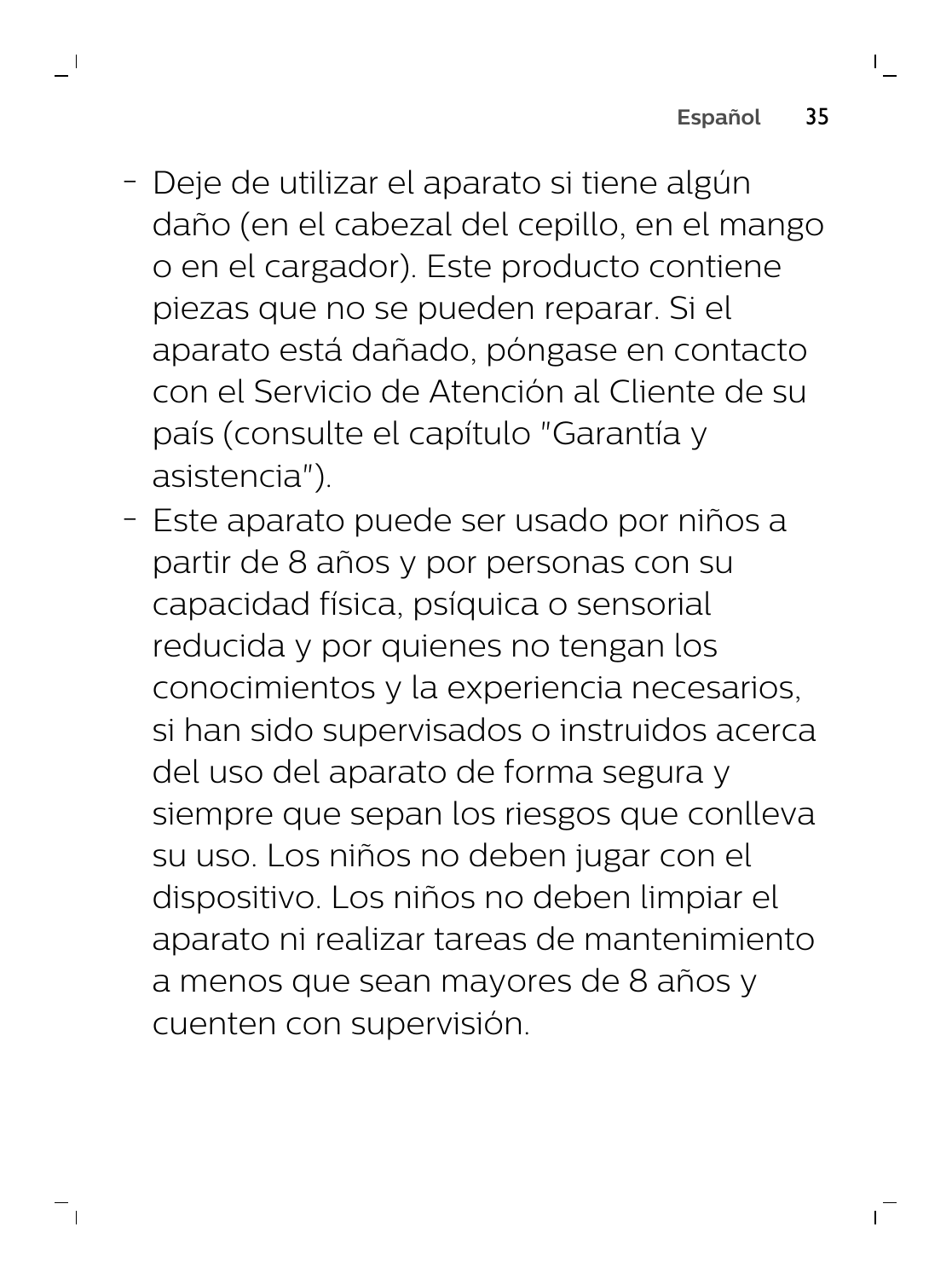36 **Español**

 $\blacksquare$ 

 $\overline{\phantom{a}}_1$ 

## Precaución

- No lave el cabezal de cepillado, el mango ni el cargador en el lavavajillas.

 $\mathbf{L}$ 

 $\mathbf{L}$ 

- Consulte a su dentista antes de utilizar este cepillo dental si se ha sometido a cirugía oral o de las encías en los dos últimos meses.
- Consulte a su dentista si se produce un sangrado excesivo después de usar este cepillo dental, o si el sangrado continúa produciéndose después de una semana de uso. Consulte también a su dentista si experimenta molestias o dolor al utilizar el Sonicare.
- El cepillo Philip Sonicare cumple las normas de seguridad para dispositivos electromagnéticos. Si tiene un marcapasos o cualquier otro dispositivo implantado, consulte a su médico o al fabricante del dispositivo antes de utilizar el aparato.
- Si tiene alguna duda médica, consulte a su médico antes de utilizar su Sonicare.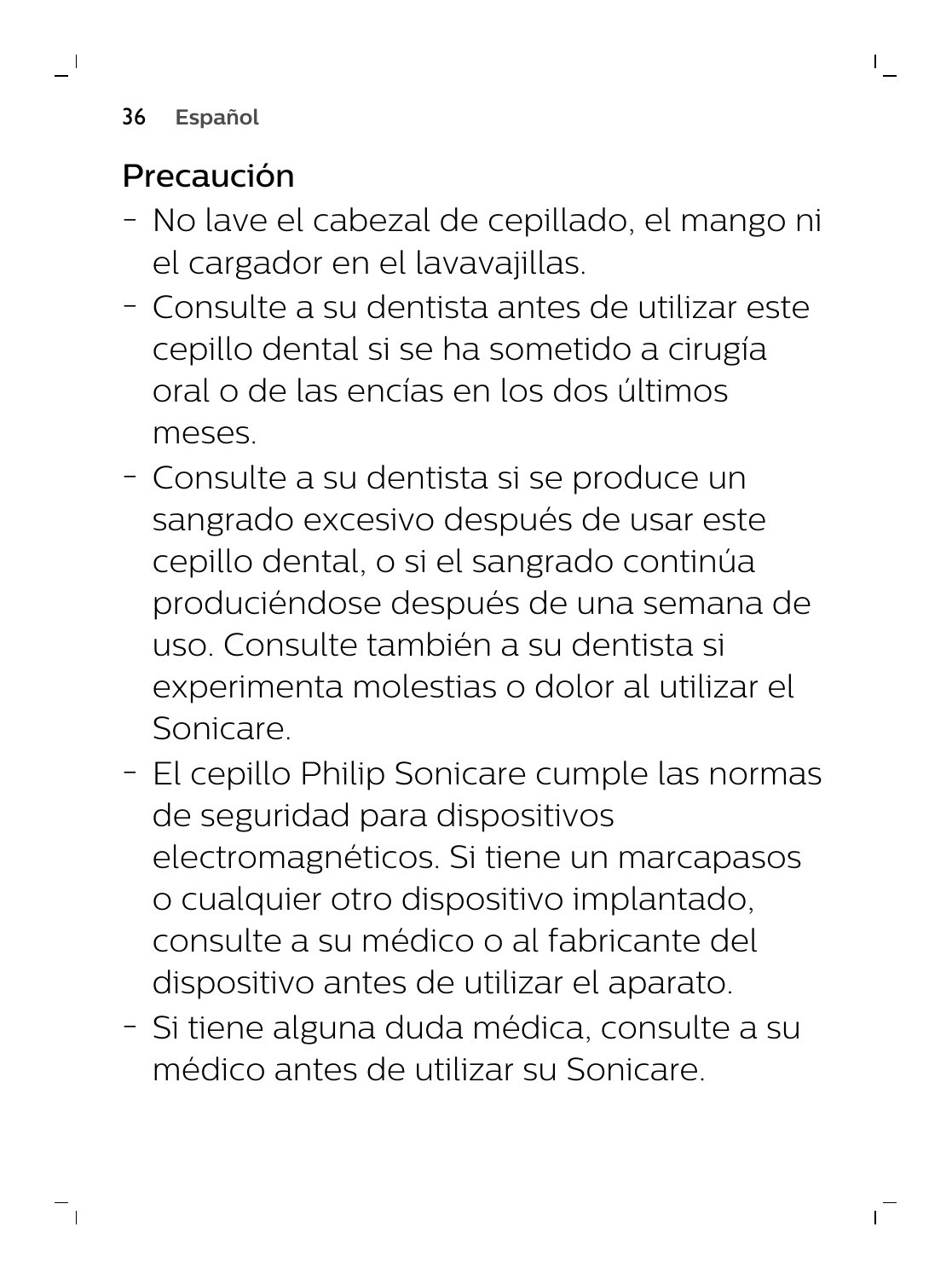$\mathbf{L}$ 

 $\mathbf{L}$ 

- Este aparato ha sido diseñado únicamente para limpiar los dientes, las encías y la lengua. No lo utilice con otra finalidad. Deje de utilizar el dispositivo o consulte a su médico si experimenta molestias o dolor.

 $\overline{\phantom{0}}$ 

٦.

- El cepillo dental Philips Sonicare es un aparato de higiene personal y no ha sido concebido para su uso en múltiples pacientes de clínicas o instituciones.
- No utilice un cabezal de cepillo si tiene las cerdas aplastadas o curvadas. Sustituya el cabezal del cepillo cada tres meses o antes si aparecen signos de desgaste. No utilice otros cabezales que no sean los recomendados por el fabricante.
- Si el dentífrico que utiliza contiene peróxido, bicarbonato sódico u otro bicarbonato (frecuentes en los dentífricos blanqueadores), limpie bien el cabezal con agua y jabón después de cada uso. Esto evitará la aparición de posibles grietas en el plástico.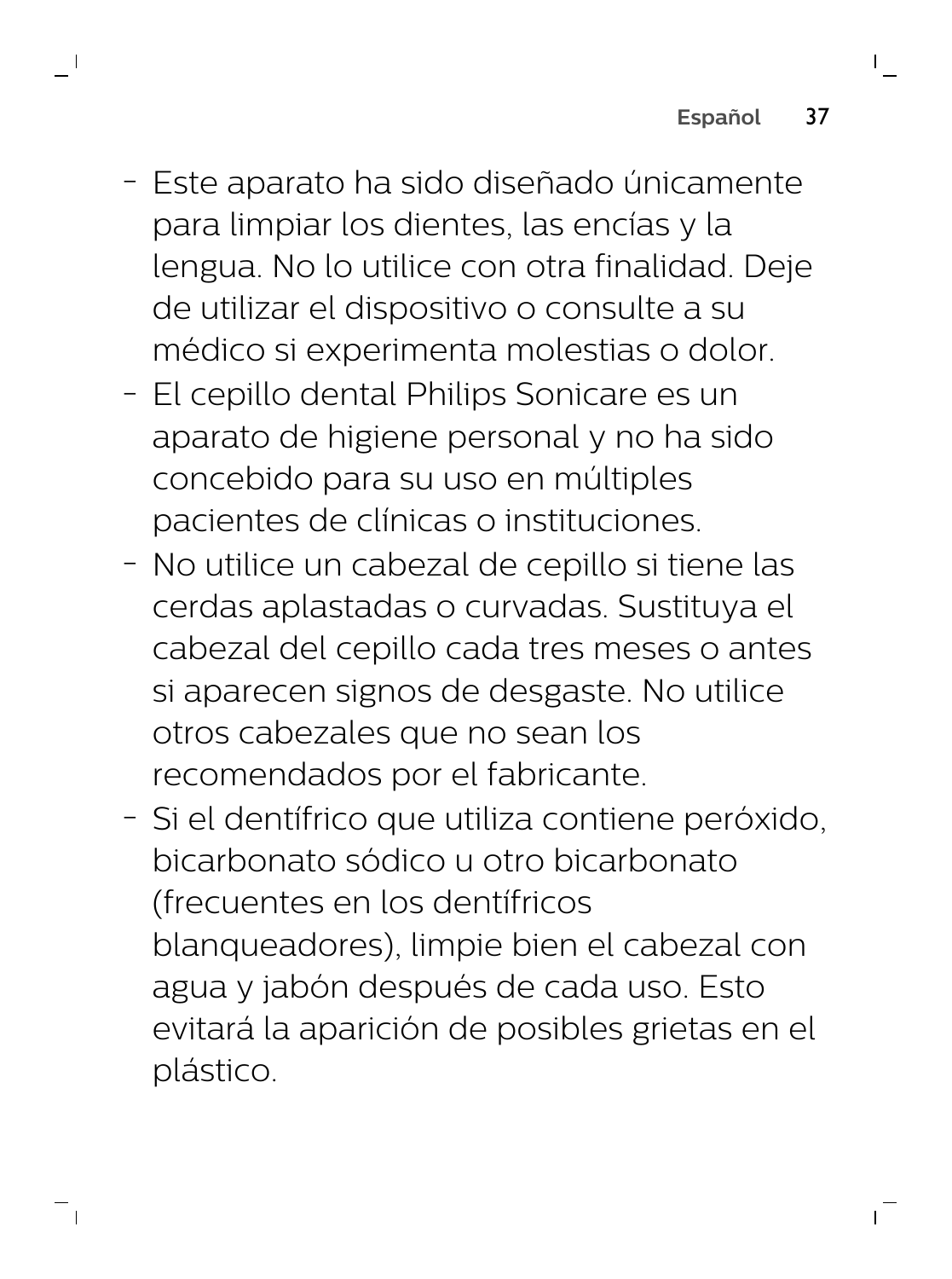#### 38 **Español**

 $\overline{\phantom{0}}$ 

 $\blacksquare$ 

- No cargue su teléfono o tableta en el cuarto de baño.

 $\mathsf{L}$ 

 $\mathbf{L}$ 

## Campos electromagnéticos (CEM)

Este aparato de Philips cumple los estándares y las normativas aplicables sobre exposición a campos electromagnéticos.

## Directiva de equipo radioeléctrico

- El equipo radioeléctrico de este producto funciona a entre 2402 y 2480 MHz.
- El equipo radioeléctrico transmite una potencia de RF máxima de +3 dBm.

## **Preparación para su uso**

### Aplicación de la carcasa sustituible

El Sonicare For Kids incluye 1 carcasa sustituible.

- **1** Retire el revestimiento adhesivo de la carcasa.
- **2** Acople la carcasa a la sección de color blanco en la parte frontal del mango (Fig. 2).

Nota: Asegúrese de alinear las zonas de encastre de la carcasa con los botones de la parte frontal del mango.

**3** Aplique su pegatina favorita a la carcasa como se muestra en la hoja de pegatinas (Fig. 3).

#### Volver a acoplar una carcasa extraída

- **1** Enjuague la carcasa en agua tibia; también puede usar un detergente suave para limpiarla.
- **2** Deje que la carcasa se seque.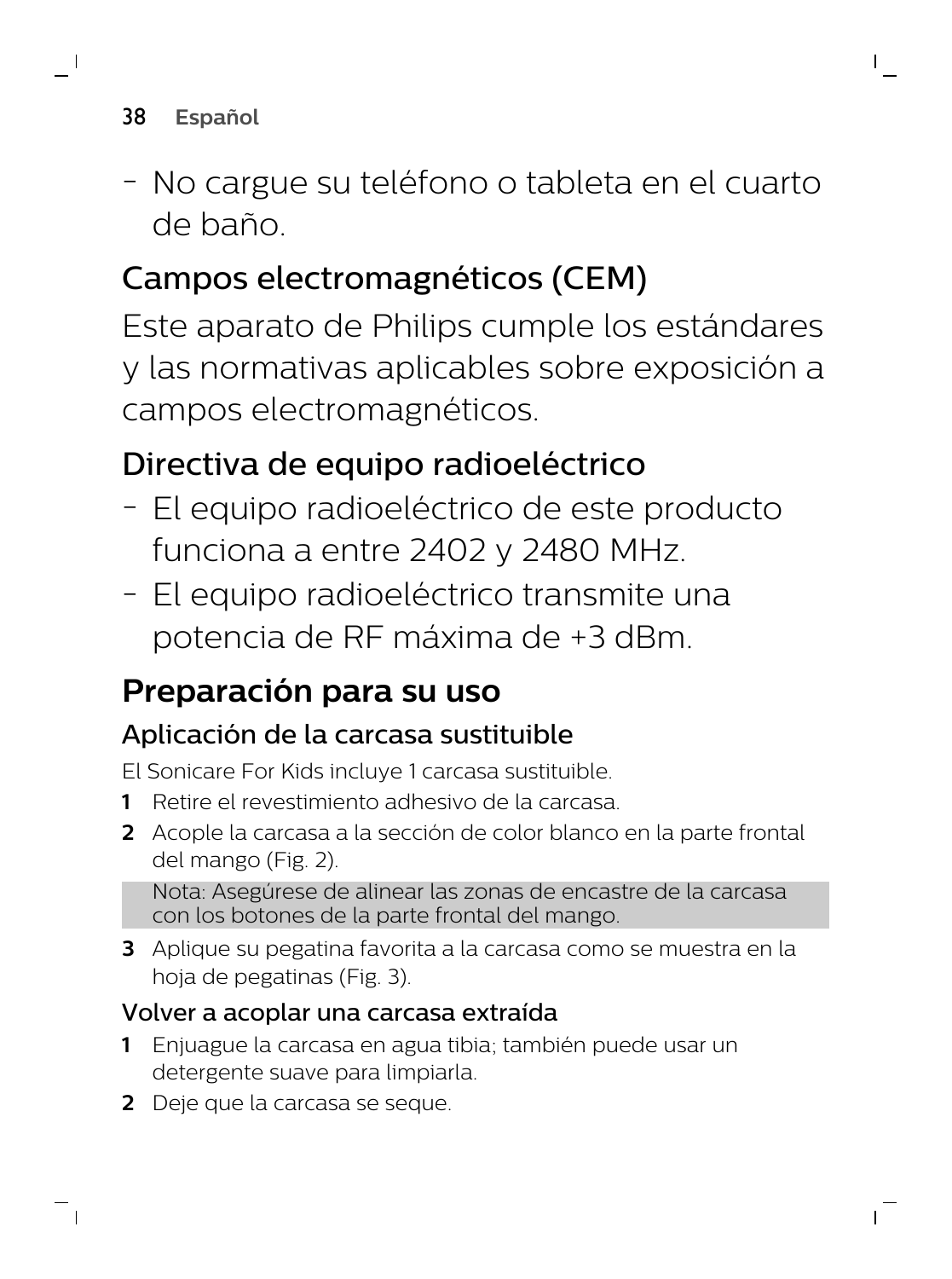$\mathsf{L}$ 

 $\mathbf{L}$ 

**3** Vuelva a acoplar la carcasa a la sección de color blanco en la parte frontal del mango.

## **Cómo fijar el cabezal del cepillo**

- **1** Alinee el cabezal del cepillo de manera que las cerdas apunten en la misma dirección que la parte frontal del mango.
- **2** Presione firmemente hacia abajo el cabezal del cepillo sobre el eje metálico hasta que encaje.

Nota: Hay un pequeño espacio entre el cabezal y el mango.

## **Carga de Sonicare**

- **1** Enchufe el cargador a una toma de corriente eléctrica.
- **2** Coloque el mango en el cargador (Fig. 5).

El indicador de carga de la batería del botón de encendido/apagado parpadea y el mango emite dos pitidos para indicar que el cepillo se está cargando.

## Batería baja

 $\overline{\phantom{a}}$ 

 $\blacksquare$ 

Si la batería de su cepillo Sonicare está a punto de agotarse, oirá tres pitidos y el indicador de carga de la batería parpadeará de forma rápida durante 1 minuto tras el ciclo de cepillado.

### Batería completamente cargada

Cuando su Sonicare está totalmente cargado, el indicador de carga de la batería deja de parpadear y permanece encendido por 10 segundos antes de apagarse.

Para mantener la batería totalmente cargada en todo momento, puede mantener el Sonicare en el cargador cuando no lo utilice. Se necesitan al menos 24 horas para cargar totalmente la batería.

Nota: Cuando la carga de la batería se haya vaciado, el mango emitirá 2 series de 5 pitidos al final de una sesión de cepillado o cuando se intente una nueva sesión. La nueva sesión de cepillado no iniciará. Además, el LED verde parpadeará con rapidez hasta que el mango pase al estado de inactividad.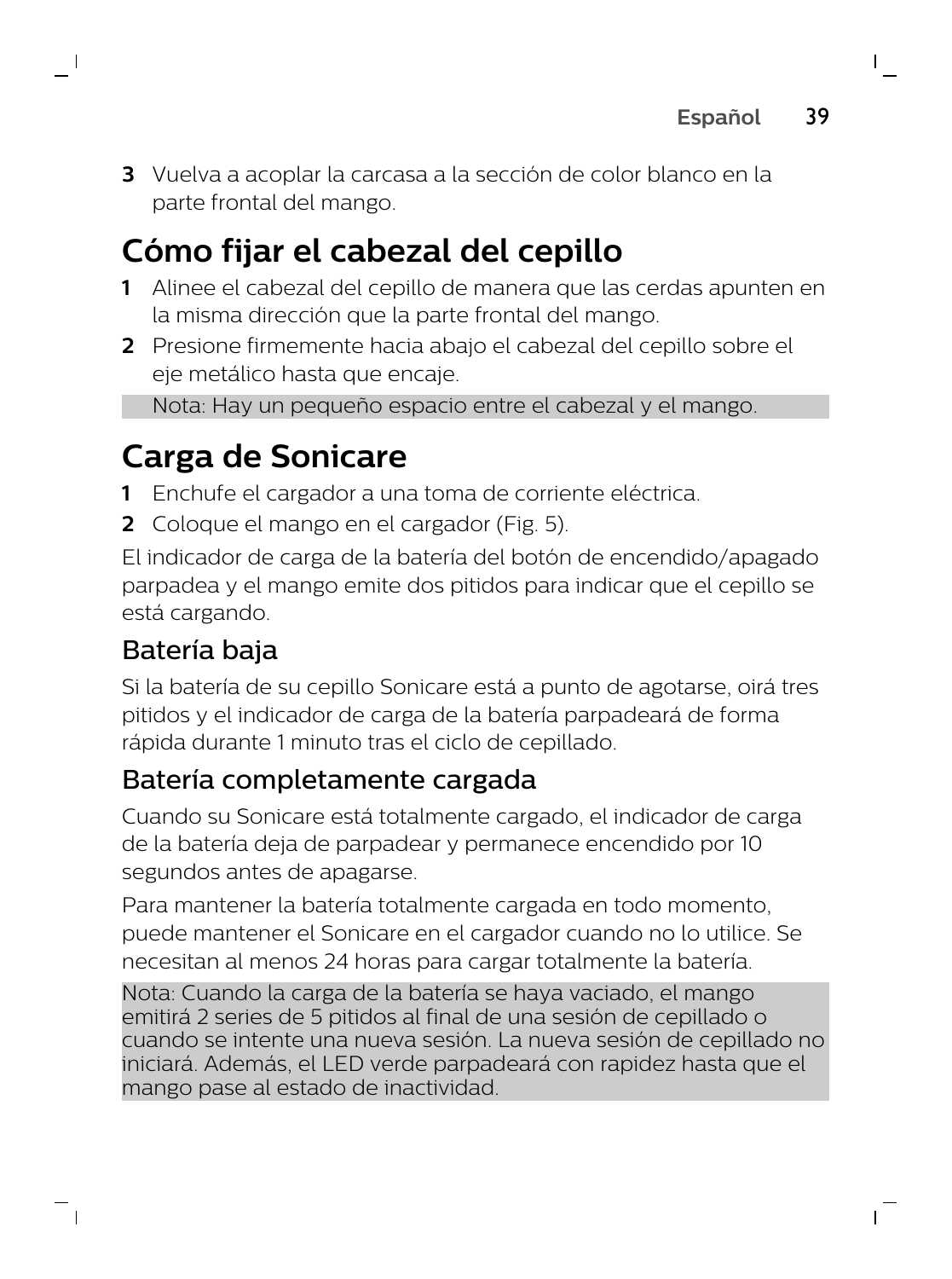#### 40 **Español**

 $\overline{\phantom{0}}$ 

 $\blacksquare$ 

## **Conectividad Bluetooth**

Antes de iniciar el procedimiento de conexión, asegúrese de que el dispositivo móvil cuenta con Bluetooth 4.0 o superior.

 $\mathsf{L}$ 

 $\mathbf{L}$ 

Nota: Para obtener la información más reciente sobre la compatibilidad de los dispositivos, visite la App Store o Google Play.

### Conexión del cepillo dental

- **1** Descargue la aplicación Philips Sonicare For Kids de la App Store o Google Play.
- **2** Compruebe que su dispositivo móvil tenga activada la función Bluetooth antes de abrir la aplicación. Consulte la configuración de su dispositivo móvil para activar la función Bluetooth.
- **3** Para conectar el cepillo de dientes a la aplicación, encienda el cepillo eléctrico pulsando el botón de encendido/apagado o el botón de modo de cepillado. Asegúrese de que el cepillo no esté en el cargador cuando lo encienda.
- **4** Inicie la aplicación Philips Sonicare For Kids.
- **5** Siga las instrucciones de la aplicación que se muestran en su dispositivo móvil. La aplicación se conecta automáticamente al cepillo dental. Si el cepillo dental no se conecta, siga los pasos de resolución de problemas de la aplicación.
- **6** Cuando utilice su cepillo dental, sitúe el dispositivo móvil cerca del mango. Asegúrese de que el dispositivo esté en un lugar seco y seguro.

# **Uso del aparato**

### Instrucciones de cepillado

- **1** Moje las cerdas y aplique una pequeña cantidad de pasta de dientes.
- **2** Coloque las cerdas del cepillo sobre los dientes formando un ligero ángulo (45°), donde se unen los dientes con la línea de las encías. Esto es para garantizar que se cepille (Fig. 6) la superficie de su dentadura completa.
- **3** Pulse el botón de encendido/apagado para encender su Sonicare.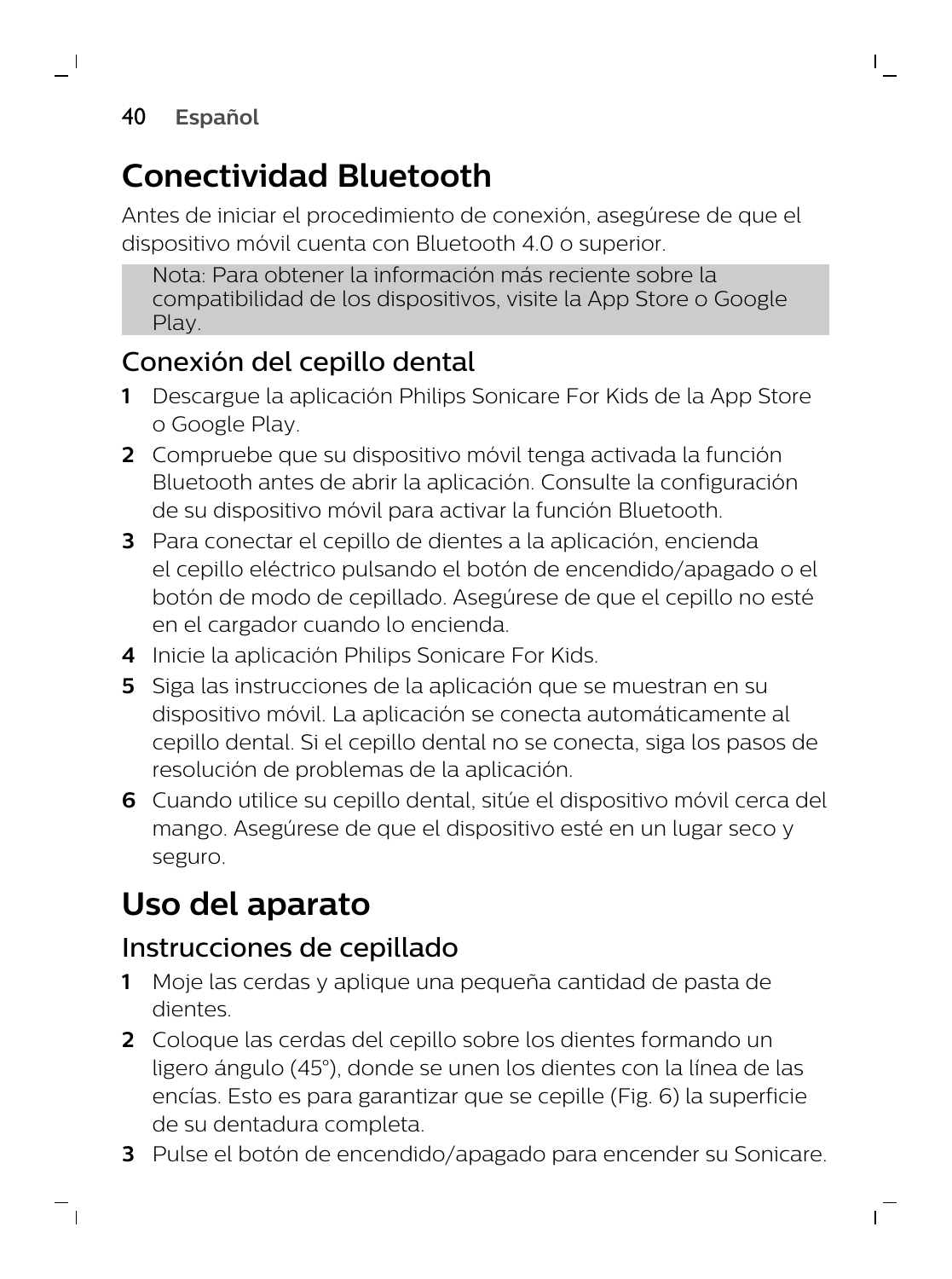$\mathsf{L}$ 

 $\mathbf{L}$ 

**4** Ejerza una ligera presión para maximizar la eficacia de Sonicare y deje que éste se encargue del cepillado. No frote (Fig. 7).

 $\overline{\phantom{a}}$ 

 $\overline{1}$ 

- **5** Presione y cepille suavemente las superficies externas e internas de los dientes superiores e inferiores manteniendo el cepillo dental en ángulo y de forma que las cerdas del cepillo lleguen al área interdental y la línea de la encía.
- **6** Es difícil llegar a la superficie interior y exterior de los dientes superiores e inferiores posteriores. Dedique tiempo a cepillar estas zonas. Para ello, presione ligeramente y mantenga el ángulo entre las cerdas del cepillo y la línea de la encía (Fig. 8).
- **7** Cepille la superficie de masticación de los dientes superiores e inferiores.
- **8** Desplace suavemente el cabezal del cepillo por todos los dientes con un pequeño movimiento hacia delante y hacia atrás, de forma que las cerdas más largas lleguen a los espacios interdentales. Continúe con este movimiento durante el ciclo (Fig. 9) de cepillado.

Nota: Para asegurar el cepillado uniforme de toda la boca de su hijo, divida la cavidad bucal en 4 secciones mediante la función KidPacer (consulte el capítulo "Características").

**9** Comience el cepillado en la sección 1 (cara exterior de los dientes superiores). Una breve serie de melodías indica cuánto es momento de pasar a la sección 2 (cara interior de los dientes superiores). En la siguiente serie de melodías, avance a la sección 3 (cara exterior de los dientes inferiores). La siguiente serie de melodías indica cuándo es momento de pasar a la sección 4 (cara interior de los dientes inferiores). El cepillo dental se apagará automáticamente al finalizar el ciclo (Fig. 10) de cepillado.

Puede utilizar Sonicare de forma segura en:

- Aparatos correctores (los cabezales se gastan antes cuando se utilizan sobre aparatos correctores)
- Restauraciones dentales (empastes, coronas, carillas)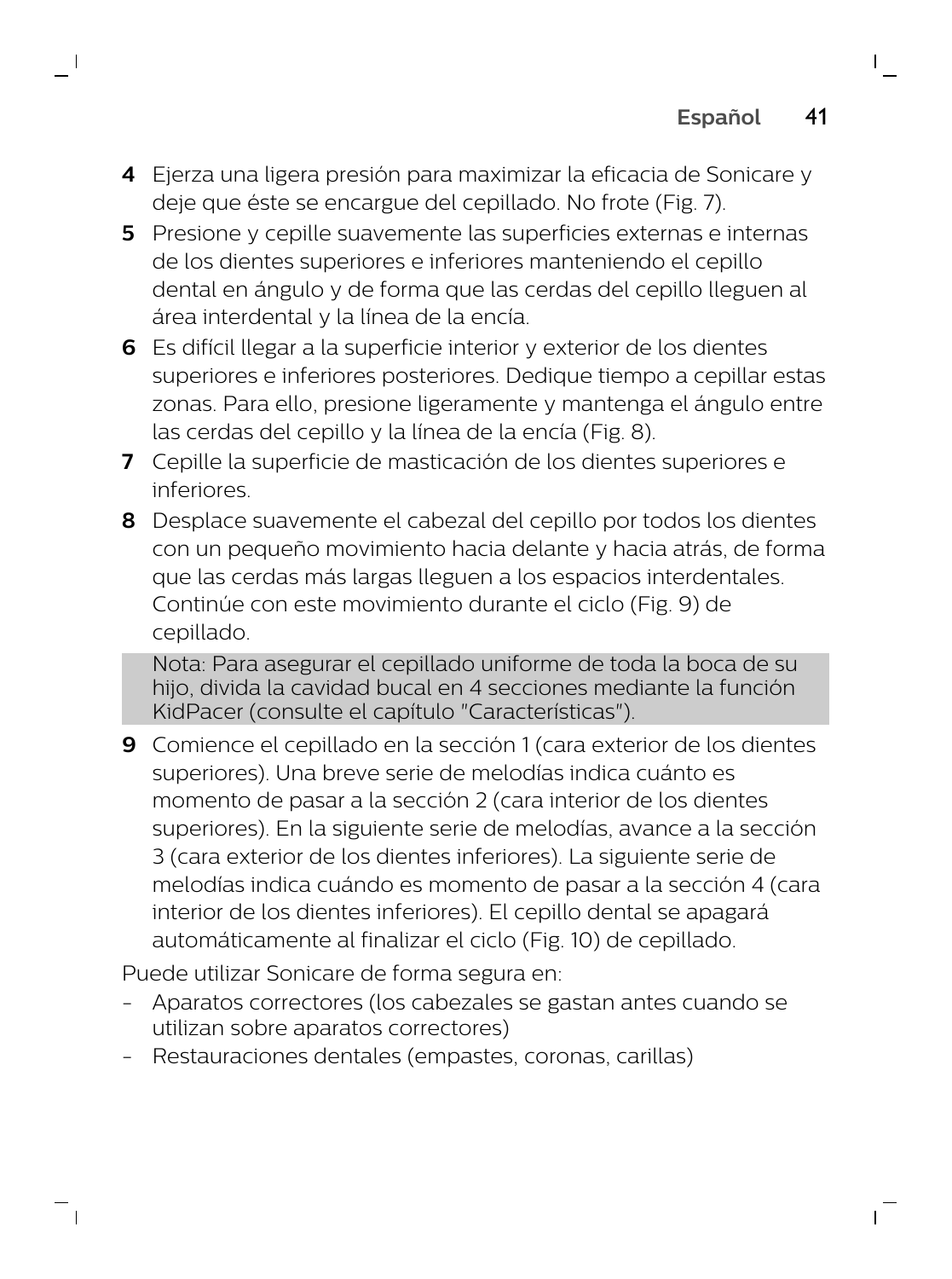#### 42 **Español**

 $\overline{\phantom{0}}$ 

### Modos de cepillado

Sonicare arranca automáticamente en el modo Gentle (Suave) predeterminado.

**1** Pulse el botón de cepillado para alternar entre los distintos modos (Fig. 11).

 $\mathsf{L}$ 

 $\mathbf{L}$ 

La luz de modo verde indica el modo seleccionado.

- Modo Gentle (Suave): El modo de potencia total está diseñado para usuarios experimentados e independientes. En el modo Gentle (Suave), el ciclo de cepillado dura 2 minutos.
- Modo Extra Gentle (Extrasuave): El modo de potencia reducida se usa para practicar y para introducir a los más pequeños a la experiencia sónica. En el modo Extra Gentle (Extrasuave), el ciclo de cepillado está configurado inicialmente en 1 minuto y aumenta gradualmente a 2 minutos con el paso del tiempo para ayudar a los niños más pequeños a alcanzar los 2 minutos de cepillado recomendados por los dentistas.

Para configurar manualmente el ciclo de cepillado en 2 minutos en el modo Extra Gentle (Extrasuave), coloque el mango en el cargador y mantenga pulsado el botón de modo durante 2 segundos. Oirá un pitido que indica que el ciclo de cepillado se configuró en 2 minutos.

Para restablecer manualmente el ciclo de cepillado a 1 minuto en el modo Extra Gentle (Extrasuave), coloque el mango en el cargador y mantenga pulsado el botón de modo durante 2 segundos. Oirá un pitido doble que indica que el ciclo de cepillado se configuró en 1 minuto.

# **Funciones**

## KidPacer

 $\blacksquare$ 

Sonicare For Kids utiliza una serie de melodías para alertar al usuario de que debe cambiar al siguiente cuadrante de la boca y concluye el ciclo de cepillado con una melodía de felicitación antes de apagarse automáticamente. Esto garantiza la limpieza total de los dientes del niño. Consulte la sección "Instrucciones de cepillado".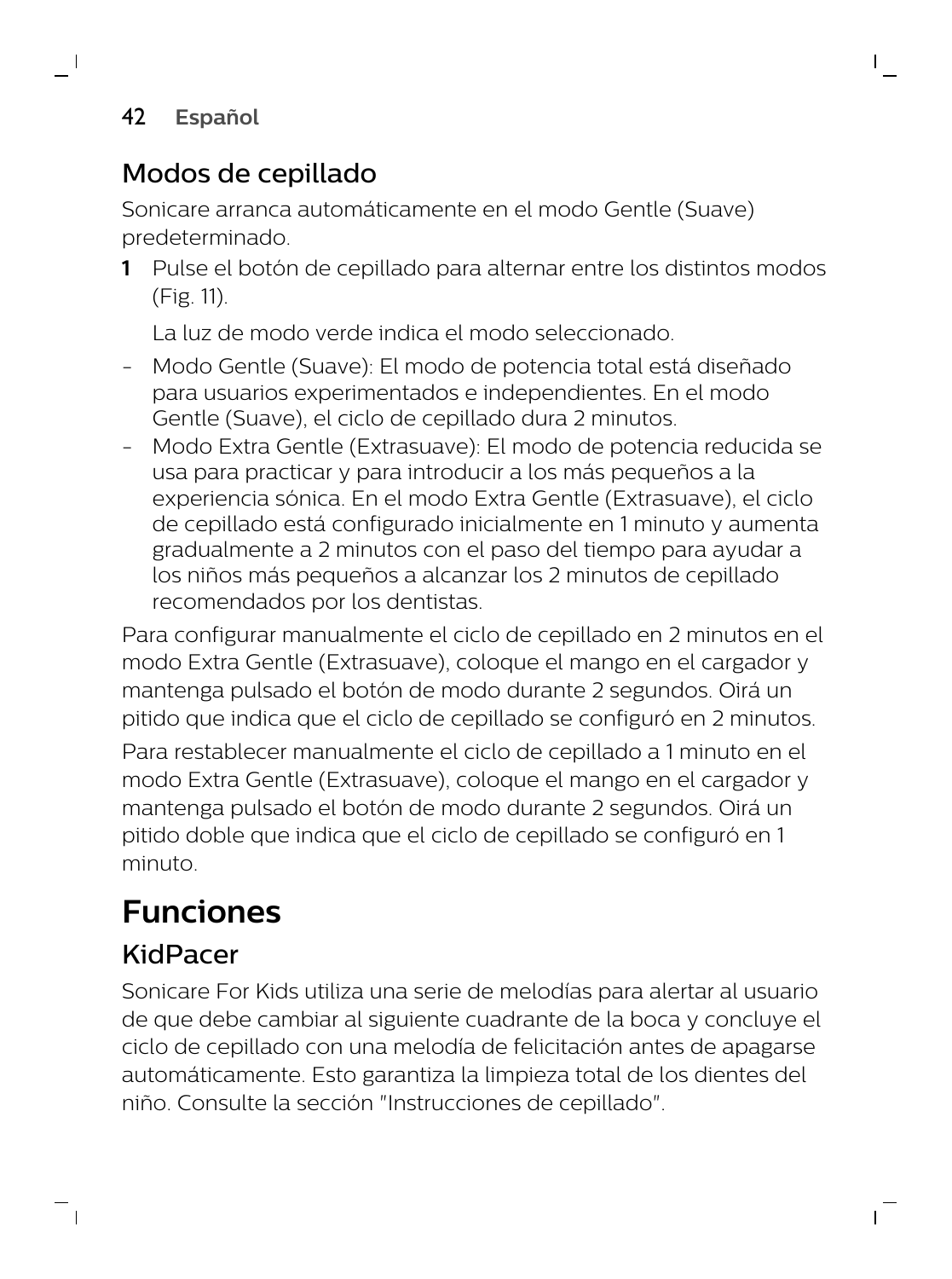$\overline{1}$ 

 $\mathbf{L}$ 

Nota: Enseñe a su hijo a continuar el cepillado hasta que escuche la melodía de felicitación y el cepillo dental se apague.

## Easy-start

 $\blacksquare$ 

La función Easy-start aumenta paulatinamente la potencia a lo largo de los primeros 14 cepillados para ayudarle a acostumbrarse al cepillado con Philips Sonicare. El cepillo Sonicare For Kids viene con la función Easy-start activada.

Nota: Los 14 primeros cepillados deben tener una duración de al menos 1 minuto para avanzar adecuadamente por el ciclo ascendente de Easy-start.

#### Para activar o desactivar la función Easy-start

**1** Coloque el mango en el cargador.

Para activar la función Easy-start:Mantenga pulsado el botón de encendido/apagado durante dos segundos. Oirá 2 pitidos, esto indica que la función Easy-start se ha activado.Para desactivar la función Easy-start:Mantenga pulsado el botón de encendido/apagado durante dos segundos. Oirá 1 pitido, esto indica que la función Easystart se ha desactivado.

Nota: No se recomienda utilizar la función Easy-start más allá del periodo inicial de regulación, ya que reduce la eficacia de Philips Sonicare en la eliminación de la placa.

# **Limpieza**

 $\overline{1}$ 

**Advertencia: No lave los cabezales del cepillo, el mango, el cargador, la cubierta del cargador ni la carcasa reemplazable en el lavavajillas.**

## Mango del cepillo

**1** Quite el cabezal del cepillo y enjuague la zona del eje metálico con agua caliente. Asegúrese de eliminar todos los restos de pasta de dientes (Fig. 12).

**Precaución: No empuje la junta de goma del eje metálico con ningún objeto afilado, ya que podría dañarla.**

**2** Utilice un paño húmedo para limpiar la superficie del mango.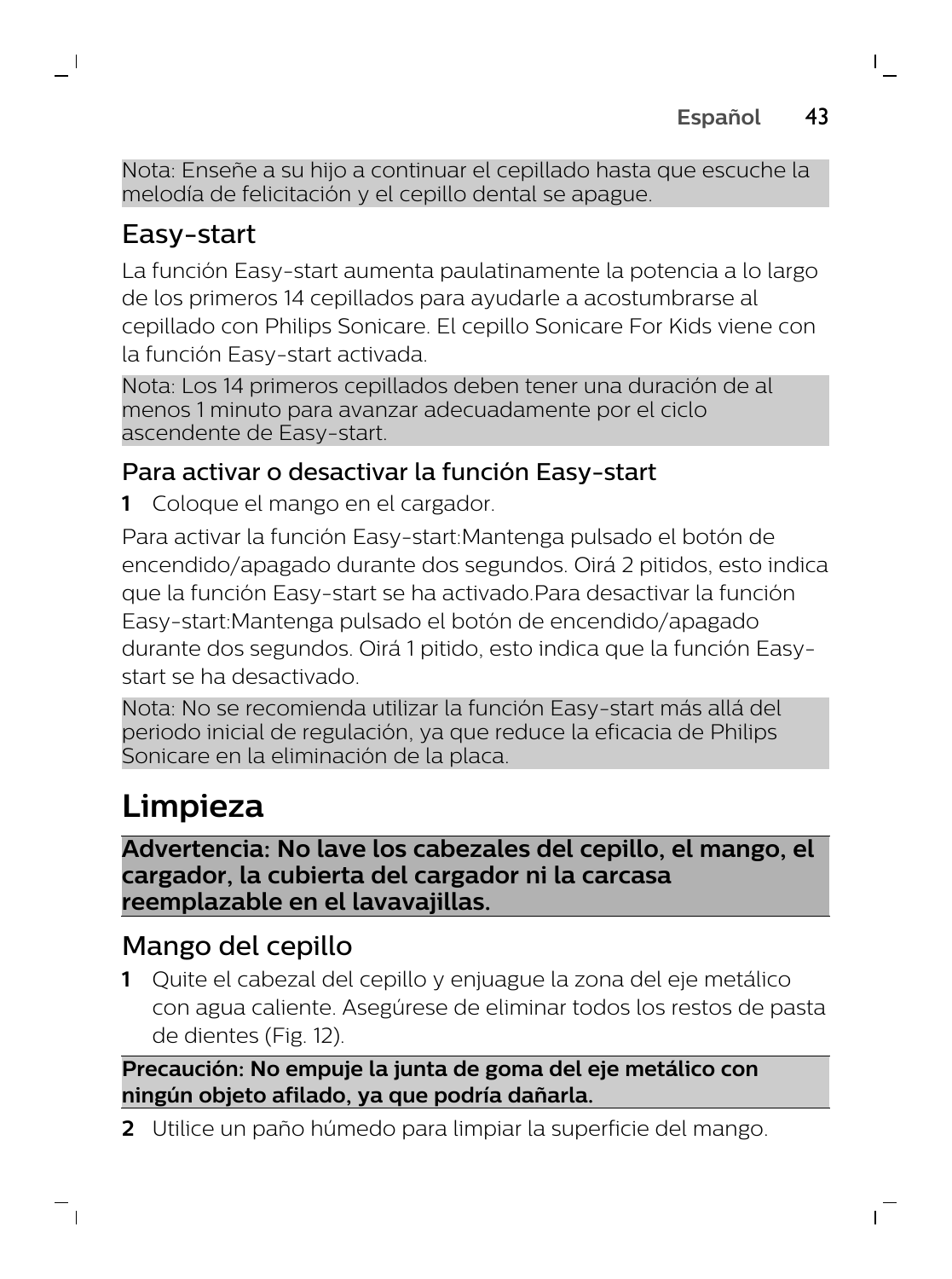#### 44 **Español**

 $\overline{\phantom{0}}$ 

### Cabezal de cepillado

**1** Enjuague siempre el cabezal y las cerdas después de cada uso (Fig. 13).

 $\mathsf{L}$ 

 $\mathbf{L}$ 

**2** Extraiga el cabezal del cepillo del mango y enjuague la conexión del cabezal al menos una vez a la semana con agua tibia.

### Cargador

- **1** Desenchufe el cargador antes de limpiarlo.
- **2** Limpie la superficie del cargador con un paño húmedo. Asegúrese de eliminar los restos de pasta de dientes o cualquier otro residuo de la superficie del cargador.

## **Almacenamiento**

Si no va a utilizar su Sonicare durante un período prolongado, desenchufe el cargador de la toma de corriente, límpielo y guárdelo en un lugar fresco, seco y alejado de la luz directa del sol.

# **Sustitución**

## Cabezal de cepillado

- Sustituya los cabezales de Sonicare cada 3 meses para conseguir resultados óptimos.
- Utilice solo los cabezales de repuesto del cepillo Sonicare For Kids.

# **Reciclaje**

 $\blacksquare$ 

- Este símbolo significa que este producto no debe desecharse con la basura normal del hogar (2012/19/UE) (Fig. 18).
- Este símbolo significa que este producto contiene una batería recargable integrada, que no debe desecharse con los residuos domésticos normales (Fig. 19) (2006/66/EC). Recomendamos encarecidamente que se lleve la batería a un punto de recogida oficial o a un centro de asistencia de Philips, para desecharla de forma profesional.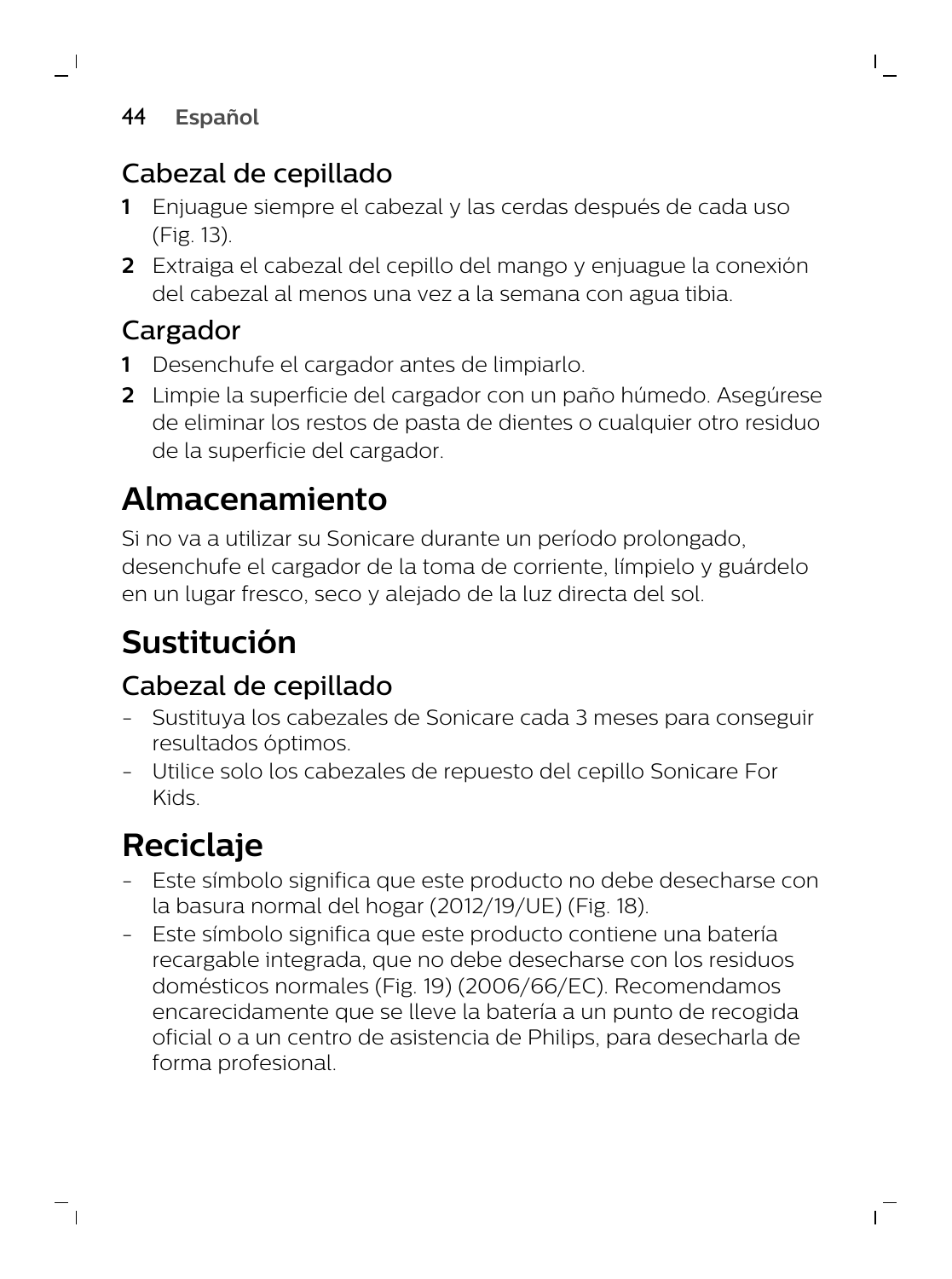- Siga la normativa de su país para la recogida selectiva de productos eléctricos y electrónicos y de baterías recargables. El desechado correcto ayuda a evitar consecuencias negativas para el medio ambiente y la salud humana.

## **Cómo extraer la batería recargable**

 $\overline{\phantom{a}}$ 

 $\blacksquare$ 

#### **Advertencia: No quite la batería recargable hasta que deseche el aparato. Asegúrese de que la batería está completamente agotada cuando la quite.**

Para extraer la batería recargable se necesita un destornillador plano normal.Tenga en cuenta las medidas de seguridad básicas cuando siga los procedimientos descritos a continuación. Asegúrese de proteger sus ojos, manos, dedos y la superficie en la que trabaja.

- **1** Para agotar la carga de la batería recargable, quite el mango del cargador, encienda su cepillo Sonicare de Philips y déjelo funcionar hasta que se pare. Repita esto hasta que ya no pueda encender el cepillo Sonicare de Philips.
- **2** Introduzca un destornillador en la ranura situada en la parte inferior del mango y gírelo en sentido contrario hasta que vea un espacio entre la tapa inferior y el mango (Fig. 14).
- **3** Introduzca el destornillador en dicho espacio y haga palanca para separar la tapa inferior del mango (Fig. 15).
- **4** Sujete el mango boca abajo y presione en el eje para sacar los componentes internos del mango (Fig. 16).
- **5** Introduzca el destornillador debajo del circuito, junto a las conexiones de la batería y gírelo para romper las conexiones. Quite el circuito y separe la batería de la carcasa (Fig. 17) de plástico.

La batería recargable ya se puede reciclar o desechar y el resto de materiales se pueden desechar de manera adecuada.

## **Garantía y asistencia**

Si necesita asistencia o información, visite **www.philips.com/support** o lea el folleto de garantía mundial independiente.

 $\mathbf{L}$ 

 $\mathsf{L}$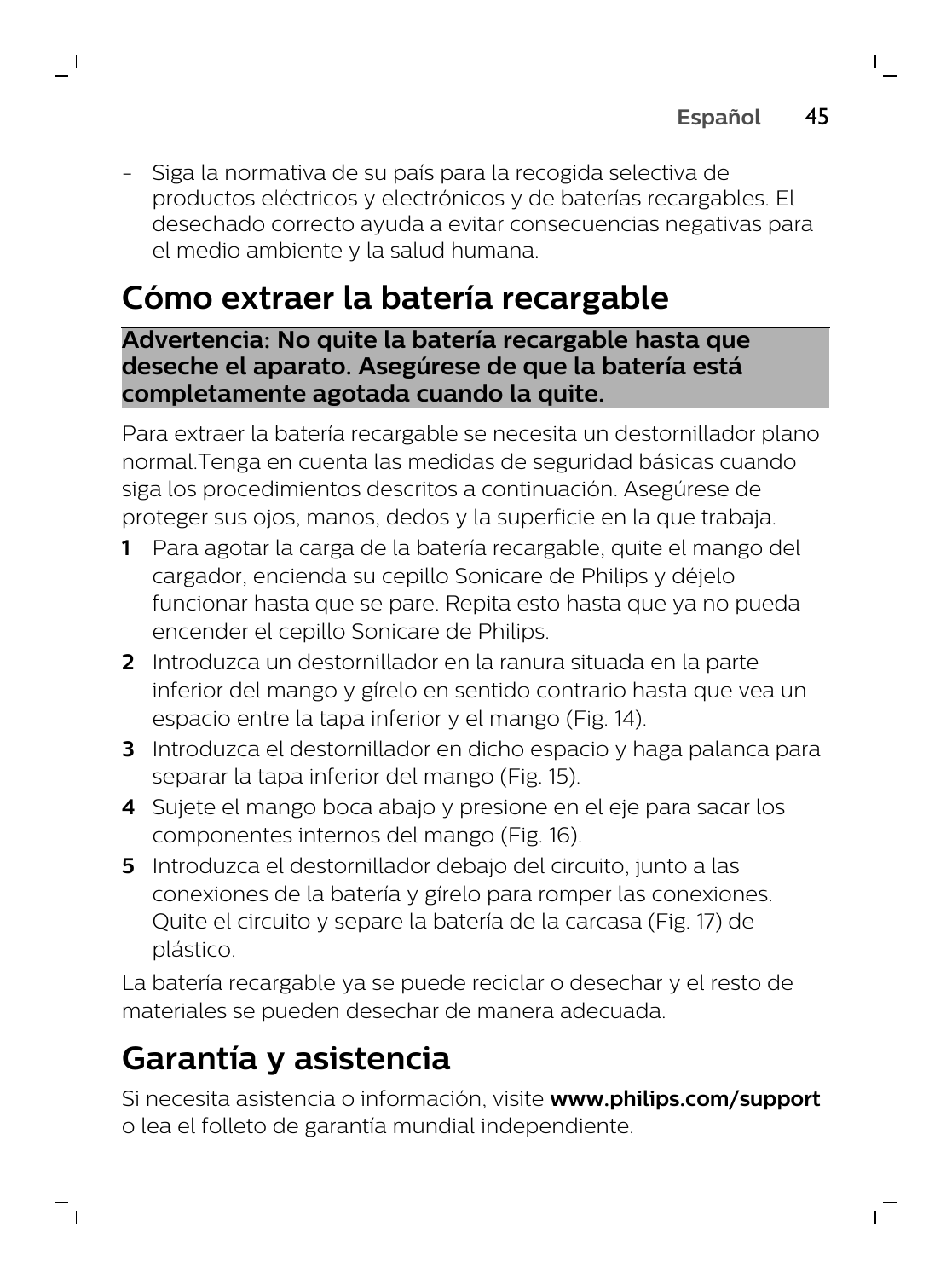#### 46 **Español**

 $\overline{\phantom{0}}$ 

٦.

### Restricciones de la garantía

La garantía internacional no cubre lo siguiente:

- Cabezales del cepillo.
- Deterioros causados por el uso de piezas de repuesto no autorizadas.
- Deterioros causados por el uso inapropiado, abusos, negligencias, alteraciones o reparaciones no autorizadas.

 $\mathbf{I}$ 

 $\mathbf{L}$ 

- Desgaste normal, incluidos arañazos, astillas, abrasiones, desteñidos o pérdida de color.
- Pegatinas sustituibles
- Carcasas sustituibles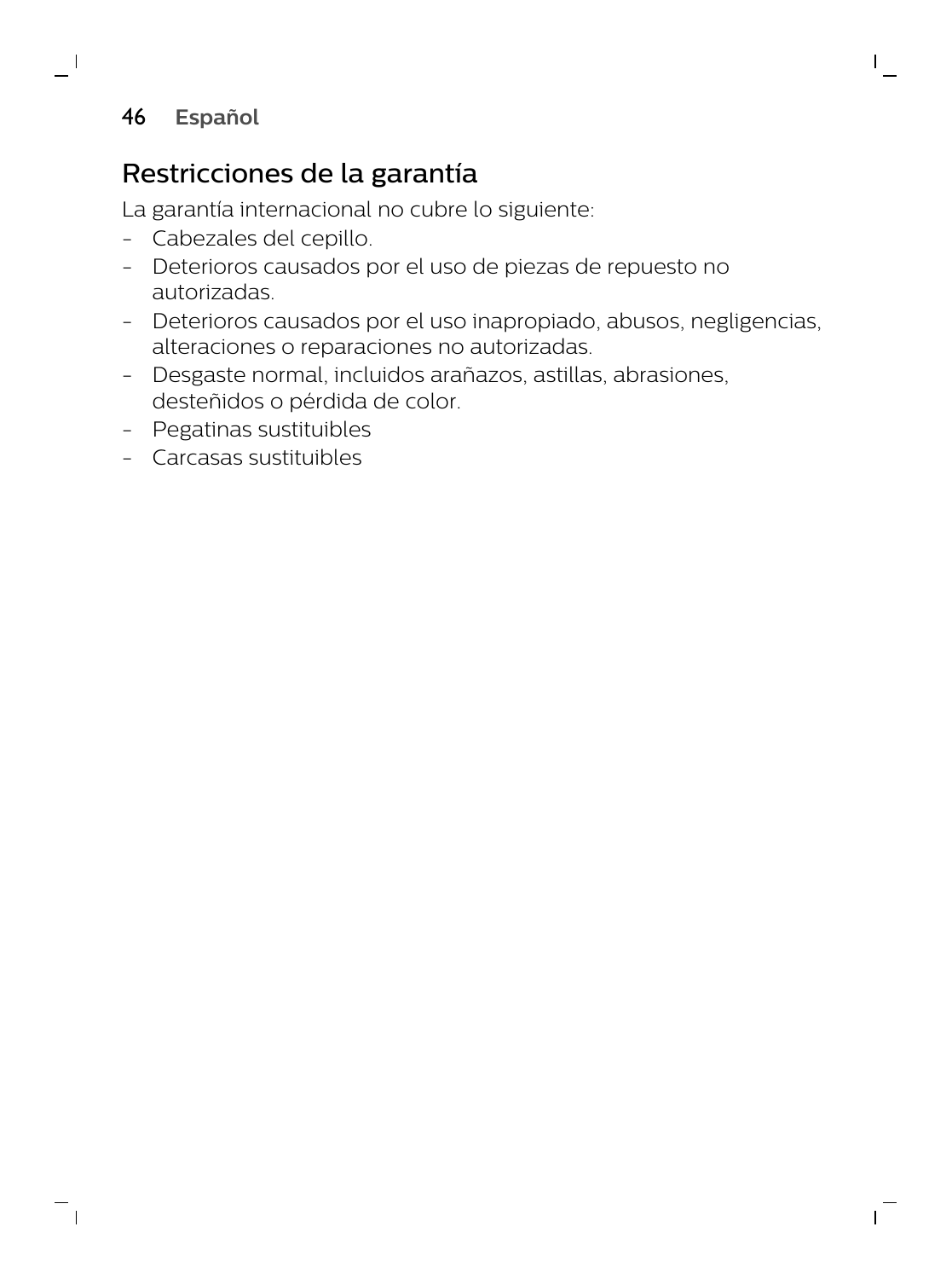$\mathsf{L}$ 

 $\mathbf{L}$ 

## **Introduction**

 $\overline{\phantom{a}}$ 

Félicitations pour votre achat et bienvenue dans l'univers Philips ! Pour profiter pleinement de l'assistance offerte par Philips, enregistrez votre produit à l'adresse suivante :

#### **www.philips.com/welcome**.

Votre enfant et vous possédez à présent une brosse à dents connectée Sonicare. La brosse à dents connectée par Bluetooth interagit avec une application d'appareil mobile pour un brossage amusant, qui maintient l'intérêt de votre enfant pendant qu'il apprend les bonnes techniques de brossage.

# **Description générale (fig. 1)**

- 1 Capuchon de protection hygiénique
- 2 Tête de brosse
- 3 Manche confort
- 4 Bouton marche/arrêt avec témoin de charge de la batterie
- 5 Panneau amovible avec autocollants remplaçables
- 6 Bouton de mode brossage avec voyants de mode
- 7 Chargeur
- 8 Panneau

 $\blacksquare$ 

9 Autocollant

## **Informations de sécurité importantes**

Lisez attentivement ces informations importantes avant d'utiliser l'appareil et conservez-les pour un usage ultérieur.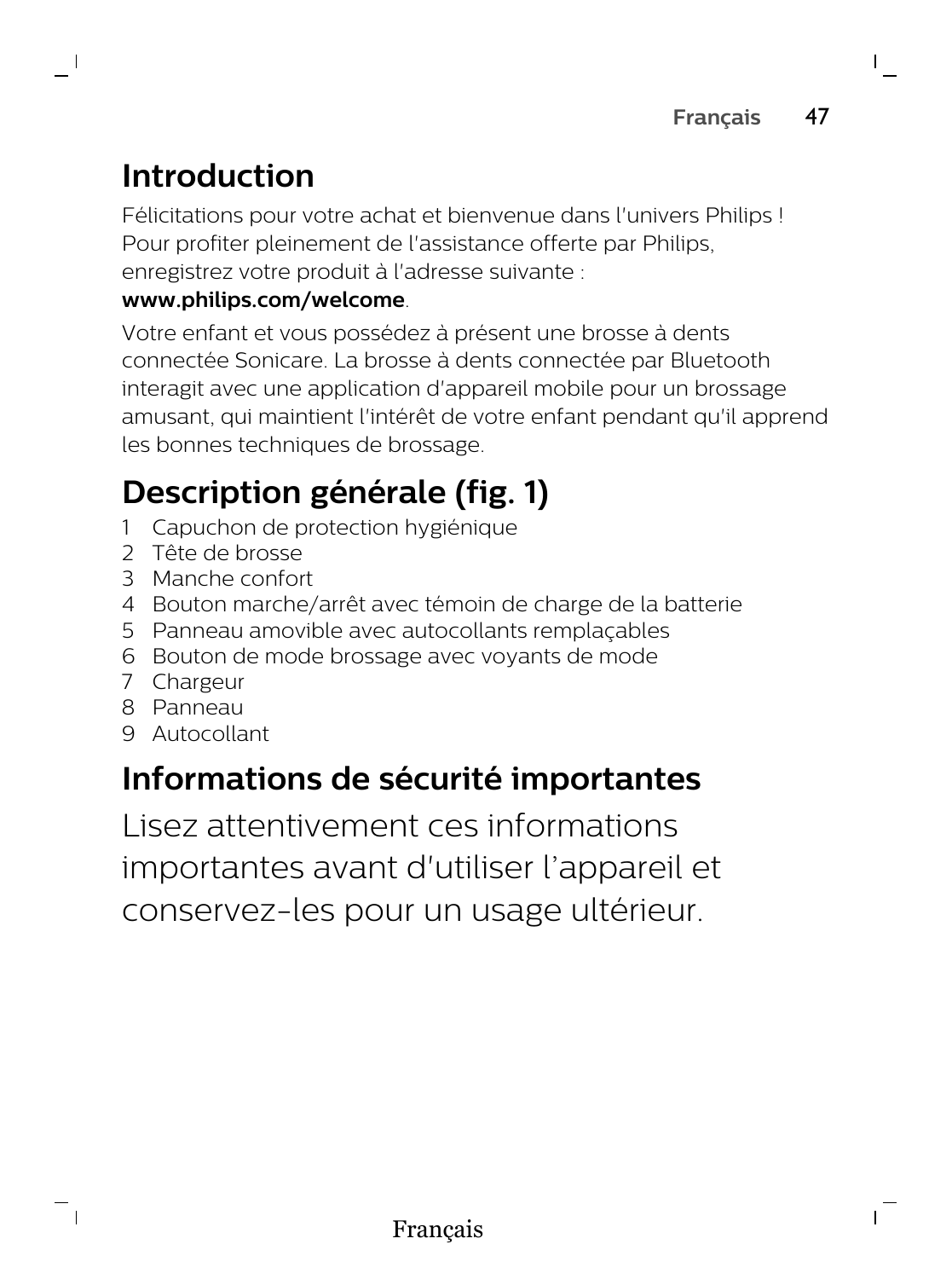#### 48 **Français**

## Danger

 $\mathcal{A}$ 

 $^{-}$ 

- Évitez tout contact de l'appareil avec de l'eau. Ne le placez pas et ne le rangez pas près d'une baignoire, d'un lavabo ou d'un évier. N'immergez en aucun cas le chargeur dans l'eau ou dans tout autre liquide. Après l'avoir nettoyé, assurez-vous qu'il est complètement sec avant de le brancher sur le secteur.

 $\mathsf{L}$ 

 $\mathbf{L}$ 

- Cet appareil n'est pas un jouet. Vérifiez régulièrement si les têtes de brosse ne sont pas fêlées. Les têtes de brosse fêlées peuvent présenter un risque de suffocation.

### Avertissement

- Il est impossible de remplacer le cordon d'alimentation. Si le cordon d'alimentation est endommagé, vous devez mettre le chargeur au rebut.
- Remplacez systématiquement le chargeur par un chargeur de même type pour éviter tout accident.
- N'utilisez pas le chargeur à l'extérieur ou près de surfaces chauffantes.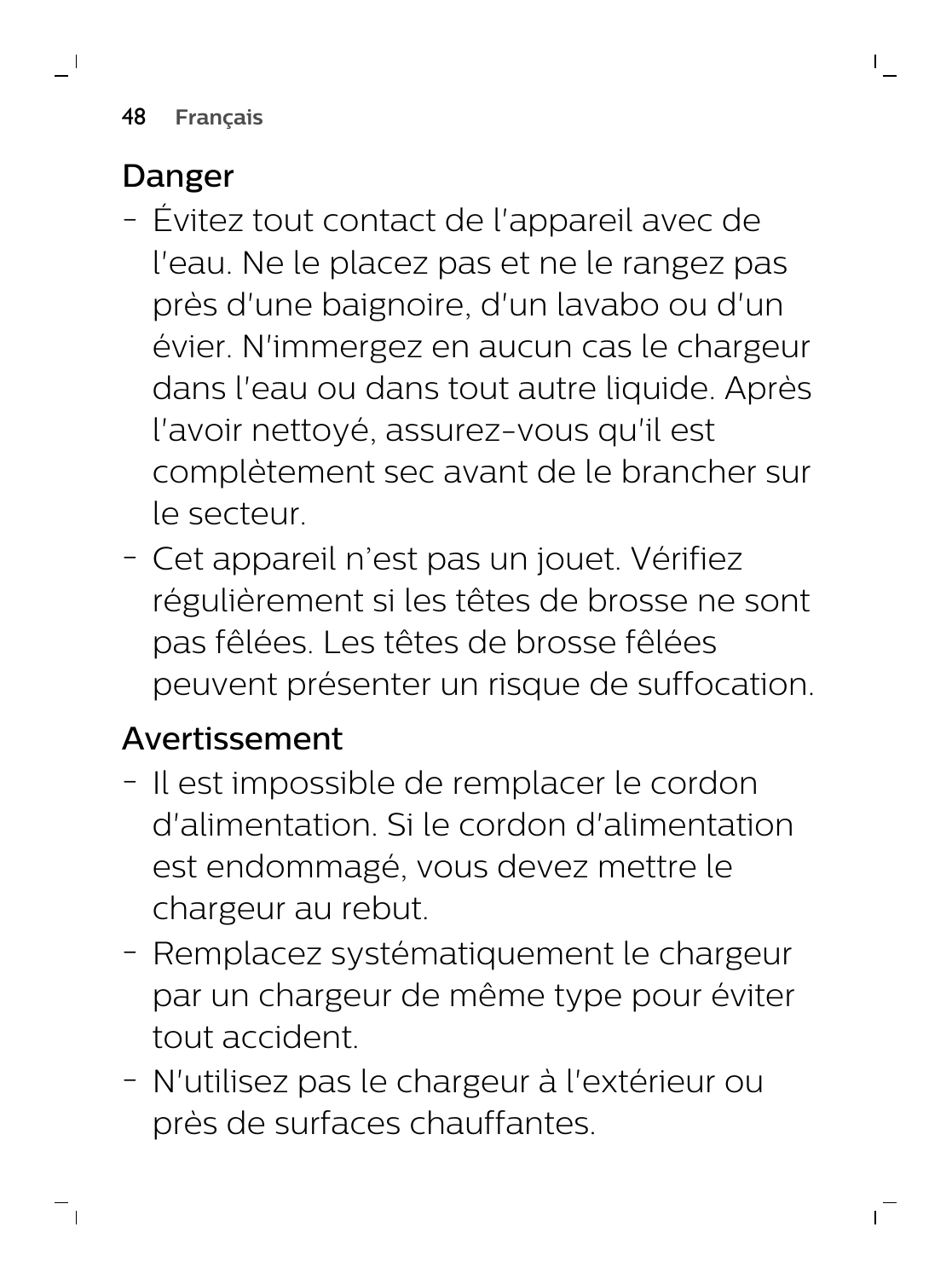$\mathbf{L}$ 

 $\mathbf{L}$ 

- Si l'appareil (tête de brosse, manche de la brosse à dents ou chargeur) est endommagé, cessez de l'utiliser. L'appareil ne contient aucune pièce réparable. S'il est endommagé, contactez le Service Consommateurs de votre pays (voir le chapitre « Garantie et assistance »).

 $\overline{\phantom{0}}$ 

٦.

- Cet appareil peut être utilisé par des enfants âgés de 8 ans ou plus, des personnes dont les capacités physiques, sensorielles ou intellectuelles sont réduites ou des personnes manquant d'expérience et de connaissances, à condition que ces enfants ou personnes soient sous surveillance ou qu'ils aient reçu des instructions quant à l'utilisation sécurisée de l'appareil et qu'ils aient pris connaissance des dangers encourus. Ne laissez pas les enfants jouer avec l'appareil. Le nettoyage et l'entretien ne peuvent pas être réalisés par des enfants sauf s'ils sont âgés de plus de 8 ans et sous surveillance.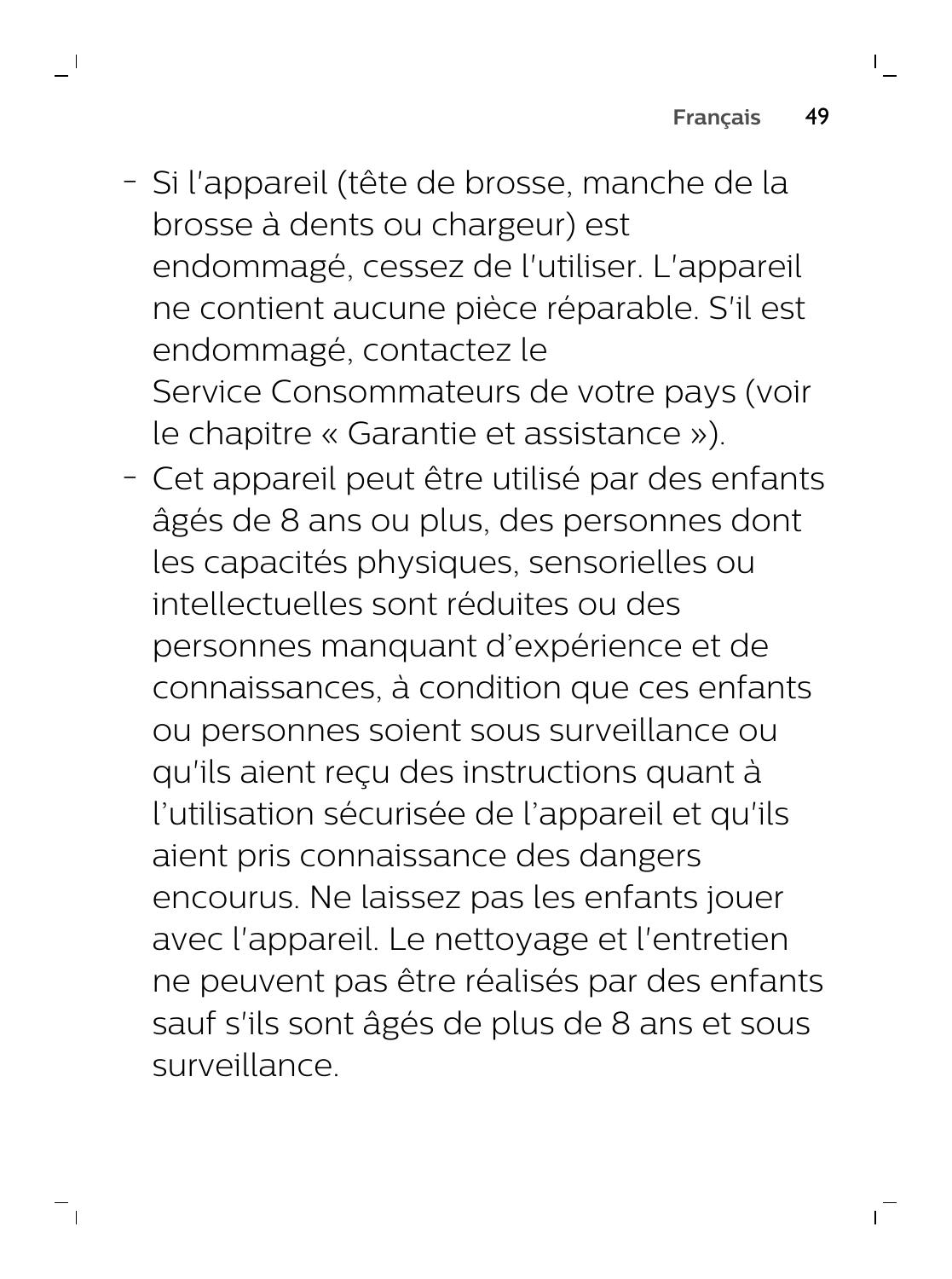50 **Français**

 $\mathcal{A}$ 

 $=$ <sub>1</sub>

## Attention

- Ne mettez pas la tête de brosse, le manche ou le chargeur au lave-vaisselle.

 $\mathsf{L}$ 

 $\mathbf{L}$ 

- Si vous avez reçu des soins buccodentaires, notamment au niveau des gencives, au cours des deux derniers mois, consultez votre dentiste avant d'utiliser cette brosse à dents.
- Consultez votre dentiste si vos gencives saignent de manière excessive après utilisation de cette brosse à dents ou si le saignement persiste après une semaine d'utilisation. Consultez également votre dentiste si vous éprouvez une gène ou une douleur lorsque vous utilisez la Philips Sonicare.
- La brosse à dents Philips Sonicare est conforme aux normes de sécurité relatives aux appareils électromagnétiques. Si vous portez un stimulateur cardiaque ou tout autre dispositif implanté, consultez votre médecin ou le fabricant du dispositif implanté avant d'utiliser cet appareil.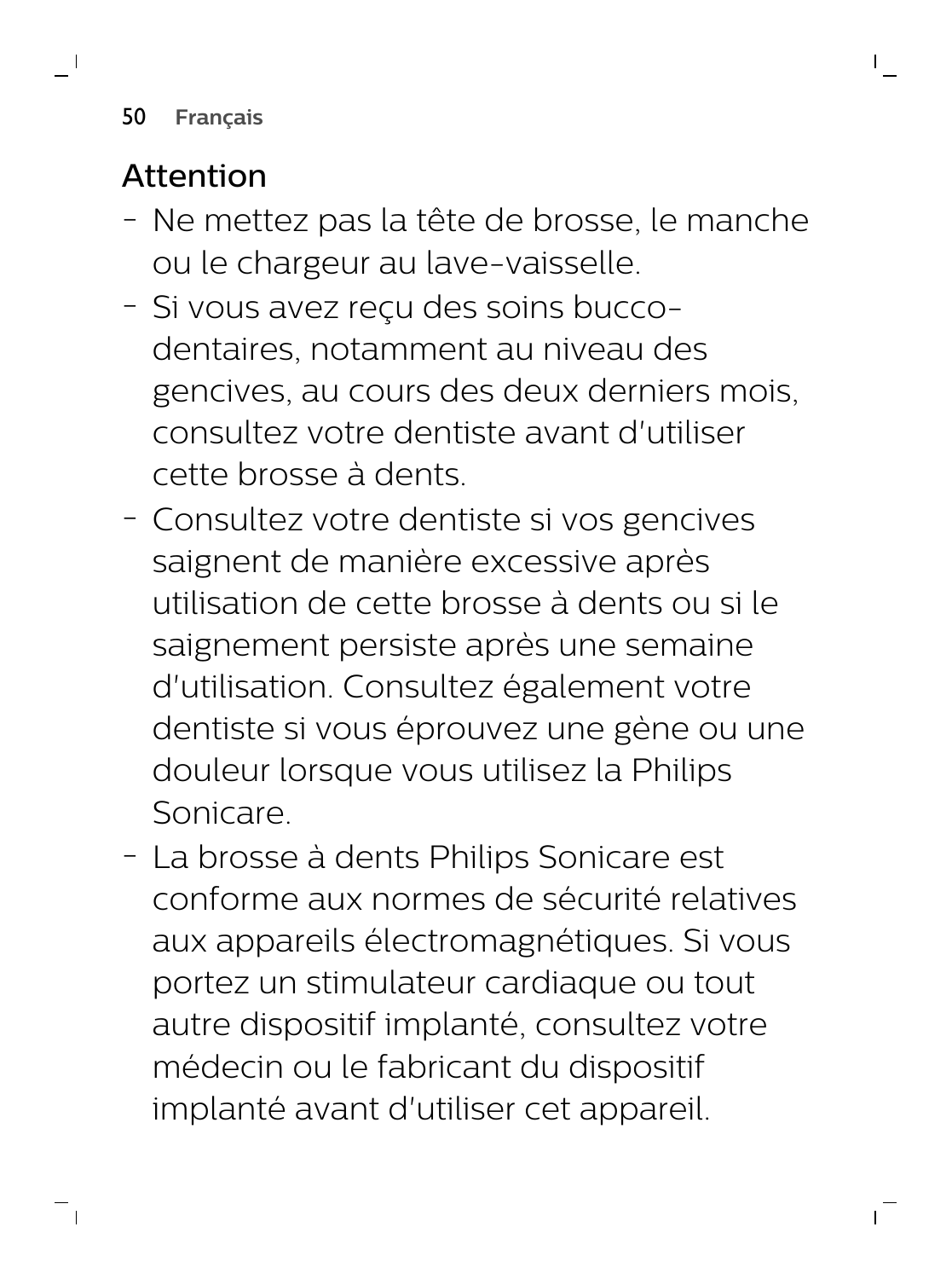$\mathbf{L}$ 

 $\mathbf{L}$ 

- Si vous avez des problèmes de santé, consultez votre médecin avant d'utiliser la brosse à dents Philips Sonicare.

 $\overline{\phantom{0}}$ 

 $\blacksquare$ 

- Cet appareil a été conçu uniquement pour le brossage des dents, des gencives et de la langue. Ne l'utilisez pas à d'autres fins. Si son utilisation devait s'avérer inconfortable ou douloureuse, cessez d'utiliser l'appareil et consultez votre médecin.
- La brosse à dents Philips Sonicare est un appareil de soins personnel et n'est pas destinée à être utilisée sur plusieurs patients dans les cabinets ou établissements dentaires.
- Cessez d'utiliser une tête de brosse dont les poils sont écrasés ou tordus. Remplacez la tête de brosse tous les 3 mois ou plus tôt si vous constatez des signes d'usure. N'utilisez pas d'autres têtes de brosse que celles recommandées par le fabricant.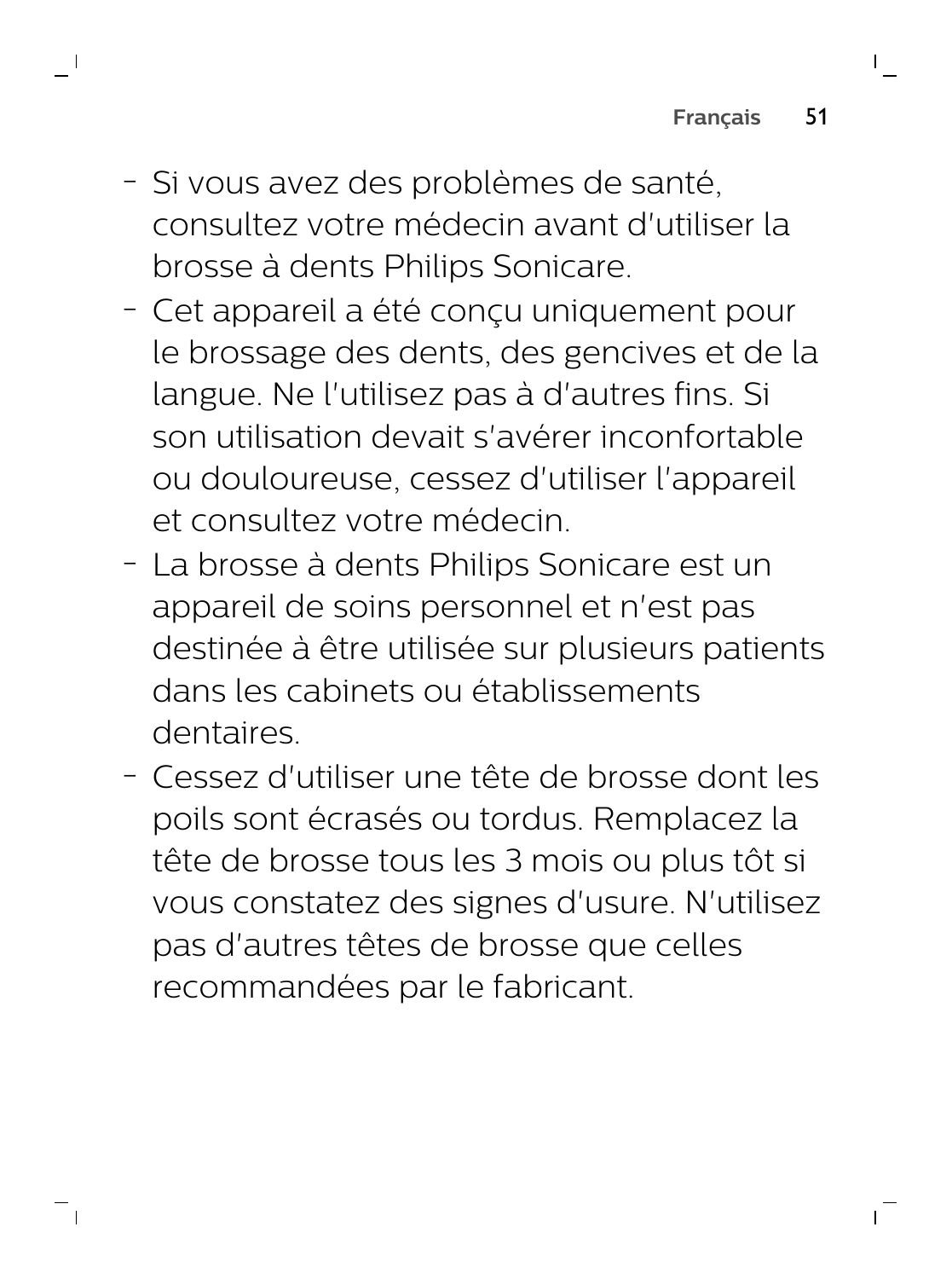#### 52 **Français**

 $\mathcal{A}$ 

- Si votre dentifrice contient du peroxyde, du bicarbonate de soude ou du bicarbonate (couramment utilisés dans les dentifrices blanchissants), veillez à bien nettoyer la tête de brosse avec de l'eau savonneuse après chaque utilisation. Cela permet de prévenir toute fissure éventuelle du plastique.

 $\mathbf{I}$ 

 $\mathbf{L}$ 

- Ne rechargez pas votre téléphone ou votre tablette dans la salle de bains.

## Champs électromagnétiques (CEM)

Cet appareil Philips est conforme à toutes les normes et à tous les règlements applicables relatifs à l'exposition aux champs électromagnétiques.

## Directive sur l'équipement radio

- L'équipement radio de ce produit fonctionne entre 2 402 et 2 480 MHz
- La puissance RF maximum transmise par l'équipement radio est de +3 dBm

## **Avant utilisation**

٦.

### Mise en place du panneau remplaçable

La Sonicare For Kids est livrée avec 1 panneau remplaçable.

**1** Retirez l'emballage adhésif du panneau.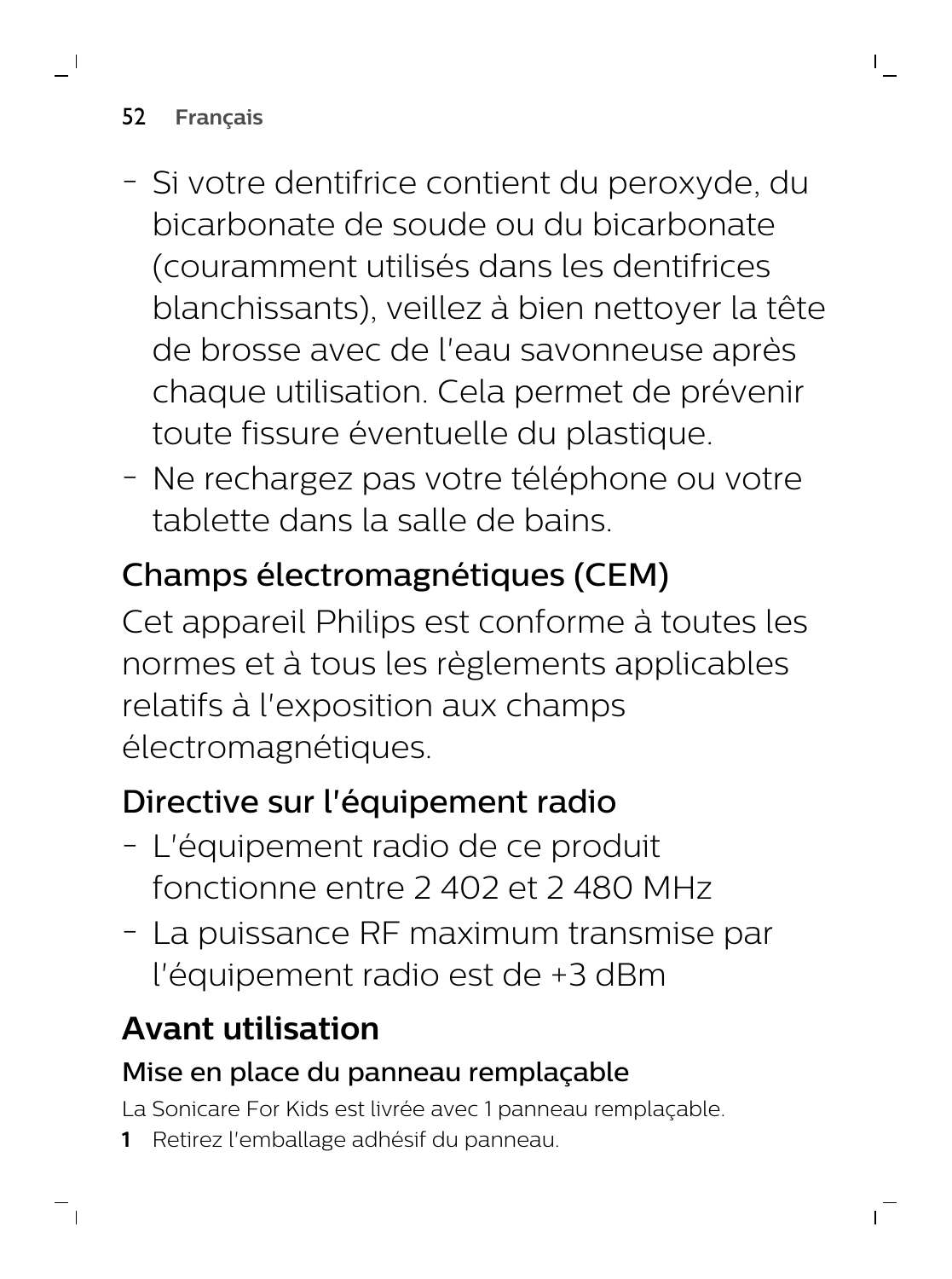$\mathsf{L}$ 

 $\mathbf{L}$ 

**2** Placez le panneau sur la partie blanche à l'avant du manche (Fig. 2).

Remarque : Assurez-vous que les zones prédécoupées du panneau sont alignées avec les boutons situés à l'avant du manche.

**3** Appliquez votre autocollant préféré sur le panneau tel qu'indiqué sur la feuille d'autocollant (Fig. 3).

#### Remise en place d'un panneau retiré

- **1** Rincez le panneau à l'eau chaude. Vous pouvez également utiliser du détergent pour le nettoyer.
- **2** Laissez-le sécher.

 $\overline{\phantom{a}}$ 

**3** Replacez le panneau sur la partie blanche à l'avant du manche.

## **Fixation de la tête de brosse**

- **1** Alignez la tête de brosse afin que les poils soient dans le même axe que l'avant du manche.
- **2** Pressez fermement la tête de brosse sur la tige de métal jusqu'à ce qu'elle s'arrête.

Remarque : Le léger espace existant entre la tête de brosse et le manche est normal.

# **Charge de la brosse à dents Sonicare**

- **1** Branchez le chargeur sur une prise électrique.
- **2** Placez le manche sur le chargeur (Fig. 5).

Le témoin de charge de la batterie du bouton marche/arrêt clignote, et le manche émet un double signal sonore indiquant que la brosse à dents est en cours de charge.

### Batterie faible

 $\blacksquare$ 

Lorsque le niveau de charge de votre batterie est faible, la brosse à dents Sonicare émet trois signaux sonores et le témoin de charge de la batterie clignote rapidement pendant la minute qui suit la fin du cycle de brossage.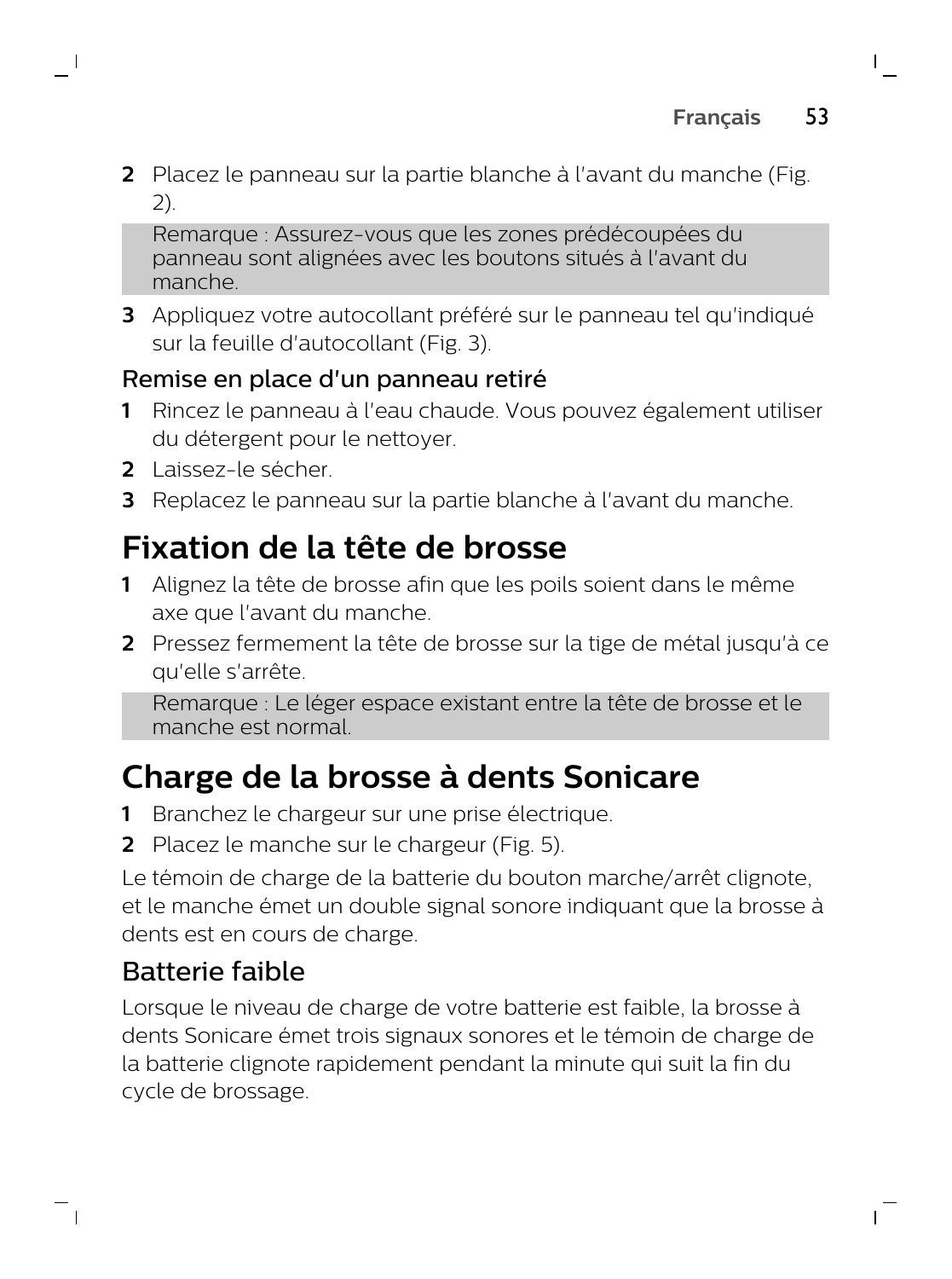#### 54 **Français**

 $\overline{\phantom{0}}$ 

 $\blacksquare$ 

### Batterie entièrement chargée

Lorsque la brosse à dents Sonicare est complètement chargée, le témoin de charge de la batterie cesse de clignoter et reste allumé pendant 10 secondes avant de s'éteindre.

 $\mathsf{L}$ 

 $\mathbf{L}$ 

Pour que la batterie reste chargée en permanence, vous pouvez garder votre brosse à dents Sonicare sur le chargeur lorsque vous ne l'utilisez pas. Il faut au moins 24 heures pour charger entièrement la batterie.

Remarque : Lorsque la batterie est faible, le manche émet 2 fois 5 bips à la fin d'une session de brossage ou lorsqu'on essaye de démarrer une nouvelle session de brossage. La nouvelle session de brossage ne démarre pas. Le voyant vert clignote rapidement jusqu'à ce que le manche se mette en veille.

## **Connectivité Bluetooth**

Avant de débuter la procédure de connectivité, assurez-vous que votre appareil mobile est compatible Bluetooth 4.0 ou ultérieur.

Remarque : Pour obtenir les informations les plus récentes relatives aux périphériques compatibles, rendez-vous sur l'App Store ou sur Google Play.

### Connecter votre brosse à dents

- **1** Téléchargez l'application de Philips Sonicare For Kids sur l'App Store ou sur Google Play.
- **2** Assurez-vous que la fonction Bluetooth de votre appareil mobile est activée avant d'ouvrir l'application. Accédez aux paramètres de votre appareil mobile pour activer le Bluetooth.
- **3** Pour connecter la brosse à dents à l'application, allumez la brosse à dents en appuyant sur le bouton marche-arrêt ou sur le bouton du mode de brossage. Assurez-vous que la brosse à dents n'est pas en charge lorsque vous l'allumez.
- **4** Ouvrez l'application Sonicare For Kids de Philips.
- **5** Suivez les instructions de l'application qui s'affichent sur votre appareil mobile. L'application se connecte automatiquement à la brosse à dents. Si la brosse à dents ne se connecte pas, suives les instructions de résolution de problèmes fournies par l'application.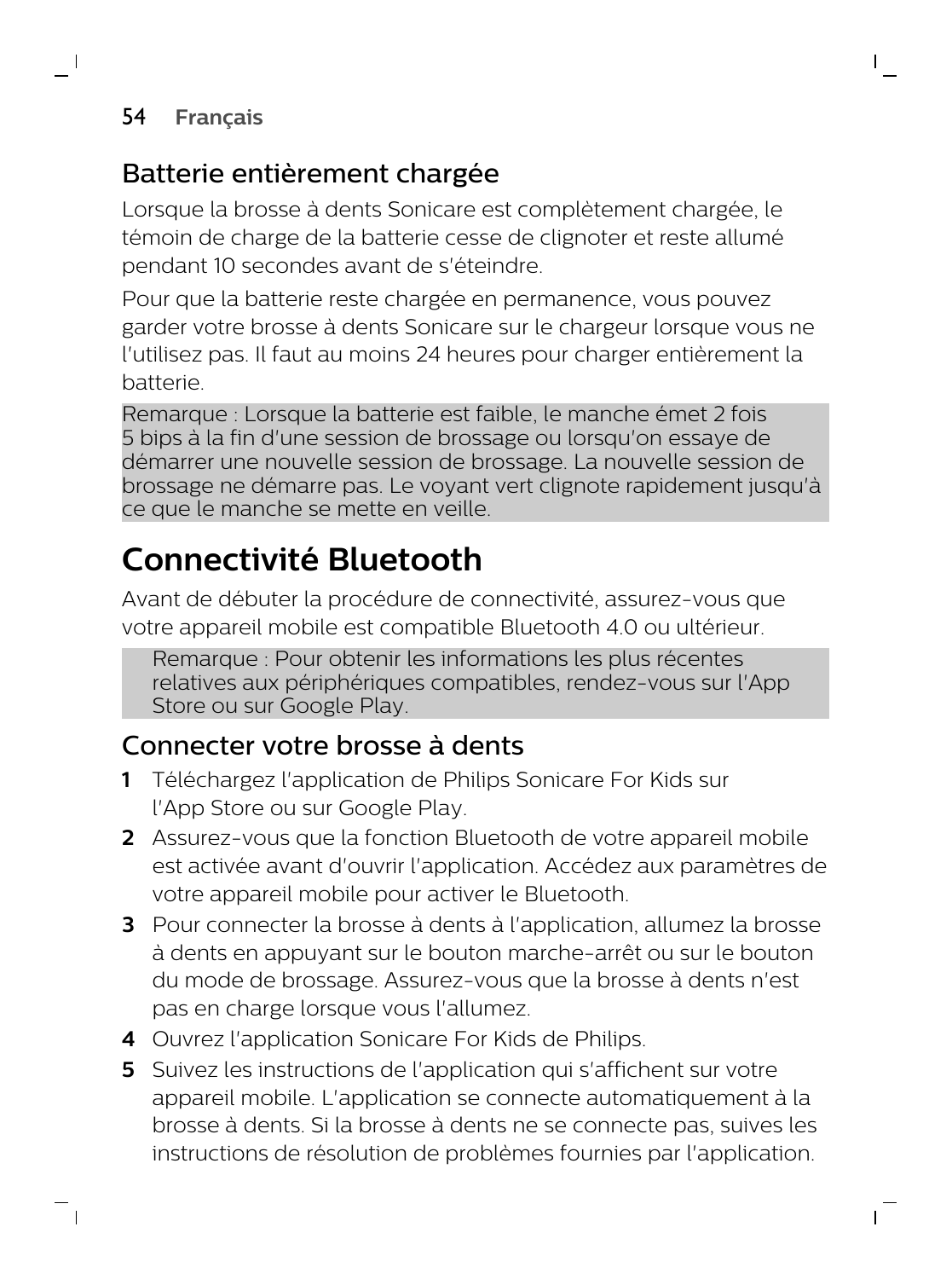$\mathbf{L}$ 

 $\mathbf{L}$ 

**6** Gardez votre appareil mobile à proximité de votre brosse à dents lorsque vous l'utilisez. Placez votre appareil mobile à l'abri, dans un endroit sec.

## **Utilisation de l'appareil**

### Directives de brossage

 $\overline{\phantom{a}}$ 

 $\overline{\phantom{a}}$ 

- **1** Mouillez les poils et appliquez une petite quantité de dentifrice dessus.
- **2** Mettez les poils de la tête de brosse sur vos dents, en les inclinant légèrement (45 degrés), au point de contact entre les dents et la gencive. Cela permet de s'assurer que toute la surface de la dent est brossée (Fig. 6).
- **3** Allumez la brosse à dents Sonicare en appuyant sur le bouton marche/arrêt.
- **4** Exercez une légère pression pour optimiser l'efficacité de la brosse à dents Sonicare et laissez l'appareil vous brosser les dents. Ne frottez (Fig. 7) pas.
- **5** Brossez doucement les surfaces intérieures et extérieures en exerçant une légère pression sur toutes les dents du haut et du bas, en positionnant la brosse à dents de tel façon que ses poils effleurent la zone où la dent et la gencive se rencontrent.
- **6** Les surfaces intérieures et extérieures des dents supérieures et inférieures de derrière sont difficiles à atteindre. Consacrez du temps au brossage de ces zones, exercez une légère pression et placez la brosse à dents là où la gencive (Fig. 8) et les dents se touchent.
- **7** Brossez les surfaces de mastication de toutes les dents du bas et du haut.
- **8** Tout en maintenant le même angle des poils par rapport à la gencive, déplacez lentement la tête de brosse le long de vos dents avec un léger mouvement de va-et-vient, de sorte que les poils les plus longs atteignent les espaces interdentaires. Continuez ce mouvement pendant tout le cycle (Fig. 9) de brossage.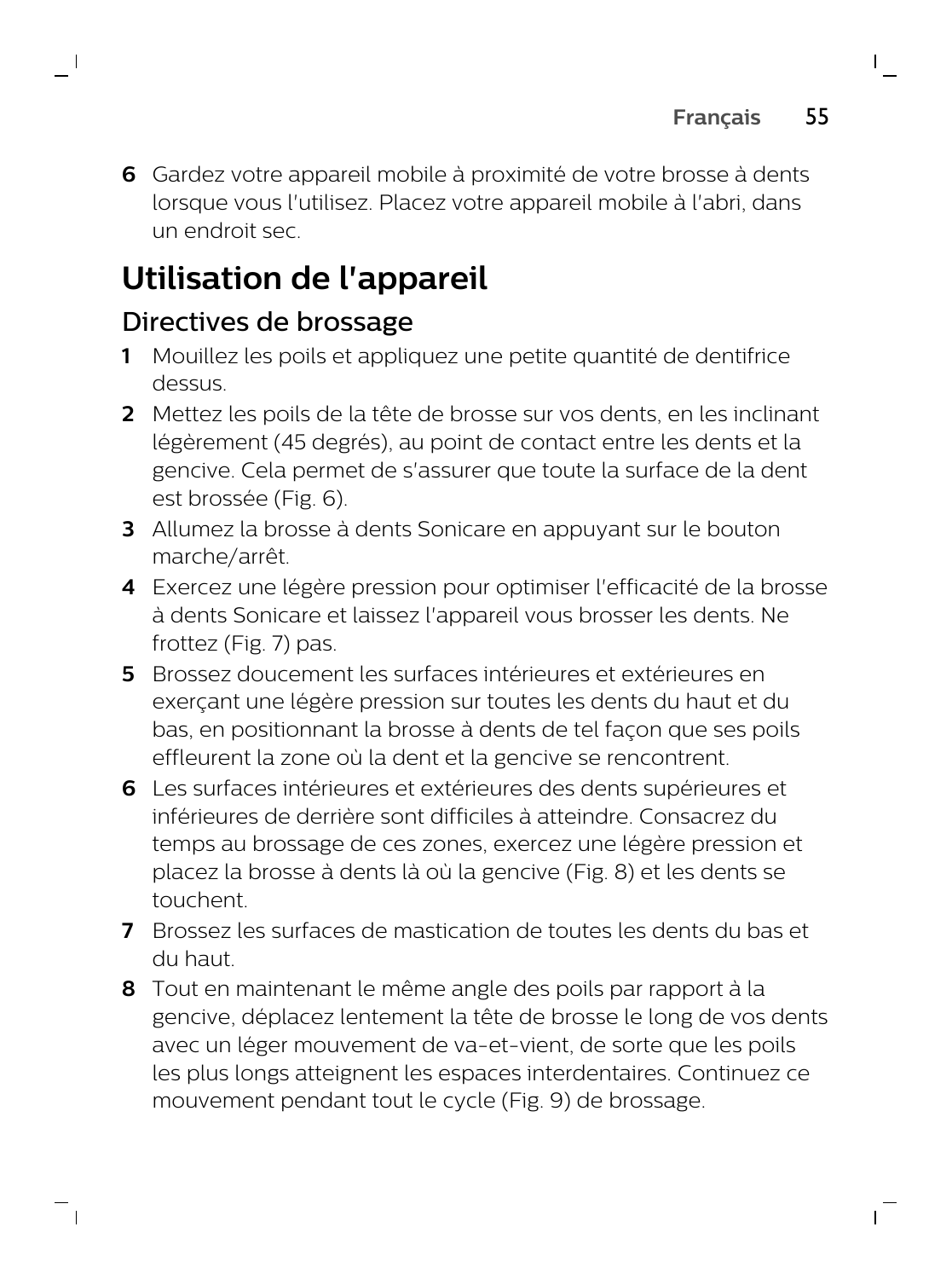#### 56 **Français**

 $\overline{\phantom{0}}$ 

 $\blacksquare$ 

Remarque : Pour assurer un brossage uniforme de la part de votre enfant, divisez la bouche en 4 sections à l'aide de la fonction KidPacer (voir le chapitre « Caractéristiques »).

 $\mathsf{L}$ 

 $\mathbf{L}$ 

**9** Commencez par brosser dans la section 1 (dents de la mâchoire supérieure à l'extérieur). Une série de brefs signaux indiquent que le moment est venu de passer à la section 2 (dents de la mâchoire supérieure, à l'intérieur). Après une deuxième série de brefs signaux, passez à la section 3 (dents de la mâchoire inférieure, à l'extérieur). La série de brefs signaux suivante indique que le moment est venu de passer à la section 4 (dents de la mâchoire inférieure, à l'intérieur). La brosse à dents s'éteint automatiquement au terme du cycle de brossage (Fig. 10).

La brosse à dents Sonicare est compatible avec :

- les appareils orthodontiques (les têtes de brosse s'useront plus rapidement dans ce cas),
- les restaurations dentaires (obturations, couronnes, facettes).

### Modes de brossage

La brosse à dents Sonicare est paramétrée pour démarrer automatiquement en mode Gentle.

**1** Appuyez sur le bouton du mode de brossage pour changer de mode (Fig. 11).

Le voyant de mode vert indique le mode sélectionné.

- Mode Gentle : Mode pleine puissance destiné aux enfants plus âgés et autonomes. En mode Gentle, le cycle de brossage est de 2 minutes.
- Mode Extra Gentle : Mode de puissance réduite destiné à apprendre aux enfants à se servir de la brosse à dents Sonicare. En mode Extra Gentle, le cycle de brossage est initialement d'1 minute et passe progressivement à 2 minutes pour aider les jeunes enfants à atteindre les 2 minutes de cycle de brossage recommandées par les dentistes.

Pour définir manuellement le cycle de brossage à 2 minutes en mode Extra Gentle, placez le manche sur le chargeur et maintenez le bouton de mode enfoncé pendant 2 secondes. Un signal sonore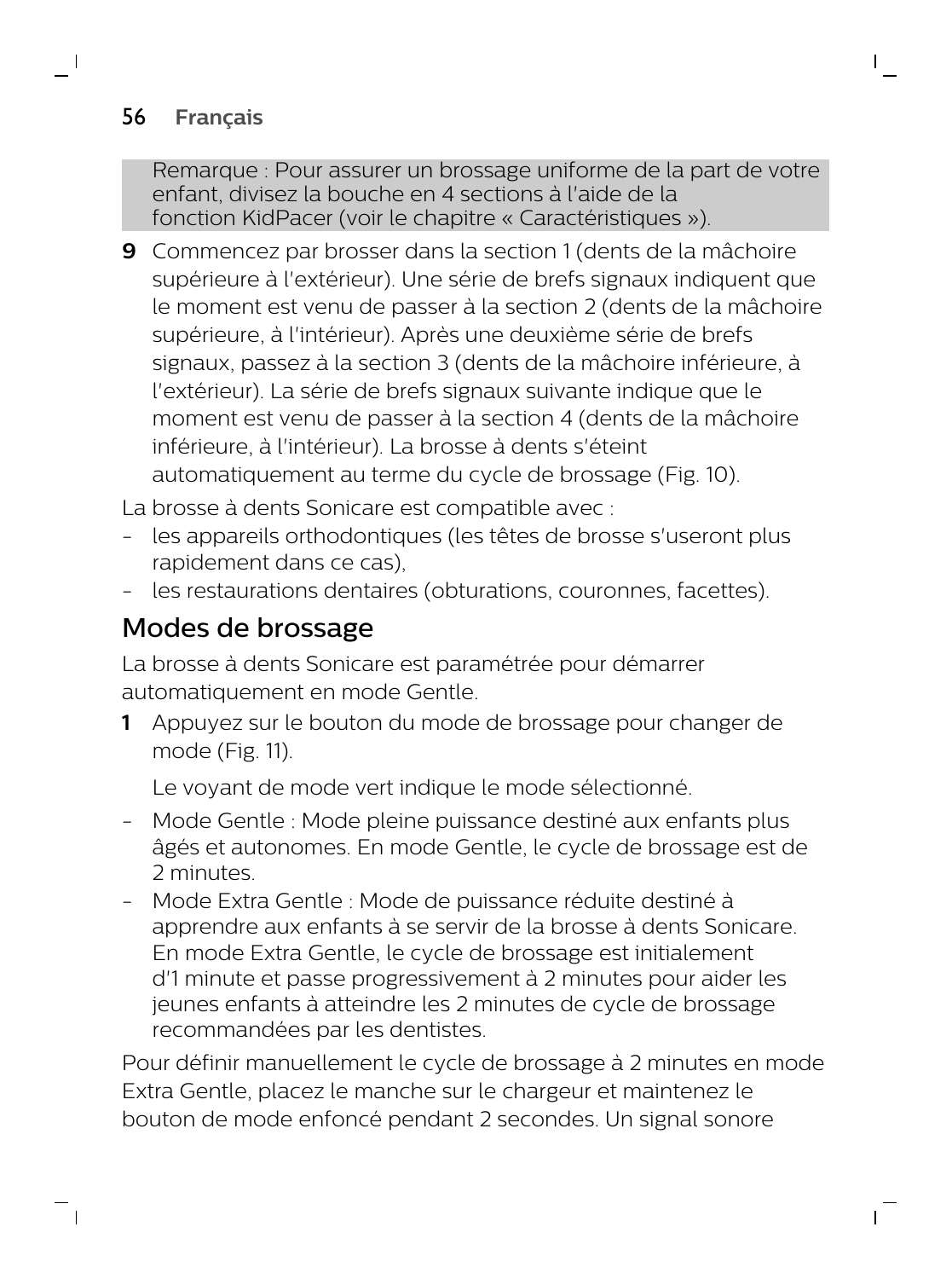retentit, vous indiquant que le cycle de brossage est défini à 2 minutes.

Pour redéfinir manuellement le cycle de brossage à 1 minute en mode Extra Gentle, placez le manche sur le chargeur et maintenez le bouton de mode enfoncé pendant 2 secondes Un signal sonore double retentit, vous indiquant que le cycle de brossage est défini à 1 minute.

# **Caractéristiques**

 $\overline{\phantom{a}}$ 

 $\blacksquare$ 

## KidPacer (minuteur à intervalles)

Le Sonicare For Kids utilise une brève série de signaux sonores pour indiquer à l'utilisateur qu'il peut passer au brossage du quadrant suivant de la bouche et termine le cycle de brossage avec un signal de félicitations avant de s'éteindre automatiquement. Cela permet de garantir un nettoyage complet et en profondeur des dents de l'enfant (se reporter aux « Instructions de brossage »).

Remarque : Apprenez à vos enfants à se brosser les dents jusqu'à ce qu'ils entendent le signal et que la brosse à dents s'éteigne.

## Fonction Easy-start

La fonction Easy-start augmente progressivement la puissance lors des 14 premiers brossages pour vous permettre de vous habituer à la Philips Sonicare. La fonction Easy-start est activée sur la brosse à dents Sonicare For Kids.

Remarque : Chacun des 14 premiers cycles de brossage doit durer au moins 1 minute pour que la fonction Easy-start se déroule correctement.

### Activation ou désactivation de la fonction Easy-start

**1** Placez le manche dans le chargeur.

Pour activer la fonction Easy-start :Appuyez sur le bouton marche/arrêt et maintenez-le enfoncé pendant 2 secondes. Lorsque vous entendez 2 signaux sonores, cela signifie que la fonction Easystart est activée.Pour désactiver la fonction Easy-start :Appuyez sur le bouton marche/arrêt et maintenez-le enfoncé pendant 2 secondes.

 $\mathbf{L}$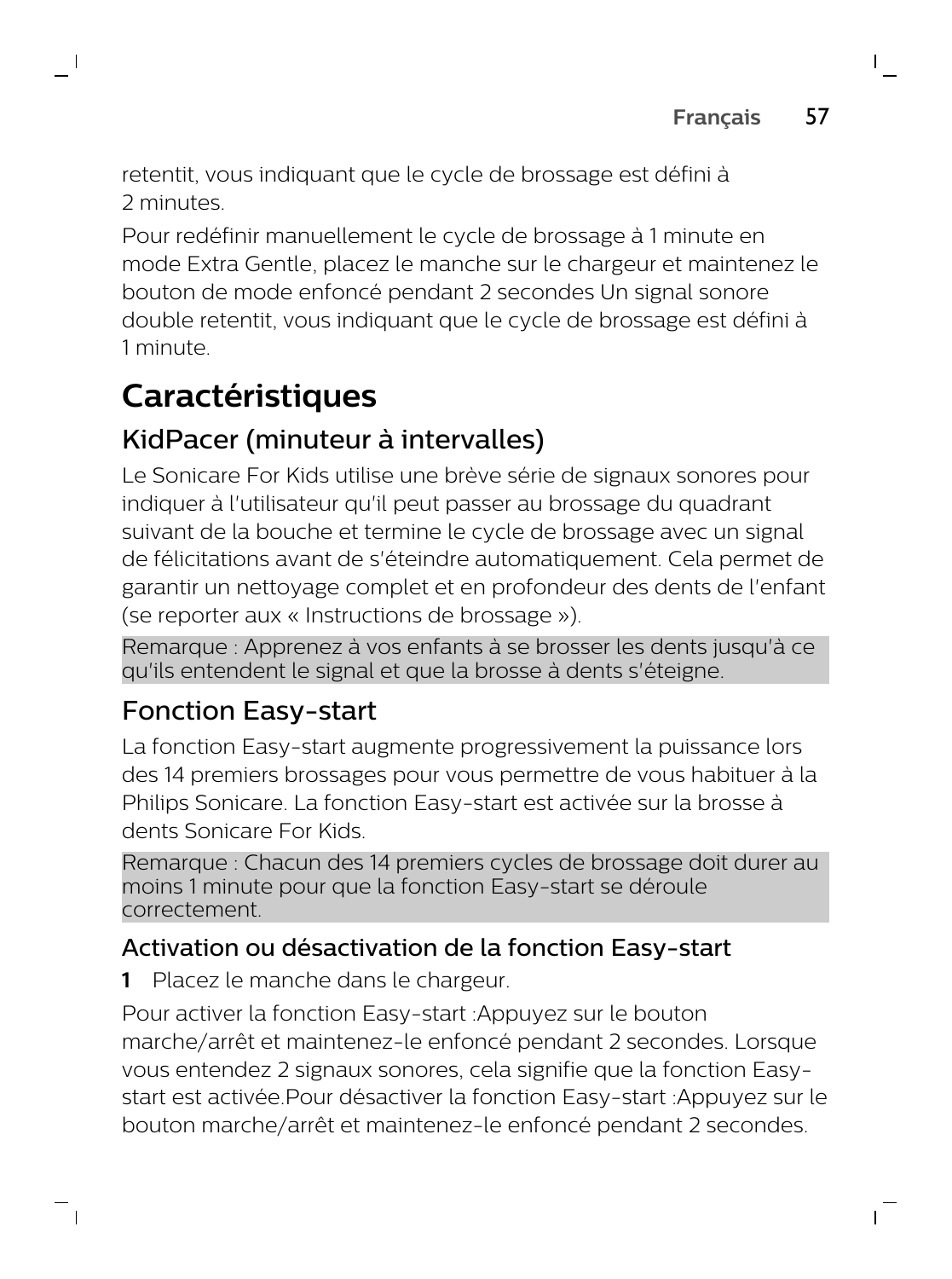#### 58 **Français**

 $\overline{\phantom{a}}$ 

Lorsque la fonction Easy-start est désactivée, vous entendez 1 signal sonore.

 $\mathsf{L}$ 

 $\mathbf{L}$ 

Remarque : Il est recommandé de ne pas dépasser la période initiale d'utilisation de la fonction Easy-start, sous peine de réduire l'efficacité de la brosse à dents Philips Sonicare dans l'élimination de la plaque dentaire.

## **Nettoyage**

**Avertissement : Ne mettez pas les têtes de brosse, le manche, le chargeur, le couvercle du chargeur ou le panneau remplaçable au lave-vaisselle.**

#### Manche de la brosse à dents

**1** Retirez la tête de brosse et rincez la zone de la tige en métal avec de l'eau tiède. Veillez à éliminer tous les résidus de dentifrice (Fig. 12).

**Attention : Ne poussez pas sur le joint d'étanchéité en caoutchouc de la tige en métal avec un objet pointu, car vous pourriez l'endommager.**

**2** Nettoyez tout le manche à l'aide d'un chiffon humide.

### Tête de brosse

- **1** Rincez la tête de brosse et les poils après chaque utilisation (Fig. 13).
- **2** Retirez la tête de brosse du manche et rincez la base de la tête de brosse à l'eau chaude au moins une fois par semaine.

## **Chargeur**

- **1** Débranchez le chargeur avant de le nettoyer.
- **2** Nettoyez la surface du chargeur à l'aide d'un chiffon humide. Veillez à éliminer toute trace de dentifrice ou autres résidus des surfaces du chargeur.

## **Rangement**

 $\blacksquare$ 

Si vous ne comptez pas utiliser la brosse à dents Sonicare pendant une période prolongée, débranchez le chargeur de la prise électrique,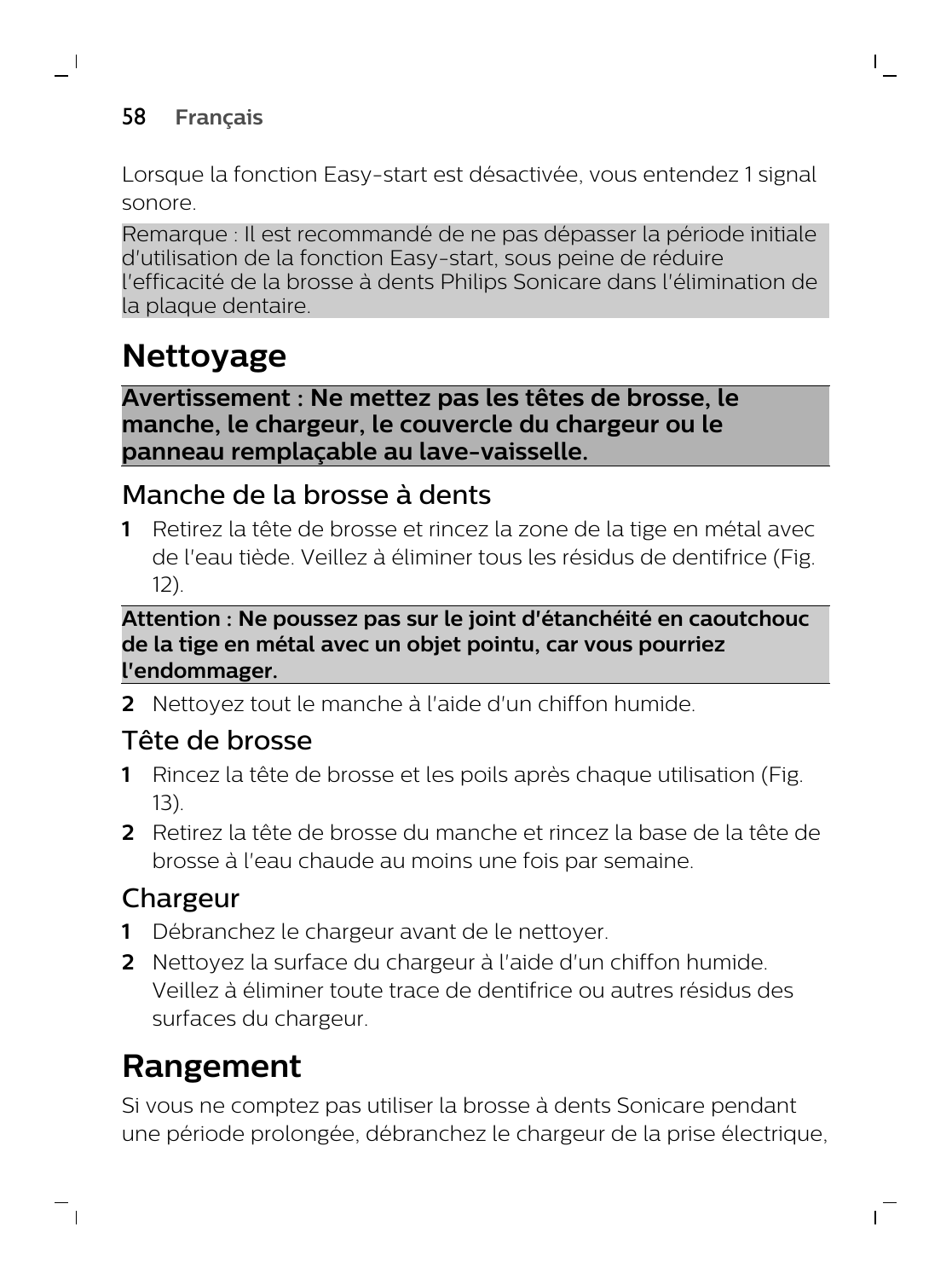nettoyez-le et rangez-le dans un endroit frais et sec, à l'abri de la lumière.

## **Remplacement**

### Tête de brosse

 $\overline{\phantom{a}}$ 

 $\blacksquare$ 

- Pour obtenir des résultats optimaux, remplacez les têtes de brosse Sonicare au moins tous les 3 mois.
- Utilisez exclusivement des têtes de brosse Sonicare For Kids (Pour Enfants).

# **Recyclage**

- Ce symbole signifie que ce produit ne doit pas être jetées avec les déchets ménagèrs (2012/19/EU) (Fig. 18).
- Ce symbole signifie que ce produit contient une batterie rechargeable intégrée, qui ne doit pas être jetées avec les déchets ménagers (2006/66/CE) (Fig. 19). Nous vous recommandons vivement de déposer votre produit dans un point de collecte agréé ou un centre de service après-vente Philips pour faire retirer la batterie rechargeable par des professionnels.
- Respectez les réglementations de votre pays concernant la collecte séparée des appareils électriques et électroniques et des piles rechargeables. La mise au rebut appropriée des piles permet de protéger l'environnement et la santé.

# **Retrait de la pile rechargeable**

**Avertissement : Ne retirez la pile rechargeable que lorsque vous mettez l'appareil au rebut. Veillez à ce que la pile soit totalement déchargée avant de la retirer.**

Pour retirer la batterie rechargeable, munissez-vous d'un tournevis à tête plate (standard).Respectez les mesures de sécurité élémentaires lorsque vous suivez la procédure ci-dessous. Veillez à protéger vos yeux, vos mains et vos doigts, ainsi que la surface sur laquelle vous travaillez.

 $\mathsf{L}$ 

 $\mathbf{L}$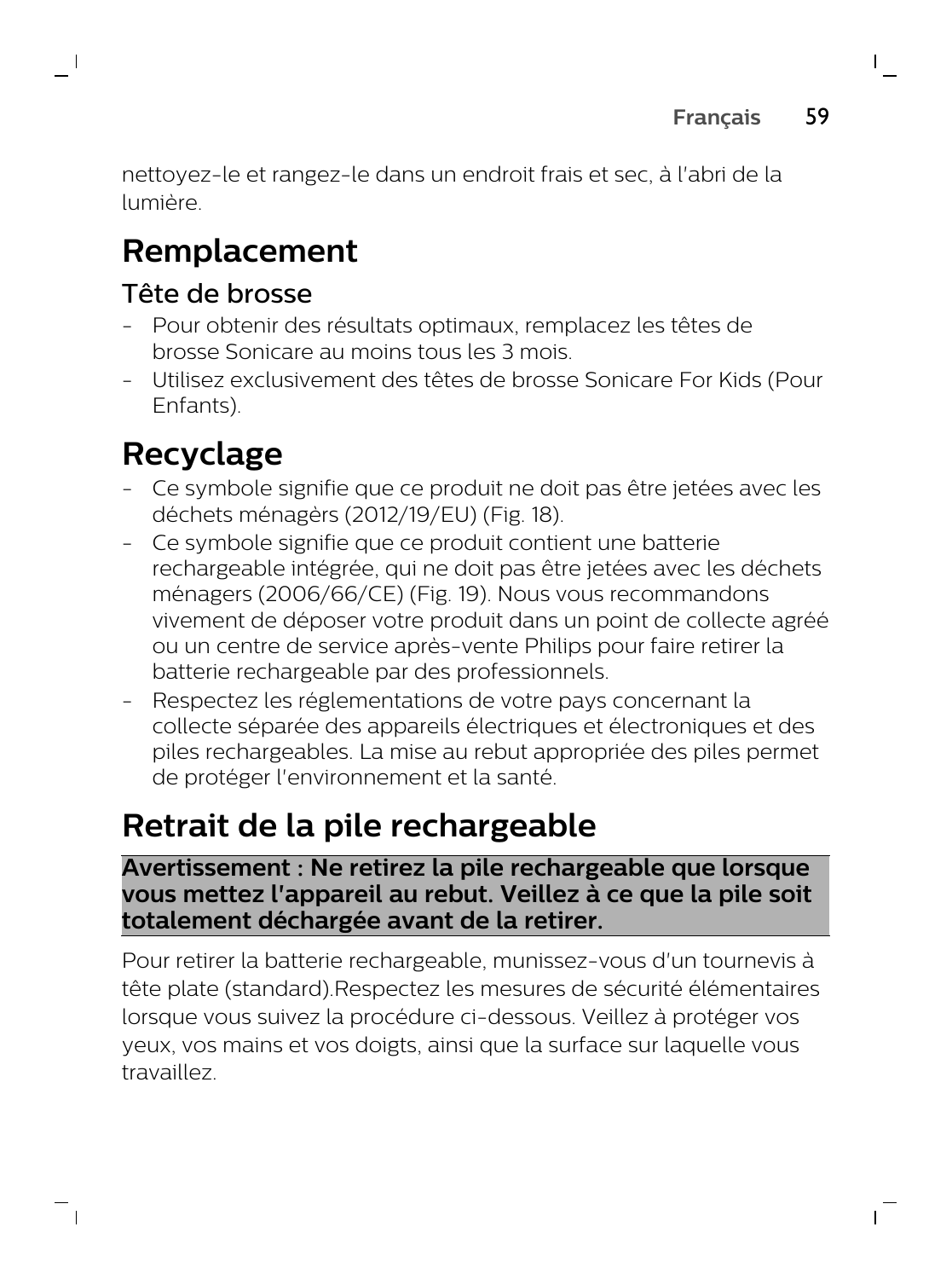#### 60 **Français**

 $\overline{\phantom{0}}$ 

**1** Pour décharger la batterie rechargeable, retirez le manche du chargeur ou de l'assainisseur, allumez la Philips Sonicare et laissez-la fonctionner jusqu'à ce qu'elle s'éteigne. Répétez cette opération jusqu'à ce que la brosse à dents Philips Sonicare ne s'allume plus.

 $\mathsf{L}$ 

 $\mathbf{L}$ 

- **2** Insérez un tournevis dans la fente située en bas du manche. Tournez dans le sens inverse des aiguilles d'une montre jusqu'à ce qu'il y ait un espace entre le couvercle supérieur et le manche (Fig. 14).
- **3** Insérez le tournevis dans l'espace pour détacher le couvercle sous le manche (Fig. 15).
- **4** Tenez le manche à l'envers et tirez sur l'axe pour retirer les composants internes du manche (Fig. 16).
- **5** Insérez le tournevis sous le circuit imprimé, à proximité des connexions de la batterie, et tournez pour rompre ces connexions. Retirez les piles du support plastique et du circuit imprimé (Fig. 17).

La batterie rechargeable peut désormais être recyclée ou mise au rebut et le reste du produit jeté de façon appropriée.

## **Garantie et assistance**

Si vous avez besoin d'une assistance ou d'informations supplémentaires, consultez le site Web **www.philips.com/support** ou lisez le dépliant séparé sur la garantie internationale.

### Restrictions de garantie

La garantie internationale ne couvre pas les éléments suivants :

- Têtes de brosse.
- les dommages causés par l'utilisation de pièces de rechange non autorisées ;
- les dommages causés par une mauvaise utilisation, une négligence ou des altérations ;
- les marques d'usure dues à un usage normal, comme les rayures, abrasions et décolorations ;
- Autocollants remplaçables
- Panneaux remplaçables

 $\blacksquare$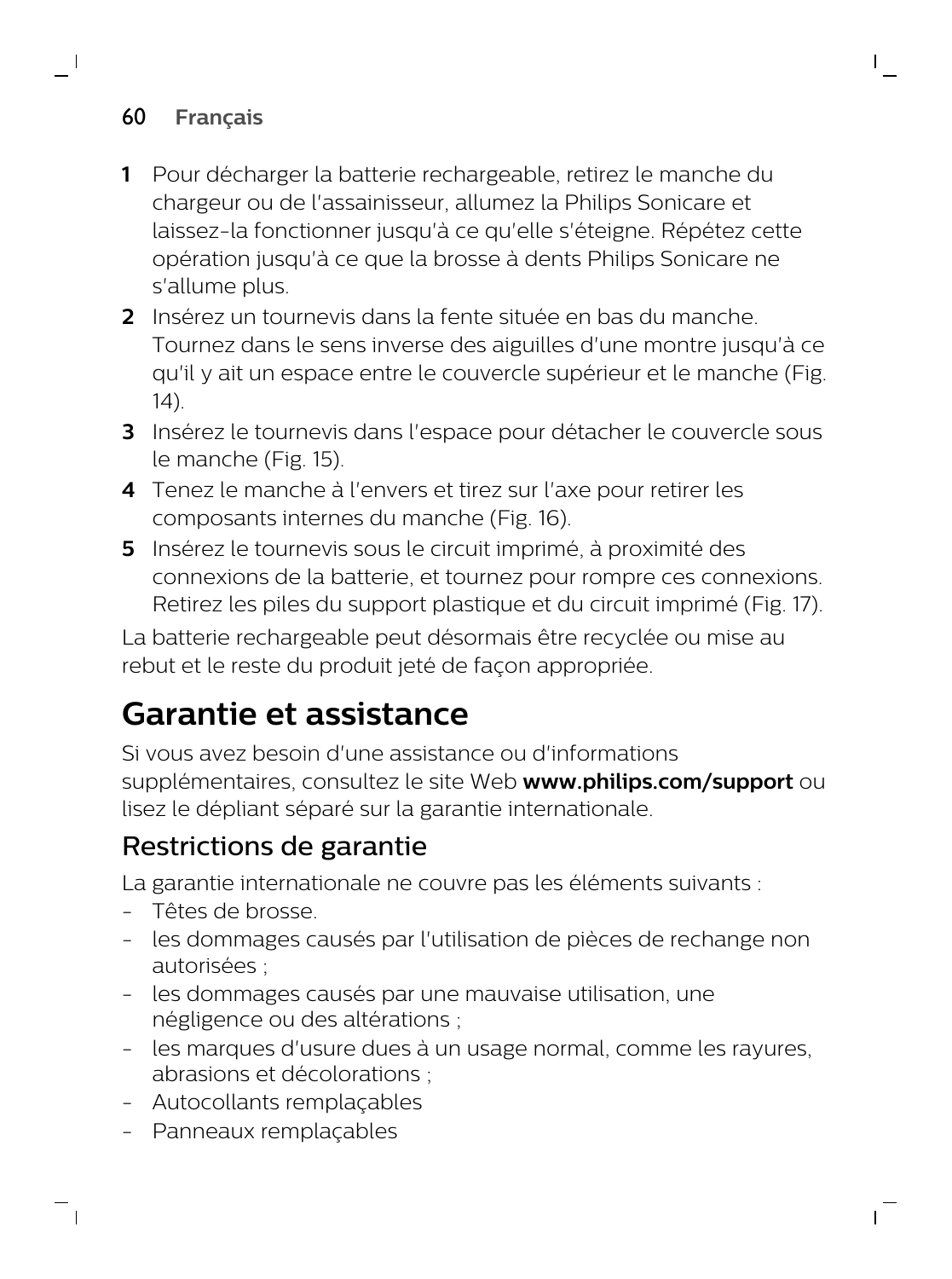$\mathsf{L}$ 

 $\mathbf{L}$ 

## Spazzolino sonico ricaricabile Sonicare per bambini

## **Introduzione**

 $\overline{\phantom{a}}$ 

Congratulazioni per l'acquisto e benvenuti in Philips! Per trarre il massimo vantaggio dall'assistenza fornita da Philips, registrate il vostro prodotto sul sito **www.philips.com/welcome**.

Voi e il vostro bambino ora possedete uno spazzolino connesso Sonicare. Lo spazzolino connesso via Bluetooth interagisce con una divertente applicazione per dispositivi mobili che coinvolge il bambino e gli insegna le tecniche per lavarsi i denti in modo corretto.

# **Descrizione generale (fig. 1)**

- 1 Cappuccio igienico da viaggio
- 2 Testina dello spazzolino
- 3 Impugnatura morbida
- 4 Pulsante on/off con indicatore di ricarica della batteria
- 5 Pannello rimovibile con adesivi sostituibili
- 6 Pulsante della modalità di pulizia con spie
- 7 Caricabatterie
- 8 Pannello
- 9 Adesivo

 $\blacksquare$ 

# **Informazioni di sicurezza importanti**

Prima di utilizzare il dispositivo, leggete attentamente queste informazioni importanti e conservatele per eventuali riferimenti futuri.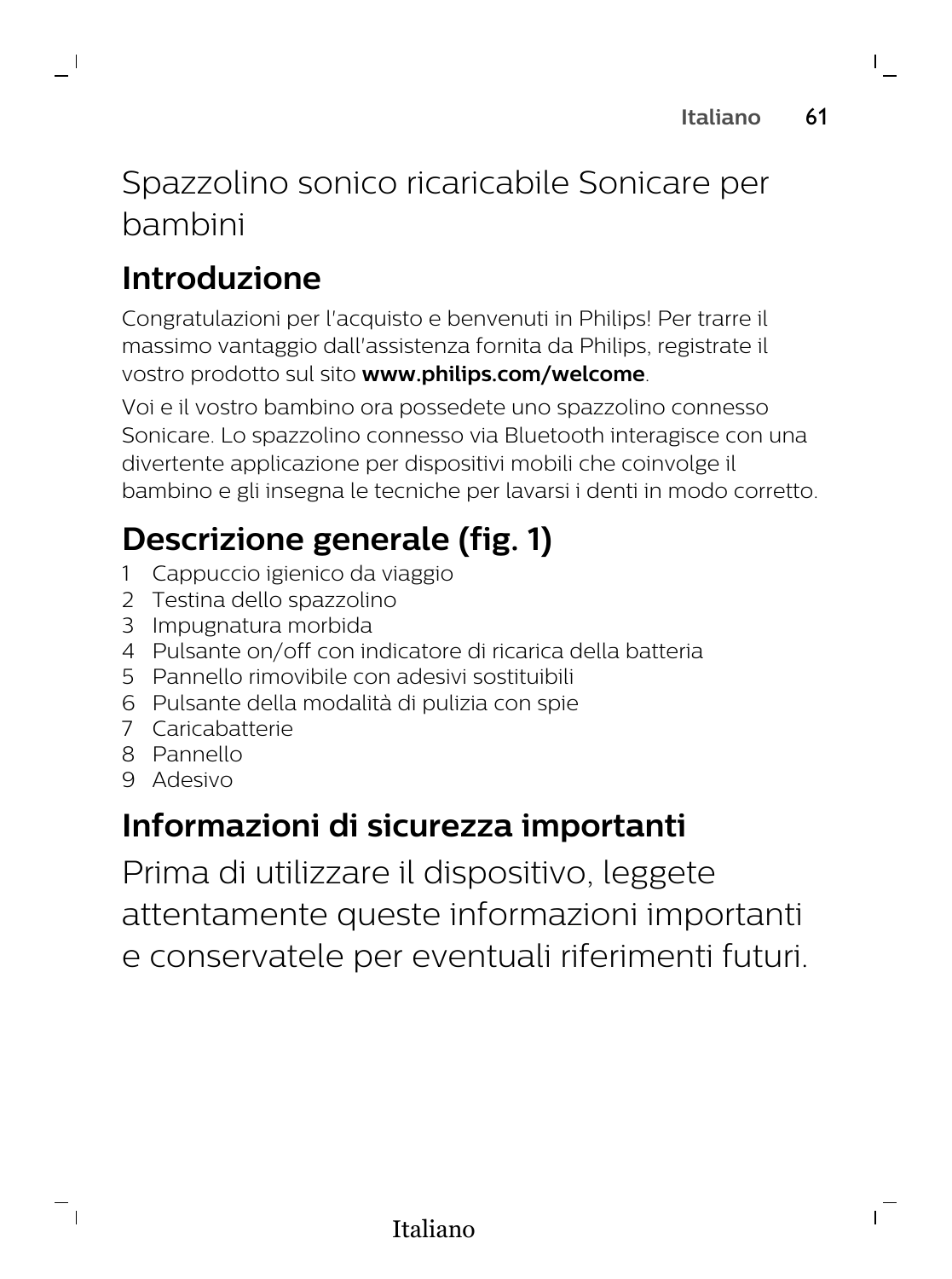#### 62 **Italiano**

 $\blacksquare$ 

## Pericolo

- Tenete il caricabatterie lontano dall'acqua. Non appoggiatelo o riponetelo vicino all'acqua contenuta in vasche, lavandini ecc. Non immergete il caricabatterie in acqua o in altre sostanze liquide. Dopo la pulizia, accertatevi che il caricabatterie sia completamente asciutto prima di inserirlo nella presa di corrente.

 $\mathbf{L}$ 

 $\mathbf{1}^{\top}$ 

- Questo apparecchio non è un giocattolo. Controllate regolarmente la presenza di eventuali rotture sulle testine. Rotture sulle testine possono causare il rischio di soffocamento.

## Avvertenza

 $=$ <sub>1</sub>

- Il cavo di alimentazione non può essere sostituito. Nel caso fosse danneggiato, gettate il caricabatterie.
- Sostituite il caricabatterie esclusivamente con uno originale al fine di evitare situazioni pericolose.
- Non utilizzate il caricabatterie in esterno o in prossimità di superfici calde.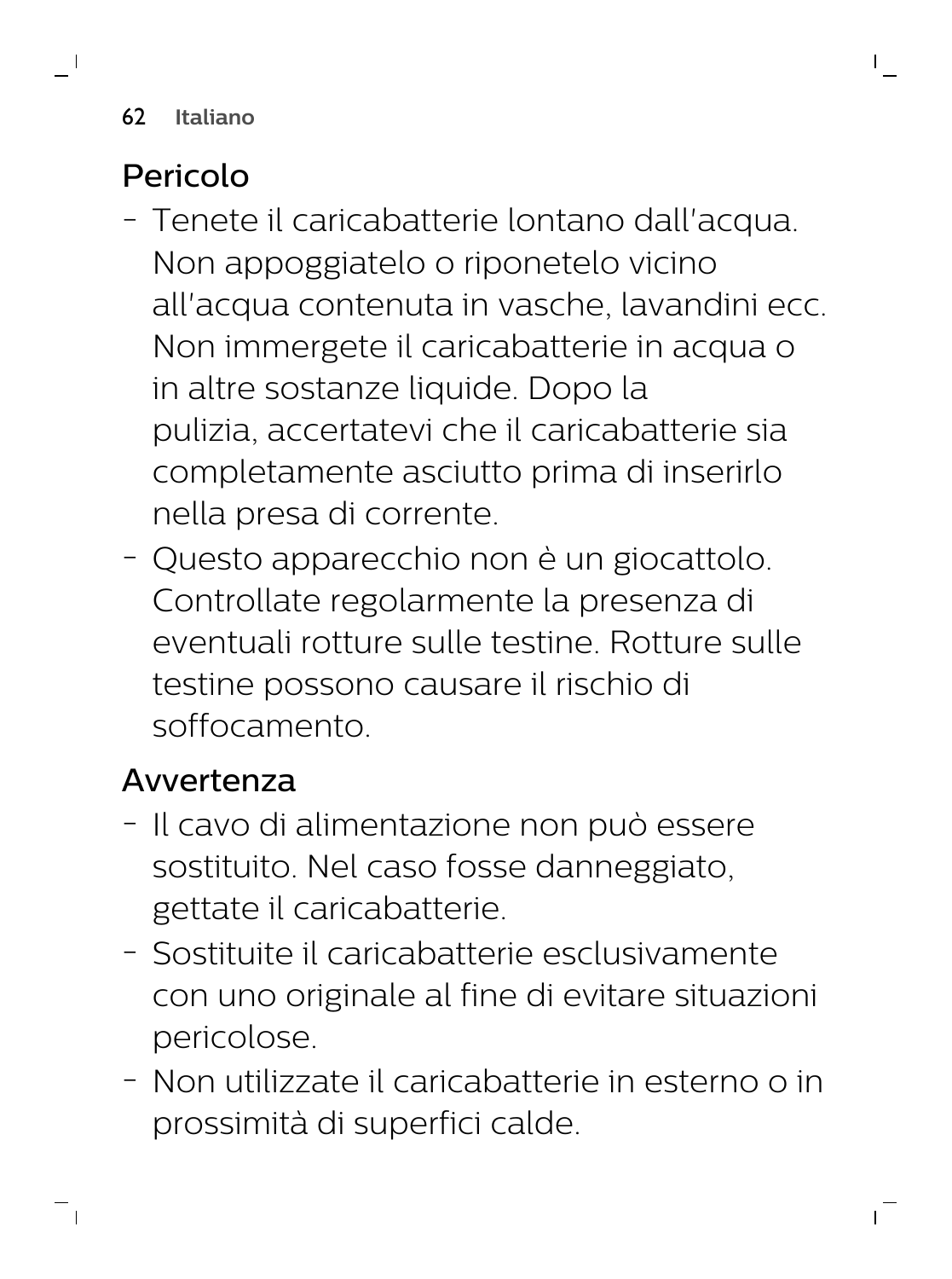$\mathbf{L}$ 

 $\mathbf{L}$ 

- Se una qualsiasi parte dell'apparecchio risulta danneggiata (testina dello spazzolino, impugnatura o caricabatterie), non utilizzatelo. Questo apparecchio non contiene parti sostituibili. Se l'apparecchio è danneggiato, contattate il Centro Assistenza Clienti del vostro Paese (vedere il capitolo "Garanzia e assistenza").

 $\overline{\phantom{0}}$ 

 $\overline{\phantom{0}}$ 

- Questo apparecchio può essere usato da bambini di età superiore a 8 anni e da persone con capacità mentali, fisiche o sensoriali ridotte, prive di esperienza o conoscenze adatte, a condizione che tali persone abbiano ricevuto assistenza o formazione per utilizzare l'apparecchio in maniera sicura e capiscano i potenziali pericoli associati a tale uso. Evitate che i bambini giochino con l'apparecchio. La manutenzione e la pulizia possono essere eseguite da bambini purché di età superiore agli 8 anni e in presenza di un adulto.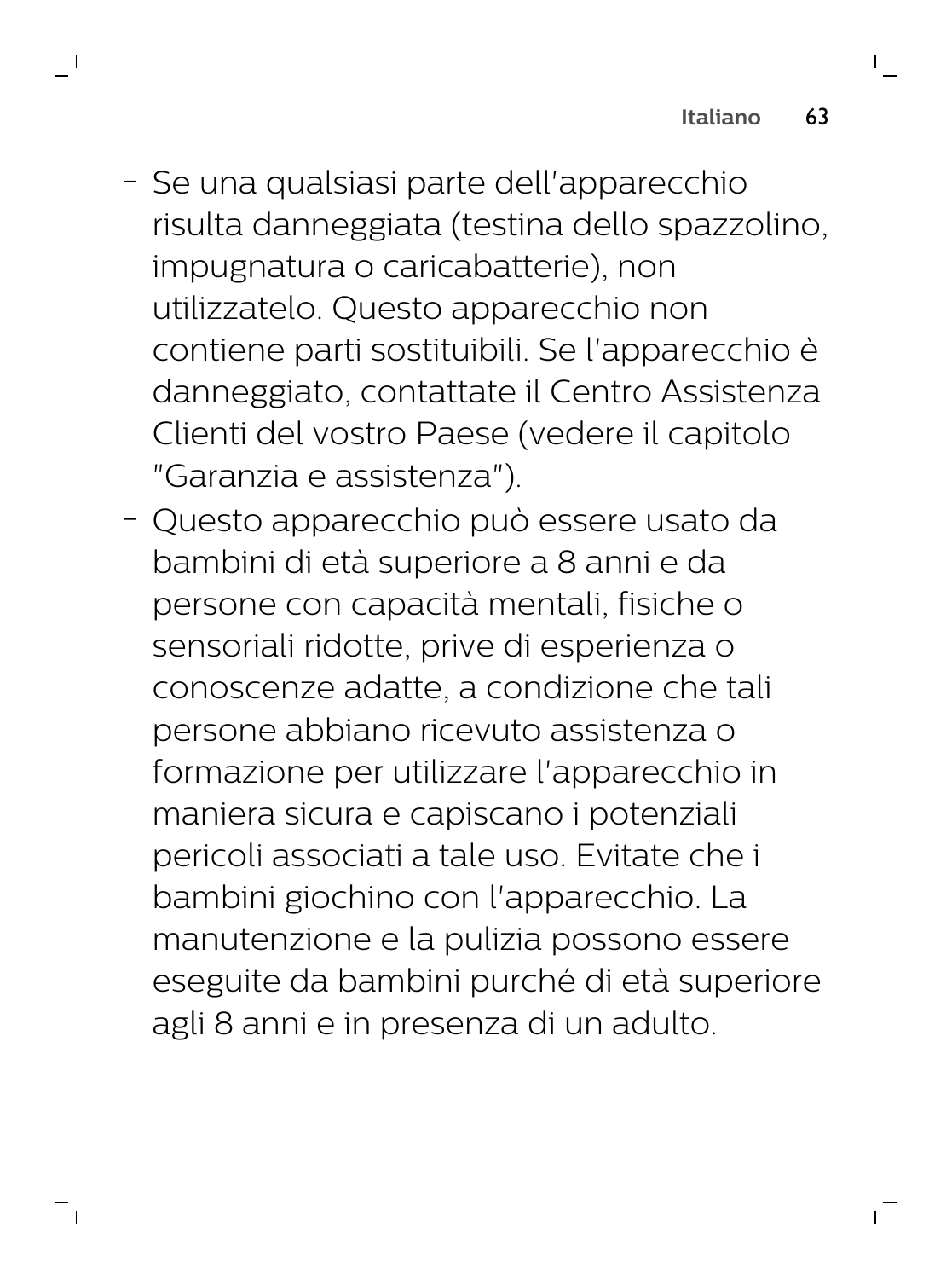64 **Italiano**

 $\blacksquare$ 

 $=$ <sub>1</sub>

## Attenzione

- Non lavate la testina dello spazzolino, l'impugnatura o il caricabatterie in lavastoviglie.
- Se nel corso degli ultimi 2 mesi vi siete sottoposti a interventi su denti o gengive, chiedete il parere del vostro dentista prima di utilizzare lo spazzolino.

 $\mathsf{L}$ 

 $\mathbf{L}$ 

- Rivolgetevi al vostro dentista nel caso di eccessivo sanguinamento dopo l'uso dell'apparecchio o qualora tale sanguinamento continui per più di una settimana. Rivolgetevi al vostro dentista anche se avvertite disagio o dolore quando usate Philips Sonicare.
- Lo spazzolino Philips Sonicare è conforme agli standard di sicurezza sui dispositivi elettromagnetici. In caso di portatori di pacemaker o di altro dispositivo impiantato, consultate il vostro medico o il produttore del dispositivo prima dell'uso.
- Per dubbi di natura medica, consultate il medico prima di utilizzare Philips Sonicare.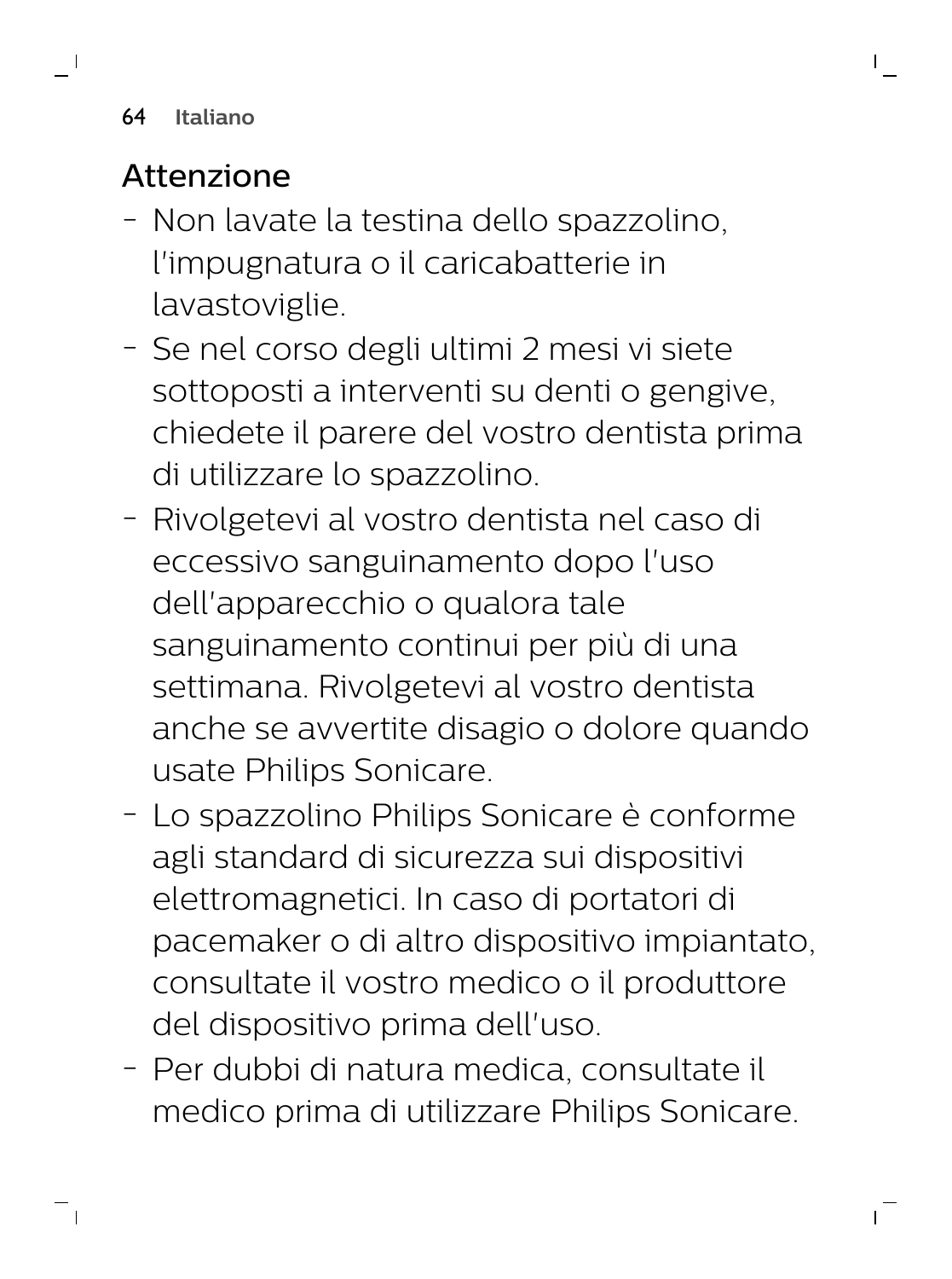$\mathbf{L}$ 

 $\mathbf{L}$ 

- Questo apparecchio è destinato esclusivamente alla pulizia di denti, gengive e lingua. Non utilizzatelo per scopi diversi. Interrompete l'uso del dispositivo e consultate il vostro medico qualora avvertiate disagio o dolore.

 $\overline{\phantom{0}}$ 

 $\mathbb{F}_1$ 

- Lo spazzolino Philips Sonicare è un apparecchio assolutamente personale e non deve essere utilizzato da più persone o presso studi dentistici.
- Non utilizzate l'apparecchio in presenza di setole rovinate o piegate. Sostituite la testina dello spazzolino ogni 3 mesi o prima in presenza di segni di usura. Utilizzate esclusivamente le testine consigliate dal produttore.
- Se il dentifricio utilizzato contiene perossido, bicarbonato di sodio o bicarbonato (impiegati di solito per i dentifrici sbiancanti), pulite accuratamente la testina dello spazzolino con acqua e sapone dopo ogni uso, onde evitare di danneggiare la parte in plastica.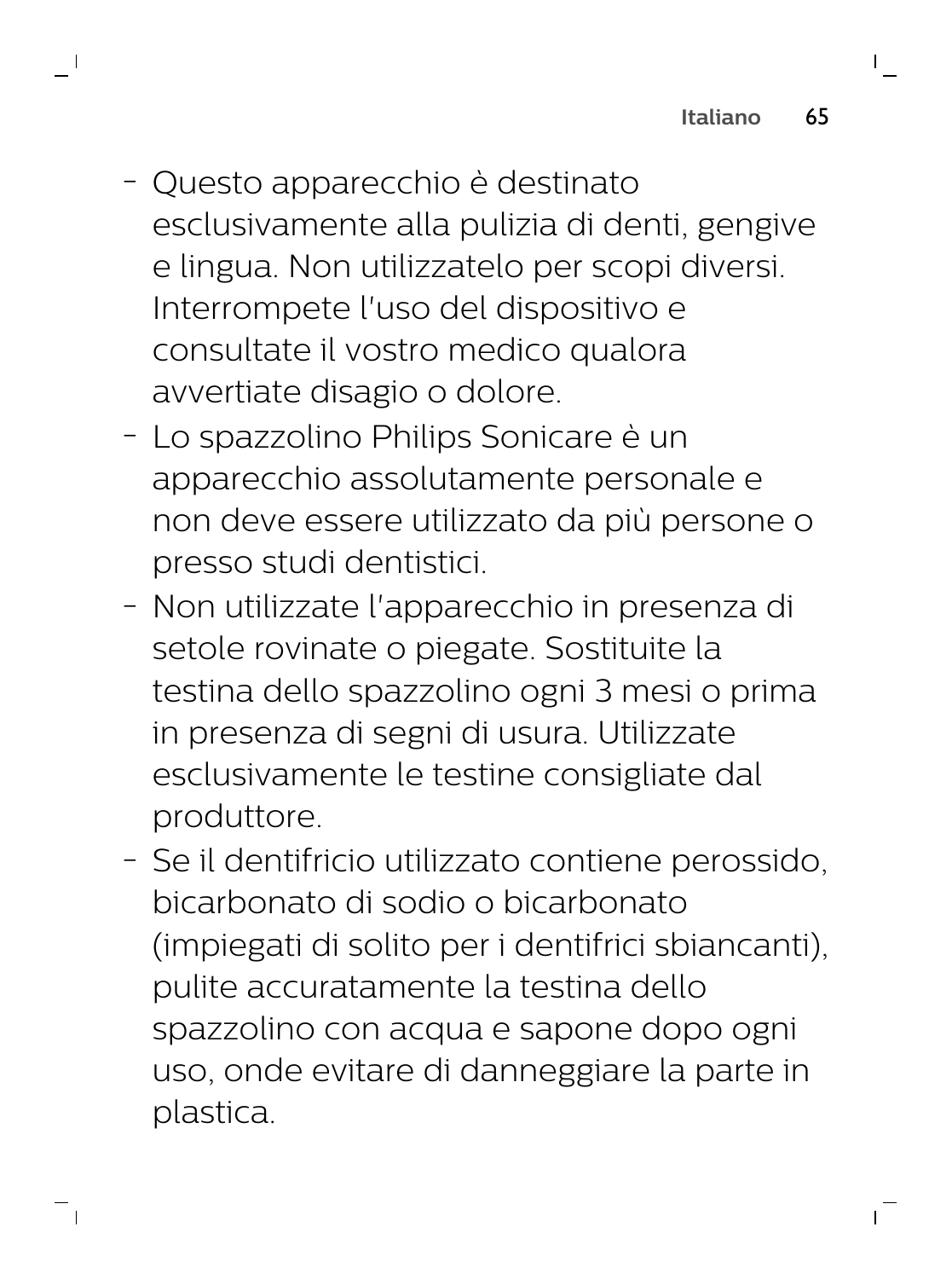#### 66 **Italiano**

 $\overline{\phantom{a}}$ 

 $\overline{\phantom{a}}$ 

- Non ricaricate il vostro telefono o tablet nel bagno.

 $\mathsf{L}$ 

 $\mathbf{L}$ 

## Campi elettromagnetici (EMF)

Questo apparecchio Philips è conforme a tutti gli standard e alle norme relativi all'esposizione ai campi elettromagnetici.

## Direttiva sull'apparecchiatura radio

- L'apparecchiatura radio in questo prodotto funziona tra 2402 e 2480 MHz
- La potenza RF massima trasmessa dall'apparecchiatura radio è di +3 dBm

# **Predisposizione del dispositivo**

## Applicazione del pannello sostituibile

Sonicare For Kids è dotato di 1 pannello sostituibile.

- **1** Rimuovete l'adesivo situato sul retro dal pannello.
- **2** Applicate il pannello alla sezione bianca sulla parte anteriore dell'impugnatura (fig. 2).

Nota: assicuratevi di allineare le apposite aree sul pannello con i pulsanti situati sulla parte anteriore dell'impugnatura.

**3** Applicate il vostro adesivo preferito al pannello come mostrato sul foglio dell'adesivo (fig. 3).

### Come riapplicare un pannello che è stato rimosso

- **1** Sciacquate il pannello con acqua calda; in alternativa, potete pulirlo con un detergente delicato.
- **2** Lasciate asciugare il pannello all'aria.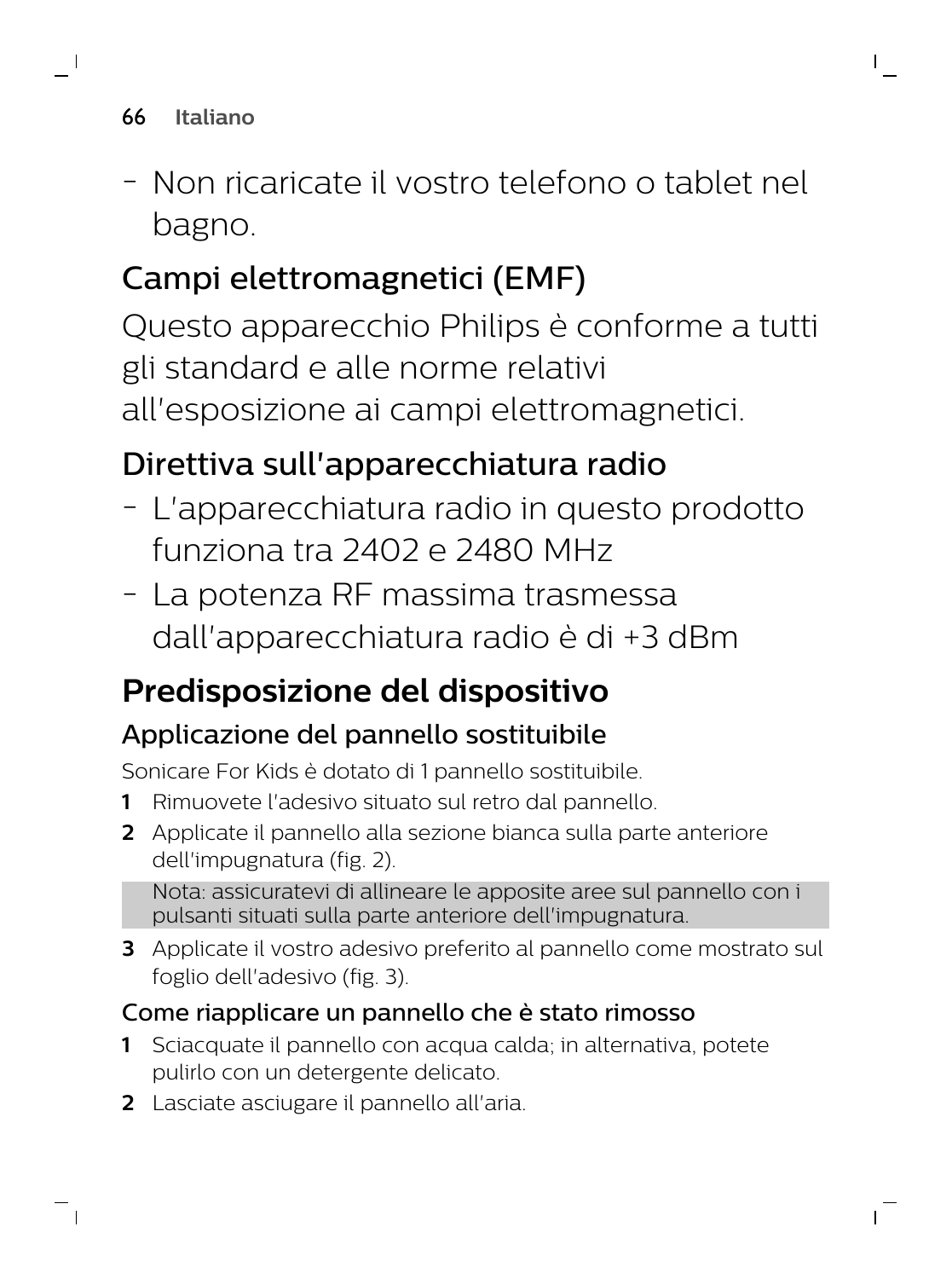$\mathsf{L}$ 

 $\mathbf{L}$ 

**3** Applicate di nuovo il pannello alla sezione bianca sulla parte frontale dell'impugnatura.

## **Inserimento della testina**

- **1** Allineate la testina dello spazzolino in modo che le setole siano orientate verso il lato anteriore dell'impugnatura.
- **2** Premete saldamente la testina dello spazzolino sulla parte metallica fino all'arresto.

Nota: tra la testina e l'impugnatura è presente un piccolo spazio.

## **Come ricaricare Sonicare**

- **1** Inserite il caricabatterie in una presa di corrente.
- **2** Posizionate l'impugnatura sul caricabatterie (fig. 5).

L'indicatore di ricarica della batteria nel pulsante on/off lampeggia e l'impugnatura emette due segnali acustici per indicare che lo spazzolino è in ricarica.

### Batteria scarica

 $\overline{\phantom{a}}$ 

 $\overline{1}$ 

Se la batteria dello spazzolino Sonicare è scarica, vengono emessi tre segnali acustici e l'indicatore di ricarica della batteria lampeggia rapidamente per 1 minuto dopo il ciclo di pulizia.

### Batteria completamente carica

Quando lo spazzolino Sonicare è completamente carico, l'indicatore di ricarica della batteria smette di lampeggiare e rimane acceso per 10 secondi prima di spegnersi.

per mantenere la batteria sempre completamente carica, vi consigliamo di tenere lo spazzolino Sonicare sul caricatore quando non viene utilizzato. Sono necessarie almeno 24 ore per caricare completamente la batteria.

Nota: quando la batteria è scarica, l'impugnatura emetterà due ripetizioni di 5 segnali acustici al termine della sessione di pulizia o quando si tenta di avviare una nuova sessione. La nuova sessione di pulizia non verrà avviata. Il LED verde lampeggerà rapidamente fino all'arresto dell'impugnatura.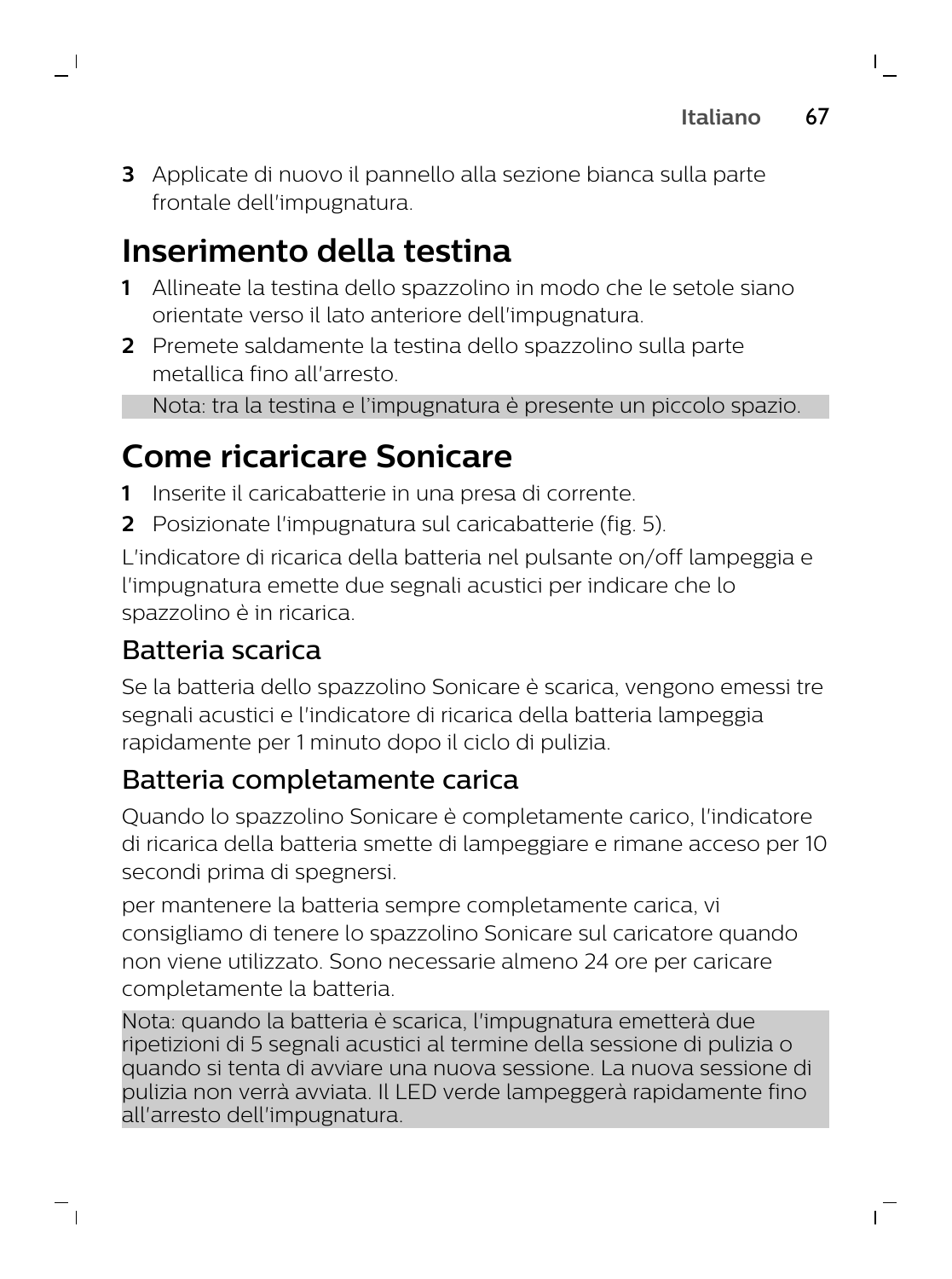#### 68 **Italiano**

 $\overline{\phantom{0}}$ 

## **Connettività Bluetooth**

Prima di avviare la procedura di connettività, assicuratevi che il vostro dispositivo mobile sia dotato di Bluetooth 4.0 o versione superiore.

 $\mathsf{L}$ 

 $\mathbf{L}$ 

Nota: per informazioni aggiornate sulla compatibilità del dispositivo, visitate l'App Store o Google Play.

### Connessione dello spazzolino

- **1** Scaricate l'app Philips Sonicare For Kids da App Store o Google Play.
- **2** Verificate che il Bluetooth sia attivato sul vostro dispositivo mobile prima di aprire l'app. Controllate le impostazioni sul vostro dispositivo mobile per attivare il Bluetooth.
- **3** Per connettere lo spazzolino all'app, accendete lo spazzolino premendo il pulsante on/off o il pulsante della modalità. Assicuratevi che lo spazzolino non sia posizionato sul caricabatterie quando lo accendete.
- **4** Aprite l'app Philips Sonicare For Kids.
- **5** Seguite le istruzioni dell'app visualizzate sul vostro dispositivo mobile. L'app si connette automaticamente allo spazzolino. Se lo spazzolino non si connette, seguite le istruzioni per la risoluzione dei problemi nell'app.
- **6** Tenete il dispositivo mobile vicino allo spazzolino quando lo utilizzate. Assicuratevi che il dispositivo mobile sia al sicuro in un luogo asciutto.

# **Modalità d'uso dell'apparecchio**

### Istruzioni d'uso

 $\blacksquare$ 

- **1** Bagnate le setole e applicate una piccola quantità di dentifricio.
- **2** Appoggiate le setole sui denti con una leggera angolazione (45 gradi), nell'area di contatto tra i denti e il bordo gengivale. Questo ha lo scopo di garantire che l'intera superficie dei denti venga spazzolata (fig. 6).
- **3** Premete il pulsante on/off per accendere lo spazzolino Sonicare.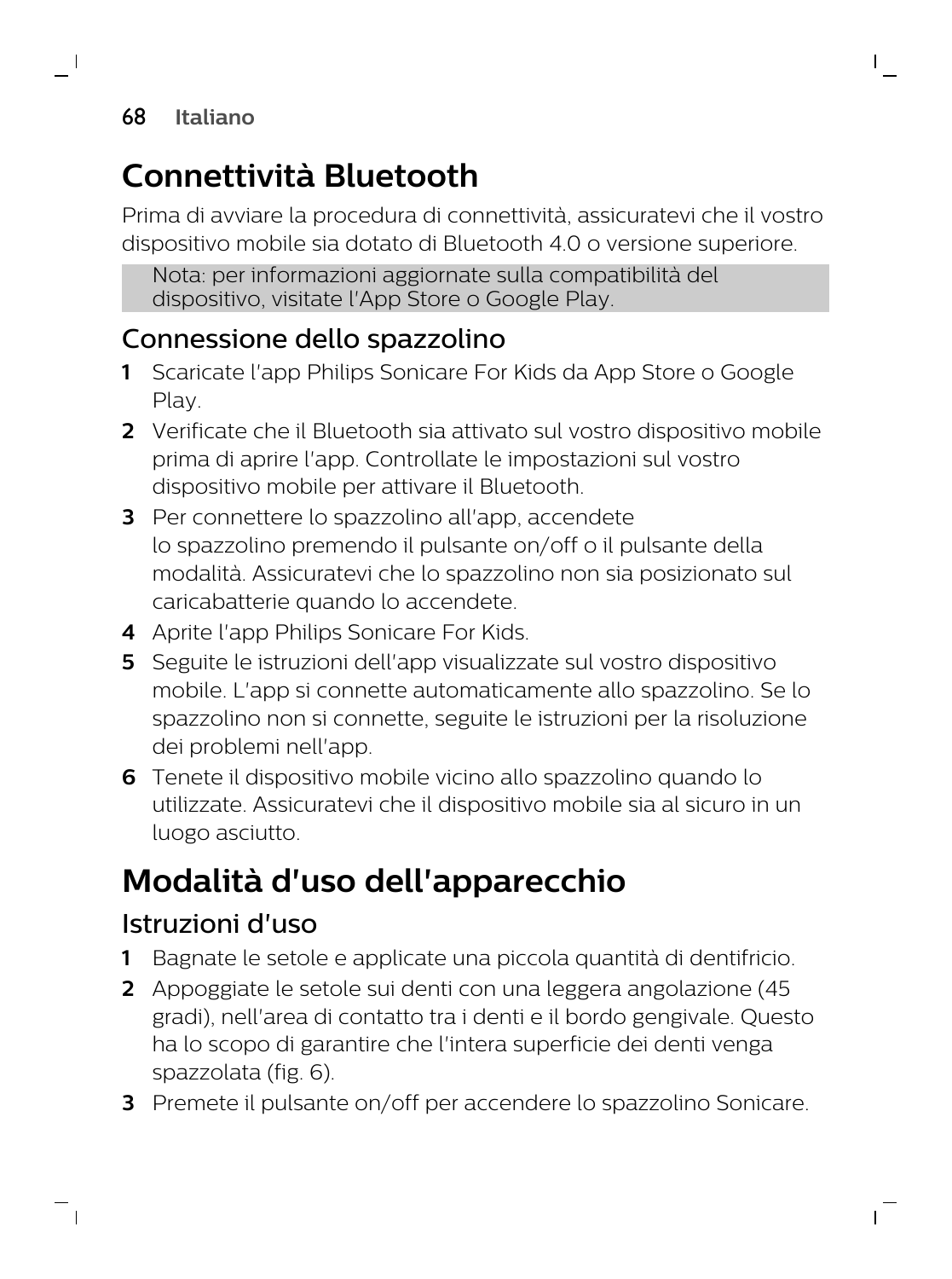$\mathbf{L}$ 

 $\mathbf{L}$ 

- **4** Per ottimizzare l'efficacia di Sonicare, esercitate solo una leggera pressione e lasciate che lo spazzolino lavori per voi. Non spazzolate con forza (fig. 7).
- **5** Mantenete una pressione leggera e spazzolate delicatamente le superfici esterne ed interne di tutti i denti superiori e inferiori, tenendo lo spazzolino con un'angolazione tale da consentire alle setole di toccare l'area di contatto tra i denti e il bordo gengivale.
- **6** Le superfici interne ed esterne dei denti superiori ed inferiori posteriori sono difficili da raggiungere. Dedicate del tempo alla pulizia di queste aree, applicando una leggera pressione e mantenendo l'angolazione delle setole dello spazzolino rispetto al bordo gengivale (fig. 8).
- **7** Spazzolate le superfici orizzontali di tutti i denti superiori e inferiori.
- **8** Mentre mantenete l'angolazione delle setole rispetto al bordo gengivale, spostate delicatamente e lentamente la testina con piccoli movimenti avanti e indietro in modo che le setole più lunghe raggiungano lo spazio interdentale. Procedete in questo modo per tutto il ciclo di pulizia (fig. 9).

Nota: per assicurare una corretta pulizia dei denti del bambino, dividete la bocca in 4 sezioni utilizzando la funzione KidPacer (vedere il capitolo "Caratteristiche").

**9** Iniziate a spazzolare la sezione 1 (parte superiore esterna). Una breve serie di toni musicali avverte di passare alla sezione 2 (parte superiore interna). Alla serie successiva di toni musicali, passate alla sezione 3 (parte inferiore esterna). La serie successiva di toni musicali indica che è il momento di passare alla sezione 4 (parte inferiore interna). Lo spazzolino si spegnerà automaticamente al termine del ciclo di pulizia (fig. 10).

Sonicare può essere utilizzato su:

- Apparecchi dentali (le testine si consumano più rapidamente)
- Impianti odontoiatrici (otturazioni, corone, coperture)

## Modalità di utilizzo

 $\overline{1}$ 

 $\overline{\phantom{a}}$ 

Lo spazzolino Sonicare viene avviato automaticamente in modalità delicata.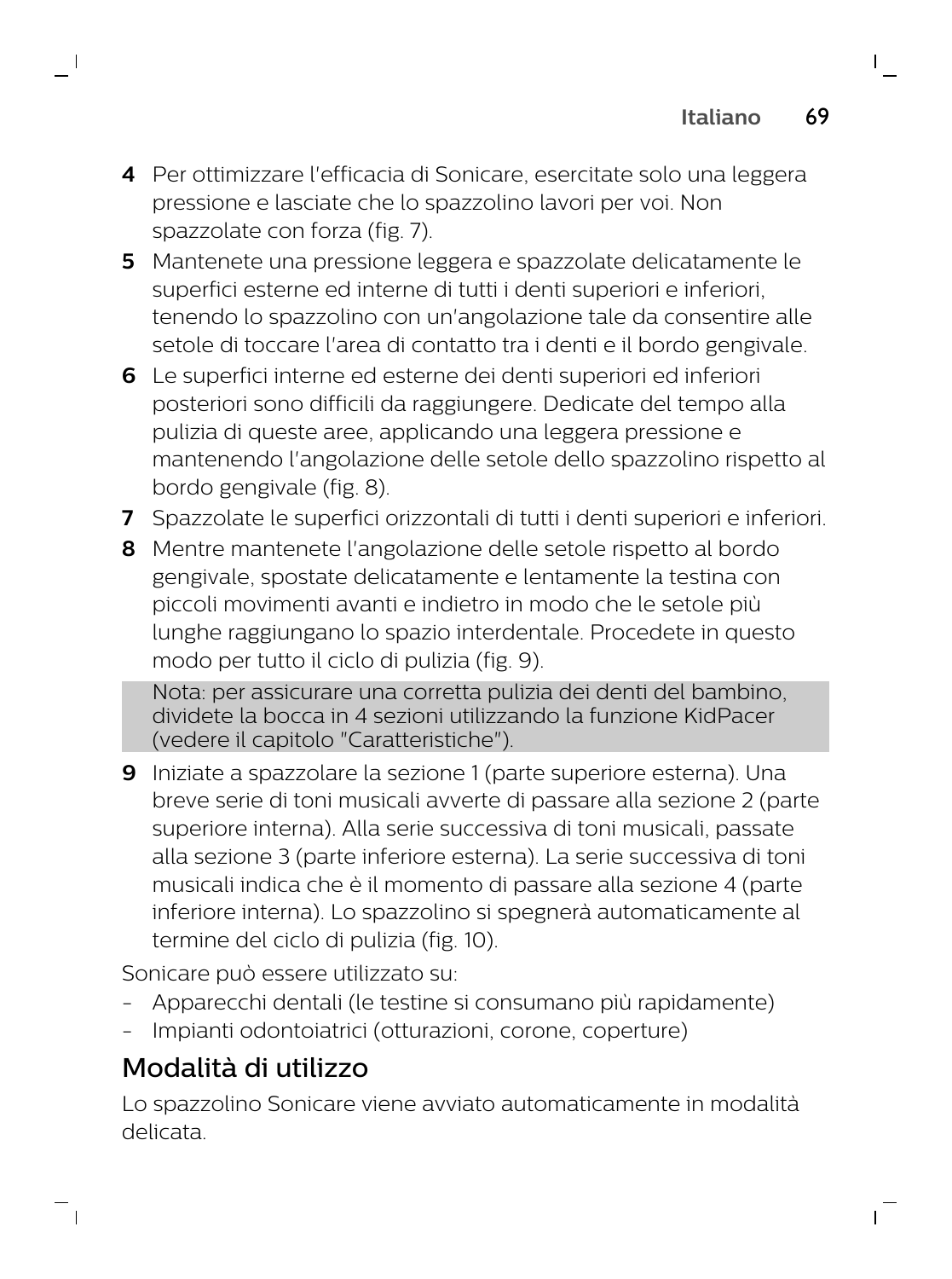#### 70 **Italiano**

 $\overline{\phantom{0}}$ 

**1** Premete il pulsante della modalità per passare da una modalità all'altra (fig. 11).

 $\mathsf{L}$ 

 $\mathbf{L}$ 

La spia verde indica la modalità selezionata.

- Modalità delicata: modalità a piena potenza pensata per i bambini più grandi/indipendenti. Con la modalità delicata, il ciclo di pulizia è impostato su una durata di 2 minuti.
- Modalità ultra delicata: modalità a potenza ridotta pensata per insegnare al bambino a utilizzare lo spazzolino e per aiutarlo a familiarizzare con l'esperienza sonica. Con la modalità ultra delicata, il ciclo di pulizia è inizialmente impostato su una durata di 1 minuto e progredisce lentamente a 2 minuti nel corso del tempo per aiutare i bambini più piccoli a raggiungere il ciclo di pulizia di 2 minuti raccomandato dai dentisti.

Per impostare manualmente il ciclo di pulizia su 2 minuti nella modalità ultra delicata, posizionate l'impugnatura sul caricabatterie e tenete premuto il pulsante della modalità per 2 secondi. Un segnale acustico indicherà che il ciclo di pulizia è impostato su 2 minuti.

Per reimpostare manualmente il ciclo di pulizia su 1 minuto nella modalità ultra delicata, posizionate l'impugnatura sul caricabatterie e tenete premuto il pulsante della modalità per 2 secondi. Due segnali acustici indicheranno che il ciclo di pulizia è impostato su 1 minuto.

# **Caratteristiche**

## KidPacer

Sonicare For Kids emette una breve serie di toni musicali per avvertire il bambino di spazzolare il quadrante successivo della bocca e conclude il ciclo di pulizia con una melodia finale prima di spegnersi automaticamente. Questo assicura una pulizia accurata dei denti del bambino (vedere la sezione "Istruzioni d'uso").

Nota: indicate al bambino di spazzolare i denti fino a quando sente la melodia finale e lo spazzolino si spegne.

### Easy-start

 $\overline{1}$ 

La funzione Easy-start aumenta leggermente la potenza per i primi 14 cicli di pulizia per agevolare la familiarizzazione con l'uso dello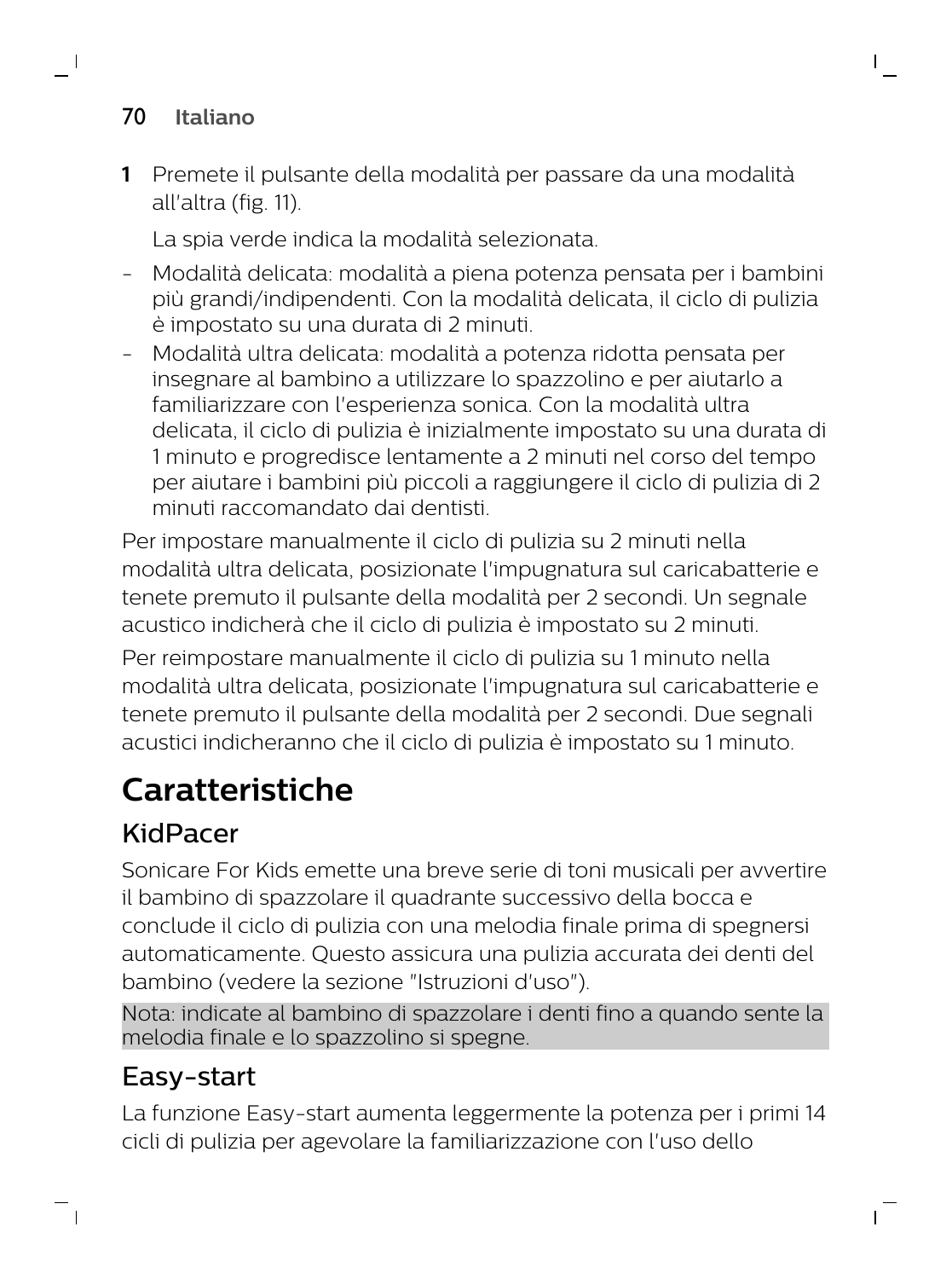$\overline{1}$ 

 $\mathbf{L}$ 

spazzolino Philips Sonicare. Per il modello Sonicare For Kids, la funzione Easy-start è attivata.

Nota: ciascuno dei primi 14 cicli di pulizia deve durare almeno 1 minuto per avanzare in modo corretto tra i cicli previsti dalla funzione Easy-start.

#### Attivazione o disattivazione della funzione Easy-start

**1** Posizionate l'impugnatura sul caricabatterie.

Per attivare la funzione Easy-Start:Tenete premuto il pulsante on/off per circa 2 secondi. Verranno emessi 2 segnali acustici per indicare l'attivazione della funzione Easy-start.Per disattivare la funzione Easy-Start:Tenete premuto il pulsante on/off per circa 2 secondi. Verrà emesso 1 segnale acustico per indicare la disattivazione della funzione Easy-start.

Nota: si sconsiglia di utilizzare la funzione Easy-start dopo il periodo iniziale in quanto potrebbe ridurre l'efficacia dello spazzolino Philips Sonicare nella difesa contro la placca.

# **Pulizia**

 $\overline{1}$ 

 $\blacksquare$ 

**Avvertenza: non lavate le testine, l'impugnatura, il caricabatterie, il coperchio del caricabatterie o i pannelli sostituibili in lavastoviglie.**

### Impugnatura dello spazzolino

**1** Rimuovete la testina dello spazzolino e sciacquate la parte metallica con acqua calda. Controllate di aver rimosso eventuali residui di dentifricio (fig. 12).

**Attenzione: non utilizzate oggetti appuntiti sulla guarnizione in gomma intorno alla parte metallica onde evitare danneggiamenti.**

**2** Pulite l'intera superficie dell'impugnatura con un panno umido.

### Testina dello spazzolino

- **1** Sciacquate la testina e le setole dopo ogni utilizzo (fig. 13).
- **2** Rimuovete la testina dall'impugnatura e sciacquate in acqua calda l'attacco almeno una volta a settimana.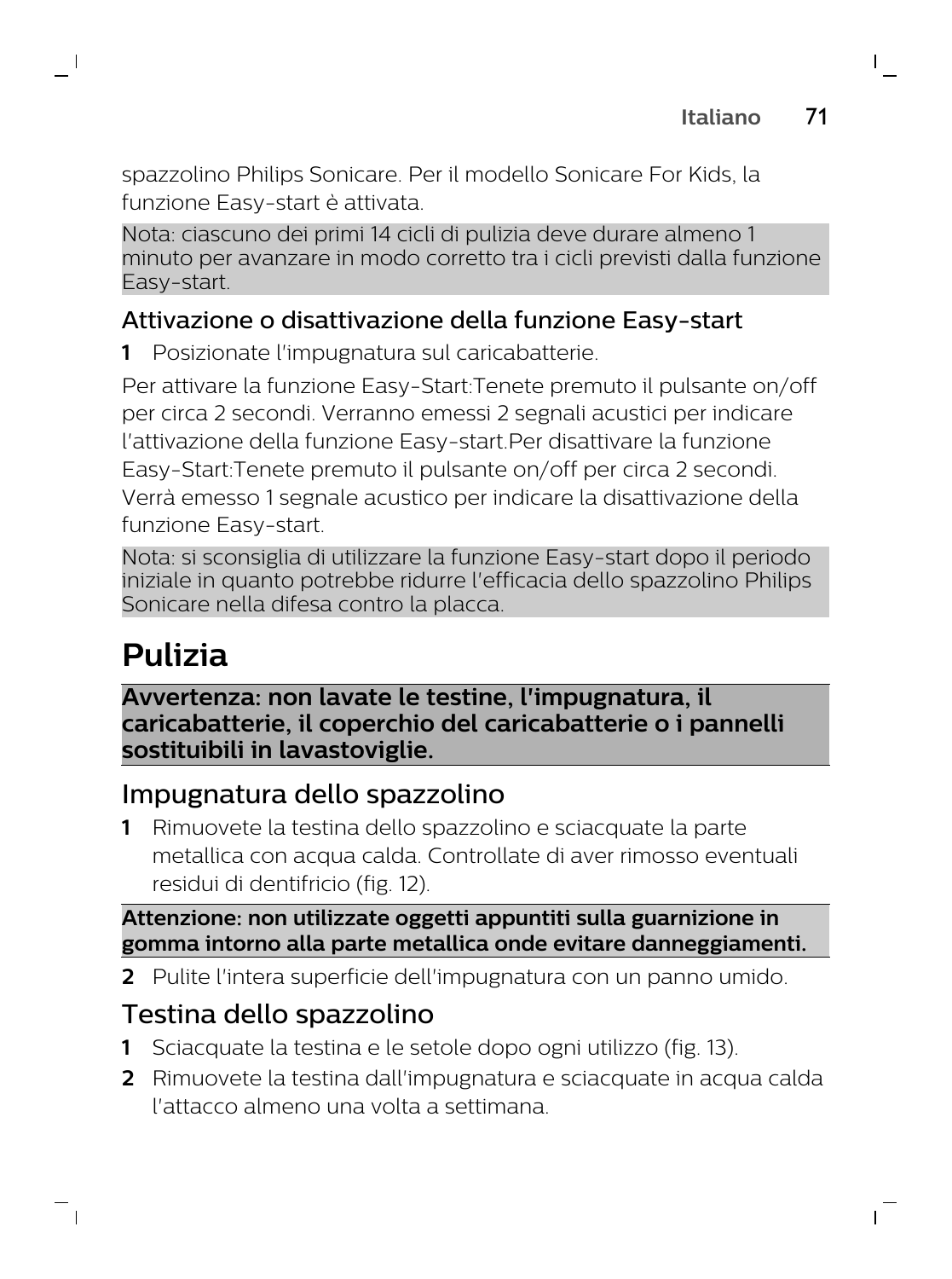#### 72 **Italiano**

 $\overline{\phantom{0}}$ 

 $\overline{1}$ 

### Caricabatterie

- **1** Togliete sempre la spina dalla presa di corrente prima di pulire l'apparecchio.
- **2** Pulite l'intera superficie del caricabatterie con un panno umido. Controllate di aver rimosso residui di dentifricio o di altro tipo dalla superficie del caricabatterie.

 $\mathsf{L}$ 

 $\mathbf{L}$ 

# **Conservazione**

Se pensate di non utilizzare Sonicare per un lungo periodo di tempo, disinserite il caricabatterie dalla presa di corrente, pulitelo e riponetelo in un luogo fresco e asciutto lontano dalla luce diretta del sole.

# **Sostituzione**

### Testina dello spazzolino

- Per ottenere risultati ottimali, sostituite le testine di Sonicare ogni 3 mesi.
- Utilizzate solo testine di ricambio originali Sonicare For Kids.

# **Riciclaggio**

- Questo simbolo indica che il prodotto non può essere smaltito con i normali rifiuti domestici (2012/19/UE) (fig. 18).
- Questo simbolo indica che il prodotto contiene una batteria ricaricabile integrata conforme alla direttiva europea 2006/66/CE e che quindi non può essere smaltita con i normali rifiuti domestici (fig. 19). Vi consigliamo di portare il prodotto presso un punto di raccolta ufficiale o un centro assistenza Philips, dove un tecnico provvederà alla rimozione della batteria ricaricabile.
- Ci sono due situazioni in cui potete restituire gratuitamente il prodotto vecchio a un rivenditore:
- **1** Quando acquistate un prodotto nuovo, potete restituire un prodotto simile al rivenditore.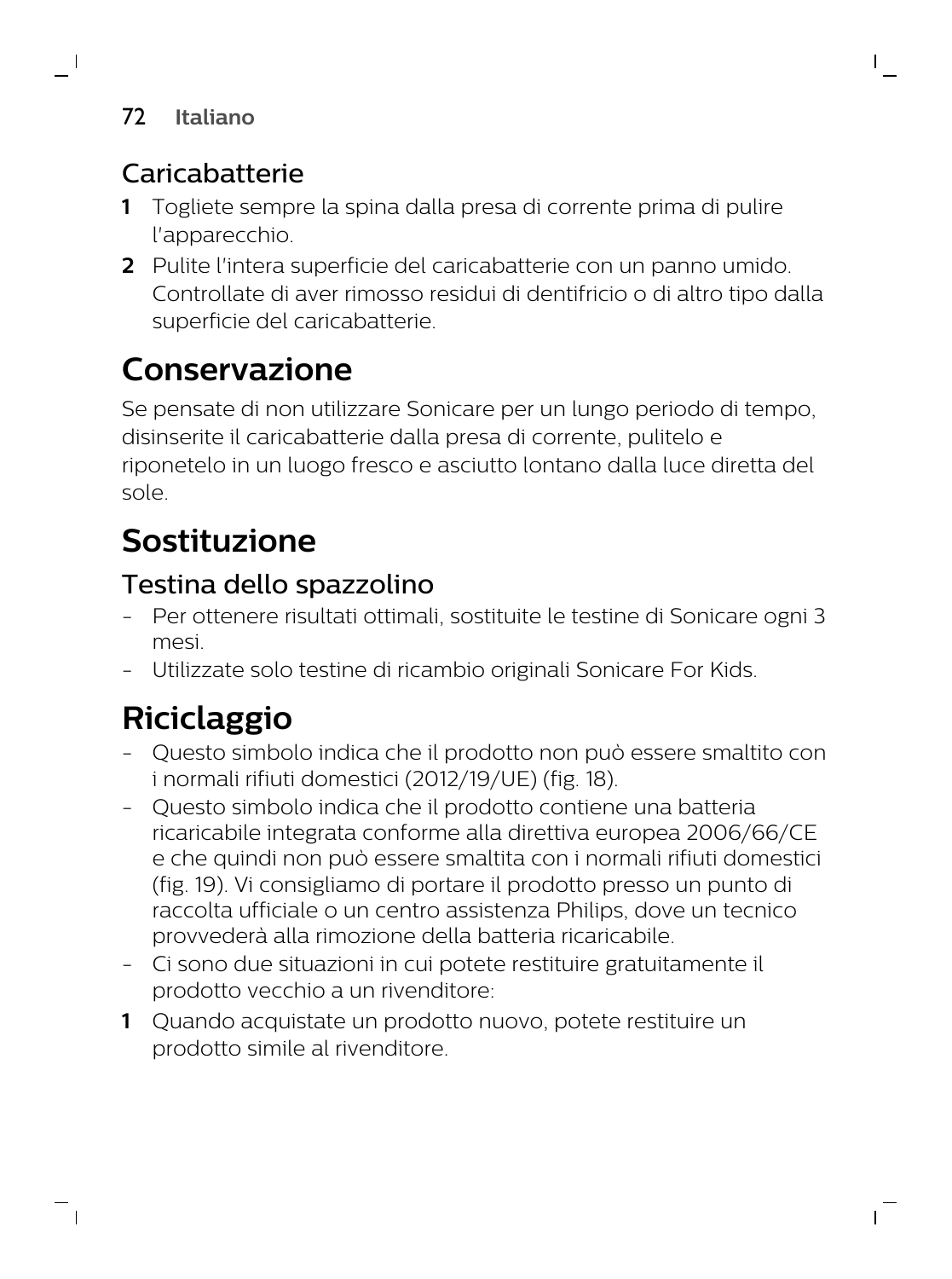$\mathsf{L}$ 

 $\mathbf{L}$ 

- **2** Se non acquistate un prodotto nuovo, potete restituire prodotti con dimensioni inferiori a 25 cm (lunghezza, altezza e larghezza) ai rivenditori con superficie dedicata alla vendita di prodotti elettrici ed elettronici superiore ai 400 m<sup>2</sup>.
- In tutti gli altri casi, attenetevi alle normative di raccolta differenziata dei prodotti elettrici, elettronici e delle batterie ricaricabili in vigore nel vostro paese: un corretto smaltimento consente di evitare conseguenze negative per l'ambiente e la salute.

# **Rimozione della batteria ricaricabile**

 $\overline{\phantom{a}}$ 

 $\blacksquare$ 

**Avvertenza: prima di provvedere allo smaltimento dell'apparecchio, rimuovete la batteria ricaricabile. Prima di rimuovere la batteria accertatevi che sia completamente scarica.**

Per rimuovere la batteria ricaricabile, è necessario un cacciavite a testa piatta (standard).Osservate le precauzioni di sicurezza di base per eseguire la procedura descritta di seguito. Proteggete gli occhi, le mani, le dita e la superficie su cui lavorate.

- **1** Per scaricare completamente la batteria ricaricabile, rimuovete l'impugnatura dal caricabatterie, accendete Philips Sonicare e lasciatelo in funzione fino all'arresto. Ripetete questo passaggio finché Philips Sonicare non si accende più.
- **2** Inserite un cacciavite nell'apertura situata alla base dell'impugnatura, quindi giratelo in senso antiorario fino a creare uno spazio tra il cappuccio inferiore e l'impugnatura (fig. 14).
- **3** Inserite il cacciavite nello spazio e rimuovete il cappuccio inferiore dall'impugnatura (fig. 15).
- **4** Tenete l'impugnatura al contrario e premete la parte metallica per rilasciare i componenti interni dell'impugnatura (fig. 16).
- **5** Inserite il cacciavite sotto il circuito stampato, accanto ai collegamenti della batteria, e ruotate il cacciavite per rompere i collegamenti. Rimuovete il circuito stampato ed estraete la batteria dal supporto in plastica (fig. 17).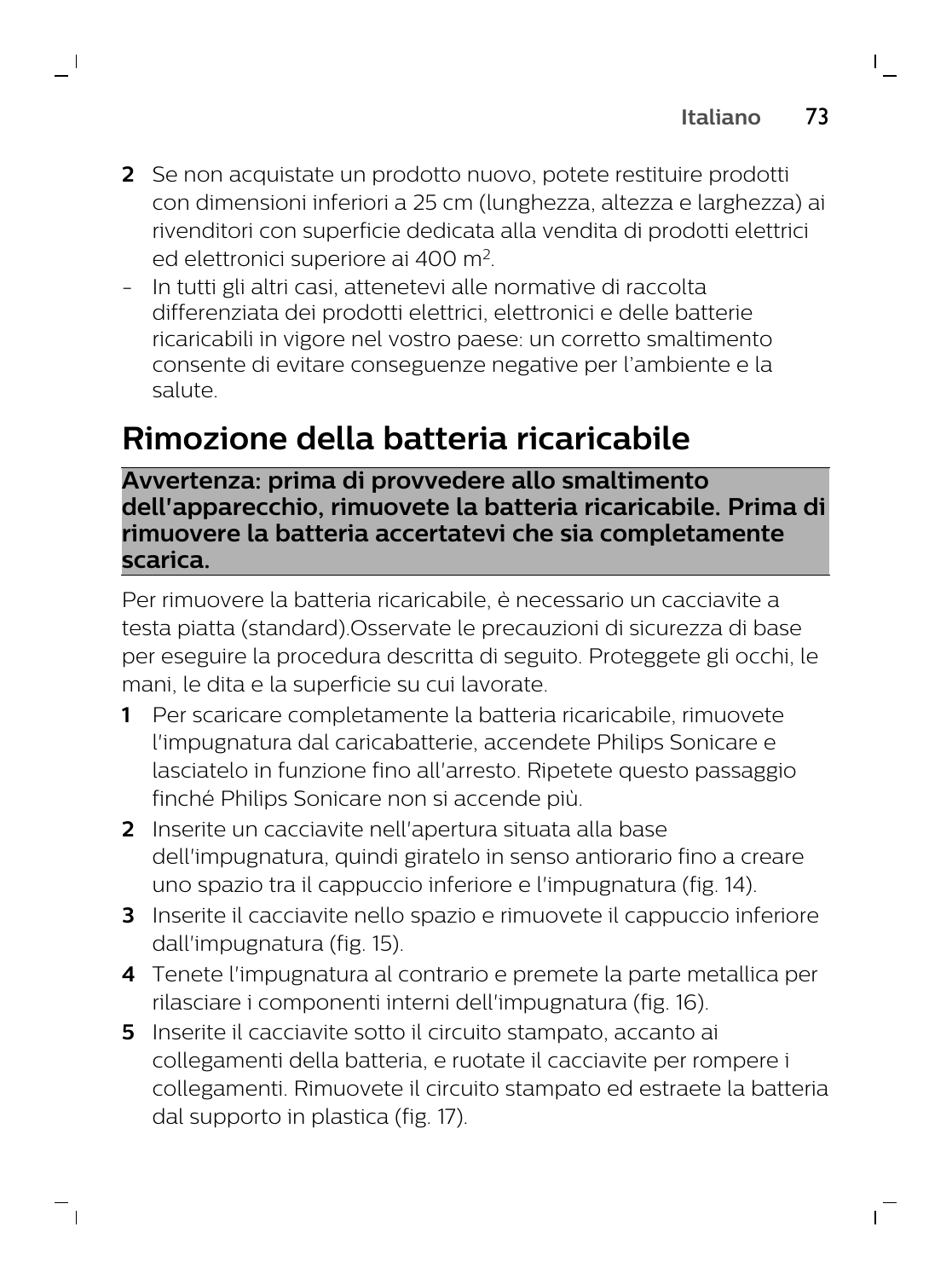#### 74 **Italiano**

 $\blacksquare$ 

 $\blacksquare$ 

La batteria ricaricabile può ora essere riciclata o smaltita, mentre il prodotto può essere smaltito nel rispetto delle normative previste.  $\mathbf{I}$ 

 $\mathbf{L}$ 

## **Garanzia e assistenza**

Per assistenza o informazioni, visitate il sito Web all'indirizzo **www.philips.com/support** oppure leggete l'opuscolo della garanzia internazionale.

### Limitazioni della garanzia

I seguenti componenti sono esclusi dalla garanzia internazionale:

- Testine.
- Danni causati dall'uso di parti di ricambio non autorizzate.
- Danni dovuti a un uso improprio, abuso, trascuratezza, alterazioni o riparazioni non autorizzate.
- La normale usura, incluso scheggiature, graffi, abrasioni, scoloritura o alterazione dei colori.
- Adesivi sostituibili
- Pannelli sostituibili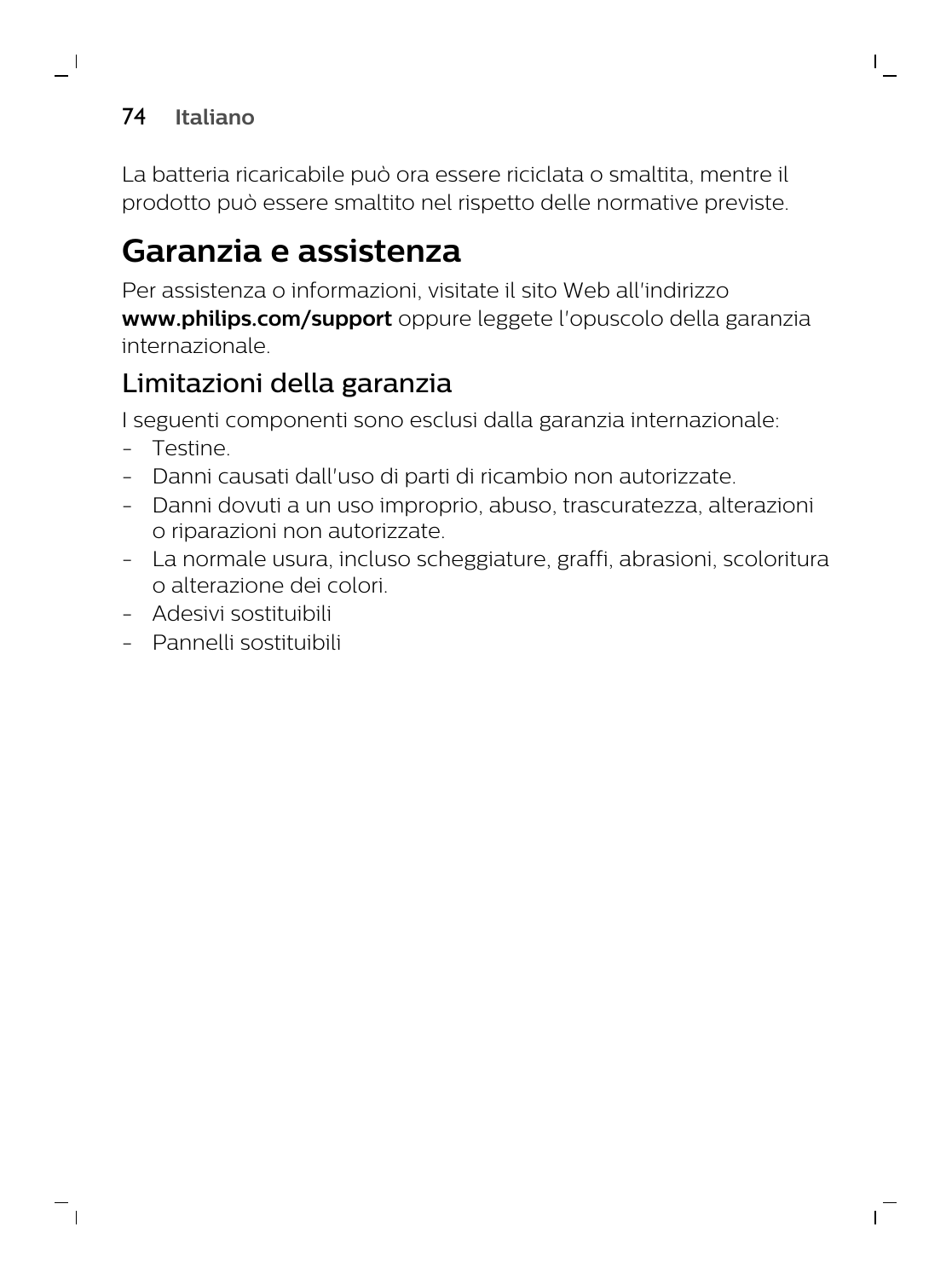$\mathsf{L}$ 

 $\mathbf{L}$ 

# **Introductie**

 $\overline{\phantom{a}}$ 

Gefeliciteerd met uw aankoop en welkom bij Philips! Registreer uw product op **www.philips.com/welcome** om optimaal gebruik te kunnen maken van de door Philips geboden ondersteuning. U en uw kind zijn nu in het bezit van een Sonicare-tandenborstel met connectiviteit. Deze tandenborstel is voorzien van Bluetooth en kan verbinding maken met een leuke borstelapp voor mobiele apparaten. Hiermee kunt u uw kind bezighouden terwijl het de juiste poetstechnieken leert.

# **Algemene beschrijving (fig. 1)**

- 1 Hygiënisch beschermkapje
- 2 Opzetborstel
- 3 Handvat met zacht greepgedeelte
- 4 Aan-uitknop met oplaadlampje
- 5 Verwijderbaar frontje met verwisselbare stickers
- 6 Knop voor poetsstand met moduslampjes
- 7 Oplader
- 8 Frontje
- 9 Sticker

 $\blacksquare$ 

# **Belangrijke veiligheidsinformatie**

Lees deze belangrijke informatie zorgvuldig door voordat u het apparaat gaat gebruiken. Bewaar deze informatie om deze indien nodig later te kunnen raadplegen.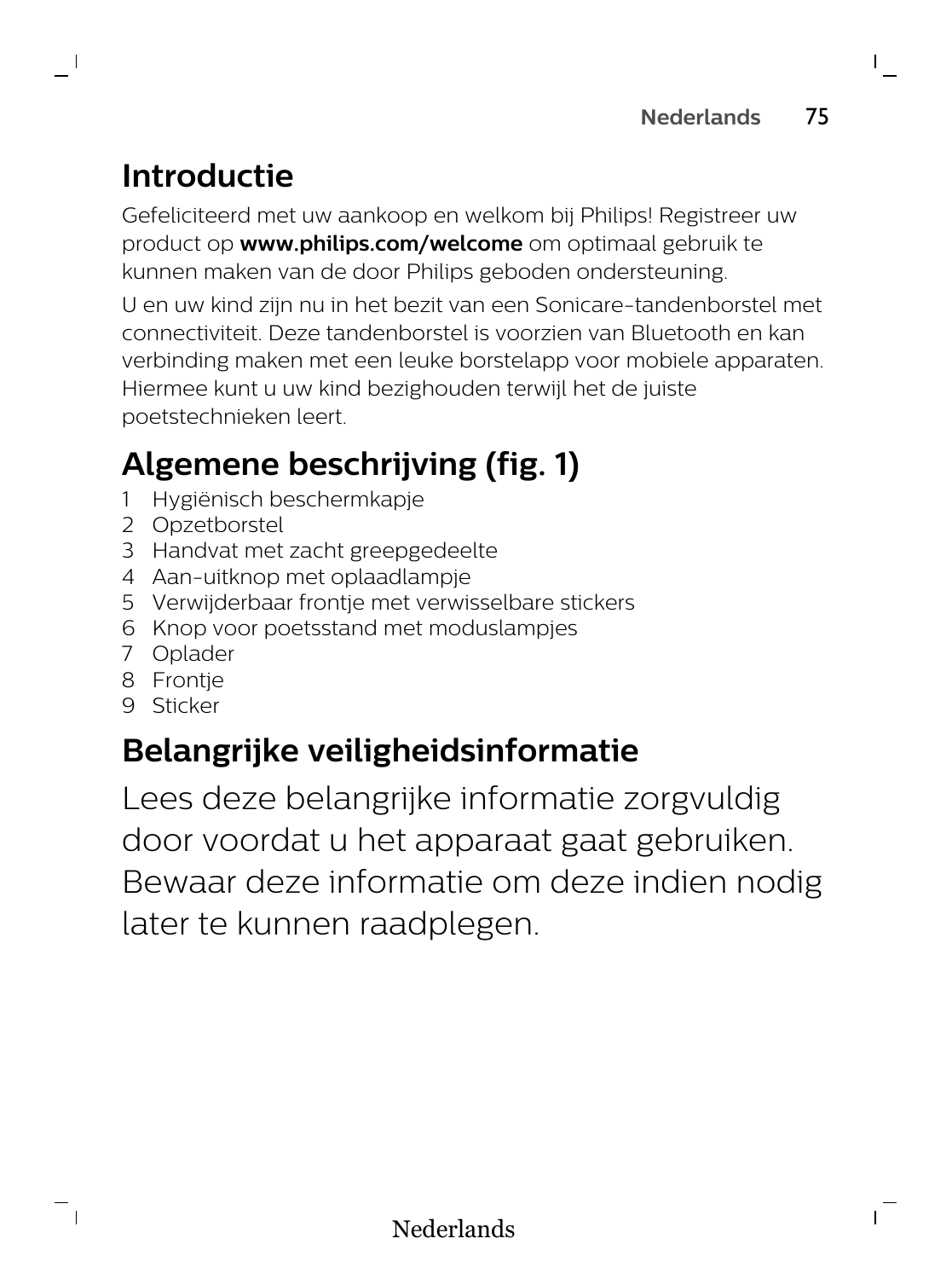#### 76 **Nederlands**

### Gevaar

 $\mathcal{A}$ 

 $=$ <sub>1</sub>

- Houd de oplader uit de buurt van water. Plaats de oplader niet in de buurt van of boven een bad, wasbak, gootsteen enzovoort. Dompel de oplader nooit in water of een andere vloeistof. Controleer na het schoonmaken of de oplader helemaal droog is, voordat u deze weer aansluit op het stopcontact.

 $\mathbf{L}$ 

 $\mathbf{L}$ 

- Dit apparaat is geen speelgoed. Controleer de opzetborstels regelmatig op barsten. Gebarsten opzetborstels kunnen verstikkingsgevaar met zich meebrengen.

## Waarschuwing

- Het netsnoer kan niet worden vervangen. Als het netsnoer beschadigd is, dankt u de oplader af.
- Vervang de oplader altijd door een origineel exemplaar van hetzelfde type om gevaar te voorkomen.
- Gebruik de oplader niet buitenshuis of in de buurt van hete oppervlakken.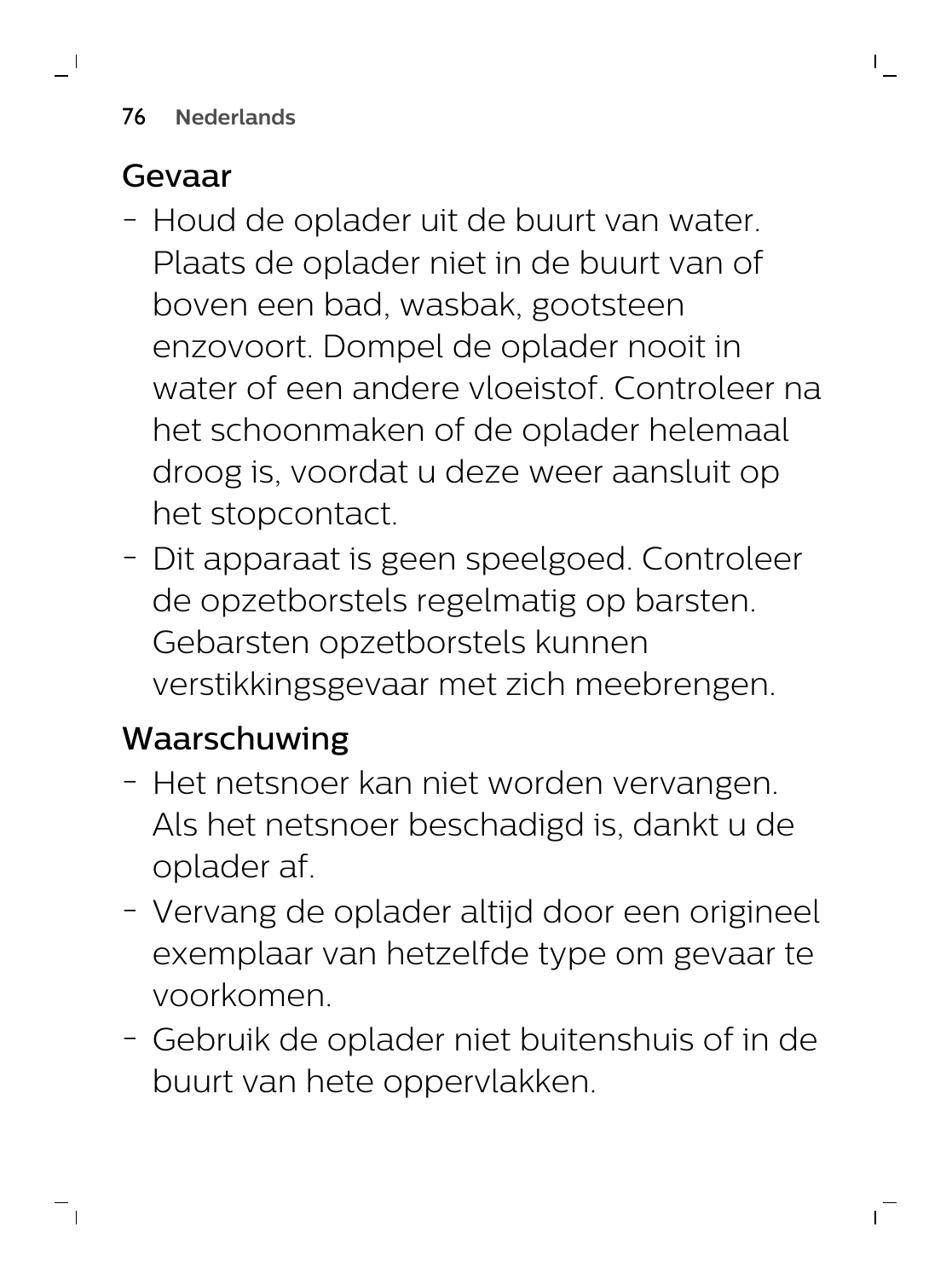$\mathbf{L}$ 

 $\mathbf{L}$ 

- Stop het gebruik van het apparaat als het op enige wijze beschadigd is (de opzetborstel, het handvat van de tandenborstel of de oplader). Dit apparaat bevat geen repareerbare onderdelen. Als het apparaat beschadigd is, neemt u contact op met het Consumer Care Centre in uw land (zie hoofdstuk 'Garantie en ondersteuning').

 $\overline{\phantom{a}}$ 

 $\blacksquare$ 

- Dit apparaat kan worden gebruikt door kinderen vanaf 8 jaar en door personen met verminderde lichamelijke, zintuiglijke of geestelijke capaciteiten of weinig ervaring en kennis als er toezicht op hen wordt gehouden of als zij instructies hebben ontvangen aangaande veilig gebruik van het apparaat en zij de gevaren van het gebruik begrijpen. Kinderen mogen niet met het apparaat spelen. Reiniging en onderhoud mogen alleen door kinderen worden uitgevoerd die ouder zijn dan 8 en alleen onder toezicht.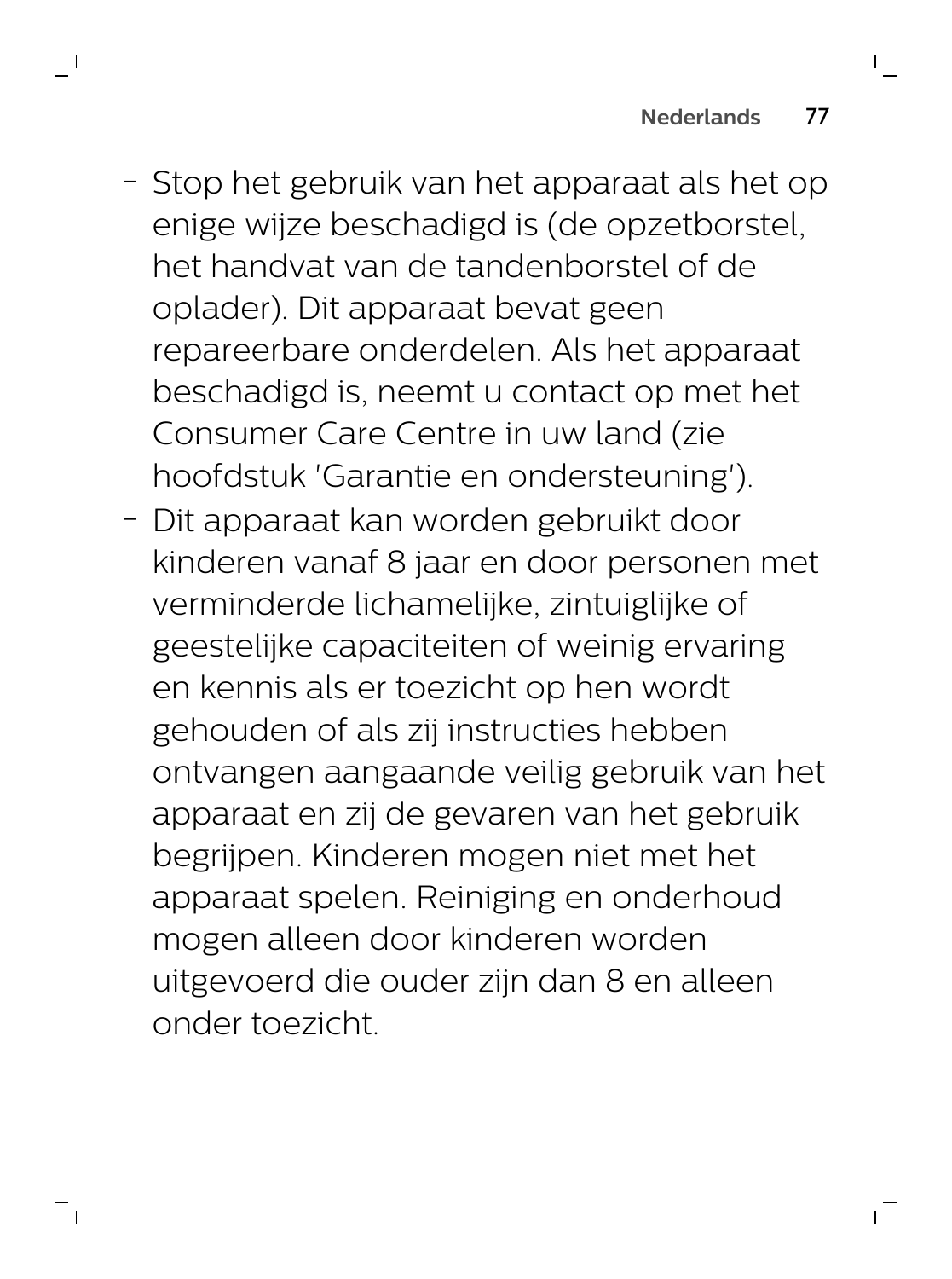# Let op

 $\blacksquare$ 

 $=$ <sub>1</sub>

- Plaats de opzetborstel, het handvat of de oplader niet in de vaatwasmachine.

 $\mathsf{L}$ 

 $\mathbf{L}$ 

- Raadpleeg uw tandarts voordat u de tandenborstel gebruikt als u in de afgelopen 2 maanden een chirurgische behandeling aan uw mond of uw tandvlees hebt ondergaan.
- Raadpleeg uw tandarts als uw tandvlees na het gebruik van deze tandenborstel ernstig gaat bloeden of als het nog steeds gaat bloeden nadat u het apparaat 1 week hebt gebruikt. Raadpleeg uw tandarts ook als u ongemak of pijn ondervindt tijdens gebruik van de Philips Sonicare.
- De Philips Sonicare-tandenborstel voldoet aan de veiligheidseisen voor elektromagnetische apparaten. Als u een pacemaker of ander geïmplanteerd apparaat hebt, neemt u vóór gebruik van de tandenborstel contact op met uw arts of de fabrikant van het geïmplanteerde apparaat.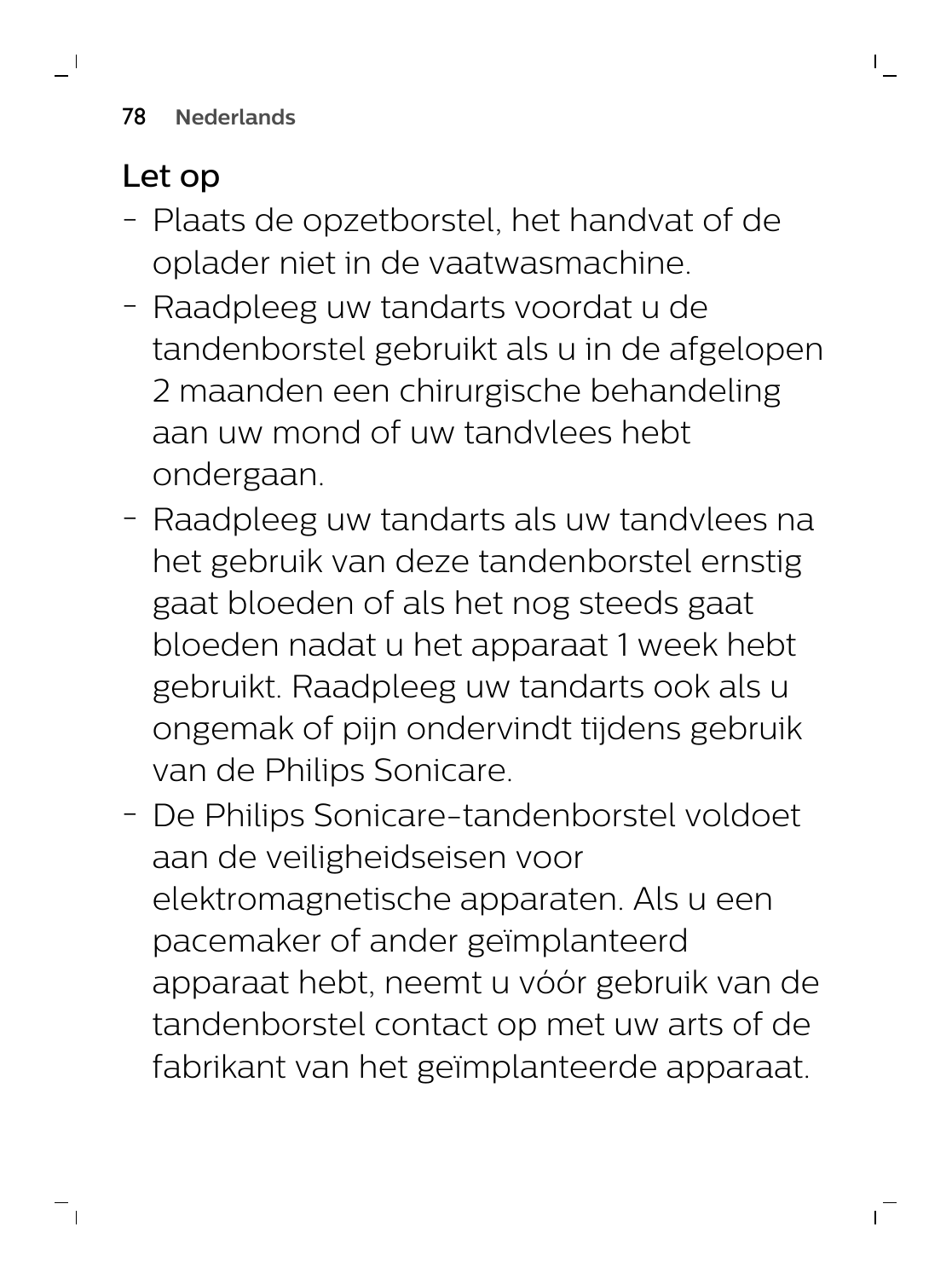$\mathbb{L}$ 

 $\mathbf{L}$ 

- Raadpleeg uw arts voordat u de Philips Sonicare gebruikt als u medische klachten hebt.

 $\overline{\phantom{0}}$ 

 $\overline{\phantom{0}}$ 

- Dit apparaat is alleen bedoeld voor de reiniging van tanden, tandvlees en de tong. Gebruik het niet voor andere doeleinden. Stop met het gebruik van het apparaat en neem contact op met uw arts als u ongemak of pijn ondervindt.
- De Philips Sonicare-tandenborstel is bedoeld voor thuisgebruik en is niet bedoeld om door meerdere personen te worden gebruikt in een tandheelkundige praktijk of instelling.
- Gebruik een opzetborstel niet als de borstelharen verbogen of geknakt zijn. Vervang de opzetborstel elke 3 maanden of eerder indien deze tekenen van slijtage vertoont. Gebruik dit apparaat uitsluitend met de door de fabrikant aanbevolen opzetborstels.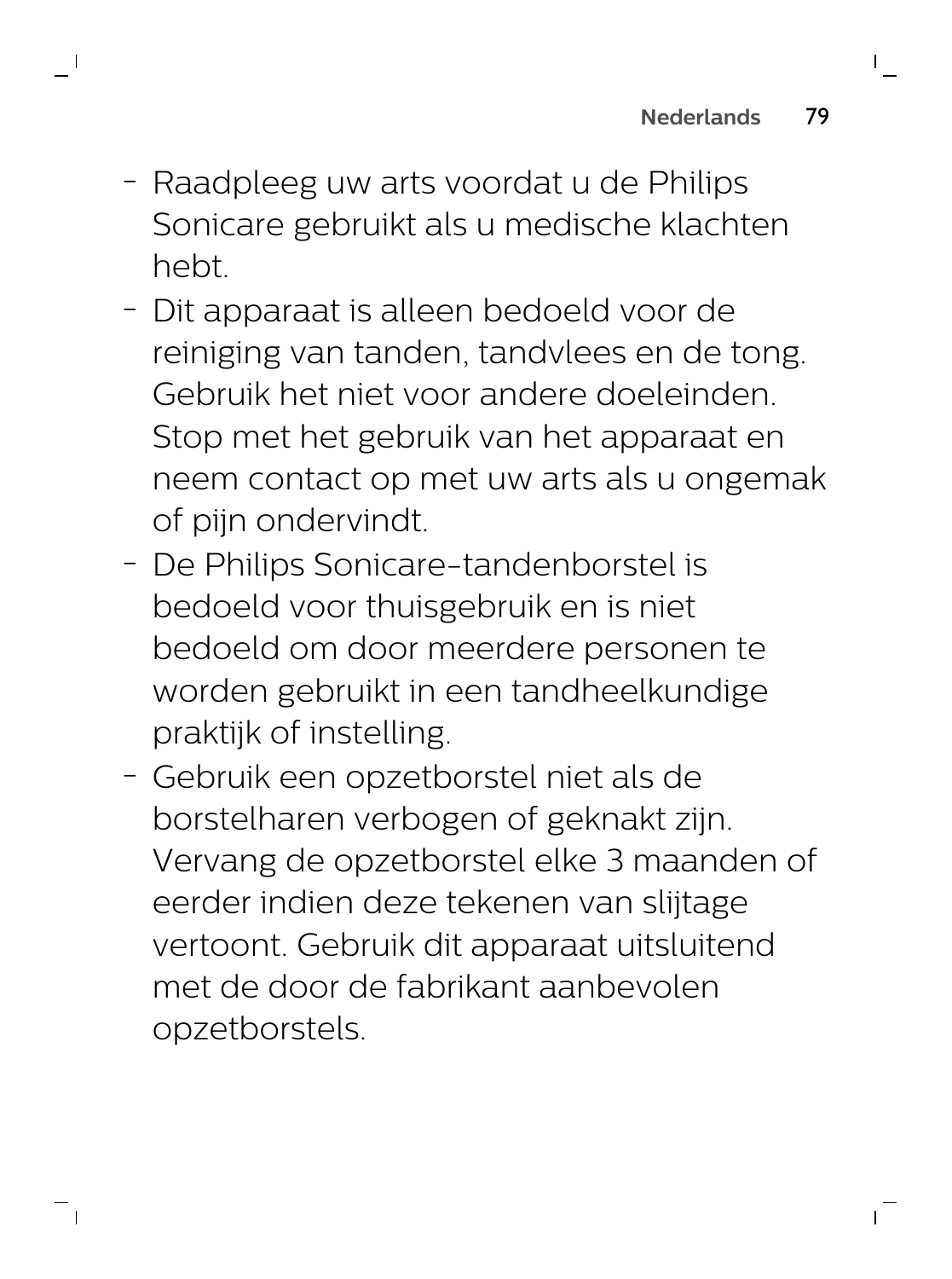#### 80 **Nederlands**

 $\overline{\phantom{a}}$ 

 $\overline{\phantom{0}}$ 

- Als uw tandpasta peroxide dan wel zuiveringszout of natriumbicarbonaat bevat (veelvoorkomend in witmakende tandpasta's), dient u de opzetborstel na ieder gebruik grondig schoon te maken met zeep en water. Hiermee voorkomt u mogelijke barsten in het plastic.

 $\mathsf{L}$ 

 $\mathbf{L}$ 

- Laad uw telefoon of tablet niet op in de badkamer.

## Elektromagnetische velden (EMV)

Dit Philips-apparaat voldoet aan alle toepasselijke richtlijnen en voorschriften met betrekking tot blootstelling aan elektromagnetische velden.

## Radioapparatuur Richtlijn

- Radioapparatuur in dit product werkt tussen 2402 – 2480 MHz
- Maximum RF-vermogen uitgezonden door de Radioapparatuur is +3 dBm

## **Klaarmaken voor gebruik**

### Het verwisselbare frontje aanbrengen

De Sonicare For Kids wordt geleverd met 1 verwisselbaar frontje.

**1** Verwijder de beschermlaag aan de achterkant van het frontje.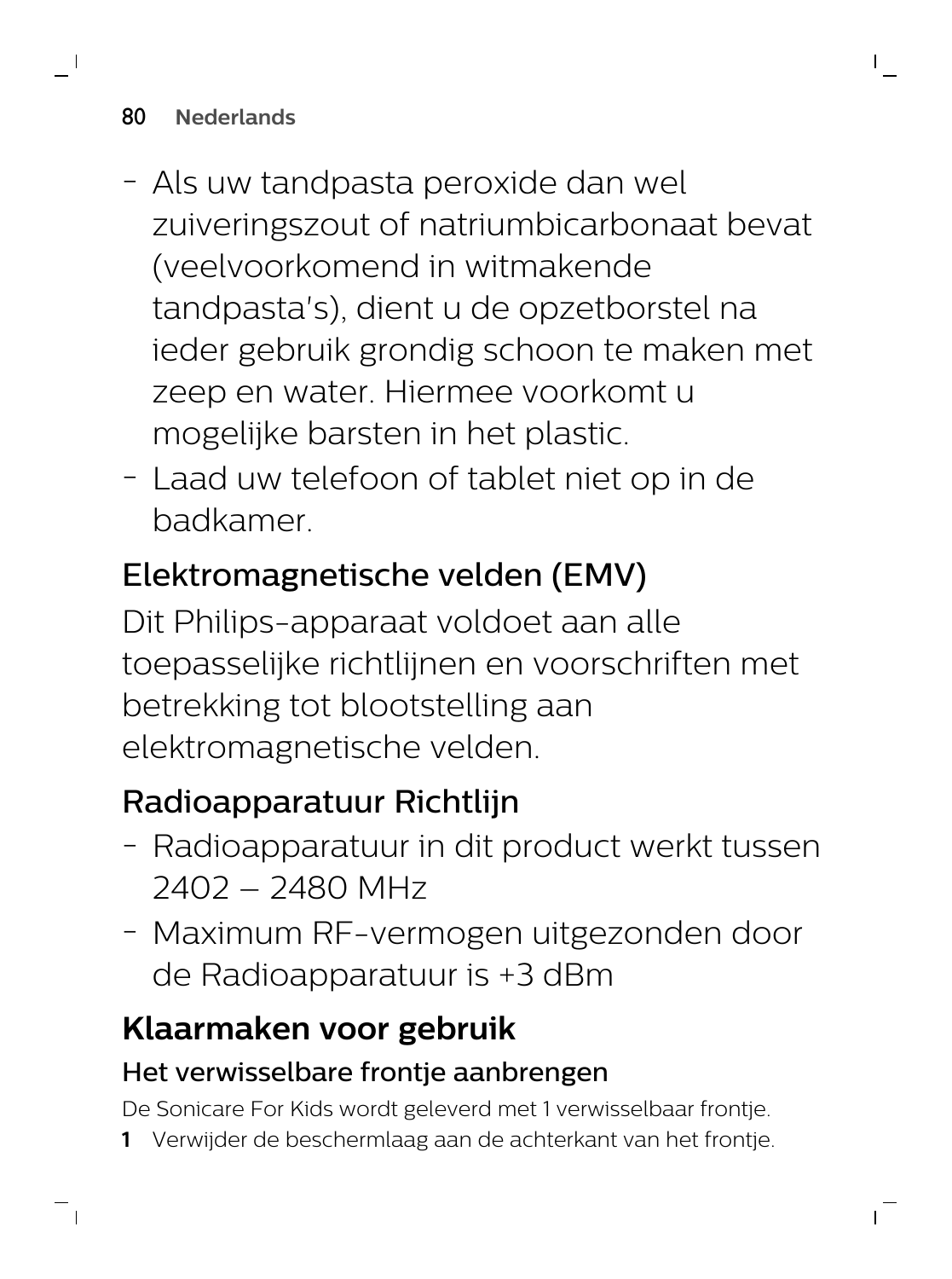$\mathsf{L}$ 

 $\mathbf{L}$ 

**2** Plaats het frontje op het witte gedeelte aan de voorkant van het handvat (Fig. 2).

Opmerking: Zorg dat u de uitsparingen in het frontje correct over de knoppen aan de voorkant van het handvat plaatst.

**3** Plak uw favoriete sticker op het frontje zoals afgebeeld op het stickervel (Fig. 3).

#### Een verwijderd frontje terugplaatsen

 $\overline{\phantom{a}}$ 

- **1** Spoel het frontje af met warm water. U kunt het ook reinigen met een mild schoonmaakmiddel.
- **2** Laat het frontie aan de lucht drogen.
- **3** Plaats het frontje terug op het witte gedeelte aan de voorkant van het handvat.

# **De opzetborstel bevestigen**

- **1** Plaats de opzetborstel zo op het handvat dat de borstelharen in dezelfde richting wijzen als de voorzijde van het handvat.
- **2** Druk de opzetborstel zo ver mogelijk op de metalen aandrijfas.

Opmerking: Er zit een kleine opening tussen de opzetborstel en het handvat.

# **De Sonicare opladen**

- **1** Steek de stekker van de oplader in een stopcontact.
- **2** Plaats het handvat op de oplader (Fig. 5).

Het oplaadlampje in de aan-uitknop gaat knipperen en het handvat laat twee piepjes horen om aan te geven dat de tandenborstel wordt opgeladen.

### Batterij bijna leeg

 $\blacksquare$ 

Als de batterij van uw Sonicare bijna leeg is, hoort u drie piepjes en knippert het oplaadlampje snel gedurende 1 minuut na de poetsbeurt.

### Batterij volledig opgeladen

Wanneer de Sonicare volledig is opgeladen, stopt het oplaadlampje met knipperen en brandt het nog 10 seconden voordat het uitgaat.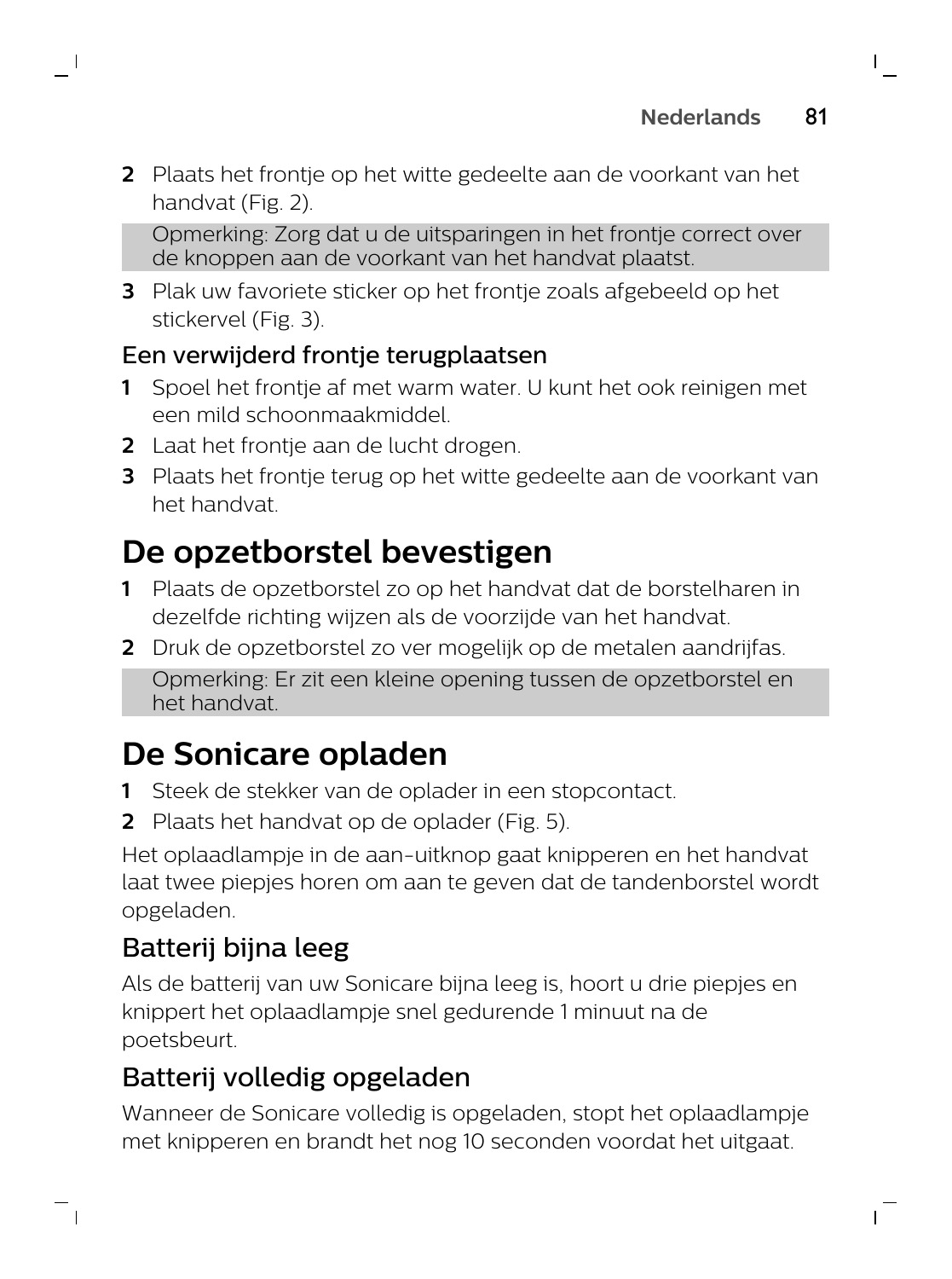#### 82 **Nederlands**

 $\overline{\phantom{0}}$ 

 $\blacksquare$ 

Als u de batterij altijd volledig opgeladen wilt houden, kunt u uw Sonicare op de oplader plaatsen wanneer u deze niet gebruikt. Het duurt minimaal 24 uur om de batterij volledig op te laden.

 $\mathsf{L}$ 

 $\mathbf{L}$ 

Opmerking: Wanneer de batterij helemaal leeg is, geeft het handvat twee keer 5 piepjes aan het einde van een poetsbeurt of wanneer de gebruiker een nieuwe poetsbeurt probeert te starten. Er kan geen nieuwe poetsbeurt worden gestart. Ook begint de groene LED snel te knipperen totdat het handvat in de slaapstand gaat.

## **Bluetooth-connectiviteit**

Controleer of uw mobiele apparaat Bluetooth 4.0 of hoger heeft, voordat u verbinding maakt.

Opmerking: Voor de meest actuele informatie over apparaatcompatibiliteit gaat u naar de App Store of Google Play Store.

### Verbinding maken met uw tandenborstel

- **1** Download de Philips Sonicare For Kids-app via de App Store of Google Play Store.
- **2** Controleer of Bluetooth is ingeschakeld op uw mobiele apparaat voordat u de app opent. Ga naar de instellingen op uw mobiele apparaat om Bluetooth in te schakelen.
- **3** Als u de tandenborstel met de app wilt verbinden, schakelt u de tandenborstel in door op de aan-uitknop of de knop voor de poetsstand te drukken. De tandenborstel mag niet op de oplader staan wanneer u deze inschakelt.
- **4** Open de Philips Sonicare For Kids-app.
- **5** Volg de instructies in de app op uw mobiele apparaat. De app maakt automatisch verbinding met de tandenborstel. Als de tandenborstel geen verbinding maakt, volgt u de stappen voor het oplossen van problemen die in de app worden weergegeven.
- **6** Houd uw mobiele apparaat in de buurt van uw tandenborstel wanneer u uw tandenborstel gebruikt. Plaats uw mobiele apparaat op een veilige, droge plaats.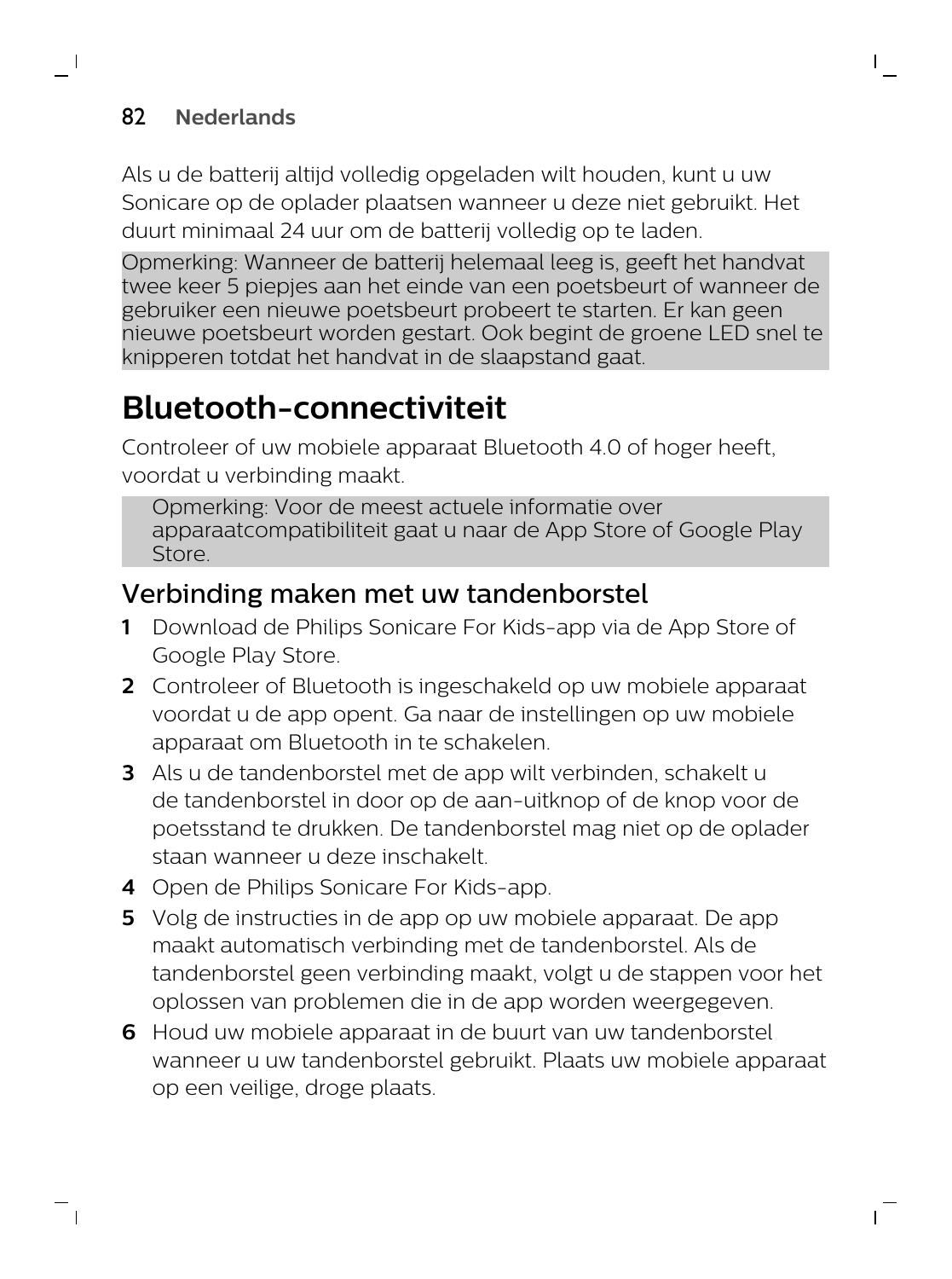$\mathsf{L}$ 

 $\mathbf{L}$ 

## **Het apparaat gebruiken**

#### Poetsinstructies

 $\overline{\phantom{a}}$ 

 $\blacksquare$ 

- **1** Maak de borstelharen nat en doe er een kleine hoeveelheid tandpasta op.
- **2** Plaats de borstelharen van de tandenborstel onder een lichte hoek (45 graden) tegen de tanden, op de grens van tanden en tandvlees. Zo weet u zeker dat het volledige tandoppervlak wordt gepoetst (Fig. 6).
- **3** Druk op de aan-uitknop om de Sonicare in te schakelen.
- **4** Druk de Sonicare lichtjes op het poetsoppervlak voor een maximaal resultaat. Laat de Sonicare het werk doen en schrob (Fig. 7) niet.
- **5** Oefen lichte druk uit en borstel zachtjes het binnen- en buitenoppervlak van alle tanden in de boven- en onderkaak. Houd de tandenborstel daarbij onder een lichte hoek zodat de borstelharen het grensgebied tussen de tanden en het tandvlees raken.
- **6** Het binnen- en buitenoppervlak van de achterste tanden in de boven- en onderkaak zijn moeilijk te bereiken. Besteed extra aandacht aan deze gebieden, oefen lichte druk uit en houd de borstelharen onder een lichte hoek tegen de rand van het tandvlees (Fig. 8).
- **7** Poets de kauwoppervlakken van alle boven- en ondertanden.
- **8** Beweeg de opzetborstel langzaam kleine stukjes heen en weer over de tanden zodat de langere haren tussen de tanden komen, terwijl u de borstelharen onder dezelfde hoek tegen de rand van uw tandvlees blijft houden. Ga de volledige poetsbeurt (Fig. 9) zo door.

Opmerking: Om ervoor te zorgen dat uw kind overal even goed poetst, verdeelt u het gebit in 4 kwadranten en gebruikt u de KidPacer-functie (zie hoofdstuk 'Functies').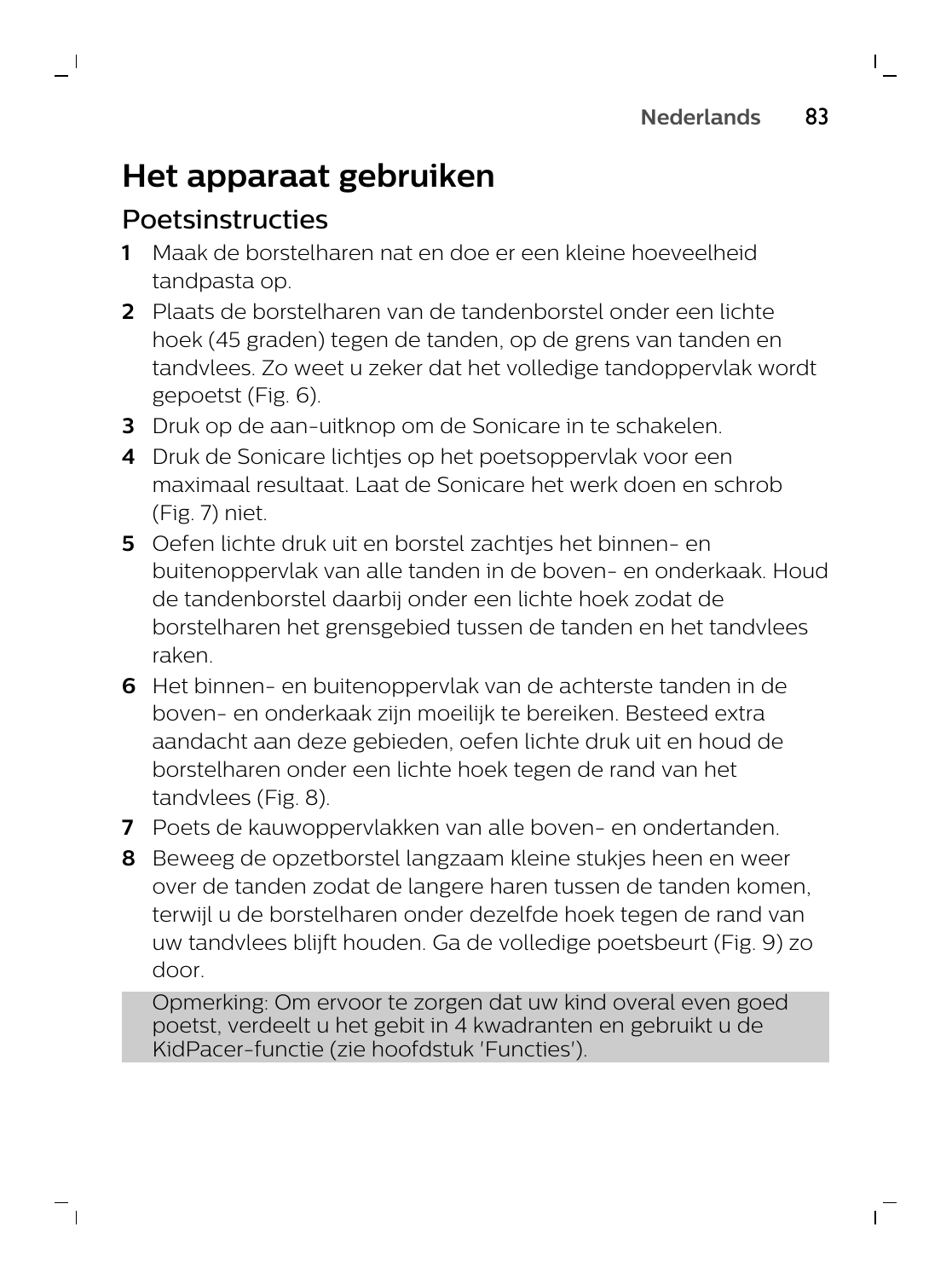#### 84 **Nederlands**

 $\overline{\phantom{0}}$ 

 $\blacksquare$ 

**9** Begin te poetsen in kwadrant 1 (buitenkant boventanden). Een kort melodietje geeft aan dat het tijd is om naar kwadrant 2 (binnenkant boventanden) te gaan. Bij het volgende melodietje gaat u naar kwadrant 3 (buitenkant ondertanden). Het volgende melodietje geeft aan dat het tijd is om naar kwadrant 4 (binnenkant ondertanden) te gaan. De tandenborstel wordt aan het einde van de poetsbeurt (Fig. 10) automatisch uitgeschakeld.

 $\mathsf{L}$ 

 $\mathbf{L}$ 

U kunt de Sonicare in de volgende gevallen veilig gebruiken:

- als u een beugel hebt (opzetborstels slijten sneller wanneer u zevoor een gebit met een beugel gebruikt)
- als u tandheelkundige restauraties hebt (vullingen, kronen, facings)

### Poetsstanden

De Sonicare begint automatisch te poetsen in de standaard Gentlestand.

**1** Druk op de knop voor de poetsstand om tussen de standen (Fig. 11) te schakelen.

Het groene moduslampje geeft aan welke stand is geselecteerd.

- Gentle-stand: stand met vol vermogen, ontworpen voor oudere/zelfstandige poetsers. In de Gentle-stand duurt de poetsbeurt 2 minuten.
- Extra Gentle-stand: stand met lager vermogen voor training en om jonge kinderen kennis te laten maken met de Sonic-ervaring. In de Extra Gentle-stand duurt de poetsbeurt aanvankelijk 1 minuut. Deze wordt langzaam maar zeker verlengd tot 2 minuten, om jonge kinderen geleidelijk te laten wennen aan de door tandartsen aanbevolen poetsbeurt van 2 minuten.

Als u de poetsbeurt in de Extra Gentle-stand op 2 minuten wilt instellen, plaatst u het handvat op de oplader en houd u de knop voor de poetsstand 2 seconden ingedrukt. Het apparaat laat één piepje horen om aan te geven dat de poetsbeurt is ingesteld op 2 minuten.

Als u de poetsbeurt in de Extra Gentle-stand weer op 1 minuut wilt instellen, plaatst u het handvat op de oplader en houd u de knop voor de poetsstand 2 seconden ingedrukt. Het apparaat laat twee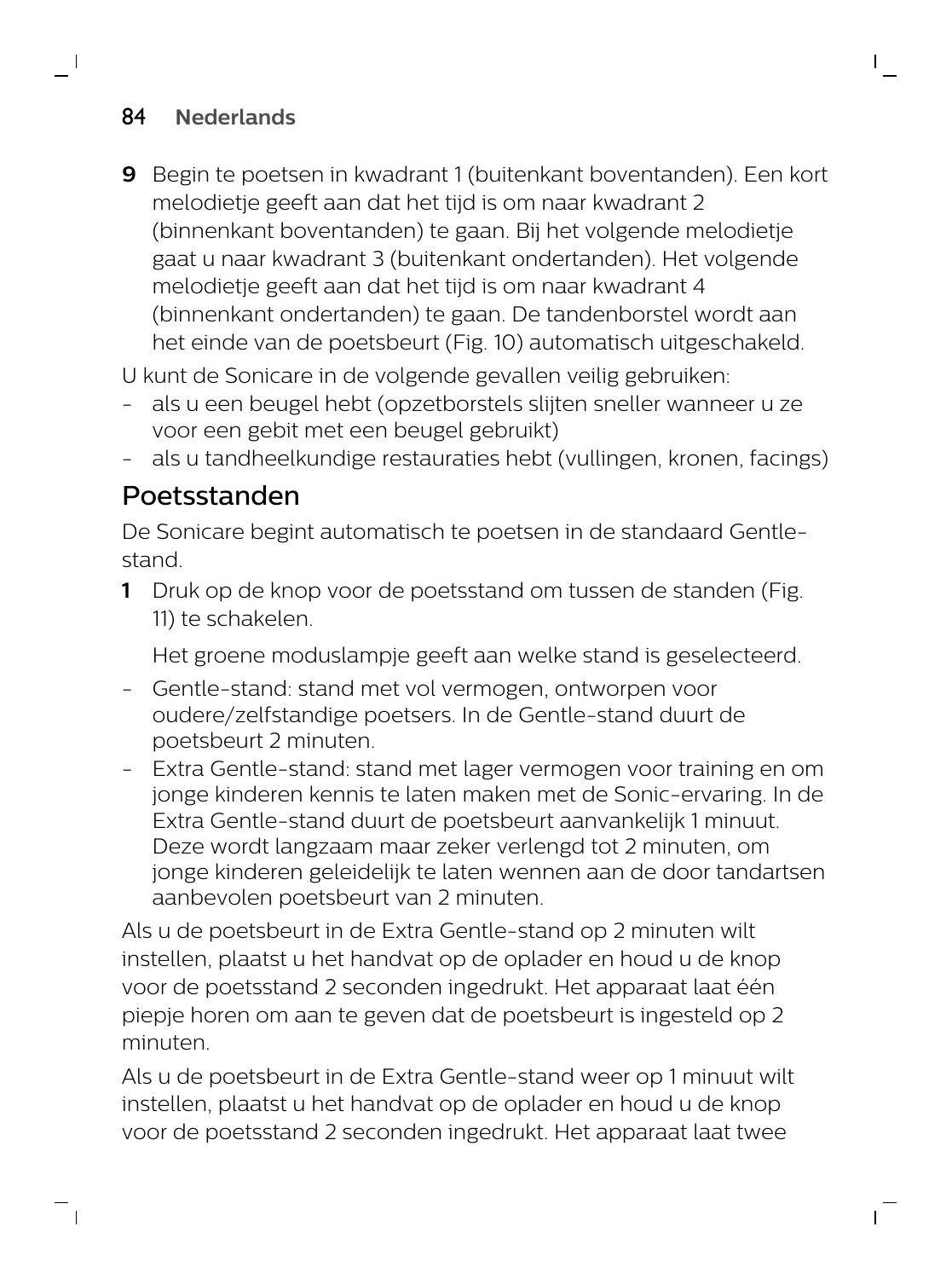$\mathbf{I}$ 

 $\mathbf{L}$ 

piepjes horen om aan te geven dat de poetsbeurt in ingesteld op 1 minuut.

# **Eigenschappen**

### KidPacer

 $\blacksquare$ 

 $\overline{1}$ 

De Sonicare For Kids waarschuwt de gebruiker met een kort melodietje om door te gaan met het volgende kwadrant van het gebit. Aan het einde van de poetsbeurt klinkt een felicitatiemelodie, waarna de tandenborstel automatisch wordt uitgeschakeld. Zo weet u zeker dat de tanden van uw kind grondig en volledig zijn gereinigd (zie 'Poetsinstructies').

Opmerking: Instrueer uw kind om te poetsen totdat de felicitatiemelodie klinkt en de tandenborstel wordt uitgeschakeld.

### Easy-start

Tijdens de eerste 14 poetsbeurten voert de Easy-start-functie de poetskracht geleidelijk op om u te laten wennen aan het poetsen met de Philips Sonicare.Bij de Sonicare For Kids is de Easy-start-functie standaard ingeschakeld.

Opmerking: De eerste 14 poetsbeurten moeten allemaal minimaal 1 minuut duren om de Easy-start-functie goed te laten werken.

### De Easy-start-functie in- of uitschakelen

**1** Plaats het handvat op de oplader.

Easy-start inschakelen:Houd de aan-uitknop ongeveer 2 seconden ingedrukt. U hoort 2 piepjes die aangeven dat de Easy-start-functie is geactiveerd.Easy-start uitschakelen:Houd de aan-uitknop ongeveer 2 seconden ingedrukt. U hoort 1 piepje dat aangeeft dat de Easy-startfunctie is uitgeschakeld.

Opmerking: Gebruik van de Easy-start-functie na de eerste gewenningsperiode wordt afgeraden, omdat de Philips Sonicare hierdoor minder effectief plak zal verwijderen.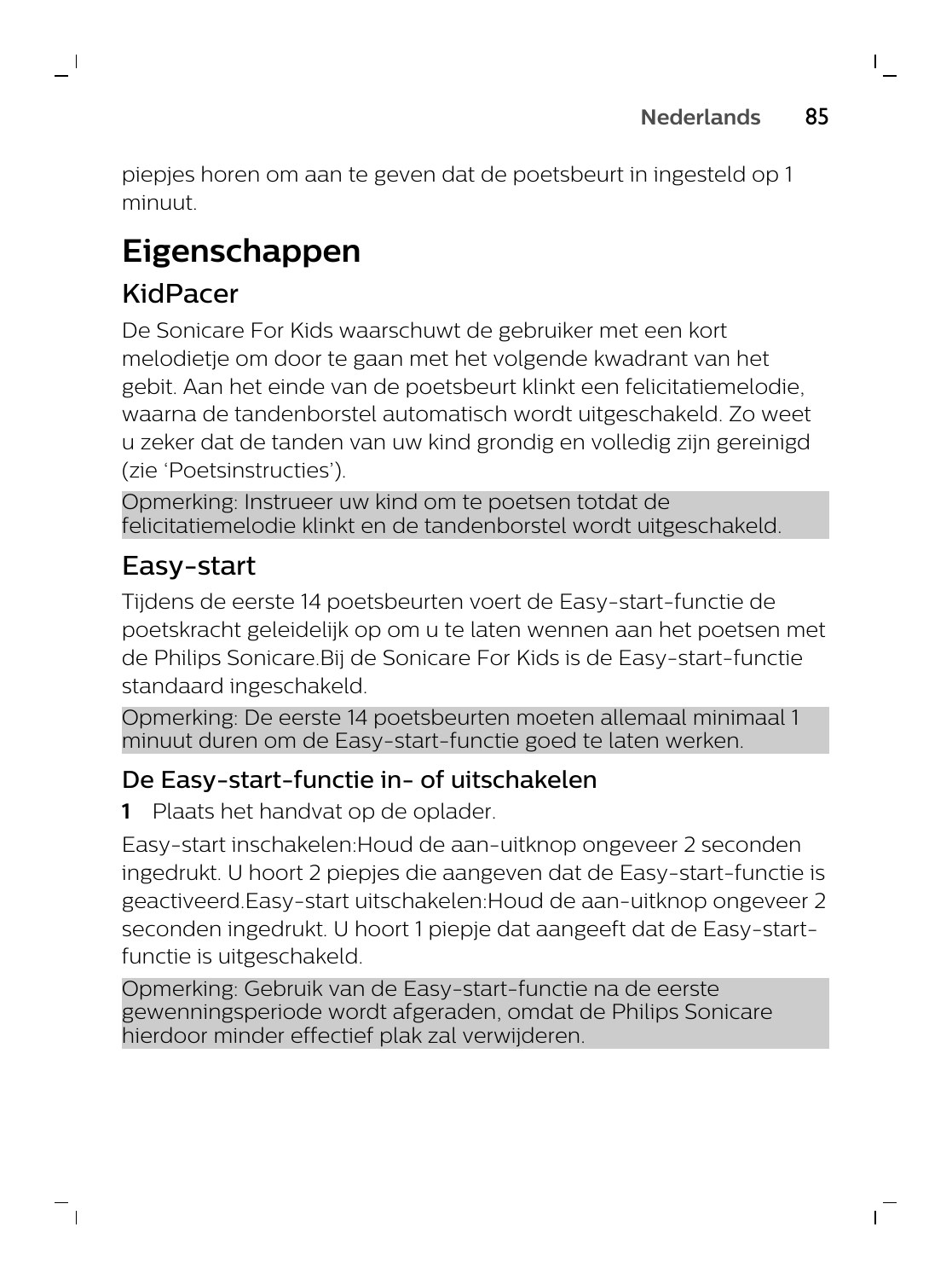$\overline{\phantom{a}}$ 

# **Schoonmaken**

#### **Waarschuwing: Maak de opzetborstels, het handvat, de oplader, de opladerkap en het verwisselbare frontje niet schoon in de vaatwasmachine.**

 $\mathsf{L}$ 

 $\mathbf{L}$ 

### Handvat van tandenborstel

**1** Verwijder de opzetborstel en spoel de metalen aandrijfas af met warm water. Verwijder eventuele tandpastaresten (Fig. 12).

#### **Let op: Gebruik geen scherpe voorwerpen om de rubberen afdichting op de metalen aandrijfas te duwen; dit kan schade veroorzaken.**

**2** Veeg het handvat helemaal schoon met een vochtige doek.

### **Opzetborstel**

- **1** Spoel de borstel en de borstelharen na iedere poetsbeurt (Fig. 13) onder de kraan af.
- **2** Verwijder minimaal één keer per week de opzetborstel van het handvat en spoel het aansluitpunt van de borstel schoon met warm water.

### Oplader

- **1** Haal de stekker uit het stopcontact voordat u de oplader schoonmaakt.
- **2** Veeg de oplader schoon met een vochtige doek. Zorg ervoor dat u tandpasta en andere verontreinigingen van de oplader verwijdert.

# **Opbergen**

 $\blacksquare$ 

Als u de Sonicare gedurende langere tijd niet gebruikt, haal de stekker van het oplaadstation dan uit het stopcontact, reinig de oplader en bewaar deze op een koele, droge plaats buiten bereik van direct zonlicht.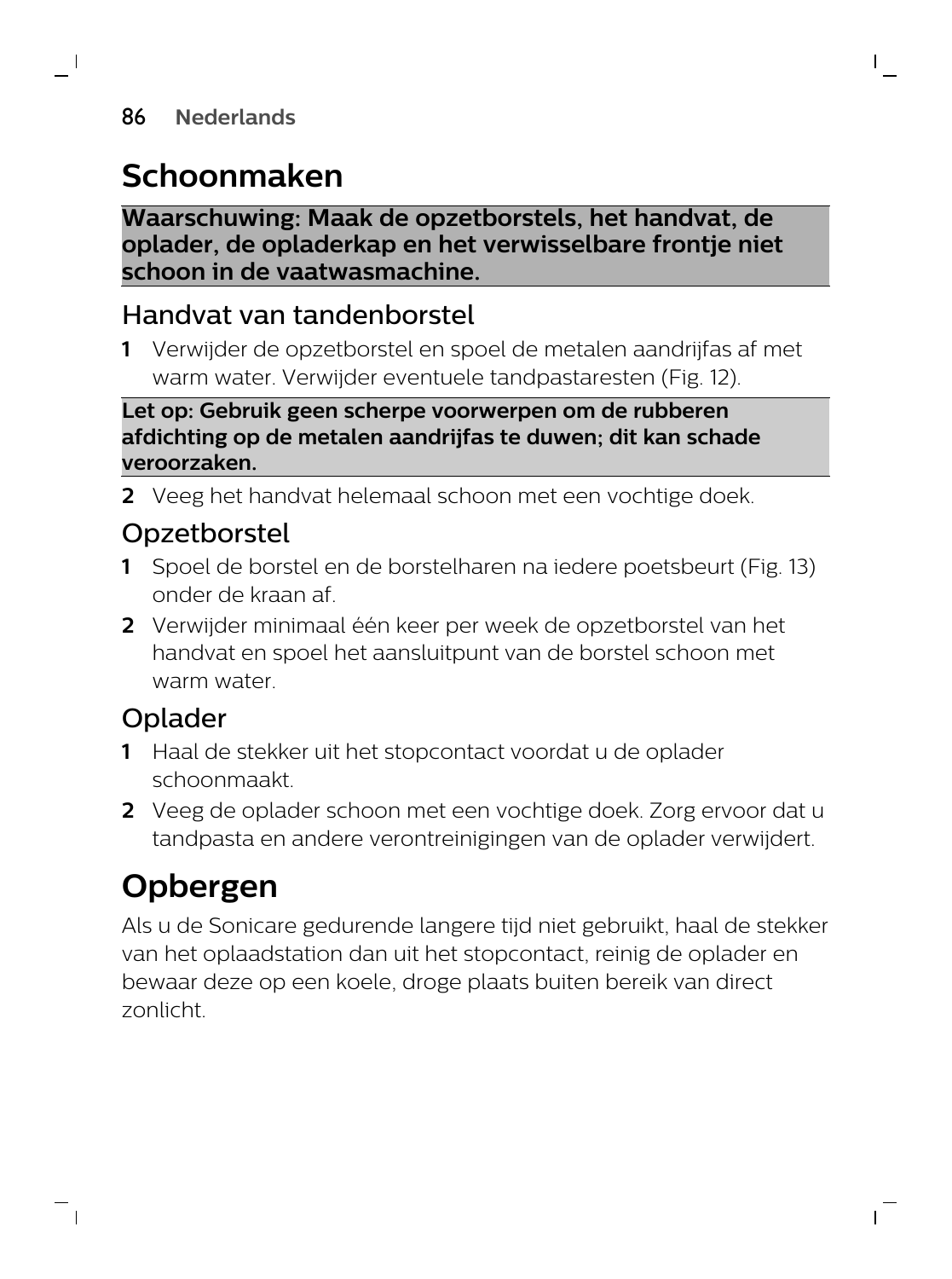# **Vervanging**

 $\overline{\phantom{a}}$ 

 $\blacksquare$ 

### **Opzetborstel**

- Vervang de Sonicare-opzetborstels om de 3 maanden voor optimale resultaten.
- Gebruik hiervoor alleen Sonicare For Kids-opzetborstels.

# **Recyclen**

- Dit symbool betekent dat dit product niet samen met het gewone huishoudelijke afval mag worden weggegooid (2012/19/EU) (Fig. 18).
- Dit symbool betekent dat dit product een ingebouwde oplaadbare batterij bevat die niet samen met het gewone huishoudelijke afval mag worden weggegooid (2006/66/EC) (Fig. 19). Wij raden u aan om uw product in te leveren bij een officieel inzamelpunt of een Philips servicecentrum zodat een professional de oplaadbare batterij kan verwijderen.
- Volg de in uw land geldende regels voor de gescheiden inzameling van elektrische en elektronische producten en accu's. Als u oude producten correct verwijdert, voorkomt u negatieve gevolgen voor het milieu en de volksgezondheid.

# **De oplaadbare batterij verwijderen**

#### **Waarschuwing: Verwijder de accu alleen wanneer u het apparaat weggooit. Zorg ervoor dat de accu helemaal leeg is wanneer u deze verwijdert.**

Om de oplaadbare batterij te kunnen verwijderen, hebt u een gewone schroevendraaier nodig.Neem elementaire veiligheidsmaatregelen in acht wanneer u de hierna beschreven procedure uitvoert. Bescherm uw ogen, handen, vingers en het werkoppervlak.

**1** Als u de oplaadbare batterij volledig wilt ontladen, neemt u het handvat van de oplader, schakelt u de Philips Sonicare in en laat u deze aan staan tot deze stopt. Herhaal deze stap totdat u de Philips Sonicare niet meer kunt inschakelen.

 $\mathsf{L}$ 

 $\mathbf{L}$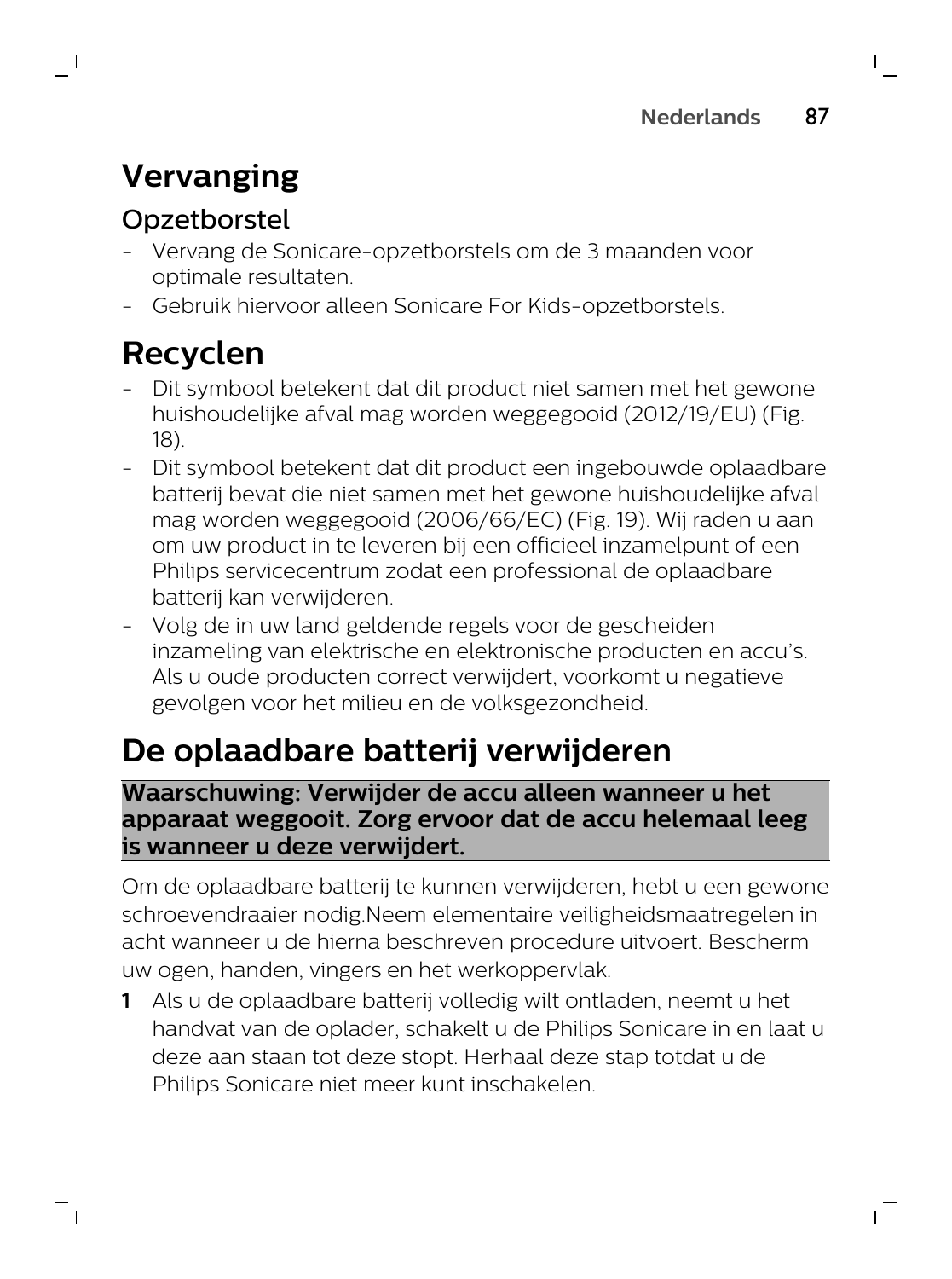#### 88 **Nederlands**

 $\overline{\phantom{0}}$ 

**2** Steek een schroevendraaier in de sleuf in de onderkant van het handvat. Draai de schroevendraaier linksom totdat er een opening verschijnt tussen het afdekplaatje en het handvat (Fig. 14).

 $\mathsf{L}$ 

 $\mathbf{L}$ 

- **3** Steek de schroevendraaier in de opening en wrik het afdekplaatje los van het handvat (Fig. 15).
- **4** Houd het handvat ondersteboven en duw het omlaag op de aandrijfas zodat de onderdelen in het handvat (Fig. 16) naar buiten komen.
- **5** Steek de schroevendraaier onder de printplaat naast de batterijaansluitingen en beweeg de schroevendraaier heen en weer om de aansluitingen los te breken. Verwijder de printplaat en wrik de batterij los uit de plastic houder (Fig. 17).

De oplaadbare batterij en de rest van het product kunnen gescheiden worden ingeleverd op een daartoe bestemde plaats en volgens de geldende lokale voorschriften voor afvalverwijdering.

## **Garantie en ondersteuning**

Hebt u informatie of ondersteuning nodig, ga dan naar **www.philips.com/support** of lees de meegeleverde wereldwijde garantieverklaring.

### Garantiebeperkingen

De volgende zaken vallen niet onder de voorwaarden van de internationale garantie:

- Opzetborstels
- Beschadiging veroorzaakt door gebruik van niet-goedgekeurde vervangende onderdelen
- Beschadiging als gevolg van verkeerd gebruik, misbruik, onachtzaamheid, wijzigingen of ongeautoriseerde reparaties
- Gewone slijtage, inclusief kerfjes, krasjes, schuurplekken, verkleuring of verbleking
- Verwisselbare stickers
- Verwisselbare fronties

 $\overline{\phantom{a}}$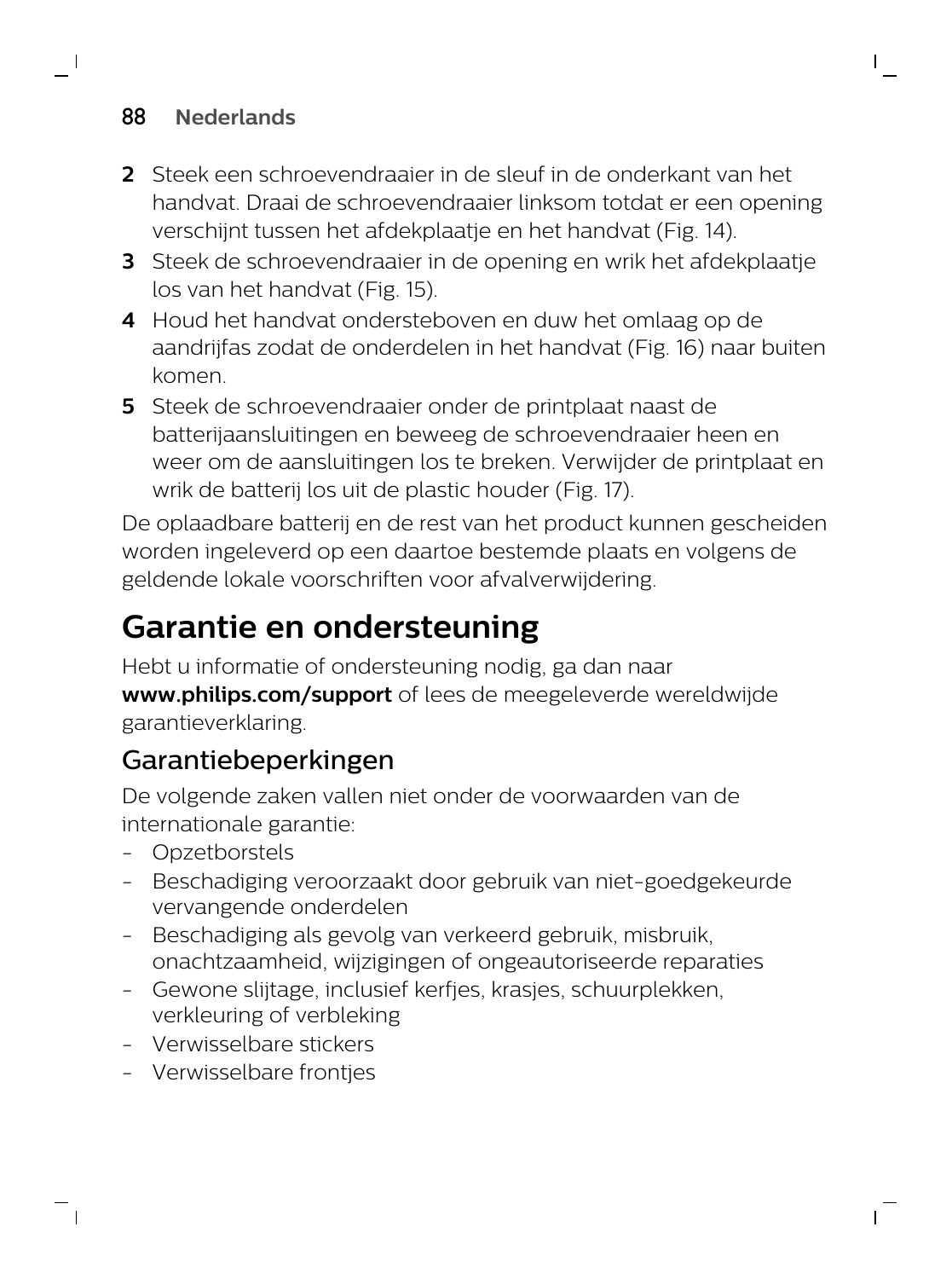$\mathbf{I}$ 

 $\mathbf{L}$ 

# Escova de dentes sónica recarregável Sonicare For Kids

# **Introdução**

 $\overline{\phantom{a}}$ 

Parabéns pela sua compra e seja bem-vindo à Philips! Para beneficiar na totalidade da assistência que a Philips oferece, registe o seu produto em **www.philips.com/welcome**.

O utilizador e o seu filho dispõem agora de uma escova de dentes ligada Sonicare. A escova de dentes ligada por Bluetooth interage com uma divertida aplicação de escovagem para dispositivo móvel, que mantém o interesse da criança enquanto esta aprende as técnicas de escovagem corretas.

# **Descrição geral (fig. 1)**

- 1 Tampa de proteção
- 2 Cabeça da escova
- 3 Pega com toque suave
- 4 Botão ligar/desligar com indicador de carga da bateria
- 5 Painel amovível com autocolantes substituíveis
- 6 Botão de modo de escovagem com luzes de modo
- 7 Carregador
- 8 Painel
- 9 Autocolante

# **Informações de segurança importantes**

Leia atentamente estas informações importantes antes de utilizar o dispositivo e guarde-as para futura referência.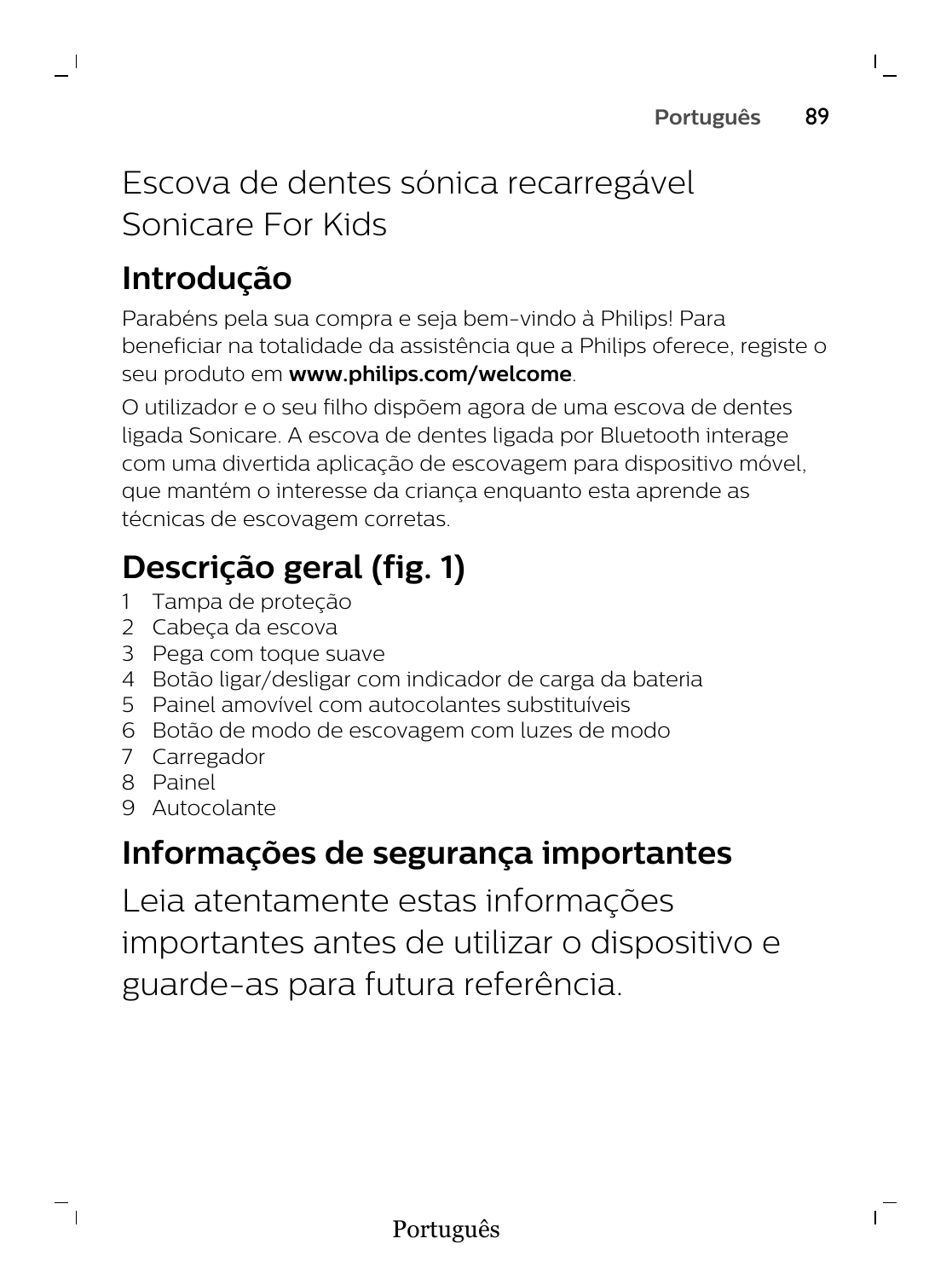#### 90 **Português**

### Perigo

 $\sim 1$ 

- Mantenha o carregador afastado da água. Não o coloque nem o guarde sobre ou próximo de banheiras, lavatórios, lavaloiças, etc. com água. Nunca mergulhe o carregador em água ou em qualquer outro líquido. Após a limpeza, certifique-se de que o carregador está completamente seco antes de o voltar a ligar à rede.

 $\mathsf{L}$ 

 $\mathbf{L}$ 

- Este aparelho não é um brinquedo. Verifique regularmente se as cabeças da escova apresentam fendas. As cabeças da escova com fendas podem apresentar um perigo de asfixia.

### Aviso

 $=$ <sub>1</sub>

- O fio de alimentação não pode ser substituído. Se o fio de alimentação estiver danificado, deverá desfazer-se do carregador.
- Solicite sempre a substituição do carregador por equipamentos originais para evitar perigos.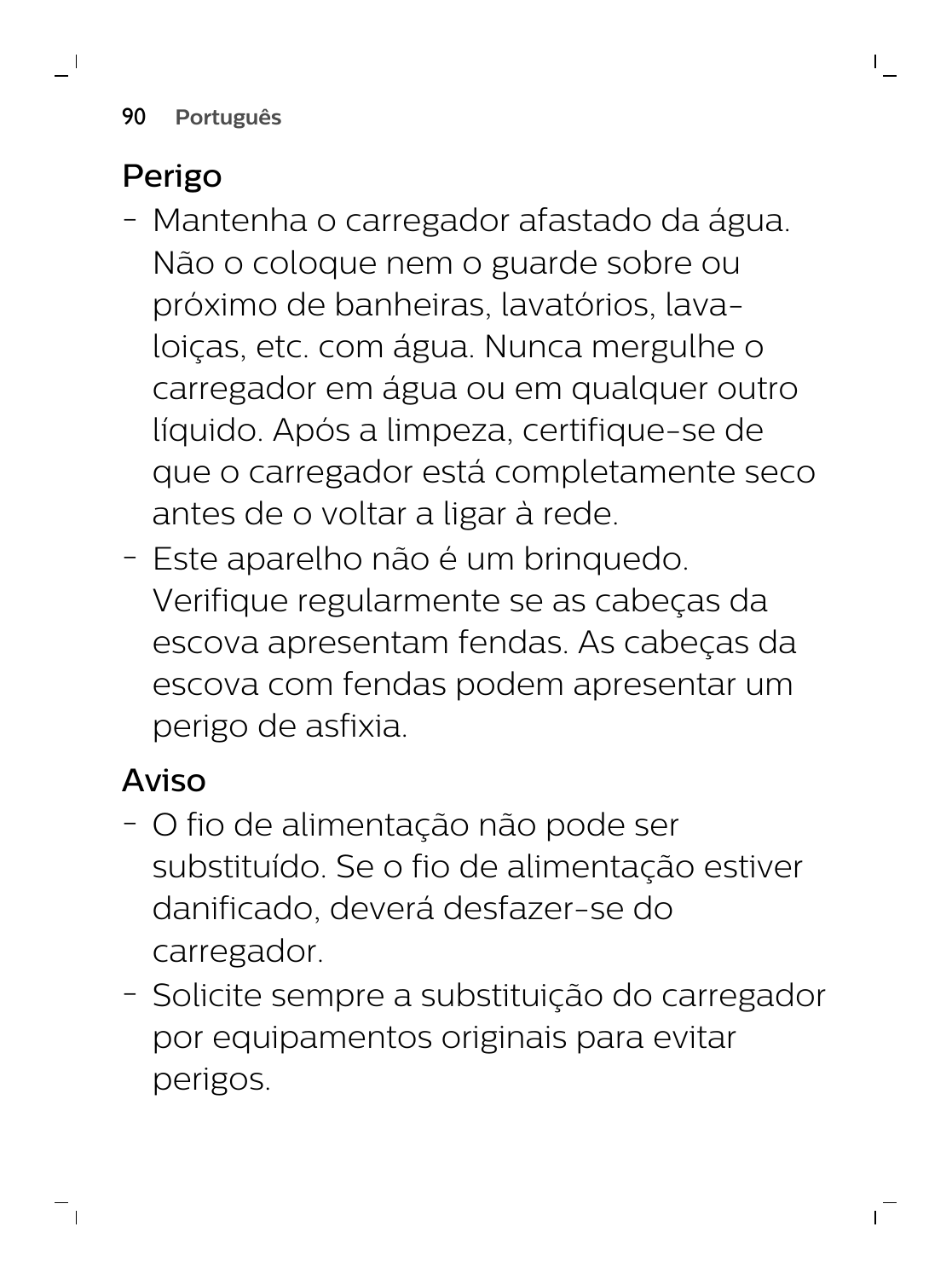$\mathbf{L}$ 

- Não utilize o carregador no exterior ou próximo de superfícies aquecidas.

 $\overline{\phantom{a}}$ 

 $\blacksquare$ 

- Se o aparelho apresentar quaisquer danos (cabeça da escova, punho da escova de dentes ou carregador), pare de o utilizar. O aparelho não contém peças que possam ser reparadas. Se o aparelho estiver danificado, contacte o Centro de Apoio ao Cliente no seu país (consulte o capítulo "Garantia e assistência").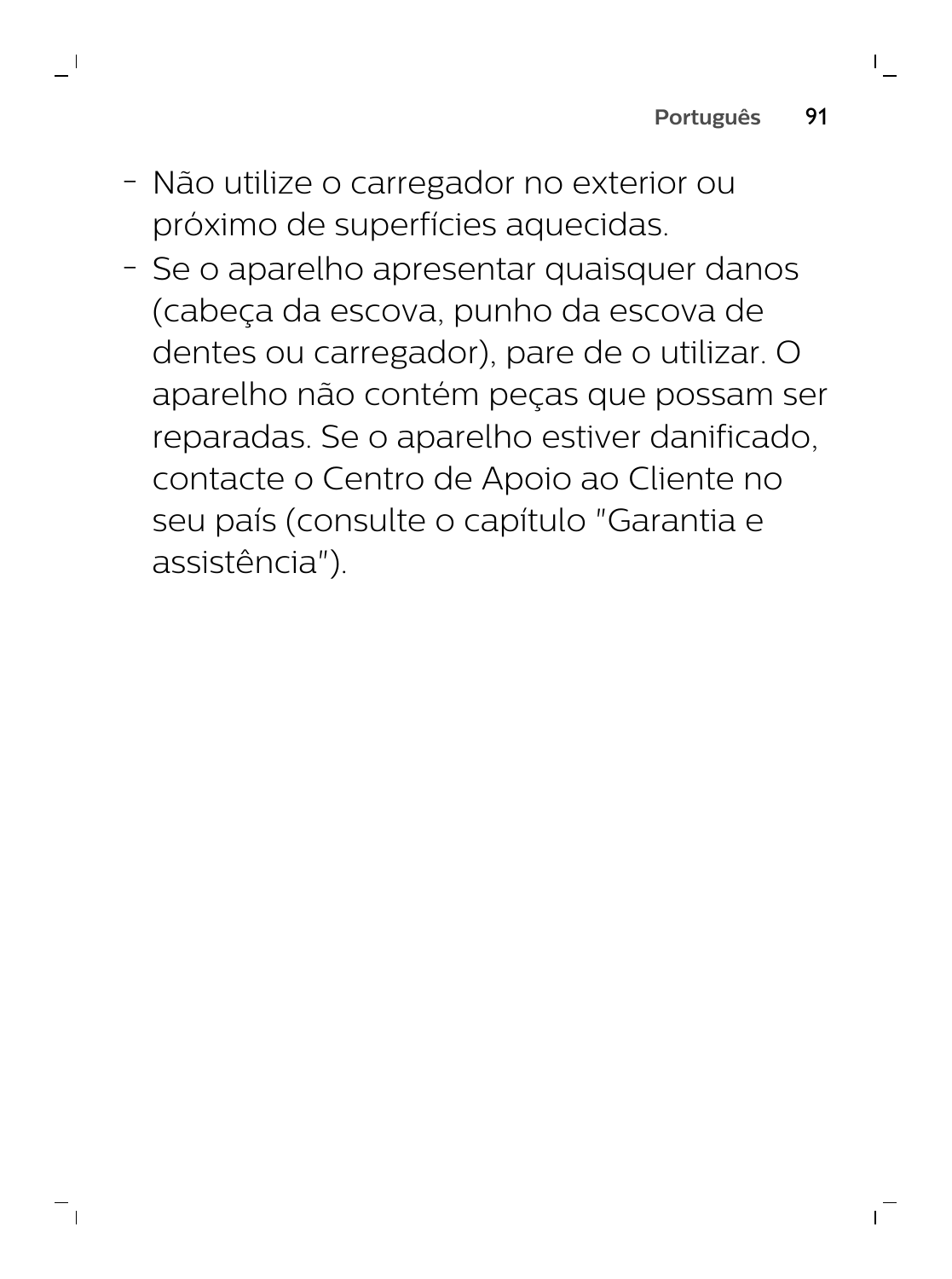#### 92 **Português**

 $\blacksquare$ 

- Este aparelho pode ser utilizado por crianças com idade igual ou superior a 8 anos e por pessoas com capacidades físicas, sensoriais ou mentais reduzidas, ou com falta de experiência e conhecimento, caso tenham sido supervisionadas ou lhes tenham sido dadas instruções relativas à utilização segura do aparelho e se forem alertadas para os perigos envolvidos. As crianças não devem brincar com o aparelho. A limpeza e manutenção não devem ser efetuadas por crianças, a não ser que tenham idade superior a 8 anos e sejam supervisionadas.

 $\mathsf{L}$ 

 $\mathbf{L}$ 

## Cuidado

 $\blacksquare$ 

- Não lave a cabeça da escova, a pega e o carregador na máquina de lavar a loiça.
- Se tiver sido submetido a uma cirurgia da boca ou das gengivas nos últimos 2 meses, consulte o seu dentista antes de utilizar a escova de dentes.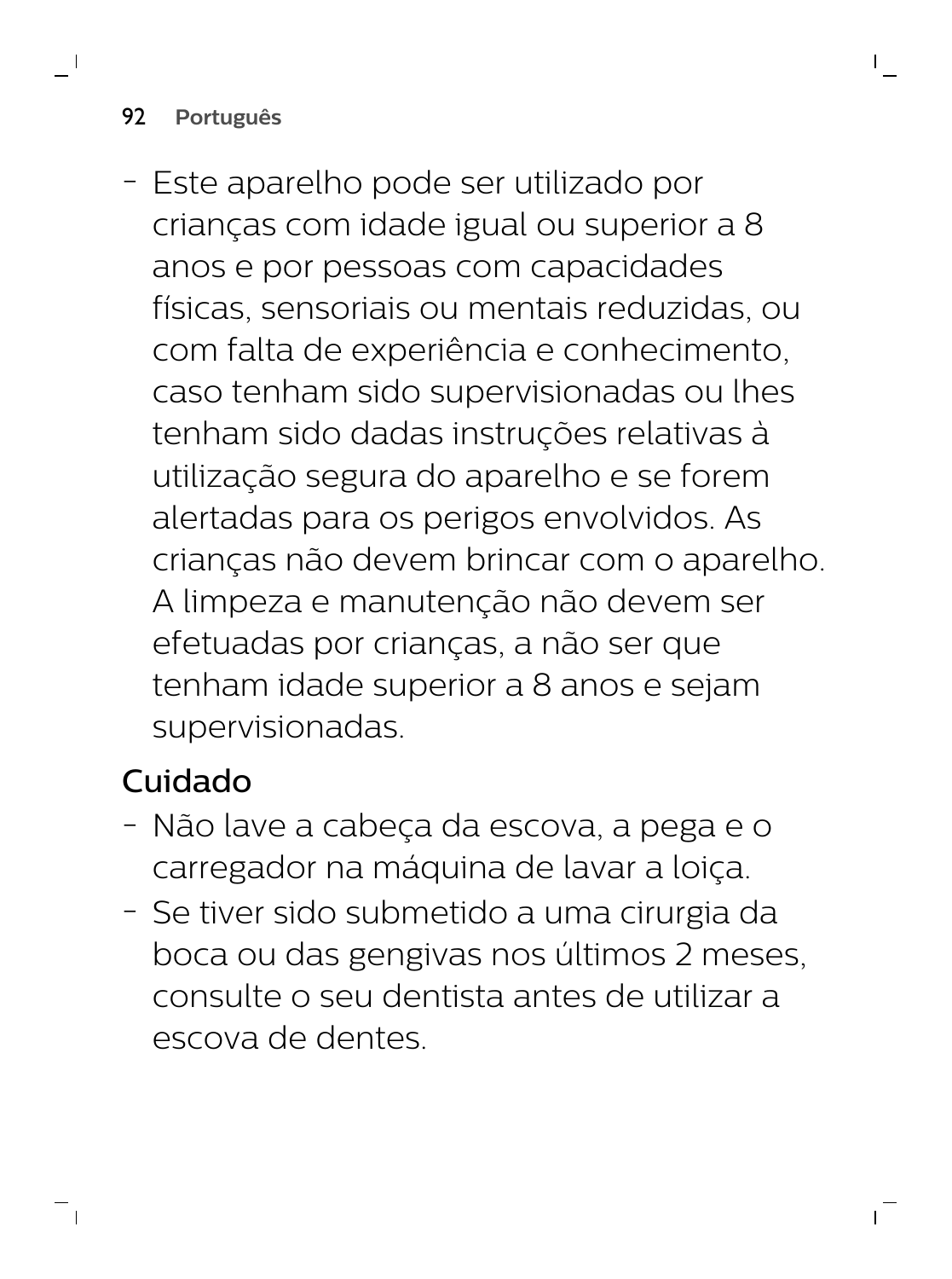$\mathbf{L}$ 

 $\mathbf{L}$ 

- Consulte o seu dentista se sangrar excessivamente depois de utilizar a escova ou se a perda de sangue persistir passada 1 semana de utilização. Consulte também o seu dentista se sentir desconforto ou dor quando utiliza a Philips Sonicare.

 $\overline{\phantom{0}}$ 

٦.

- As escovas de dentes Philips Sonicare estão em conformidade com todas as normas de segurança para dispositivos eletromagnéticos. Se tiver um pacemaker ou outro dispositivo implantado, consulte o seu médico ou o fabricante do dispositivo antes da utilização.
- Se tiver preocupações médicas, consulte o seu médico antes de utilizar a Philips Sonicare.
- Este aparelho destina-se unicamente à lavagem dos dentes, gengivas e língua. Não o utilize para qualquer outro fim. Interrompa a utilização do aparelho e contacte o seu médico caso sinta algum desconforto ou dor.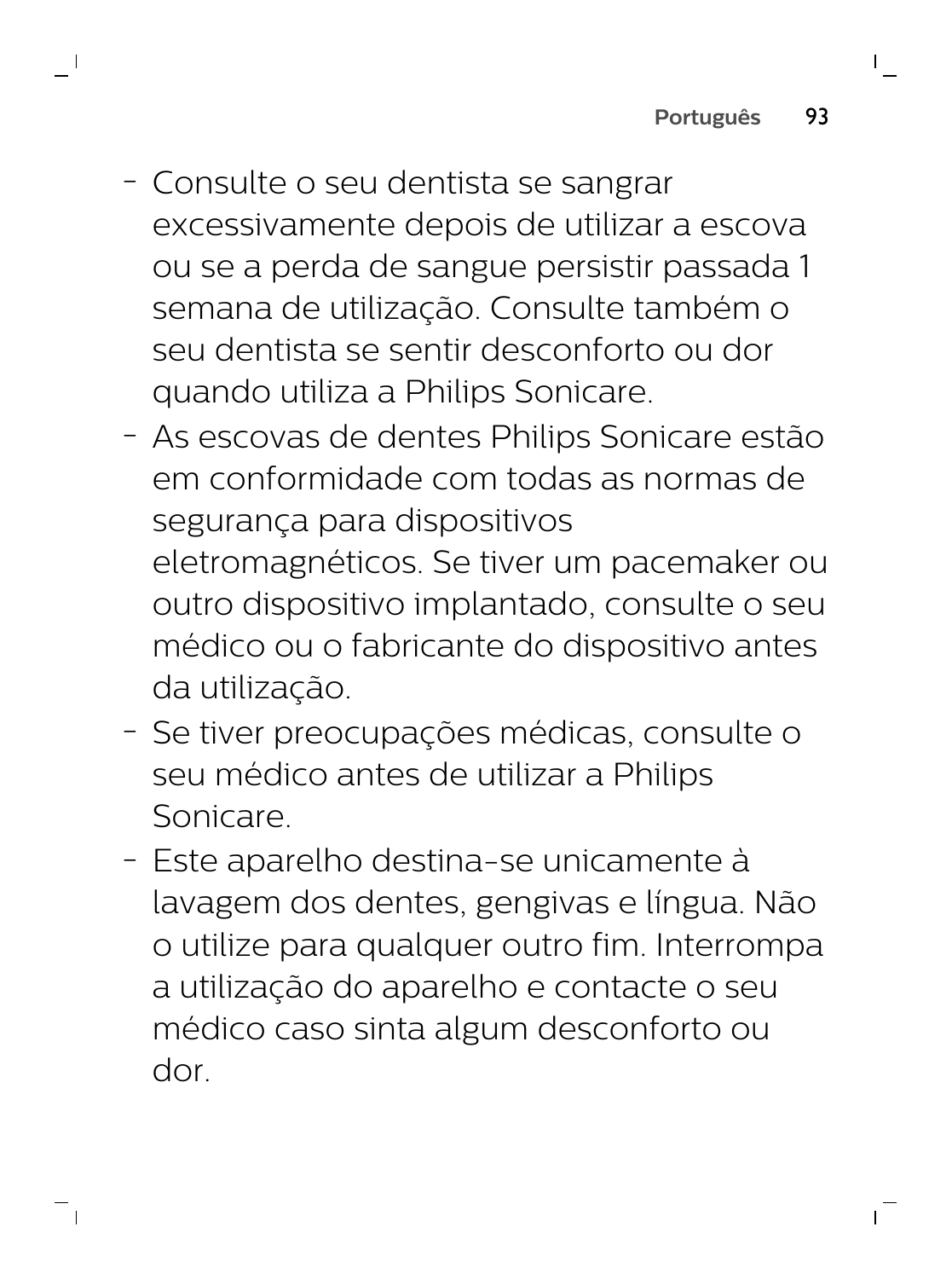#### 94 **Português**

 $\blacksquare$ 

 $\blacksquare$ 

- A escova de dentes Philips Sonicare é um aparelho de uso pessoal, pelo que não deve ser usada em vários pacientes em consultórios ou clínicas dentárias.

 $\mathbf{L}$ 

 $\mathbf{L}$ 

- Interrompa a utilização da cabeça da escova se esta apresentar cerdas esmagadas ou dobradas. Substitua a cabeça da escova de 3 em 3 meses ou mais cedo no caso de aparecerem sinais de desgaste. Não utilize outras cabeças a não ser as que são recomendadas pelo fabricante.
- Se a sua pasta de dentes contiver peróxido ou bicarbonato de sódio (comum nas pastas de dentes branqueadoras), limpe cuidadosamente a cabeça da escova com sabão e água após cada utilização. Assim, previne possíveis fendas no plástico.
- Não carregue o seu telemóvel ou tablet na casa de banho.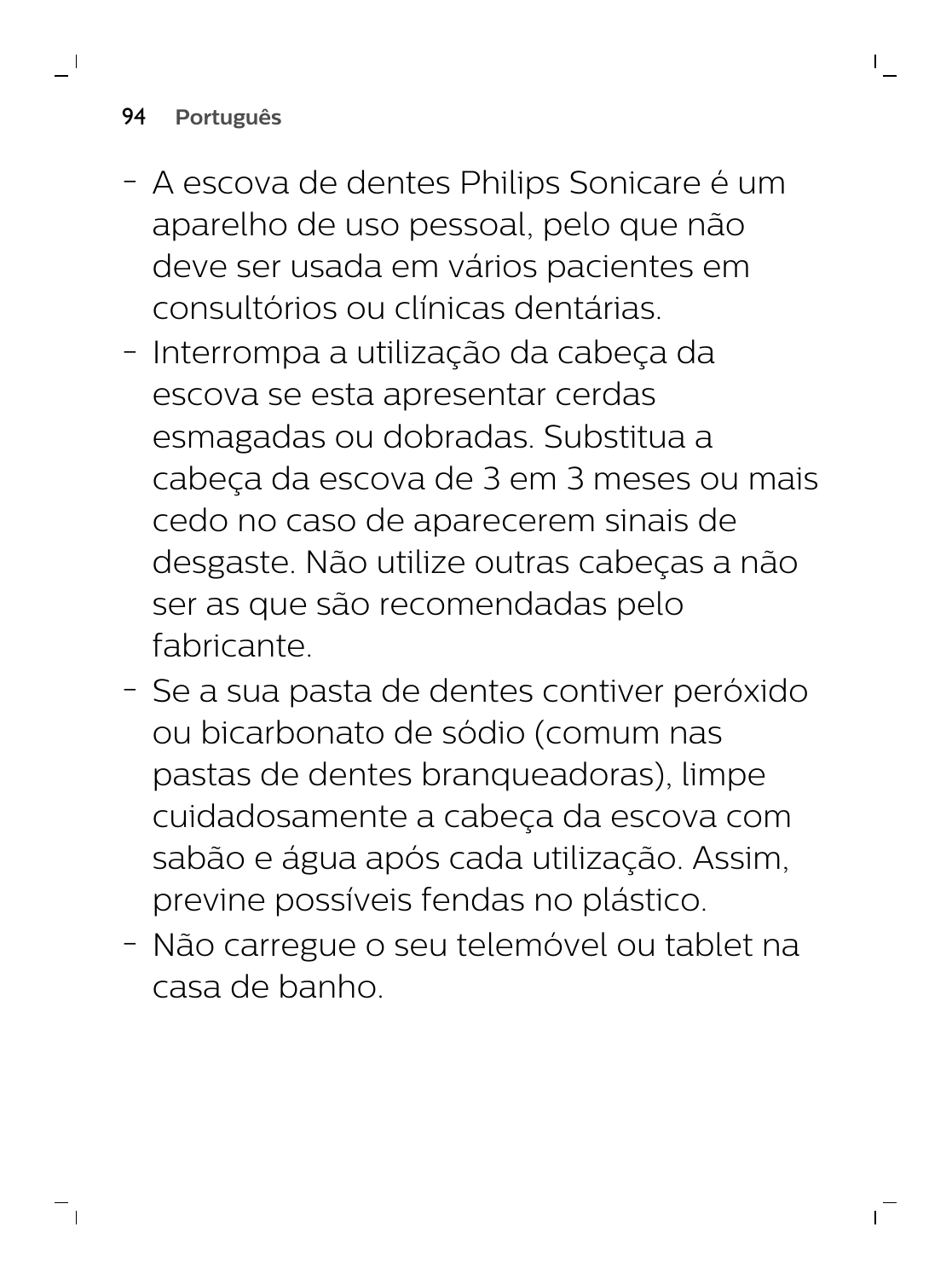$\mathbf{I}$ 

 $\mathbf{L}$ 

# Campos eletromagnéticos (CEM)

Este aparelho Philips cumpre todas as normas e regulamentos aplicáveis à exposição a campos eletromagnéticos.

## Diretiva sobre Equipamento de Rádio

- O equipamento de rádio deste produto funciona entre 2402 – 2480 MHz
- A máxima potência de RF transmitida pelo equipamento de rádio é +3 dBm

## **Preparar para a utilização**

### Colocar o painel substituível

A Sonicare For Kids é fornecida com 1 painel substituível.

**1** Retire o adesivo do painel.

 $\overline{\phantom{a}}$ 

 $\blacksquare$ 

**2** Coloque o painel na secção branca na parte da frente da pega (Fig. 2).

Nota: Certifique-se de que as alinha as áreas de recorte do painel com os botões na parte da frente da pega.

**3** Aplique o seu autocolante favorito no painel conforme indicado no papel (Fig. 3) do autocolante.

#### Voltar a colocar um painel que foi removido

- **1** Enxague o painel em água quente; também pode utilizar um detergente suave para o limpar.
- **2** Deixe o painel secar ao ar.
- **3** Volte a colocar o painel na secção branca, na parte da frente da pega.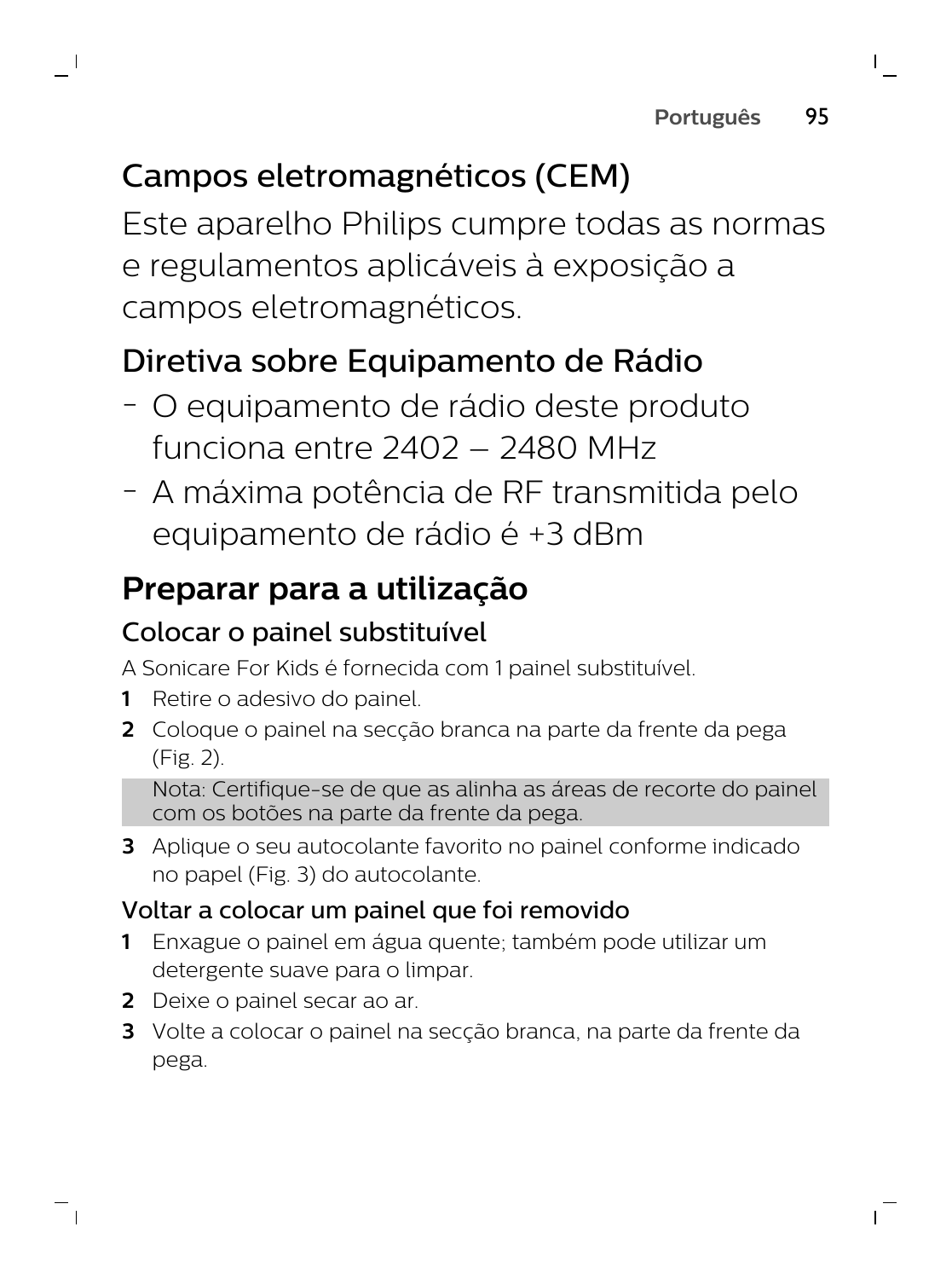#### 96 **Português**

 $\overline{\phantom{a}}$ 

 $\overline{1}$ 

### **Colocar a cabeça da escova**

- **1** Alinhe a cabeça da escova de forma a que as cerdas estejam viradas para a parte da frente da pega.
- **2** Pressione firmemente a cabeça da escova contra a ponta metálica até a encaixar.

Nota: Há um pequeno espaço entre a cabeça da escova e a pega.

 $\mathsf{L}$ 

 $\mathbf{L}$ 

### **Carregar a Sonicare**

- **1** Ligue o carregador a uma tomada elétrica.
- **2** Coloque a pega no carregador (Fig. 5).

O indicador de carga da bateria no botão ligar/desligar apresenta-se intermitente e a pega emite dois sinais sonoros para indicar que a escova de dentes está em carregamento.

#### Bateria fraca

Se a carga da bateria da Sonicare estiver fraca, irá ouvir três sinais sonoros e o indicador de carga da bateria apresentará uma intermitência rápida durante 1 minuto após o ciclo de escovagem.

#### Bateria completamente carregada

Quando a Sonicare estiver totalmente carregada, o indicador de carga da bateria deixa de estar intermitente e permanece ligado durante 10 segundos antes de se desligar.

Para manter a bateria sempre completamente carregada, pode deixar a sua Sonicare no carregador quando esta não está a ser utilizada. A bateria demora pelo menos 24 horas a carregar por completo.

Nota: Quando a carga da bateria estiver esgotada, a pega irá emitir 2 conjuntos de 5 sinais sonoros no fim de uma sessão de escovagem ou quando for tentada uma nova sessão de escovagem. A nova sessão de escovagem não será iniciada. O LED verde também irá apresentar uma intermitência rápida até a pega entrar no modo de suspensão.

## **Conectividade Bluetooth**

Antes de iniciar o procedimento de conectividade, certifique-se de que o dispositivo móvel tem o Bluetooth 4.0 ou superior.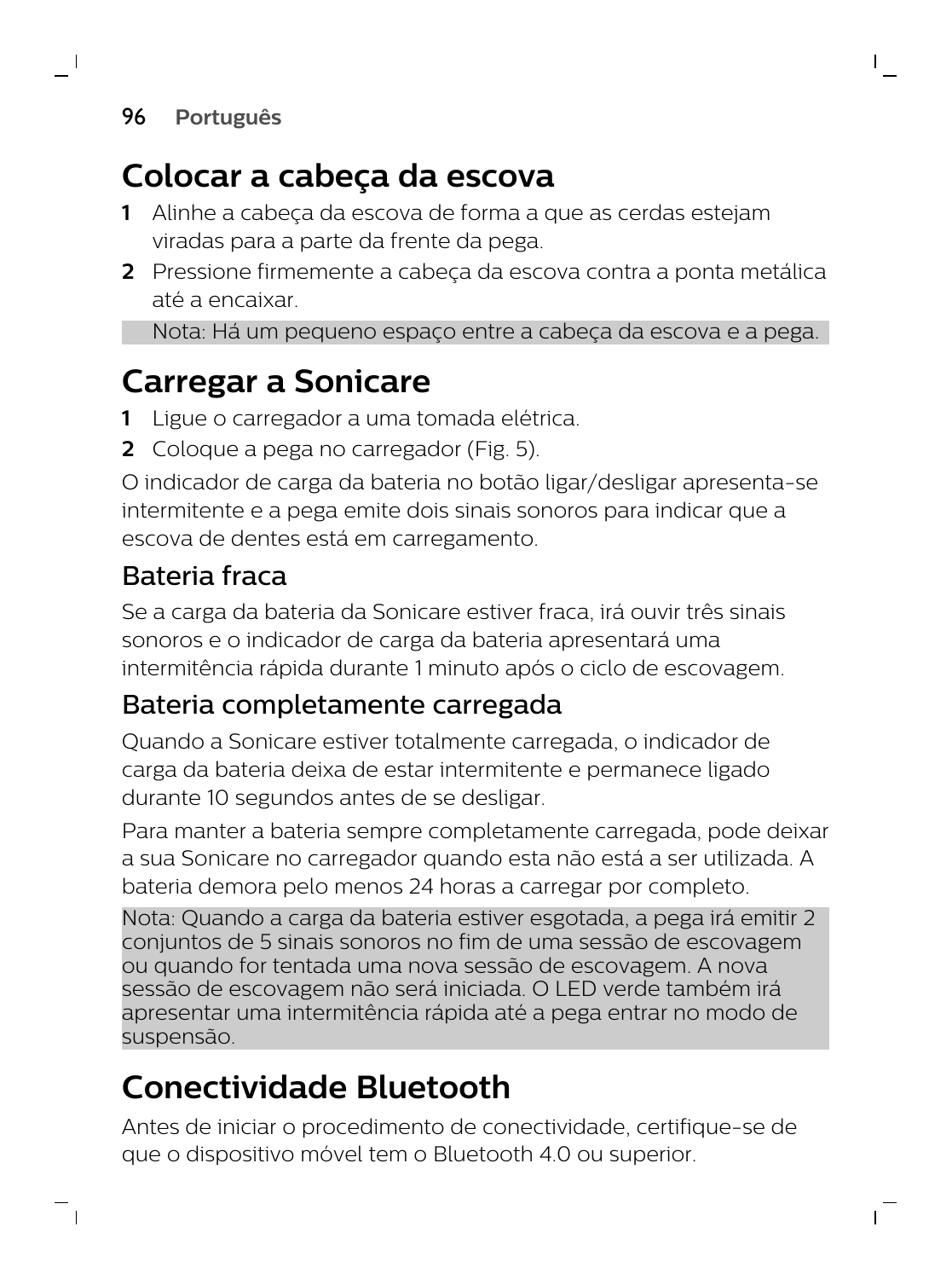$\mathsf{L}$ 

 $\mathbf{L}$ 

Nota: Para obter as informações mais recentes sobre compatibilidade de dispositivos, visite a App Store ou a loja Google Play.

### Ligar a escova de dentes

 $\overline{\phantom{a}}$ 

 $\blacksquare$ 

- **1** Transfira a aplicação Philips Sonicare For Kids a partir da App Store ou da loja Google Play Store.
- **2** Confirme que a funcionalidade Bluetooth está ligada no dispositivo móvel antes de abrir a aplicação. Verifique as definições do dispositivo móvel para ligar a funcionalidade Bluetooth.
- **3** Para ligar a escova de dentes à aplicação, ligue a escova de dentes premindo o botão ligar/desligar ou o botão de modo de escovagem. Certifique-se de que a escova de dentes não se encontra no carregador quando a liga.
- **4** Abra a aplicação Philips Sonicare For Kids.
- **5** Siga as instruções da aplicação apresentadas no dispositivo móvel. A aplicação liga-se automaticamente à escova de dentes. Se a escova de dentes não se ligar, siga os passos de resolução de problemas facultados na aplicação.
- **6** Mantenha o dispositivo móvel próximo da escova de dentes quando a utilizar. Certifique-se de que o dispositivo móvel se encontra seguro e num local seco.

# **Utilizar o aparelho**

### Instruções de escovagem

- **1** Molhe as cerdas e aplique uma pequena quantidade de pasta de dentes.
- **2** Coloque as cerdas contra os dentes com uma ligeira inclinação (45 graus), no ponto em que os dentes e linha das gengivas se unem. Isto assegura que toda a superfície dos dentes é escovada (Fig. 6).
- **3** Prima uma vez o botão ligar/desligar para ligar a Sonicare.
- **4** Aplique uma ligeira pressão para maximizar a eficácia da Sonicare e deixe que a escova de dentes Sonicare faça as escovagens. Não esfregue (Fig. 7).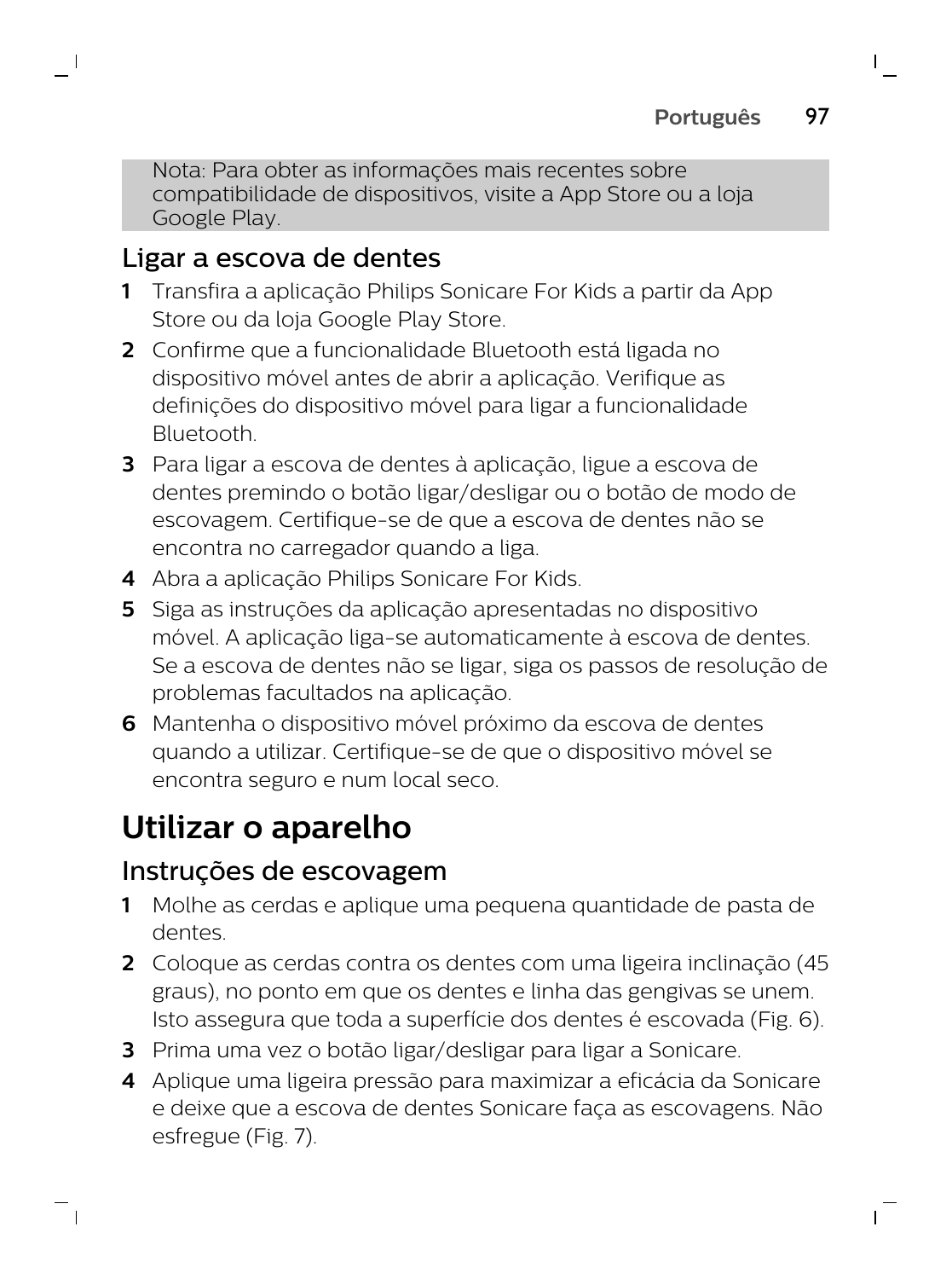#### 98 **Português**

 $\overline{\phantom{0}}$ 

**5** Faça uma ligeira pressão e escove suavemente as superfícies externas e internas dos dentes de cima e de baixo, enquanto mantém a escova de dentes num ângulo em que as cerdas tocam na área onde os dentes e a linha das gengivas se unem.

 $\mathsf{L}$ 

 $\mathbf{L}$ 

- **6** As superfícies internas e externas dos dentes de cima e de baixo de trás são difíceis de alcançar. Dedique algum tempo a escovar estas áreas. Aplique uma ligeira pressão e mantenha o ângulo das cerdas da escova de dentes em relação à linha das gengivas (Fig. 8).
- **7** Escove as superfícies de mastigação de todos os dentes de cima e de baixo.
- **8** Mantendo o ângulo das cerdas em relação à linha das gengivas, desloque suavemente a cabeça da escova pelos dentes num pequeno movimento para trás e para a frente, de modo a que as cerdas mais compridas alcancem os espaços interdentários. Continue este movimento durante o ciclo (Fig. 9) de escovagem.

Nota: Para se certificar de que o seu filho escova toda a boca uniformemente, divida a boca em 4 secções, utilizando a funcionalidade KidPacer (consulte o capítulo "Funcionalidades").

**9** Inicie a escovagem na secção 1 (exterior dos dentes de cima). Uma curta série de melodias indica que é tempo de se deslocar para a secção 2 (interior dos dentes de cima). Com a seguinte série de melodias, desloque-se para secção 3 (exterior dos dentes de baixo). A série de melodias seguinte indica que é tempo de se deslocar para a secção 4 (interior dos dentes de baixo). A escova de dentes irá desligar-se automaticamente no fim do ciclo (Fig. 10) de escovagem.

Pode utilizar a Sonicare de forma segura em:

- Aparelhos dentários (as cabeças da escova desgastam-se mais depressa quando utilizadas em aparelhos dentários)
- Restaurações dentárias (chumbos, coroas, revestimentos)

### Modos de escovagem

 $\overline{1}$ 

A Sonicare começa automaticamente no modo Gentle (Suave) predefinido.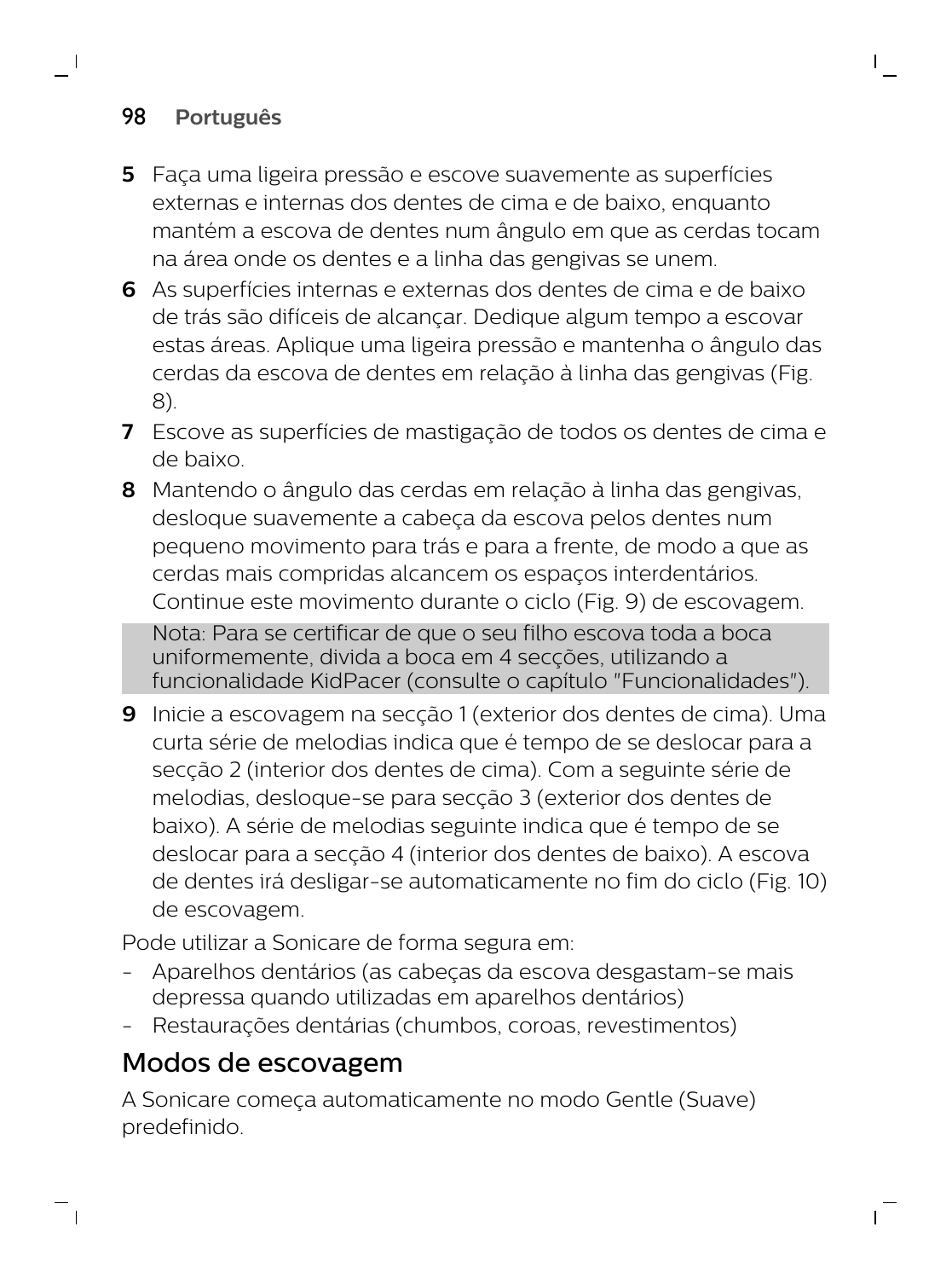$\mathsf{L}$ 

 $\mathbf{L}$ 

**1** Prima o botão de modo de escovagem para alternar entre modos (Fig. 11).

A luz de modo verde indica o modo selecionado.

- Modo Gentle (Suave): Modo de alimentação completa concebido para escovas antigas/independentes. Quando se encontra no modo Gentle (Suave), o ciclo de escovagem está definido para 2 minutos.
- Modo Extra Gentle (Extra suave): O modo de alimentação reduzida é utilizado para instruir e introduzir as crianças mais pequenas à experiência sónica. Quando se encontra no modo Extra Gentle (Extra suave), o ciclo de escovagem é inicialmente definido para 1 minuto e progride lentamente para 2 minutos ao longo do tempo para ajudar as crianças pequenas a atingir o ciclo de escovagem de 2 minutos recomendado pelos dentistas.

Para definir manualmente o ciclo de escovagem para 2 minutos no modo Extra Gentle (Extra suave), coloque a pega no carregador e mantenha o botão de modo premido durante 2 segundos. Ouve um sinal sonoro para indicar que o ciclo de escovagem está definido para 2 minutos.

Para repor manualmente o ciclo de escovagem para 1 minuto no modo Extra Gentle (Extra suave), coloque a pega no carregador e mantenha o botão de modo premido durante 2 segundos. Ouve um duplo sinal sonoro para indicar que o ciclo de escovagem está definido para 1 minuto.

# **Funcionalidades**

### KidPacer

 $\overline{1}$ 

 $\overline{\phantom{a}}$ 

A Sonicare For Kids utiliza uma série curta de melodias para alertar o utilizador de que deve mudar para a próxima secção da boca e conclui o ciclo de escovagem com uma melodia de felicitação antes de se desligar automaticamente. Isto assegura que a criança faz uma lavagem profunda e uniforme (consulte "Instruções de escovagem"). Nota: Diga ao seu filho para escovar até ouvir a melodia de felicitação e a escova de dentes se desligar.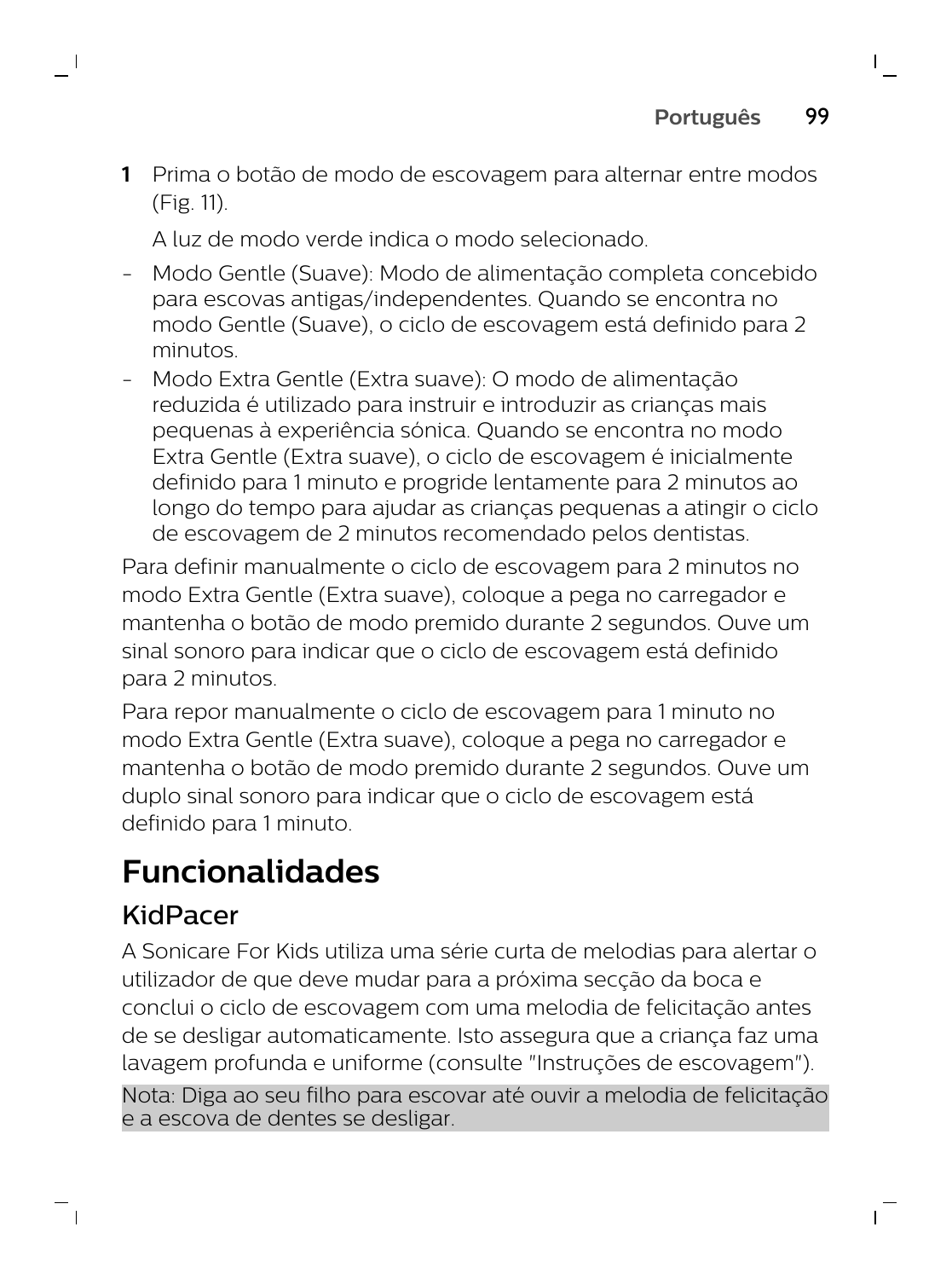#### 100 **Português**

### Easy-start

 $\overline{\phantom{a}}$ 

A funcionalidade Easy-start aumenta gradualmente a potência durante as 14 primeiras escovagens para o ajudar a habituar-se à escovagem com a Philips Sonicare. A aplicação Sonicare For Kids é fornecida com a funcionalidade Easy-start ativada.

L

 $\mathbf{L}$ 

Nota: Cada uma das primeiras 14 escovagens deve demorar, pelo menos, 1 minuto, para que haja uma evolução correta durante o ciclo de arranque Easy-start.

#### Ativar ou desativar a funcionalidade Easy-start

**1** Coloque a pega no carregador.

Para ativar a função Easy-start:Prima e mantenha premido o botão ligar/desligar durante cerca de 2 segundos. Ouve 2 sinais sonoros para indicar que a funcionalidade Easy-start foi ativada.Para desativar a função Easy-start:Prima e mantenha premido o botão ligar/desligar durante cerca de 2 segundos. Ouve 1 sinal sonoro para indicar que a funcionalidade Easy-start foi desativada.

Nota: Não se aconselha a utilização da função Easy-start para além do período de arranque inicial porque isso reduz a eficácia da Philips Sonicare na remoção da placa bacteriana.

# **Limpeza**

 $\overline{1}$ 

**Aviso: Não limpe as cabeças da escova, pega, carregador, cobertura do carregador ou painel substituível na máquina de lavar a loiça.**

### Pega da escova de dentes

**1** Retire a cabeça da escova e enxague a extremidade metálica com água morna. Certifique-se de que remove todos os resíduos de pasta de dentes (Fig. 12).

**Atenção: Não pressione o vedante de borracha na extremidade metálica com objetos afiados pois pode danificá-lo.**

**2** Limpe a superfície da pega com um pano húmido.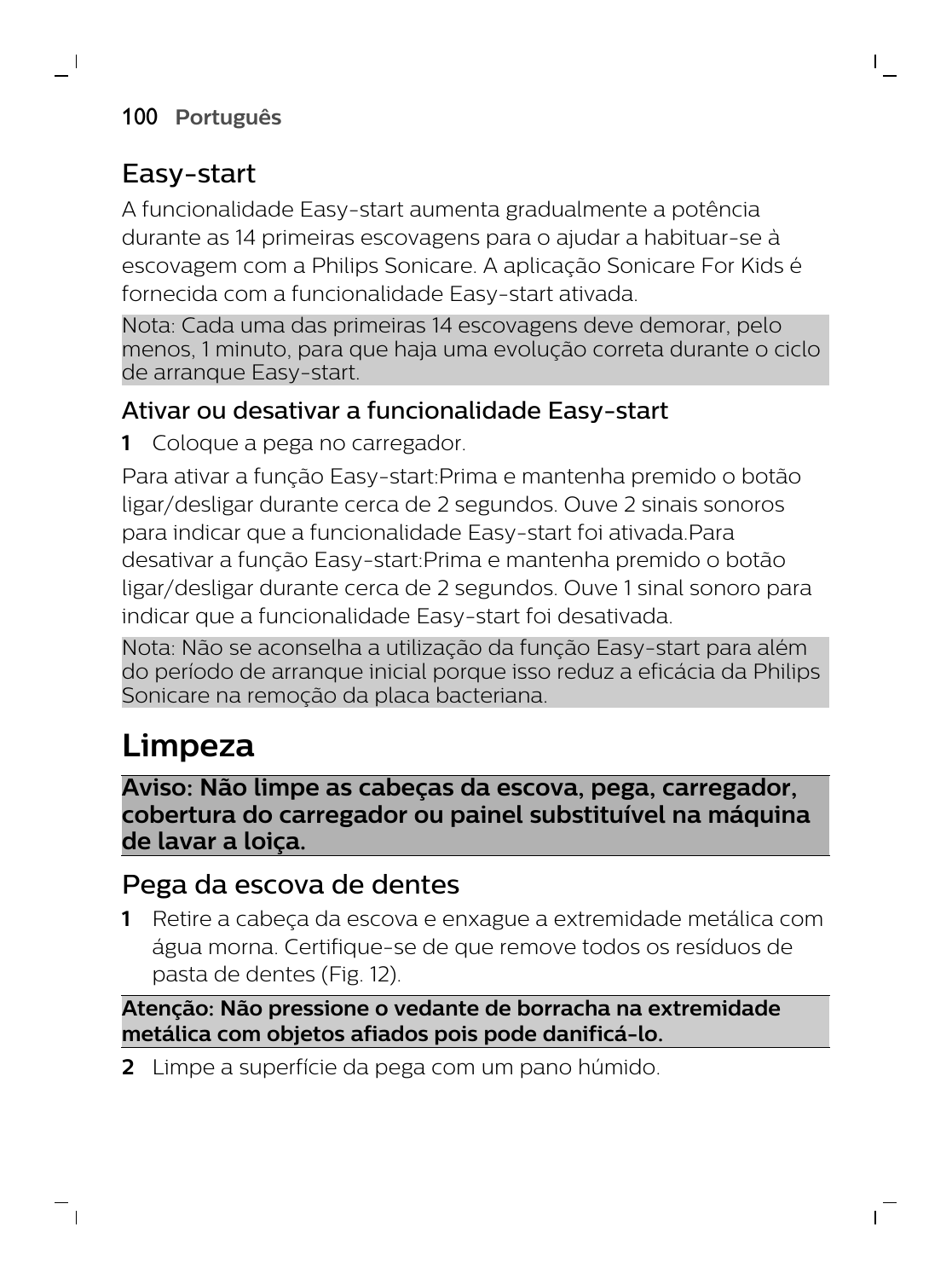$\mathbf{L}$ 

 $\mathbf{L}$ 

### Cabeça da escova

- **1** Enxague a cabeça da escova e as cerdas após cada utilização (Fig. 13).
- **2** Retire a cabeça da escova da pega e enxague a ligação da cabeça da escova com água morna pelo menos uma vez por semana.

### Carregador

 $\overline{\phantom{a}}$ 

- **1** Desligue o carregador da corrente antes de o limpar.
- **2** Limpe a superfície do carregador com um pano húmido. Certifique-se de que remove quaisquer resíduos de pasta de dentes ou outros das superfícies do carregador.

# **Arrumação**

Se não pretender utilizar a Sonicare por um longo período de tempo, desligue o carregador da tomada elétrica, limpe-o e armazene-o num local fresco e seco, afastado da luz solar direta.

# **Substituição**

### Cabeça da escova

- Substitua as cabeças da escova Sonicare de 3 em 3 meses para obter os melhores resultados.
- Utilize apenas cabeças de escova de substituição Sonicare For Kids.

# **Reciclagem**

 $\overline{1}$ 

- Este símbolo significa que este produto não deve ser eliminado juntamente com os resíduos domésticos comuns (2012/19/UE) (Fig. 18).
- Este símbolo significa que este produto contém uma bateria recarregável incorporada que não deve ser eliminada juntamente com os resíduos domésticos comuns (Fig. 19) (2006/66/CE). Recomendamos vivamente que leve o seu produto a um ponto de recolha oficial ou a um centro de assistência da Philips para que um técnico qualificado retire a bateria recarregável.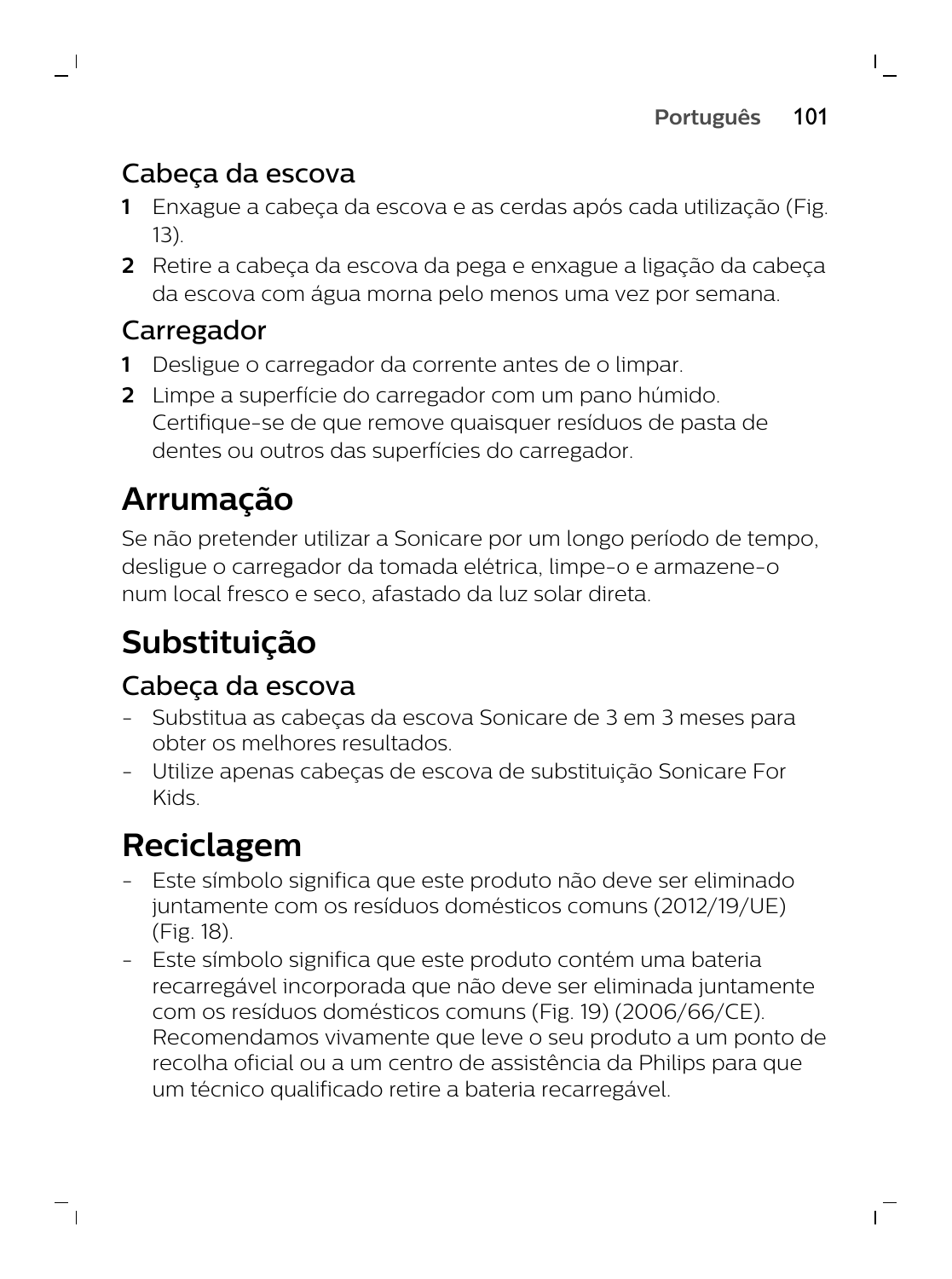#### 102 **Português**

 $\overline{\phantom{0}}$ 

 $\overline{1}$ 

- Cumpra as regras nacionais de recolha selectiva de produtos eléctricos e electrónicos, e pilhas recarregáveis. A eliminação correcta ajuda a evitar consequências prejudiciais para o meio ambiente e a saúde pública.

 $\mathsf{L}$ 

 $\mathbf{L}$ 

## **Retirar a bateria recarregável**

#### **Aviso: Retire a bateria recarregável apenas quando se desfizer do aparelho. Certifique-se de que a bateria está completamente vazia quando a retirar.**

Para retirar a bateria recarregável, necessita de uma chave de parafusos de ponta plana (normal).Respeite as precauções básicas de segurança quando executar o procedimento descrito em baixo. Proteja os olhos, as mãos, os dedos e a sua superfície de trabalho.

- **1** Para descarregar totalmente a bateria recarregável, retire a pega do carregador, ligue a Philips Sonicare e mantenha-a em funcionamento até parar. Repita este passo até não conseguir ligar a Philips Sonicare.
- **2** Introduza uma chave de parafusos na ranhura localizada na parte inferior da pega. Rode-a para a esquerda até ver um espaço entre a cobertura inferior e a pega (Fig. 14).
- **3** Insira a chave de parafusos no espaço e retire a cobertura inferior da pega (Fig. 15).
- **4** Mantenha a pega virada ao contrário e pressione o eixo para libertar os componentes internos da pega (Fig. 16).
- **5** Introduza a chave de parafusos por debaixo da placa de circuito, próximo das ligações da bateria, e rode a chave de forma a quebrar essas ligações. Retire a placa de circuito e levante a bateria do compartimento (Fig. 17) de plástico.

A bateria recarregável pode agora ser reciclada ou eliminada e o resto do produto pode ser eliminado adequadamente.

# **Garantia e assistência**

Se precisar de informações ou assistência, visite **www.philips.com/support** ou leia o folheto da garantia mundial em separado.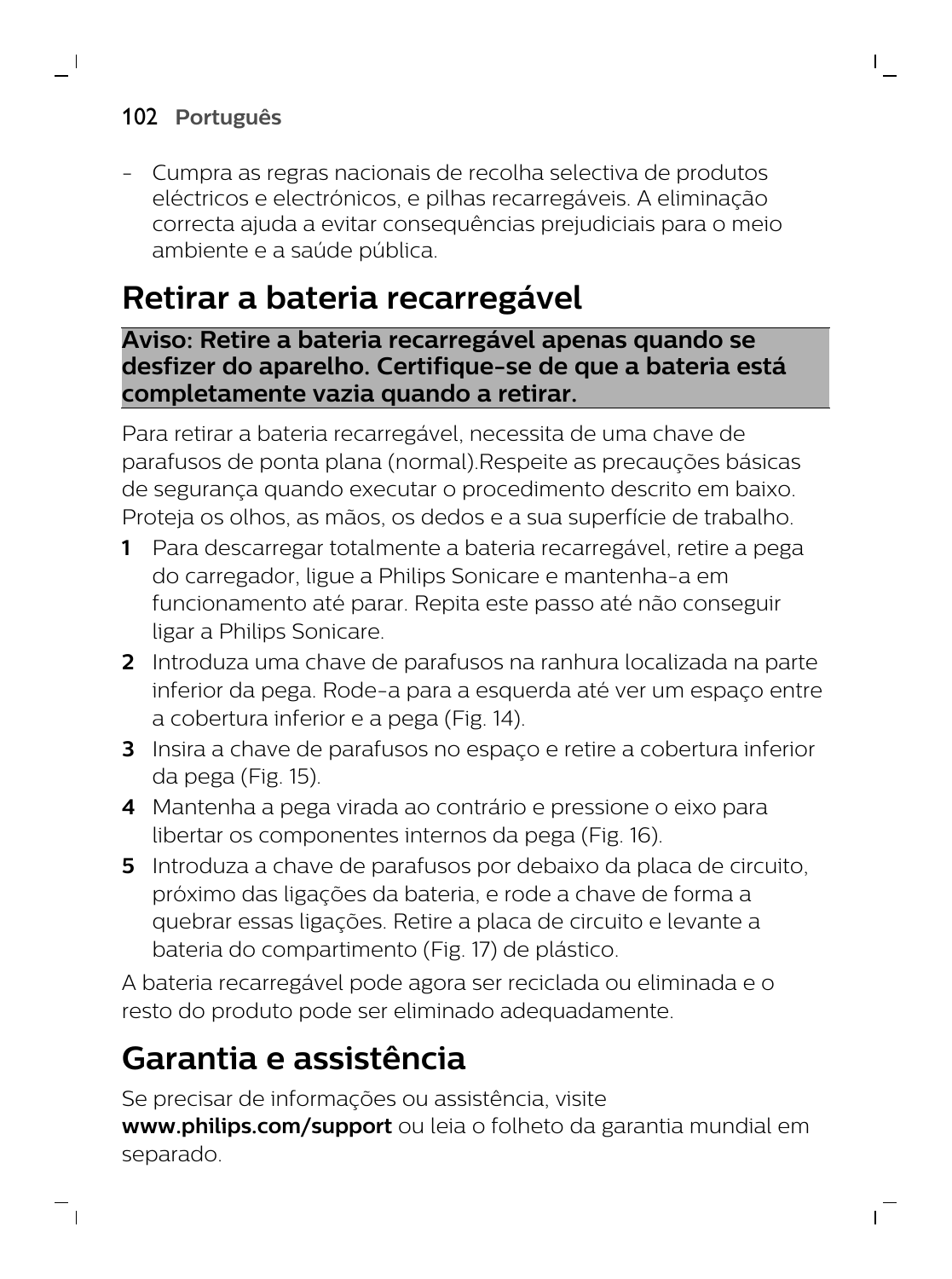$\mathbf{L}$ 

 $\mathbf{L}$ 

### Restrições à garantia

As seguintes situações não estão abrangidas pelos regulamentos da garantia internacional:

- Cabeças de escova.

 $\overline{\phantom{0}}$ 

٦.

- Danos causados pela utilização de peças de substituição não autorizadas.
- Danos causados por utilização indevida, abuso, negligência, alterações ou reparação não autorizada.
- Desgaste normal, incluindo falhas, riscos, erosão, descoloração ou desvanecimento.
- Autocolantes substituíveis
- Painéis substituíveis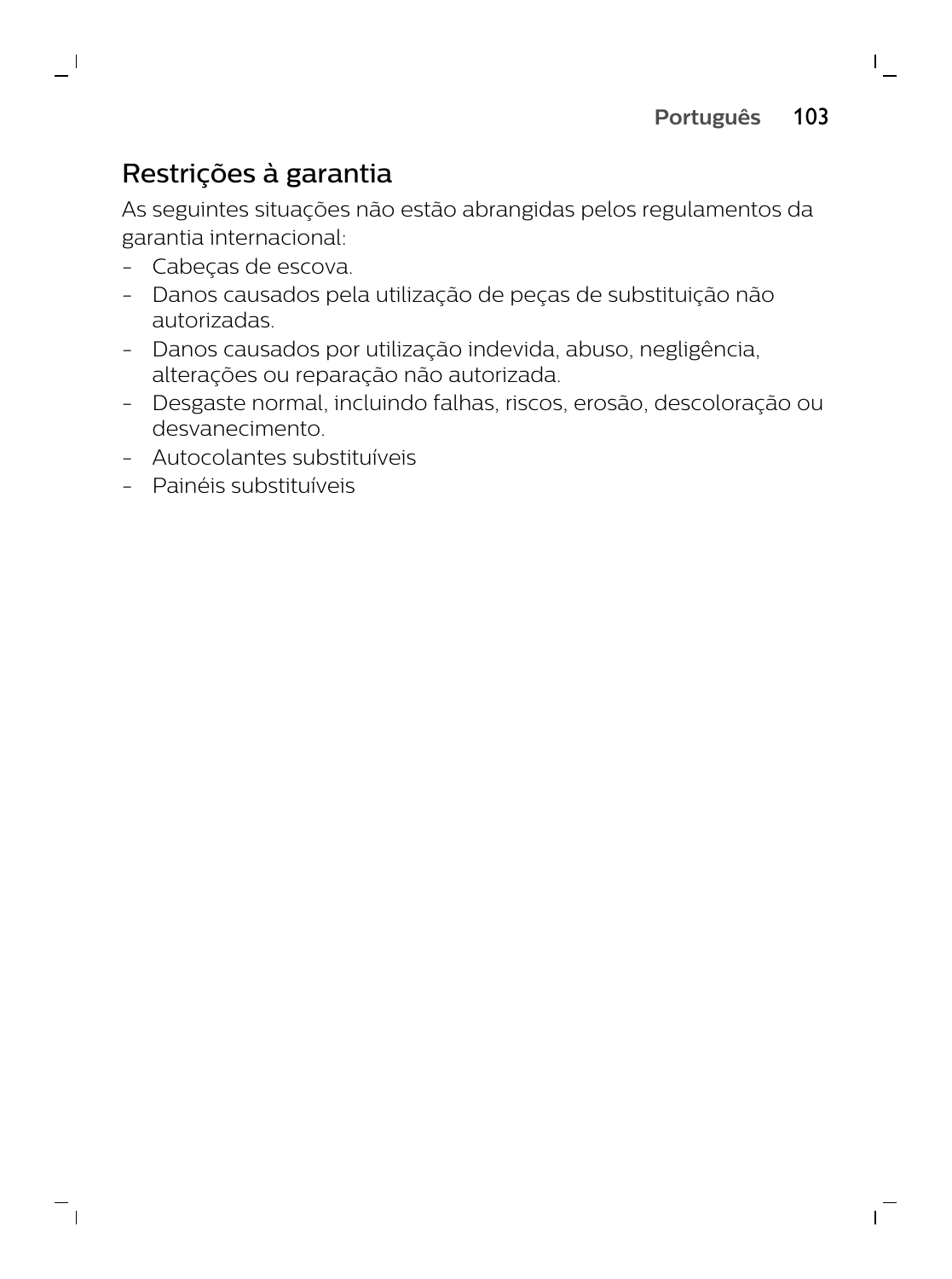104 Ελληνικα

 $\overline{\phantom{a}}$ 

# Επαναφορτιζόμενη οδοντόβουρτσα Sonic Sonicare For Kids

 $\mathsf{L}$ 

 $\mathbf{L}$ 

# Εισαγωγή

Συγχαρητήρια για την αγορά σας και καλώς ήρθατε στη Philips! Για να επωφεληθείτε πλήρως από την υποστήριξη που παρέχει η Philips, δηλώστε το προϊόν σας στη διεύθυνση www.philips.com/welcome.

Εσείς και το παιδί σας είστε τώρα κάτοχοι μιας συνδεδεμένης οδοντόβουρτσας Sonicare. Η συνδεδεμένη μέσω Bluetooth οδοντόβουρτσα αλληλεπιδρά με μια διασκεδαστική εφαρμογή βουρτσίσματος για κινητές συσκευές, η οποία κρατά το ενδιαφέρον του παιδιού σας ενώ αυτό μαθαίνει τις κατάλληλες τεχνικές βουρτσίσματος.

# Γενική περιγραφή (Εικ.1)

- 1 Κάλυμμα ταξιδιού για υγιεινή
- 2 Κεφαλή βουρτσίσματος
- 3 Αντιολισθητική λαβή
- 4 Κουμπί ενεργοποίησης/απενεργοποίησης με ένδειξη φόρτισης μπαταρίας
- 5 Αφαιρούμενο κάλυμμα με αντικαθιστώμενα αυτοκόλλητα
- 6 Κουμπί λειτουργίας βουρτσίσματος με λυχνίες λειτουργιών
- 7 Βάση φόρτισης
- 8 Κάλυμμα

 $=$ <sub>1</sub>

9 Αυτοκόλλητο

# Σημαντικές πληροφορίες για την ασφάλεια

Διαβάστε αυτές τις σημαντικές πληροφορίες προσεκτικά πριν χρησιμοποιήσετε τη συσκευή και φυλάξτε τις για μελλοντική αναφορά.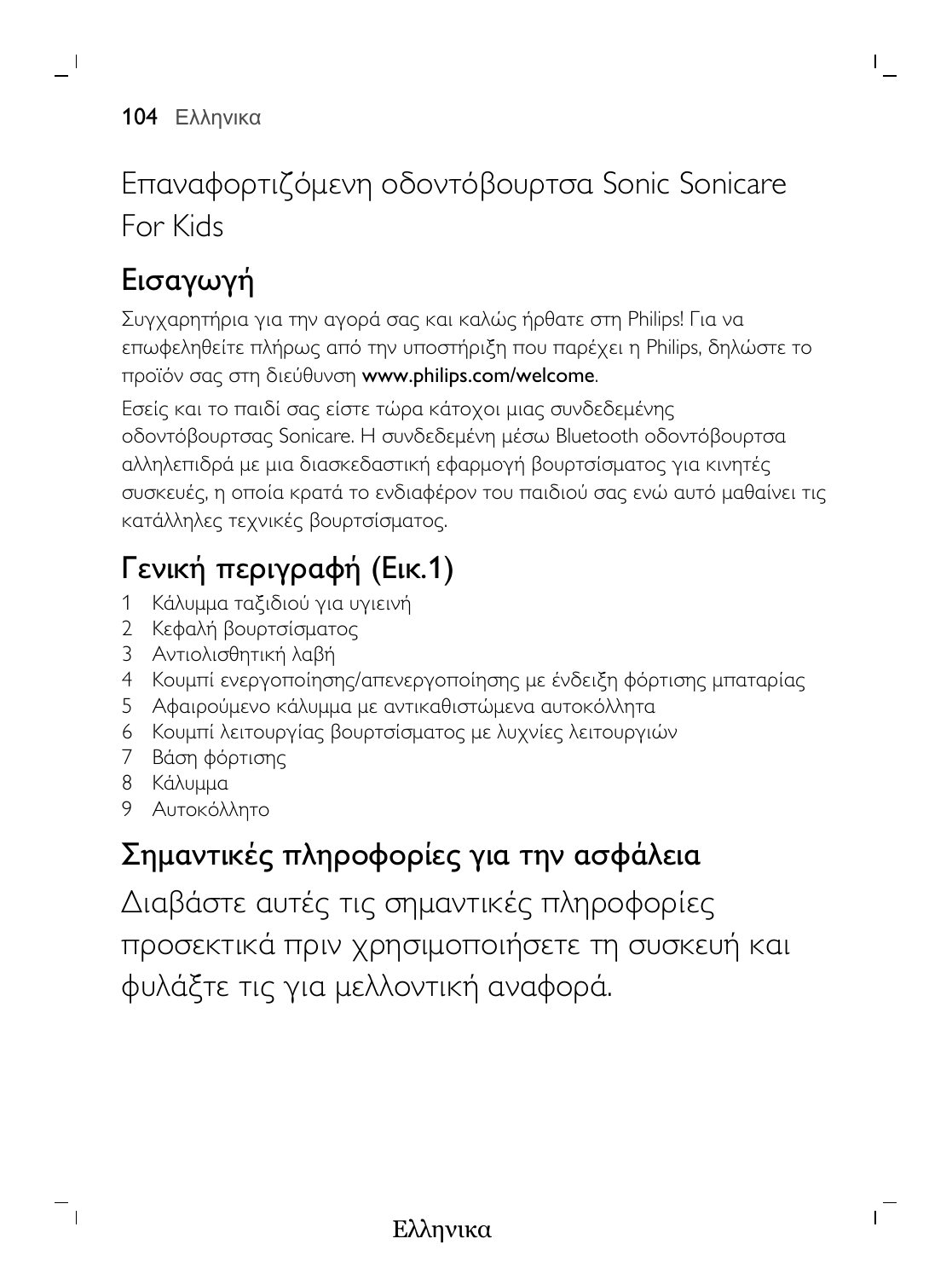## Κίνδυνος

 $\overline{\phantom{0}}$ 

 $=$ <sub>1</sub>

- Κρατήστε τη βάση φόρτισης μακριά από νερό. Μην την τοποθετείτε ή την αποθηκεύετε πάνω από ή κοντά σε νερό που περιέχεται σε μπανιέρες, νιπτήρες, νεροχύτες κ.λπ. Μην βυθίζετε τη βάση φόρτισης σε νερό ή οποιοδήποτε άλλο υγρό. Μετά τον καθαρισμό, βεβαιωθείτε ότι η βάση φόρτισης είναι εντελώς στεγνή προτού τη συνδέσετε στην πρίζα.
- Αυτή η συσκευή δεν είναι παιχνίδι. Ελέγχετε τακτικά τις κεφαλές βουρτσίσματος για ρωγμές. Ελλοχεύει κίνδυνος πνιγμού από κεφαλές βουρτσίσματος με ρωγμές.

# Προειδοποίηση

- Το καλώδιο δεν μπορεί να αντικατασταθεί. Αν το καλώδιο υποστεί φθορά, θα πρέπει να απορρίψετε τη βάση φόρτισης.
- Να αντικαθιστάτε πάντα τη βάση φόρτισης με γνήσια ανταλλακτικά για να αποφύγετε τυχόν κινδύνους.
- Μην χρησιμοποιείτε τη βάση φόρτισης σε εξωτερικούς χώρους ή κοντά σε θερμαινόμενες επιφάνειες.

 $\mathbf{L}$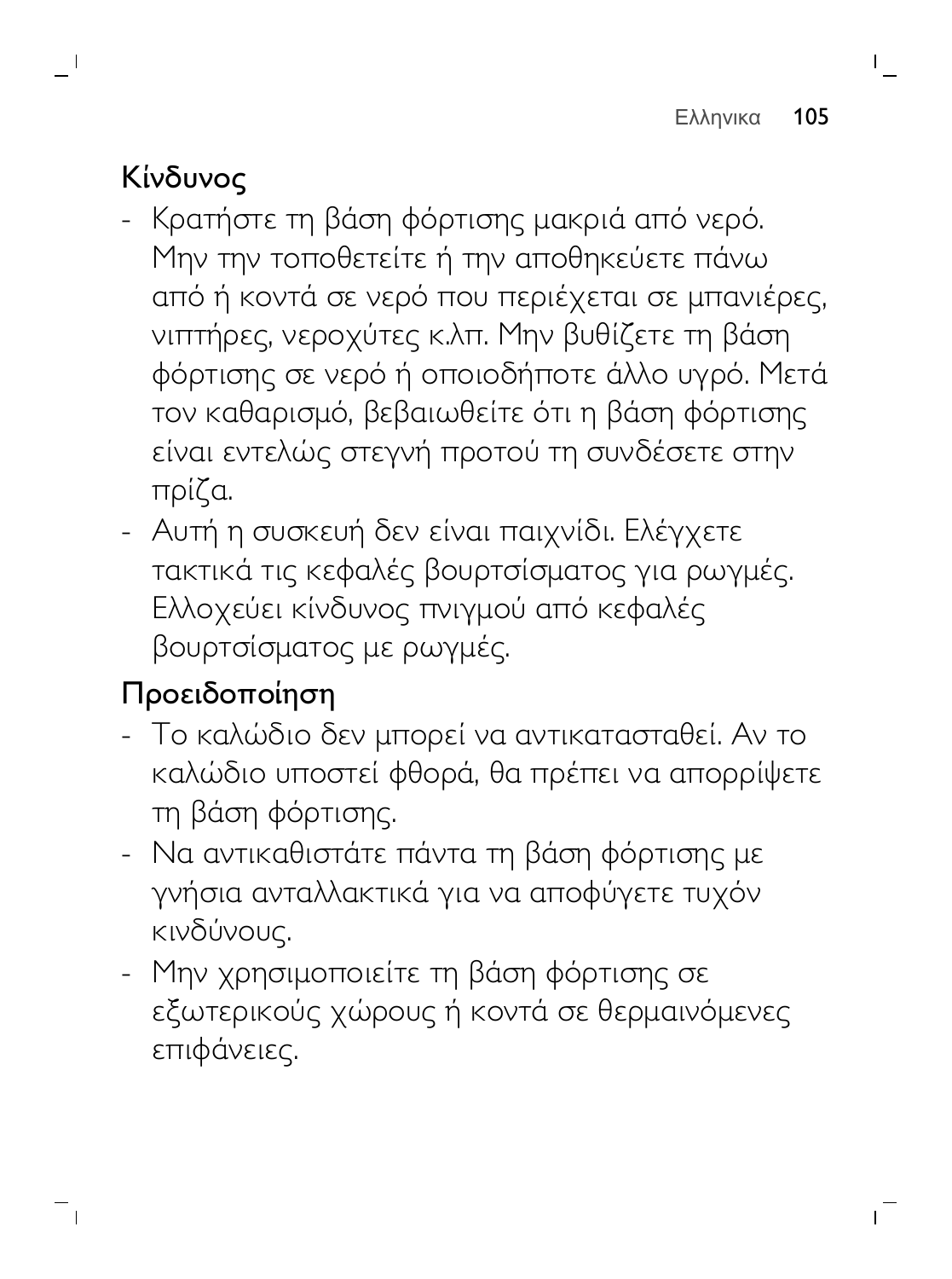#### 106 Ελληνικα

 $\overline{\phantom{0}}$ 

- Αν η συσκευή υποστεί οποιαδήποτε βλάβη (κεφαλή βουρτσίσματος, λαβή οδοντόβουρτσας ή βάση φόρτισης), σταματήστε να τη χρησιμοποιείτε. Αυτή η συσκευή δεν περιλαμβάνει επισκευάσιμα εξαρτήματα. Αν η συσκευή υποστεί βλάβη, επικοινωνήστε με το Κέντρο εξυπηρέτησης καταναλωτών στη χώρα σας (βλ. κεφάλαιο "Εγγύηση και υποστήριξη").

 $\mathsf{L}$ 

 $\mathbf{L}$ 

- Αυτή η συσκευή μπορεί να χρησιμοποιηθεί από παιδιά ηλικίας 8 ετών και άνω, καθώς και από άτομα με περιορισμένες σωματικές, αισθητήριες ή διανοητικές ικανότητες ή χωρίς εμπειρία και γνώση, με την προϋπόθεση ότι τη χρησιμοποιούν υπό επίβλεψη ή έχουν λάβει οδηγίες σχετικά με την ασφαλή της χρήση και ότι κατανοούν τους ενδεχόμενους κινδύνους. Τα παιδιά δεν πρέπει να παίζουν με τη συσκευή. Ο καθαρισμός και η συντήρηση από το χρήστη δεν θα πρέπει να πραγματοποιούνται από παιδιά εκτός αν είναι άνω των 8 ετών και επιβλέπονται.

## Προσοχή

 $=$ <sub>1</sub>

- Μην καθαρίζετε την κεφαλή βουρτσίσματος, τη λαβή ή τη βάση φόρτισης στο πλυντήριο πιάτων.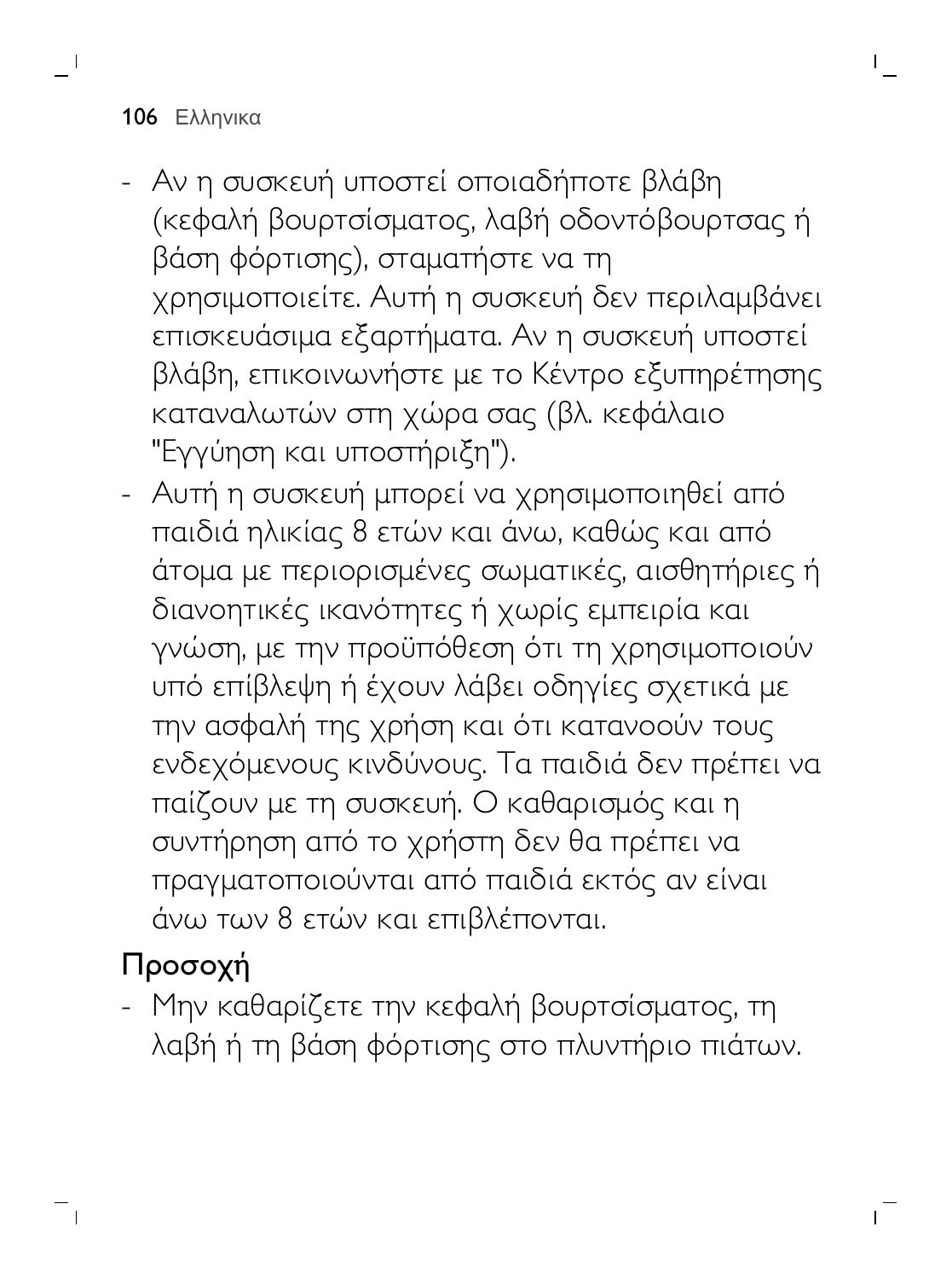$\mathbf{L}$ 

- Αν έχετε χειρουργηθεί στο στόμα ή τα ούλα κατά τους 2 προηγούμενους μήνες, συμβουλευτείτε τον οδοντίατρό σας πριν να χρησιμοποιήσετε την οδοντόβουρτσα.

 $\overline{\phantom{a}}$ 

 $=$ <sub>1</sub>

- Συμβουλευτείτε τον οδοντίατρό σας αν παρουσιαστεί υπερβολική αιμορραγία μετά τη χρήση αυτής της οδοντόβουρτσας ή αν η αιμορραγία εξακολουθήσει να παρουσιάζεται μετά από 1 εβδομάδα χρήσης. Επίσης, συμβουλευτείτε τον οδοντίατρό σας, αν νιώσετε δυσφορία ή πόνο κατά τη χρήση της οδοντόβουρτσας Philips Sonicare.
- Η οδοντόβουρτσα Philips Sonicare συμμορφώνεται με τα πρότυπα ασφαλείας για τις ηλεκτρομαγνητικές συσκευές. Αν έχετε βηματοδότη ή οποιαδήποτε άλλη εμφυτευμένη συσκευή, επικοινωνήστε με το γιατρό σας ή τον κατασκευαστή της εμφυτευμένης συσκευής πριν από τη χρήση.
- Αν αντιμετωπίζετε προβλήματα υγείας, συμβουλευτείτε το γιατρό σας πριν από τη χρήση της Philips Sonicare.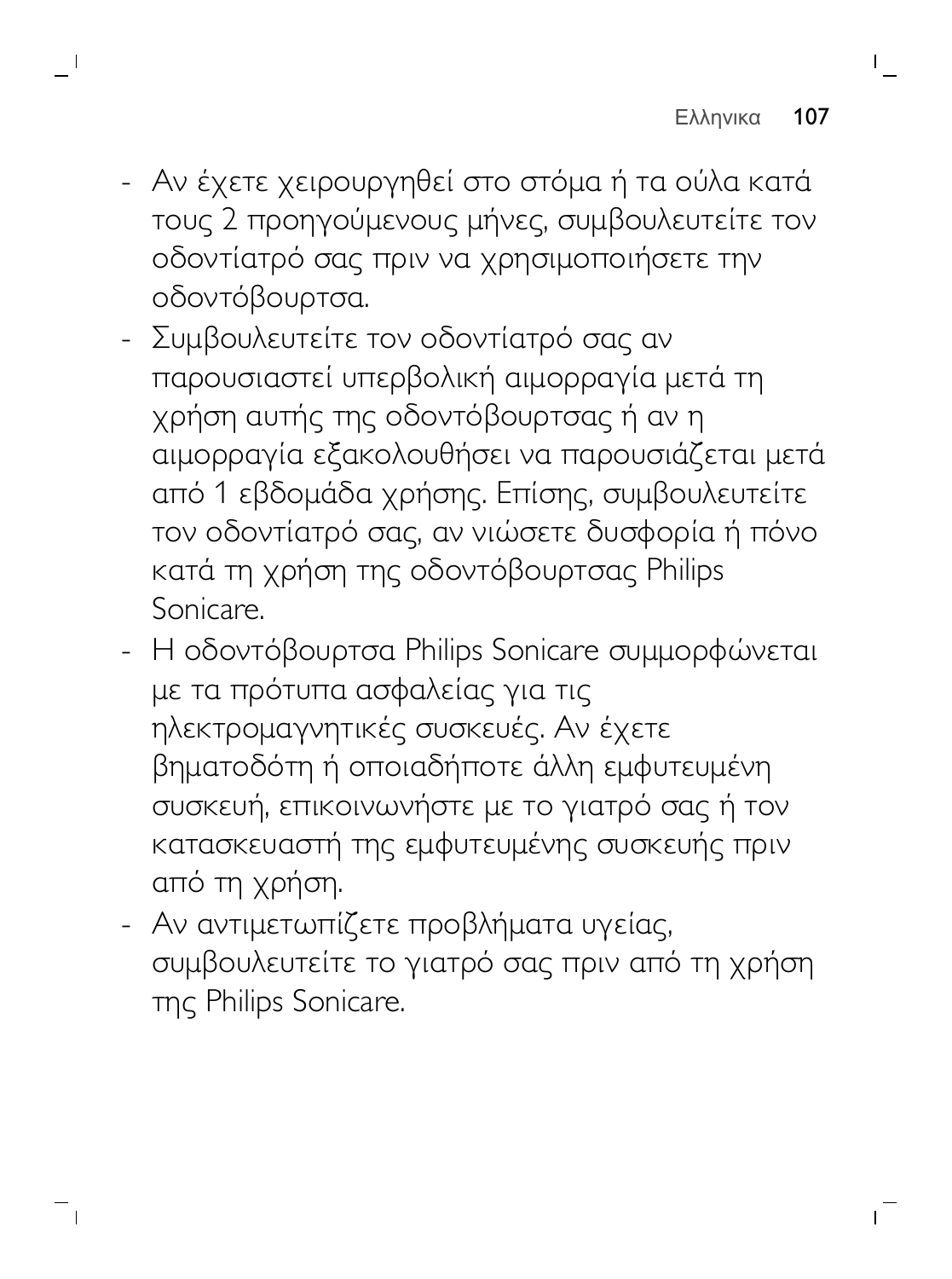#### 108 Ελληνικα

 $\mathcal{A}$ 

 $=$ <sub>1</sub>

- Η συσκευή αυτή έχει σχεδιαστεί αποκλειστικά για τον καθαρισμό δοντιών, ούλων και γλώσσας. Μην τη χρησιμοποιήσετε για κανένα άλλο σκοπό. Σταματήστε να χρησιμοποιείτε τη συσκευή και επικοινωνήστε με το γιατρό σας σε περίπτωση που νιώσετε δυσφορία ή πόνο.

 $\mathsf{L}$ 

 $\mathbf{L}$ 

- Η οδοντόβουρτσα Philips Sonicare είναι συσκευή προσωπικής φροντίδας και δεν προορίζεται για χρήση σε πολλαπλούς ασθενείς σε οδοντιατρεία ή ιατρικά κέντρα.
- Σταματήστε να χρησιμοποιείτε την κεφαλή βουρτσίσματος, αν οι τρίχες της καταστραφούν ή λυγίσουν. Να αντικαθιστάτε την κεφαλή βουρτσίσματος κάθε 3 μήνες ή και νωρίτερα, αν εμφανιστούν σημάδια φθοράς. Μην χρησιμοποιείτε διαφορετικές κεφαλές βουρτσίσματος από αυτές που συνιστά ο κατασκευαστής.
- Αν η οδοντόκρεμά σας περιέχει υπεροξείδιο του υδρογόνου, μαγειρική σόδα (baking soda) ή άλλα διττανθρακικά συστατικά (συνήθη σε λευκαντικές οδοντόκρεμες), να καθαρίζετε πολύ καλά την κεφαλή βουρτσίσματος με νερό και σαπούνι μετά από κάθε χρήση. Έτσι αποτρέπετε την πιθανή θραύση του πλαστικού.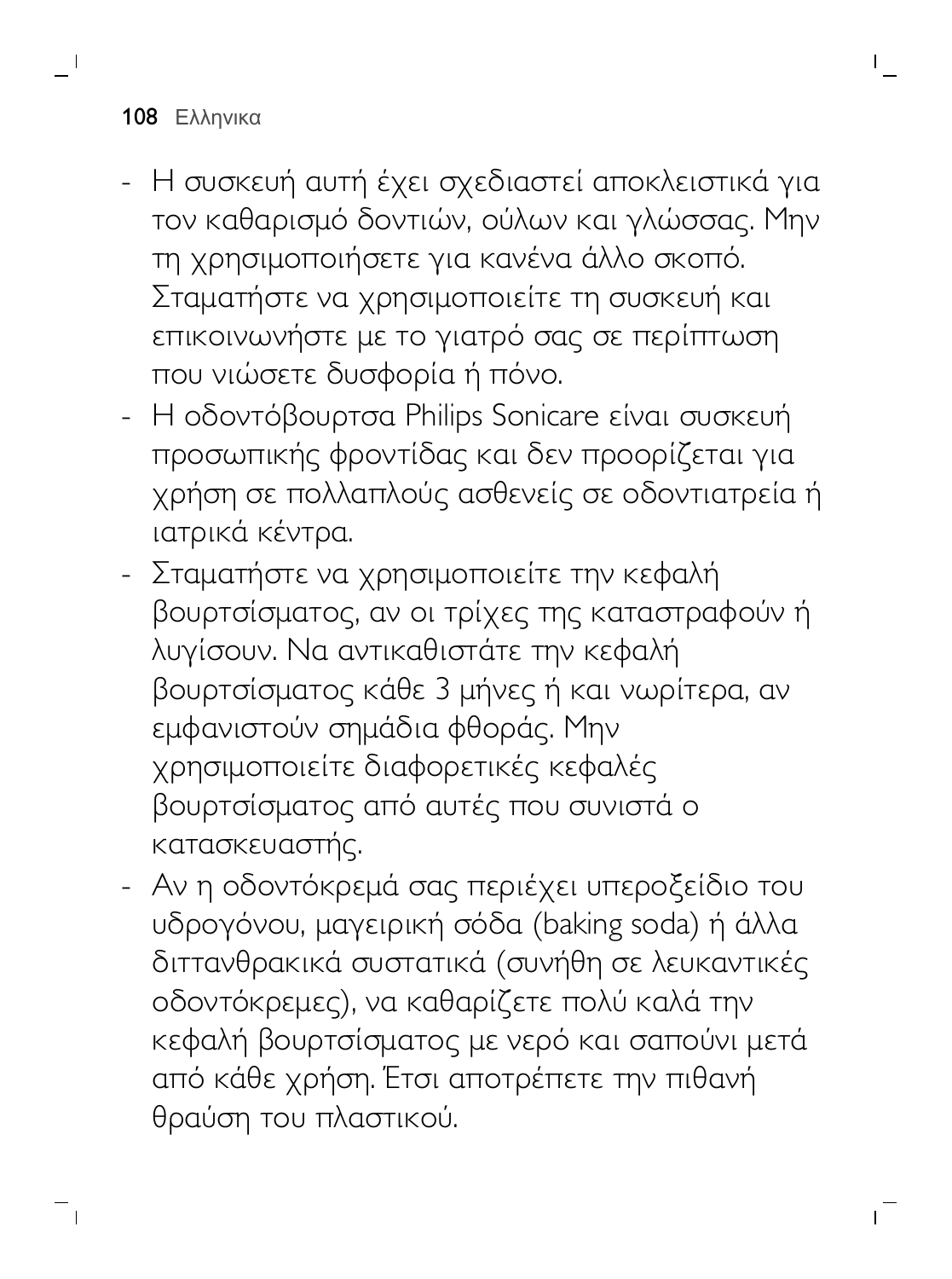$\mathsf{L}$ 

 $\mathbf{L}$ 

- Μην φορτίζετε το τηλέφωνο ή το tablet στο μπάνιο.

# Ηλεκτρομαγνητικά πεδία (EMF)

 $\overline{\phantom{a}}$ 

 $\overline{\phantom{0}}$ 

Η συγκεκριμένη συσκευή της Philips συμμορφώνεται με όλα τα ισχύοντα πρότυπα και τους κανονισμούς σχετικά με την έκθεση σε ηλεκτρομαγνητικά πεδία.

# Οδηγία σχετικά με το ραδιοεξοπλισμό

- Ο ραδιοεξοπλισμός στο παρόν προϊόν λειτουργεί στις ζώνες μεταξύ 2402 – 2480 MHz
- Η μέγιστη ισχύς RF που εκπέμπεται από το ραδιοεξοπλισμό είναι +3 dBm

# Προετοιμασία για χρήση

## Τοποθέτηση του αντικαθιστώμενου καλύμματος

Η οδοντόβουρτσα Sonicare For Kids συνοδεύεται από 1 αντικαθιστώμενο κάλυμμα.

- 1 Αφαιρέστε το αυτοκόλλητο τμήμα από το κάλυμμα.
- 2 Τοποθετήστε το κάλυμμα στη λευκή περιοχή στο μπροστινό μέρος της λαβής (Εικ. 2).

Σημείωση: Ευθυγραμμίστε τα ανοίγματα του καλύμματος με τα κουμπιά στο μπροστινό μέρος της λαβής.

3 Τοποθετήστε το αυτοκόλλητο που προτιμάτε στο κάλυμμα, όπως υποδεικνύεται στο φύλλο (Εικ. 3) με τα αυτοκόλλητα.

### Επανατοποθέτηση του καλύμματος που αφαιρέθηκε

- 1 Ξεπλύνετε το κάλυμμα με ζεστό νερό. Μπορείτε επίσης να χρησιμοποιήσετε ένα ήπιο απορρυπαντικό, για να το καθαρίσετε.
- 2 Αφήστε το κάλυμμα να στεγνώσει στον αέρα.
- 3 Επανατοποθετήστε το κάλυμμα στη λευκή περιοχή στο μπροστινό μέρος της λαβής.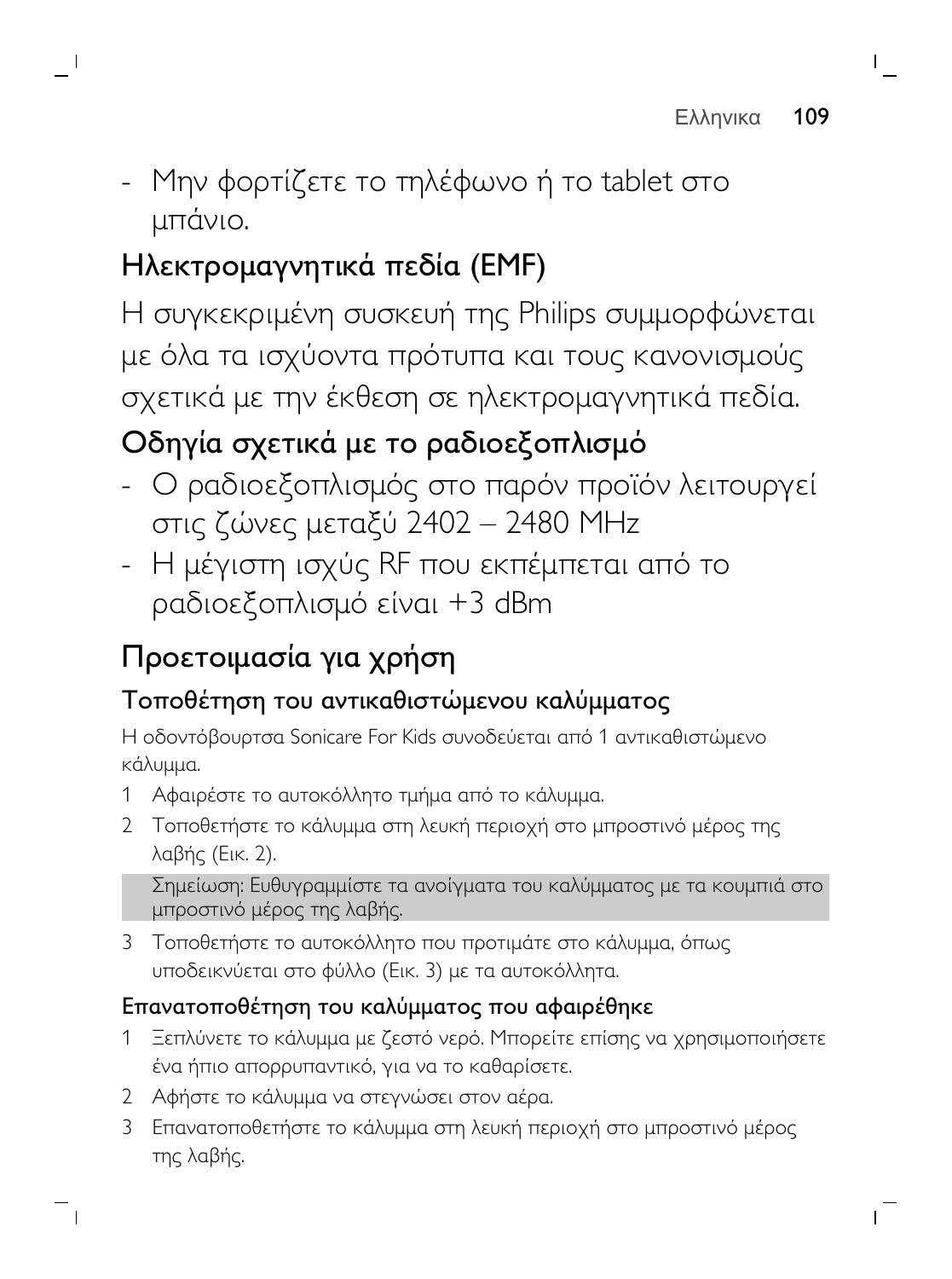$\overline{\phantom{0}}$ 

## Προσάρτηση της κεφαλής βουρτσίσματος

1 Ευθυγραμμίστε την κεφαλή βουρτσίσματος, έτσι ώστε οι τρίχες να είναι στραμμένες προς την ίδια κατεύθυνση με το μπροστινό μέρος της λαβής.  $\mathsf{L}$ 

 $\mathbf{L}$ 

2 Πιέστε σταθερά την κεφαλή βουρτσίσματος πάνω στο μεταλλικό άξονα μέχρι να σταματήσει.

Σημείωση: Υπάρχει ένα μικρό κενό ανάμεσα στην κεφαλή βουρτσίσματος και τη λαβή.

## Φόρτιση της Sonicare

- 1 Συνδέστε τη βάση φόρτισης σε μια πρίζα.
- 2 Τοποθετήστε τη λαβή στη βάση φόρτισης (Εικ. 5).

Η ένδειξη φόρτισης μπαταρίας στο κουμπί ενεργοποίησης/απενεργοποίησης αναβοσβήνει και από τη λαβή ακούγονται δύο ηχητικά σήματα που υποδεικνύουν ότι η οδοντόβουρτσα φορτίζεται.

## Χαμηλή μπαταρία

Όταν η ισχύς της μπαταρίας της Sonicare είναι χαμηλή, ακούγονται τρία ηχητικά σήματα και η ένδειξη φόρτισης μπαταρίας αναβοσβήνει γρήγορα για 1 λεπτό μετά την ολοκλήρωση του κύκλου βουρτσίσματος.

## Μπαταρία πλήρως φορτισμένη

Όταν η Sonicare φορτιστεί πλήρως, η ένδειξη φόρτισης μπαταρίας σταματά να αναβοσβήνει και παραμένει αναμμένη για 10 δευτερόλεπτα προτού σβήσει.

Για να διατηρείτε την μπαταρία πλήρως φορτισμένη συνεχώς, μπορείτε να αφήνετε τη Sonicare στη βάση φόρτισης όταν δεν την χρησιμοποιείτε. Για την πλήρη φόρτιση της μπαταρίας χρειάζονται τουλάχιστον 24 ώρες.

Σημείωση: Όταν εξαντληθεί η μπαταρία, από τη λαβή ακούγονται 2 σετ 5 ηχητικών σημάτων στο τέλος ενός βουρτσίσματος ή όταν ο χρήστης προσπαθήσει να ξεκινήσει ένα νέο βούρτσισμα. Το νέο βούρτσισμα δεν ξεκινά. Η πράσινη λυχνία LED θα αναβοσβήνει επίσης γρήγορα μέχρι η λαβή να μεταβεί σε κατάσταση αναστολής.

# Σύνδεση Bluetooth

 $\overline{\phantom{0}}$ 

Προτού ξεκινήσετε τη διαδικασία σύνδεσης, βεβαιωθείτε ότι η κινητή συσκευή διαθέτει δυνατότητα Bluetooth 4.0 και άνω.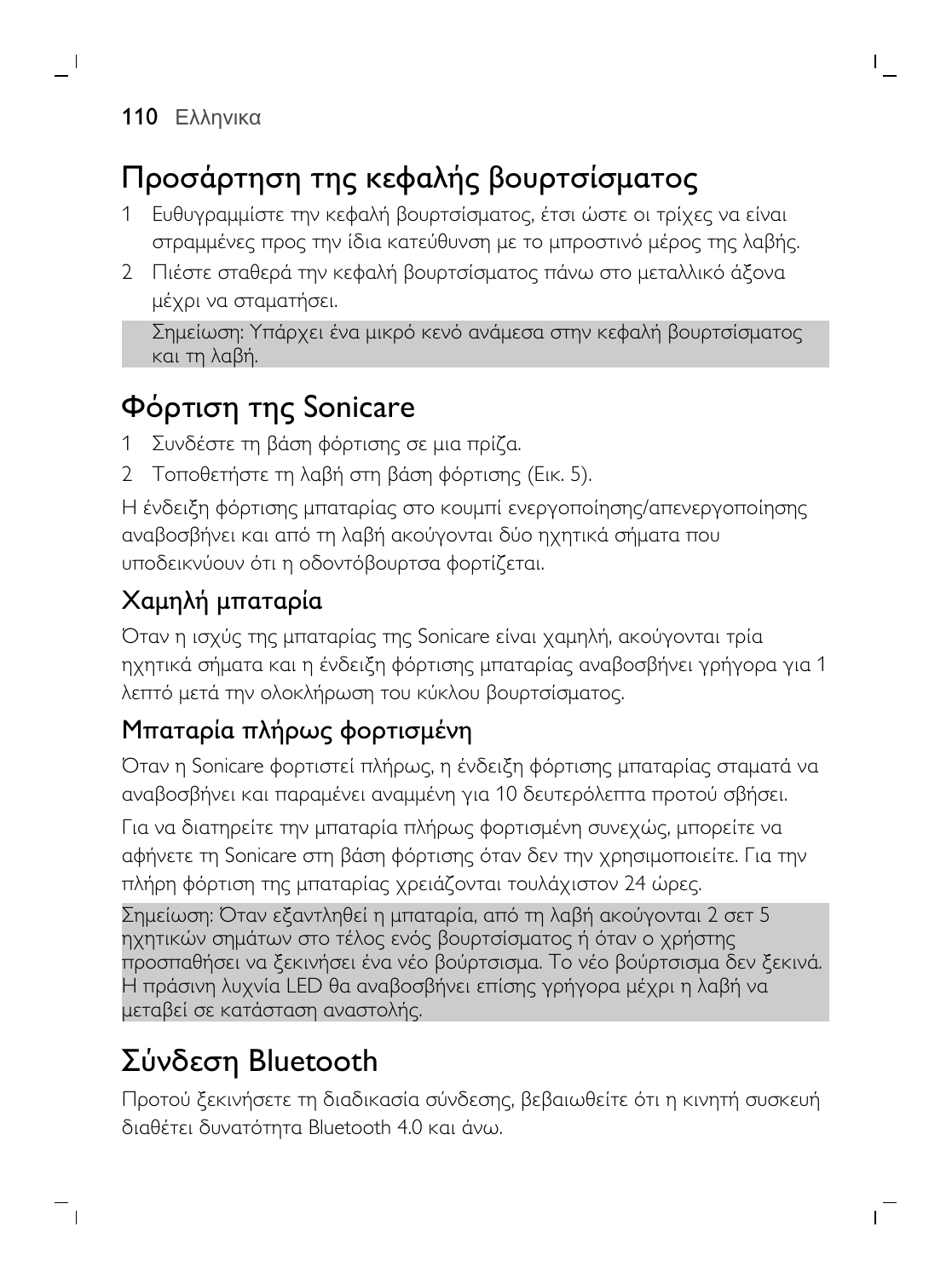$\overline{1}$ 

 $\mathbf{L}$ 

Σημείωση: Για τις πιο πρόσφατες πληροφορίες σχετικά με τη συμβατότητα με συσκευές, επισκεφτείτε το App Store ή το Google Play.

### Σύνδεση της οδοντόβουρτσας

 $\overline{\phantom{a}}$ 

 $\blacksquare$ 

- 1 Κατεβάστε την εφαρμογή Philips Sonicare For Kids από το App Store ή το Google Play.
- 2 Βεβαιωθείτε ότι η λειτουργία Bluetooth είναι ενεργοποιημένη στην κινητή συσκευή σας προτού ανοίξετε την εφαρμογή. Ελέγξτε τις ρυθμίσεις στην κινητή συσκευή σας, για να ενεργοποιήσετε τη λειτουργία Bluetooth.
- 3 Για να συνδέσετε την οδοντόβουρτσα με την εφαρμογή, ενεργοποιήστε την οδοντόβουρτσα πατώντας είτε το κουμπί ενεργοποίησης/απενεργοποίησης είτε το κουμπί λειτουργίας βουρτσίσματος. Βεβαιωθείτε ότι η οδοντόβουρτσα δεν είναι τοποθετημένη στο φορτιστή κατά την ενεργοποίηση.
- 4 Ανοίξτε την εφαρμογή Philips Sonicare For Kids.
- 5 Ακολουθήστε τις οδηγίες της εφαρμογής που εμφανίζονται στην κινητή συσκευή σας. Η εφαρμογή θα συνδεθεί αυτόματα με την οδοντόβουρτσα. Αν η οδοντόβουρτσα δεν συνδεθεί, ακολουθήστε τα βήματα αντιμετώπισης προβλημάτων που παρέχονται στην εφαρμογή.
- 6 Κρατάτε την κινητή συσκευή κοντά στην οδοντόβουρτσα όταν χρησιμοποιείτε την οδοντόβουρτσα. Να βεβαιώνεστε ότι η κινητή συσκευή βρίσκεται σε ασφαλές και στεγνό μέρος.

# Χρήση της συσκευής

### Οδηγίες βουρτσίσματος

- 1 Βρέξτε τις τρίχες της βούρτσας και απλώστε μια μικρή ποσότητα οδοντόκρεμας.
- 2 Τοποθετήστε τις τρίχες της οδοντόβουρτσας στα δόντια υπό μικρή γωνία (45 μοίρες), στο σημείο όπου ενώνονται τα δόντια και η γραμμή των ούλων. Έτσι διασφαλίζετε ότι βουρτσίζετε (Εικ. 6) ολόκληρη την επιφάνεια του δοντιού.
- 3 Πιέστε το κουμπί ενεργοποίησης/απενεργοποίησης, για να ενεργοποιήσετε τη Sonicare.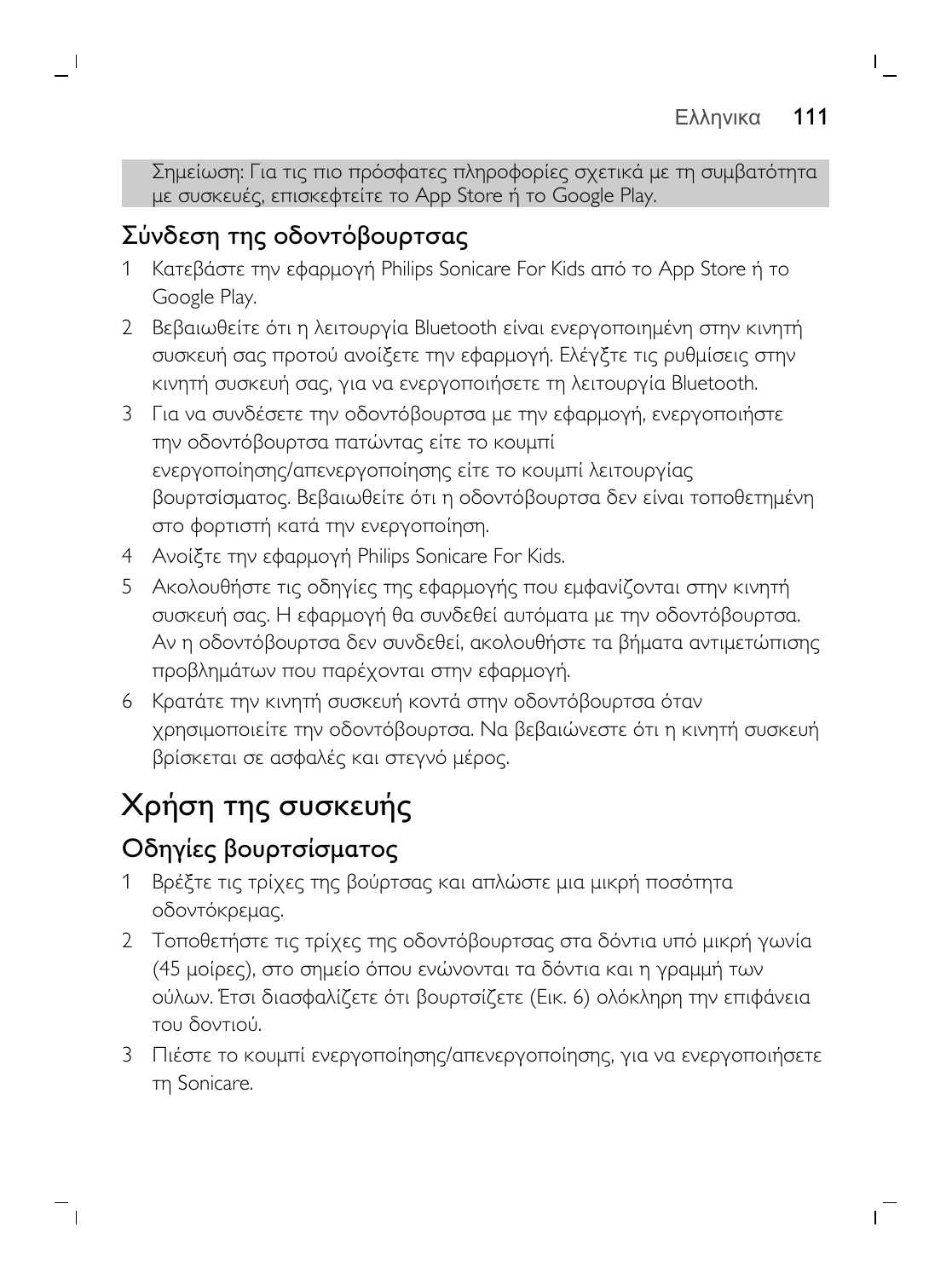$\overline{\phantom{0}}$ 

 $\blacksquare$ 

4 Εφαρμόστε ελαφριά πίεση για να μεγιστοποιήσετε την αποτελεσματικότητα της Sonicare και αφήστε την οδοντόβουρτσα Sonicare να κάνει όλη τη δουλειά για εσάς. Μην τρίβετε (Εικ. 7) τα δόντια σας.

L

 $\mathbf{L}$ 

- 5 Συνεχίστε να ασκείτε ελαφριά πίεση και βουρτσίστε απαλά τις εξωτερικές και τις εσωτερικές επιφάνειες όλων των πάνω και των κάτω δοντιών ενώ κρατάτε την οδοντόβουρτσα υπό γωνία, έτσι ώστε οι τρίχες της οδοντόβουρτσας να αγγίζουν την περιοχή όπου ενώνονται τα δόντια και η γραμμή των ούλων.
- 6 Οι εξωτερικές και εσωτερικές επιφάνειες των πάνω και κάτω πίσω δοντιών είναι δυσπρόσιτες. Αφιερώστε χρόνο στο βούρτσισμα αυτών των περιοχών, ασκήστε ελαφριά πίεση και διατηρήστε τη γωνία των τριχών της οδοντόβουρτσας προς τη γραμμή των ούλων (Εικ. 8).
- 7 Βουρτσίστε τις περιοχές μάσησης όλων των πάνω και των κάτω δοντιών.
- 8 Διατηρώντας τη γωνία των τριχών της οδοντόβουρτσας προς τη γραμμή των ούλων, μετακινήστε απαλά και αργά την κεφαλή βουρτσίσματος κατά μήκος των δοντιών με μικρές κινήσεις εμπρός-πίσω, έτσι ώστε οι μακρύτερες τρίχες να φτάνουν ανάμεσα στα δόντια. Συνεχίστε αυτή την κίνηση καθ' όλη τη διάρκεια του κύκλου (Εικ. 9) βουρτσίσματος.

Σημείωση: Για να βεβαιωθείτε ότι το παιδί σας βουρτσίζει τα δόντια του ομοιόμορφα, χωρίστε το στόμα σε 4 τμήματα χρησιμοποιώντας τη δυνατότητα KidPacer (βλ. κεφάλαιο «Δυνατότητες»).

9 Ξεκινήστε το βούρτσισμα από το τμήμα 1 (εξωτερική επιφάνεια πάνω δοντιών). Μια σύντομη σειρά μελωδιών υποδεικνύει ότι είναι ώρα να προχωρήσετε στο τμήμα 2 (εσωτερική επιφάνεια πάνω δοντιών). Στην επόμενη σειρά μελωδιών, προχωρήστε στο τμήμα 3 (εξωτερική επιφάνεια κάτω δοντιών). Η επόμενη σειρά μελωδιών υποδεικνύει ότι είναι ώρα να προχωρήσετε στο τμήμα 4 (εσωτερική επιφάνεια κάτω δοντιών). Η οδοντόβουρτσα απενεργοποιείται αυτόματα στο τέλος του κύκλου (Εικ. 10) βουρτσίσματος.

Η Sonicare μπορεί να χρησιμοποιηθεί με ασφάλεια σε:

- Σιδεράκια (οι κεφαλές βουρτσίσματος φθείρονται πιο γρήγορα όταν χρησιμοποιούνται σε σιδεράκια)
- Οδοντιατρικές αποκαταστάσεις (σφραγίσματα, γέφυρες, επικαλύψεις)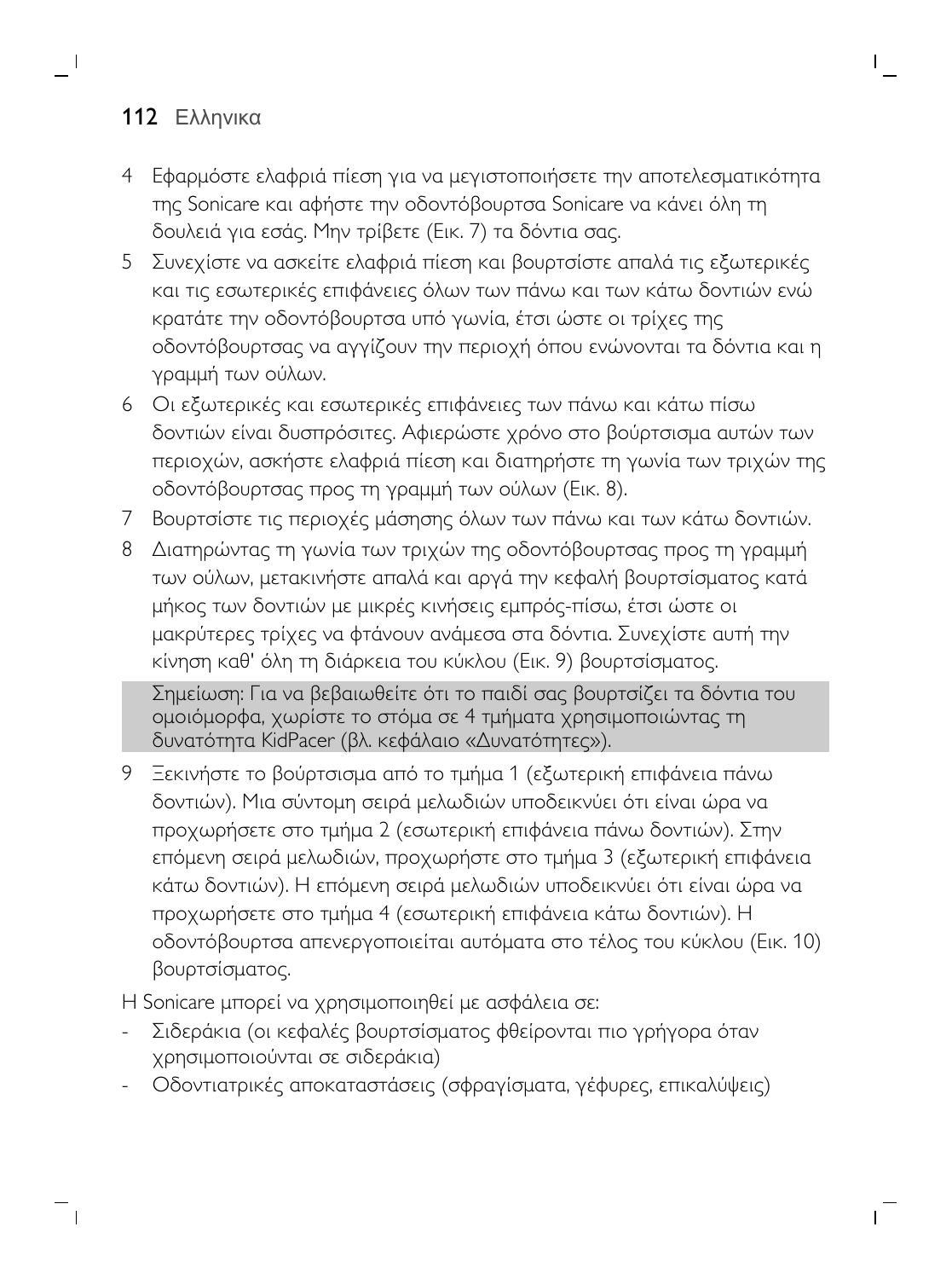$\mathbf{I}$ 

 $\mathbf{L}$ 

## Λειτουργίες βουρτσίσματος

 $\overline{\phantom{a}}$ 

Η Sonicare ξεκινά αυτόματα στην προεπιλεγμένη Ήπια λειτουργία.

1 Πιέστε το κουμπί λειτουργίας βουρτσίσματος για εναλλαγή μεταξύ των λειτουργιών (Εικ. 11).

Η πράσινη λυχνία λειτουργιών υποδεικνύει την επιλεγμένη λειτουργία.

- Ήπια λειτουργία: Λειτουργία πλήρους ισχύος σχεδιασμένη για μεγαλύτερους/ανεξάρτητους χρήστες. Στην Ήπια λειτουργία, ο κύκλος βουρτσίσματος είναι ρυθμισμένος στα 2 λεπτά.
- Εξαιρετικά ήπια λειτουργία: Μειωμένη λειτουργία ισχύος που χρησιμοποιείται για εκπαίδευση και γνωριμία των μικρότερων παιδιών με την εμπειρία sonic. Στην Εξαιρετικά ήπια λειτουργία, ο κύκλος βουρτσίσματος είναι αρχικά ρυθμισμένος στο 1 λεπτό και σιγά-σιγά αυξάνεται στα 2 λεπτά, έτσι ώστε τα μικρά παιδιά να φτάσουν τον κύκλο βουρτσίσματος των 2 λεπτών που συνιστάται από τους οδοντιάτρους.

Για να ρυθμίσετε χειροκίνητα τον κύκλο βουρτσίσματος στα 2 λεπτά στην Εξαιρετικά ήπια λειτουργία, τοποθετήστε τη λαβή στο φορτιστή και κρατήστε πατημένο το κουμπί λειτουργίας για 2 δευτερόλεπτα. Θα ακούσετε ένα ηχητικό σήμα που υποδεικνύει ότι ο κύκλος βουρτσίσματος ρυθμίστηκε στα 2 λεπτά.

Για να επαναρυθμίσετε χειροκίνητα τον κύκλο βουρτσίσματος στο 1 λεπτό στην Εξαιρετικά ήπια λειτουργία, τοποθετήστε τη λαβή στο φορτιστή και κρατήστε πατημένο το κουμπί λειτουργίας για 2 δευτερόλεπτα. Θα ακούσετε δύο ηχητικά σήματα που υποδεικνύουν ότι ο κύκλος βουρτσίσματος ρυθμίστηκε στο 1 λεπτό.

## Δυνατότητες

#### KidPacer

 $\blacksquare$ 

Η οδοντόβουρτσα Sonicare For Kids χρησιμοποιεί μια σύντομη σειρά μελωδιών για να υποδείξει στο χρήστη πότε πρέπει να προχωρήσει στο επόμενο τεταρτημόριο του στόματος και ολοκληρώνει τον κύκλο βουρτσίσματος με μια συγχαρητήρια μελωδία προτού απενεργοποιηθεί αυτόματα. Έτσι, διασφαλίζεται ότι τα δόντια του παιδιού καθαρίζονται σχολαστικά και στο σύνολό τους (βλ. «Οδηγίες βουρτσίσματος»).

Σημείωση: Καθοδηγήστε το παιδί σας να βουρτσίσει τα δόντια του μέχρι να ακούσει τη συγχαρητήρια μελωδία και να απενεργοποιηθεί η οδοντόβουρτσα.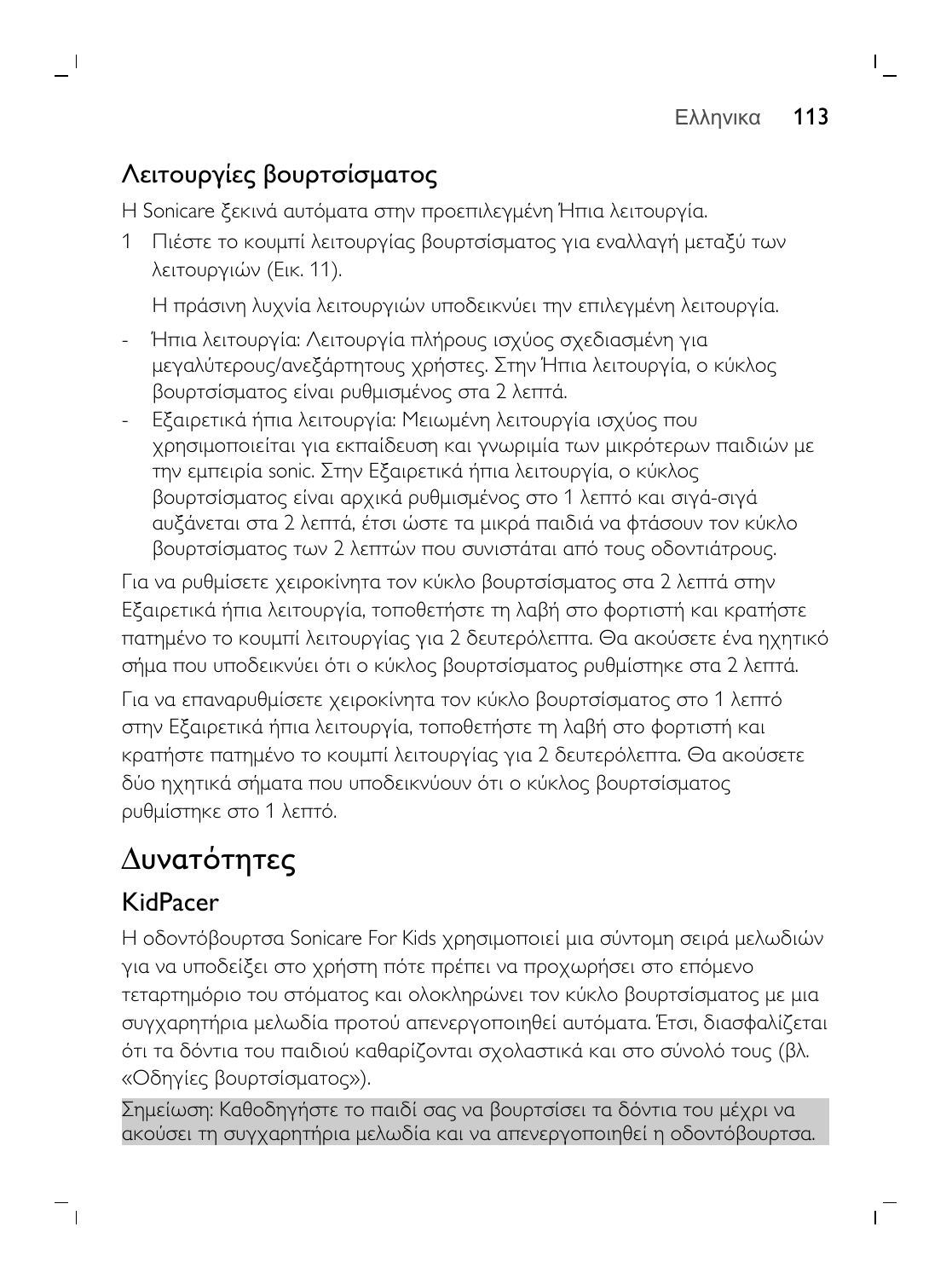### Easy-start

 $\overline{\phantom{a}}$ 

Η λειτουργία Easy-start αυξάνει σταδιακά την ισχύ κατά τα πρώτα 14 βουρτσίσματα, ώστε να εξοικειωθείτε με το βούρτσισμα με την Philips Sonicare. Ηοδοντόβουρτσα Sonicare For Kids παραδίδεται με τη δυνατότητα Easy-start ενεργοποιημένη.

L

 $\mathbf{L}$ 

Σημείωση: Κάθε ένα από τα πρώτα 14 βουρτσίσματα θα πρέπει να διαρκεί τουλάχιστον 1 λεπτό για να αυξάνεται με κανονικούς ρυθμούς κατά τον κύκλο κλιμάκωσης Easy-start.

#### Ενεργοποίηση ή απενεργοποίηση της λειτουργίας Easy-start

1 Τοποθετήστε τη λαβή στη βάση φόρτισης.

Για να ενεργοποιήσετε το Easy-start:Πιέστε και κρατήστε πατημένο το κουμπί ενεργοποίησης/απενεργοποίησης για περίπου 2 δευτερόλεπτα. Θα ακούσετε 2 ηχητικά σήματα που υποδεικνύουν ότι η λειτουργία Easy-start έχει ενεργοποιηθεί.Για να απενεργοποιήσετε το Easy-start:Πιέστε και κρατήστε πατημένο το κουμπί ενεργοποίησης/απενεργοποίησης για περίπου 2 δευτερόλεπτα. Θα ακούσετε 1 ηχητικό σήμα που υποδεικνύει ότι η λειτουργία Easy-start έχει απενεργοποιηθεί.

Σημείωση: Η χρήση της λειτουργίας Easy-start πέραν της αρχικής περιόδου κλιμάκωσης δεν συνιστάται και μειώνει την αποτελεσματικότητα της Philips Sonicare ως προς την αφαίρεση της πλάκας.

## Καθάρισμα

 $\overline{\phantom{0}}$ 

Προειδοποίηση: Μην καθαρίζετε τις κεφαλές βουρτσίσματος, τη λαβή, τη βάση φόρτισης, το κάλυμμα της βάσης φόρτισης ή το αντικαθιστώμενο κάλυμμα στο πλυντήριο πιάτων.

## Λαβή οδοντόβουρτσας

1 Αφαιρέστε την κεφαλή βουρτσίσματος και ξεπλύνετε την περιοχή του μεταλλικού άξονα με ζεστό νερό. Φροντίστε να απομακρύνετε τυχόν υπολείμματα οδοντόκρεμας (Εικ. 12).

Προσοχή: Μην πιέζετε το κάλυμμα από καουτσούκ πάνω στον μεταλλικό άξονα με αιχμηρά αντικείμενα, καθώς αυτό μπορεί να προκαλέσει ζημιά.

2 Καθαρίστε ολόκληρη την επιφάνεια της λαβής με ένα υγρό πανί.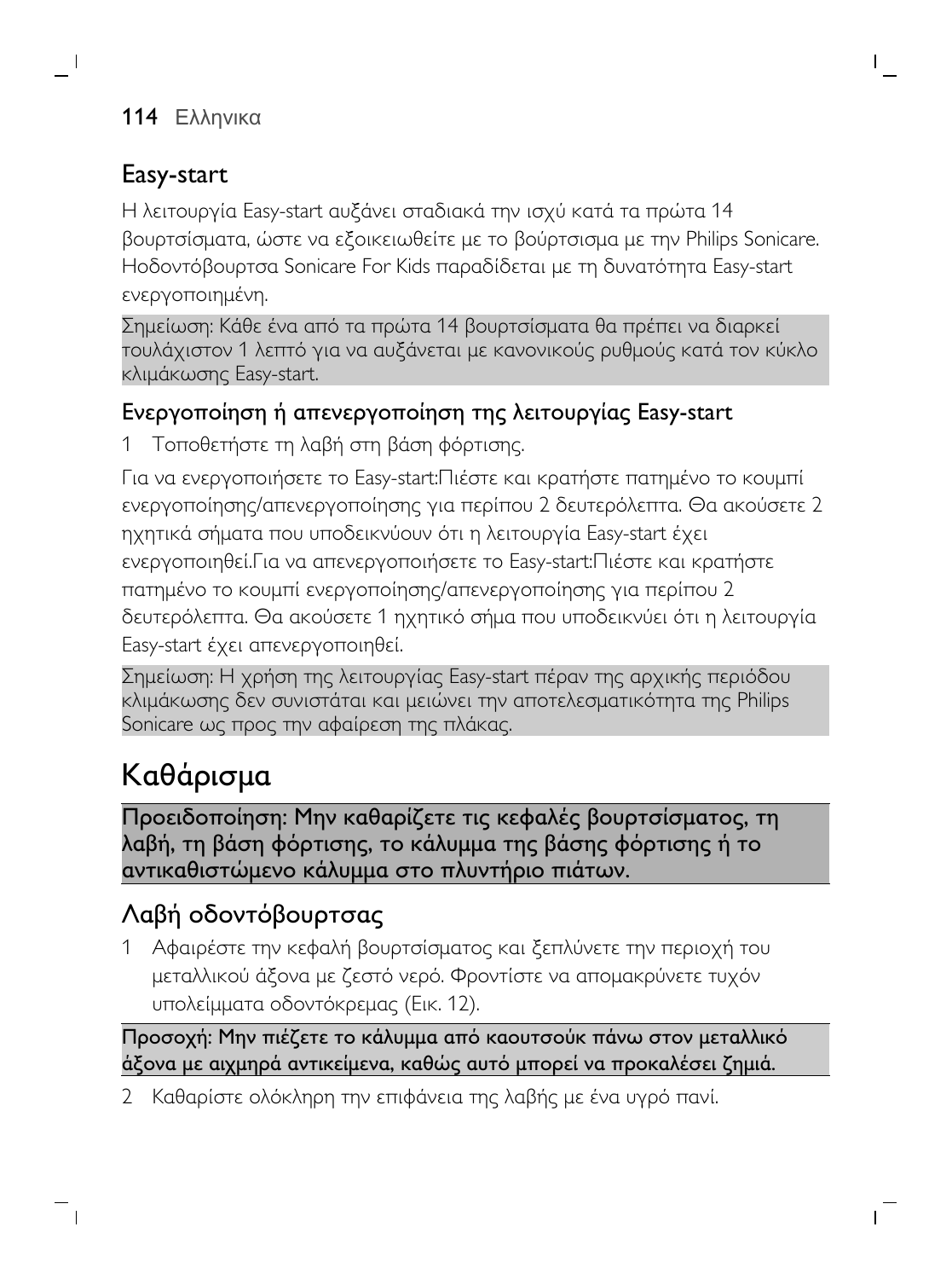$\overline{1}$ 

 $\mathbf{L}$ 

## Κεφαλή βουρτσίσματος

- 1 Ξεπλένετε την κεφαλή βουρτσίσματος και τις τρίχες μετά από κάθε χρήση (Εικ. 13).
- 2 Τουλάχιστον μία φορά την εβδομάδα, να αφαιρείτε την κεφαλή βουρτσίσματος από τη λαβή και να ξεπλένετε τη σύνδεση της κεφαλής βουρτσίσματος με ζεστό νερό.

## Βάση φόρτισης

 $\overline{\phantom{0}}$ 

- 1 Αποσυνδέετε τη βάση φόρτισης από την πρίζα πριν από τον καθαρισμό.
- 2 Καθαρίστε την επιφάνεια της βάσης φόρτισης με ένα υγρό πανί. Φροντίστε να αφαιρέσετε τυχόν υπολείμματα οδοντόκρεμας ή άλλα υπολείμματα από τις επιφάνειες της βάσης φόρτισης.

# Αποθήκευση

Εάν δεν πρόκειται να χρησιμοποιήσετε τη Sonicare για μεγάλο χρονικό διάστημα, αποσυνδέστε τη βάση φόρτισης από την πρίζα, καθαρίστε την και αποθηκεύστε την σε δροσερό και ξηρό μέρος, μακριά από άμεση ηλιακή ακτινοβολία.

# Αντικατάσταση

## Κεφαλή βουρτσίσματος

- Αντικαθιστάτε τις κεφαλές βουρτσίσματος της Sonicare κάθε 3 μήνες για βέλτιστα αποτελέσματα.
- Χρησιμοποιείτε μόνο ανταλλακτικές κεφαλές βουρτσίσματος Sonicare For Kids.

## Ανακύκλωση

 $\overline{\phantom{0}}$ 

- Αυτό το σύμβολο υποδεικνύει ότι το παρόν προϊόν δεν πρέπει να απορριφθεί μαζί με τα συνηθισμένα οικιακά σας απορρίμματα (2012/19/ΕΕ) (Εικ. 18).
- Αυτό το σύμβολο δηλώνει ότι το προϊόν αυτό περιέχει ενσωματωμένη επαναφορτιζόμενη μπαταρία, η οποία δεν πρέπει να απορριφθεί μαζί με τα συνηθισμένα οικιακά απορρίμματα (Εικ. 19) (2006/66/ΕΚ). Σας συμβουλεύουμε να μεταφέρετε το προϊόν σας σε επίσημο σημείο συλλογής ή κέντρο επισκευών της Philips για να αφαιρέσει την επαναφορτιζόμενη μπαταρία ένας επαγγελματίας.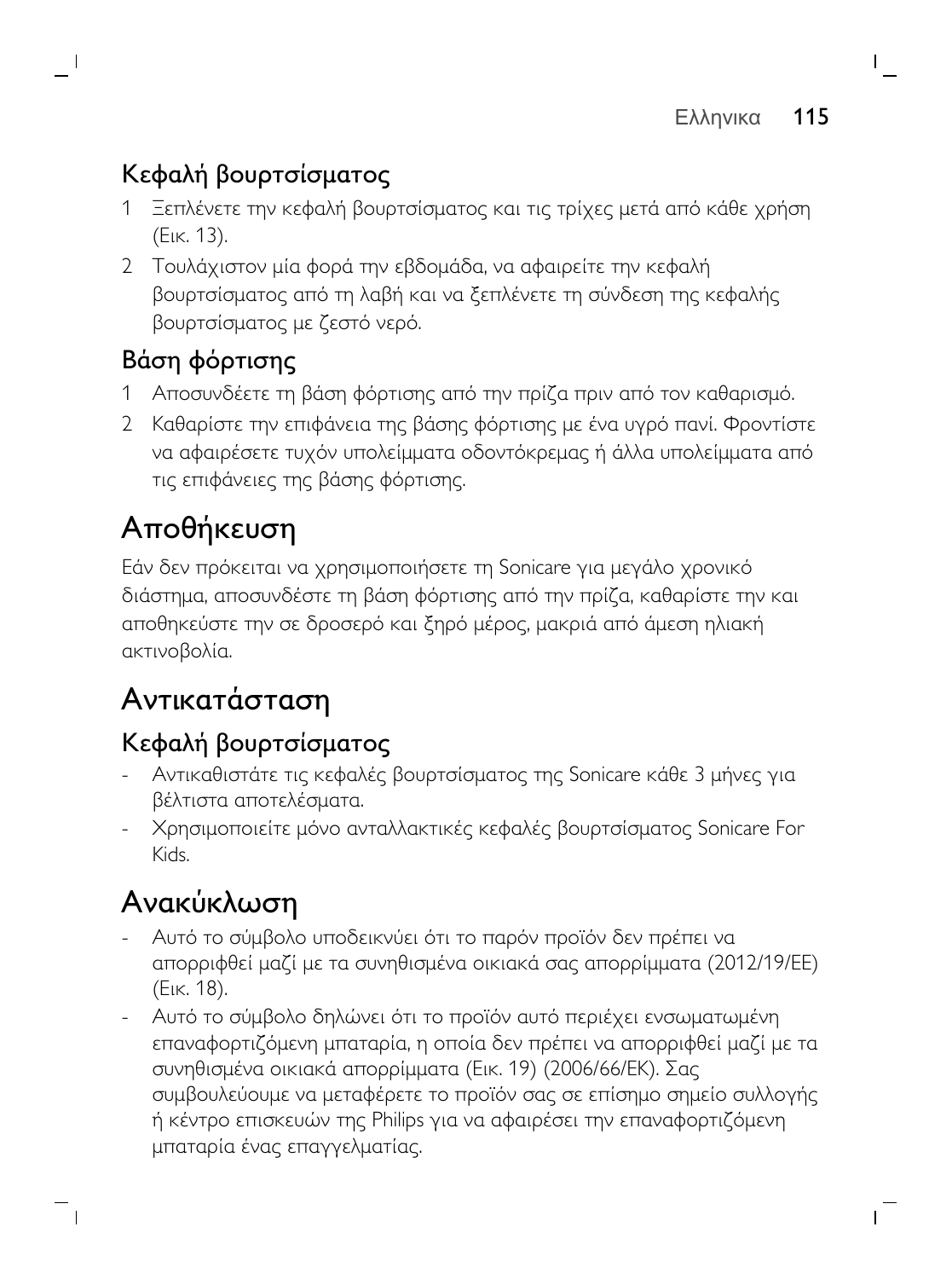$\overline{\phantom{0}}$ 

 $\blacksquare$ 

- Ακολουθήστε τους εγχώριους κανονισμούς για την ξεχωριστή συλλογή ηλεκτρικών και ηλεκτρονικών προϊόντων και των επαναφορτιζόμενων μπαταριών. Η σωστή μέθοδος απόρριψης συμβάλλει στην αποφυγή αρνητικών επιπτώσεων για το περιβάλλον και την ανθρώπινη υγεία.

L

 $\mathbf{L}$ 

## Αφαίρεση της επαναφορτιζόμενης μπαταρίας

Προειδοποίηση: Αφαιρείτε την επαναφορτιζόμενη μπαταρία μόνο όταν απορρίπτετε τη συσκευή. Βεβαιωθείτε ότι η μπαταρία είναι εντελώς άδεια όταν την αφαιρείτε.

Για να αφαιρέσετε την επαναφορτιζόμενη μπαταρία, χρειάζεστε ένα κατσαβίδι επίπεδης κεφαλής (τυπικό).Εφαρμόστε τις βασικές προφυλάξεις ασφαλείας όταν θα ακολουθήσετε την παρακάτω διαδικασία. Βεβαιωθείτε ότι προστατεύετε τα μάτια, τα χέρια, τα δάχτυλα σας και την επιφάνεια πάνω στην οποία εργάζεστε.

- 1 Για να αποφορτίσετε την επαναφορτιζόμενη μπαταρία, αφαιρέστε τη λαβή από τη βάση φόρτισης, ενεργοποιήστε την Philips Sonicare και αφήστε τη να λειτουργήσει μέχρι να σταματήσει. Επαναλάβετε αυτό το βήμα μέχρι να μην μπορείτε πλέον να ενεργοποιήσετε την Philips Sonicare.
- 2 Εισαγάγετε ένα κατσαβίδι στην υποδοχή που βρίσκεται στο κάτω μέρος της λαβής και γυρίστε το αριστερόστροφα μέχρι να δείτε ένα κενό ανάμεσα στο κάτω κάλυμμα και τη λαβή (Εικ. 14).
- 3 Εισαγάγετε το κατσαβίδι στο κενό και βγάλετε το κάτω κάλυμμα από τη λαβή (Εικ. 15).
- 4 Κρατήστε τη λαβή ανάποδα και σπρώξτε τον άξονα προς τα κάτω για να ελευθερώσετε τα εσωτερικά μέρη της λαβής (Εικ. 16).
- 5 Εισαγάγετε το κατσαβίδι κάτω από την πλακέτα κυκλώματος, δίπλα στις συνδέσεις της μπαταρίας, και στρίψτε το ώστε να σπάσουν οι συνδέσεις. Αφαιρέστε την πλακέτα κυκλώματος και βγάλτε την μπαταρία από την πλαστική θήκη (Εικ. 17).

Τώρα μπορείτε να ανακυκλώσετε ή να πετάξετε την επαναφορτιζόμενη μπαταρία και να απορρίψετε με τον κατάλληλο τρόπο τα υπόλοιπα μέρη του προϊόντος.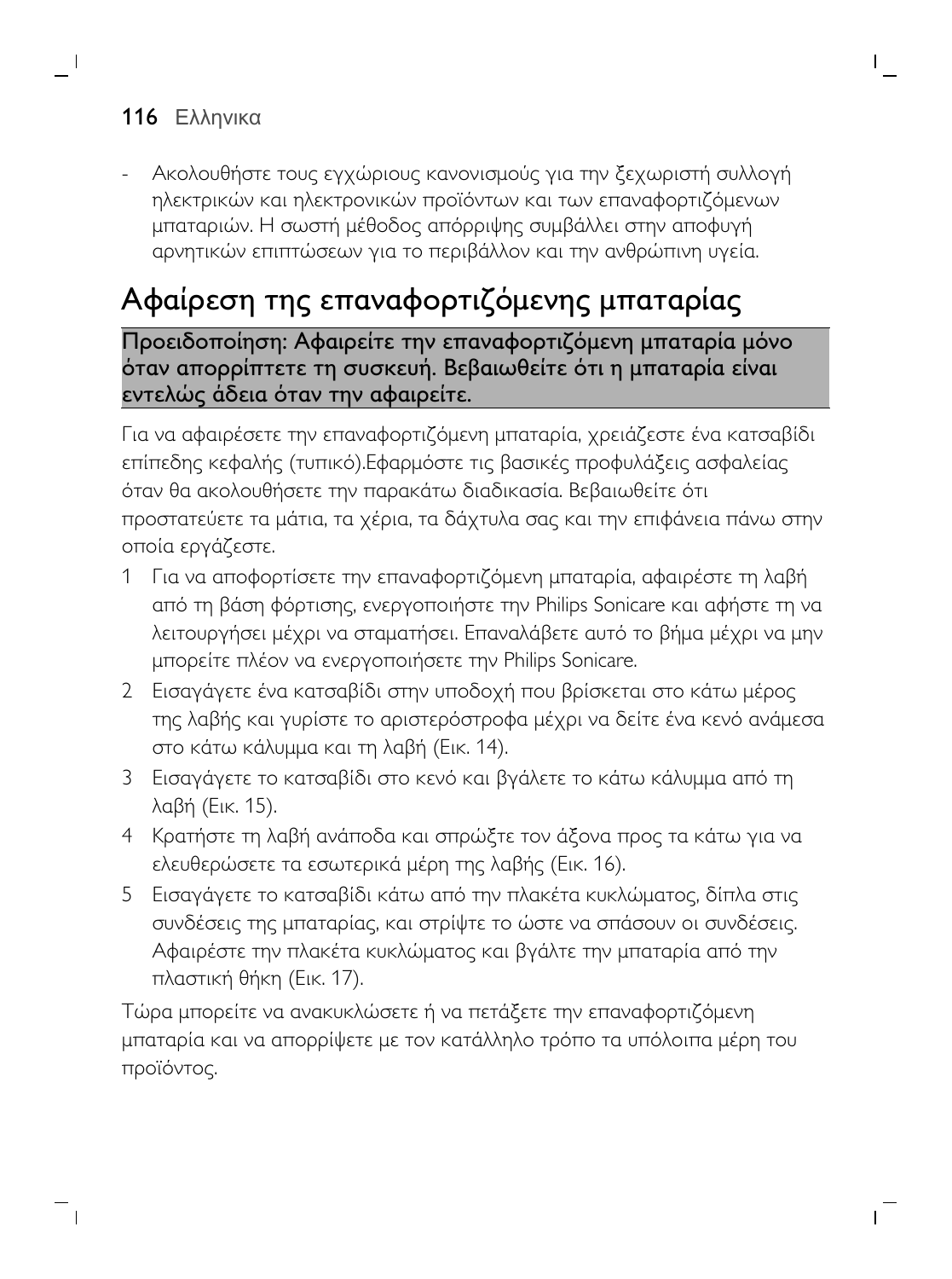# Εγγύηση και υποστήριξη

Αν χρειάζεστε πληροφορίες ή υποστήριξη, επισκεφτείτε τη διεύθυνση www.philips.com/support ή διαβάστε το ξεχωριστό φυλλάδιο της διεθνούς εγγύησης.

## Περιορισμοί εγγύησης

 $\overline{\phantom{0}}$ 

 $\blacksquare$ 

Οι όροι της διεθνούς εγγύησης δεν καλύπτουν τα εξής:

- Κεφαλές βουρτσίσματος.
- Βλάβες που προκαλούνται από χρήση μη εγκεκριμένων ανταλλακτικών εξαρτημάτων.
- Βλάβες που προκλήθηκαν από κακή χρήση, κατάχρηση, αμέλεια, τροποποιήσεις ή μη εξουσιοδοτημένη επισκευή.
- Φυσική φθορά και ρωγμές, συμπεριλαμβανομένων χτυπημάτων, γρατσουνιών, γδαρσιμάτων, αποχρωματισμού ή ξεθωριάσματος.
- Αντικαθιστώμενα αυτοκόλλητα
- Αντικαθιστώμενα καλύμματα

 $\mathbf{L}$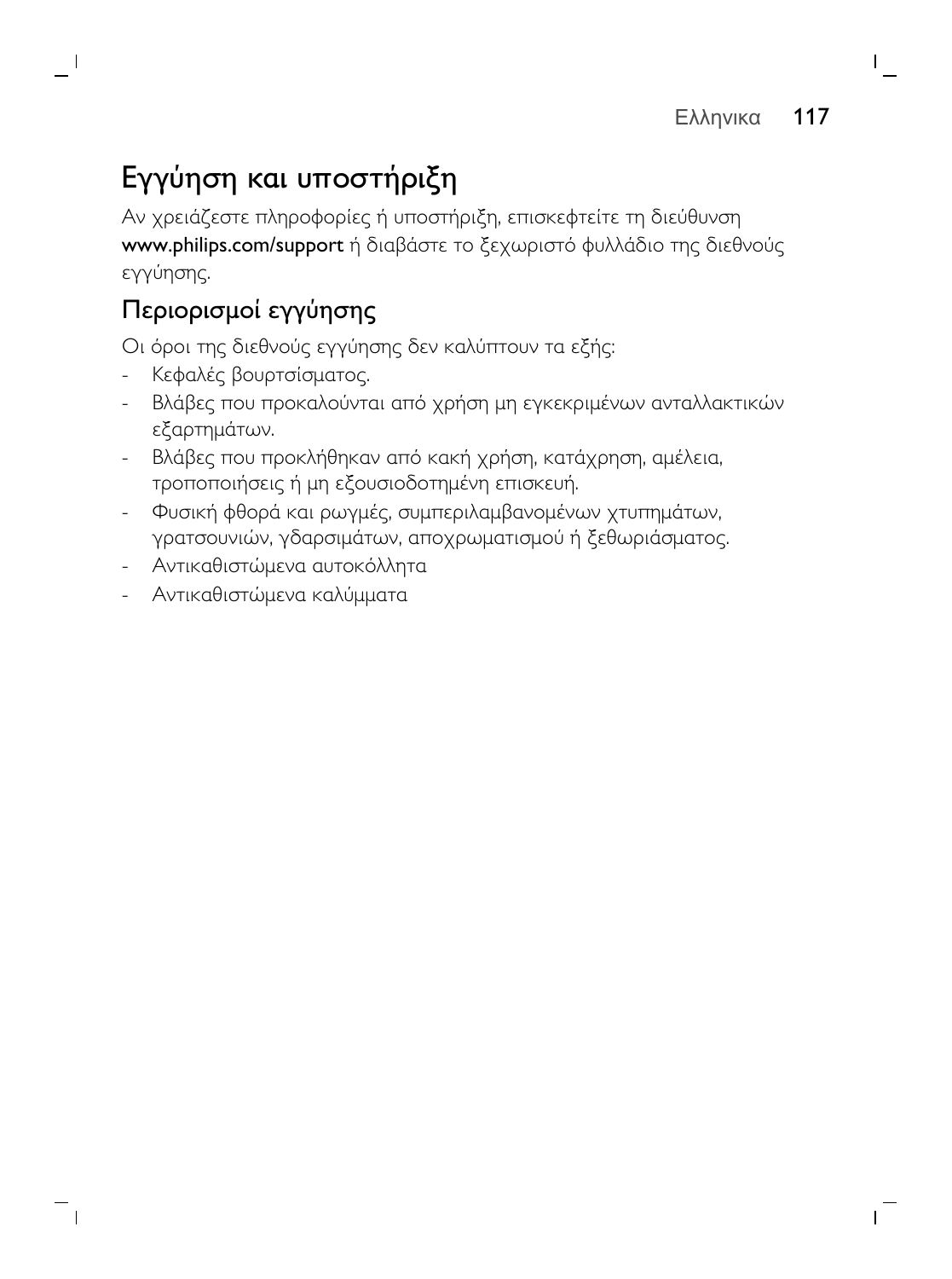

















 $\overline{4}$ 

 $\,8\,$ 

Ă.

 $12$ 



 $\mathbf{L}^{\mathbf{r}}$ 

 $\mathbf{r}^{\top}$ 

 $5<sup>′</sup>$ 

 $\overline{9}$ 

 $13<sup>′</sup>$ 





 $\mathord{\hspace{1pt}\text{--}\hspace{1pt}}_1$ 



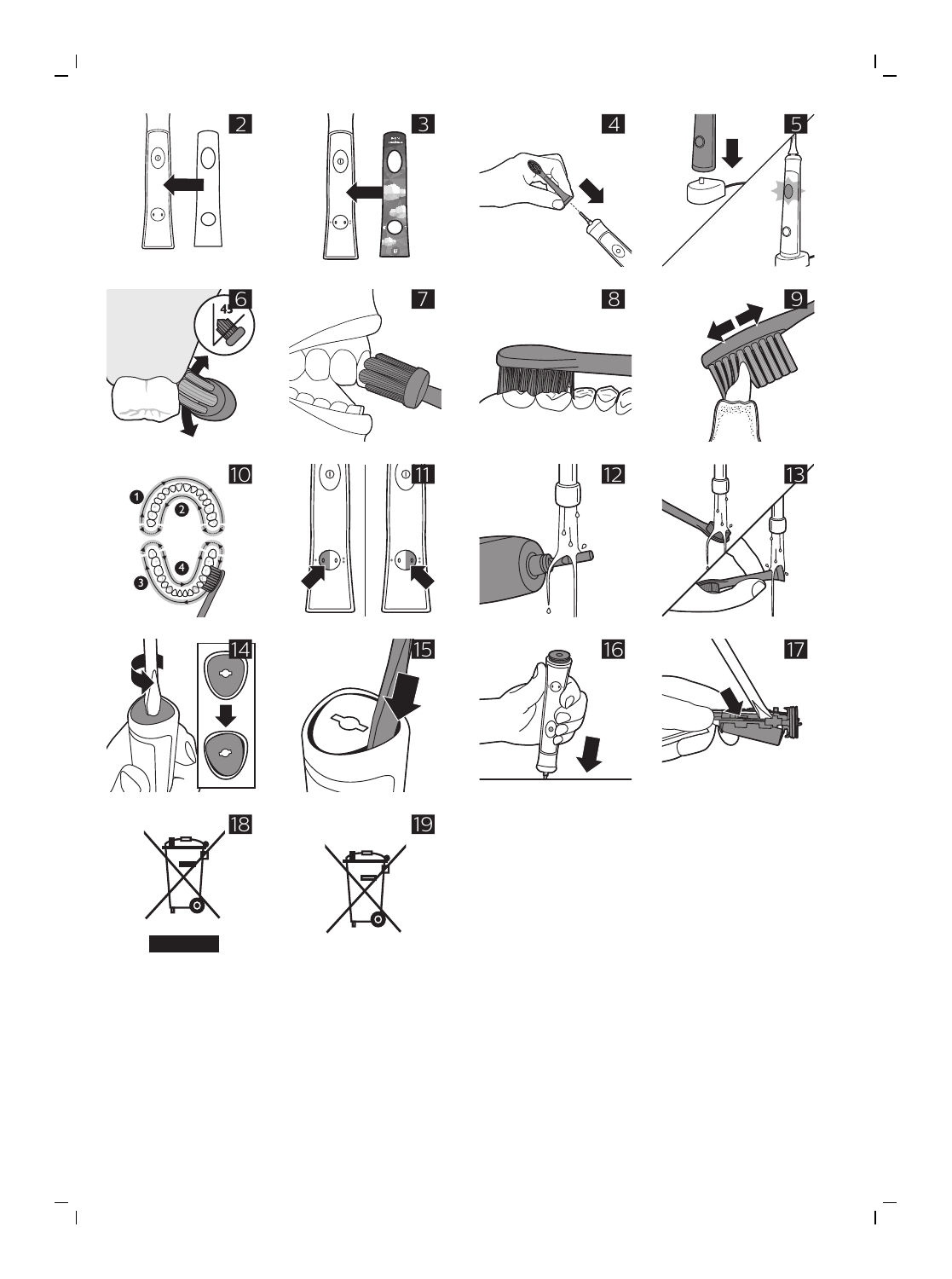

 $\mathbb{L}$ 

 $^{-}$ 

 $=$ <sub>1</sub>

 $\mathbf{I}$